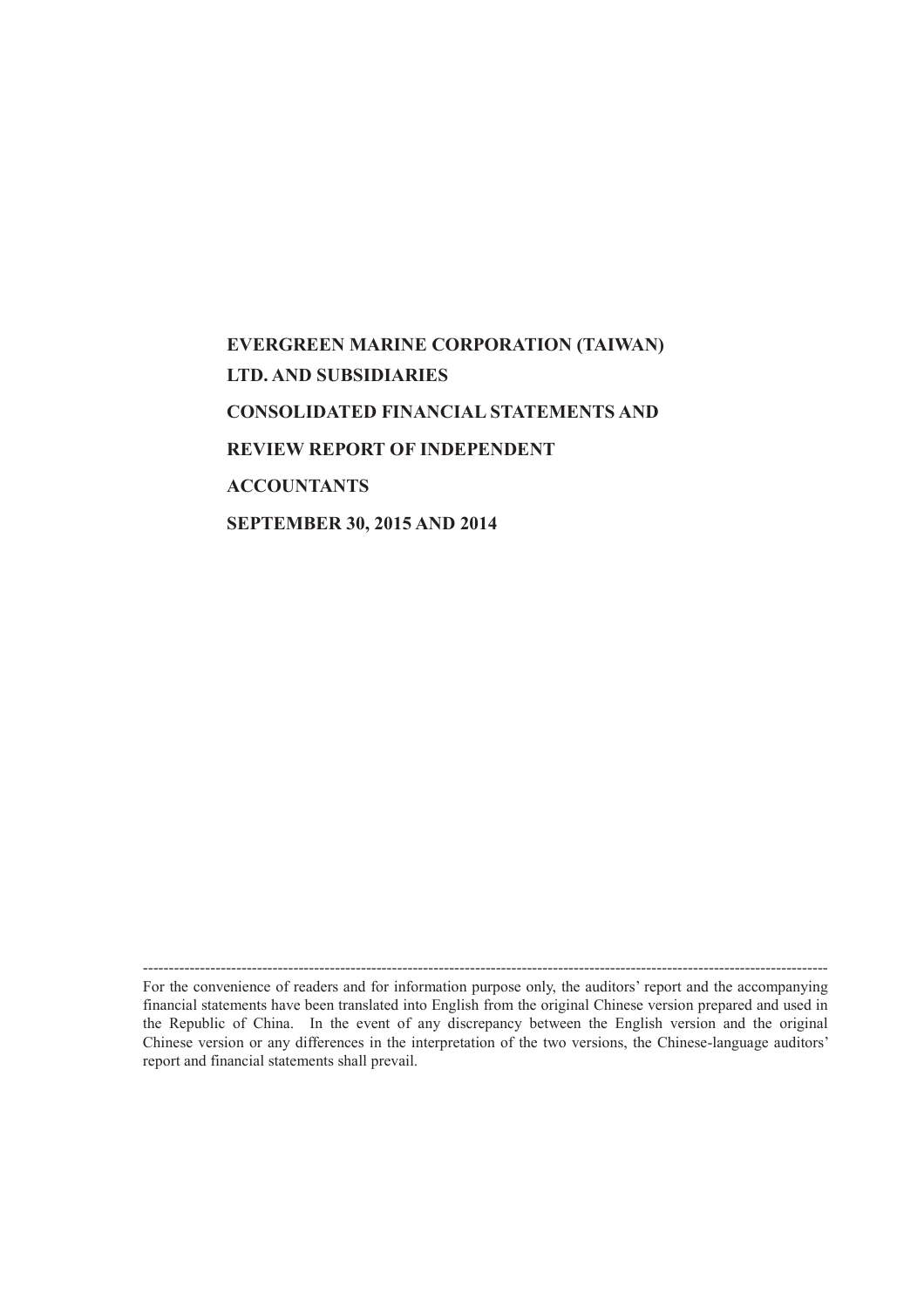#### REVIEW REPORT OF INDEPENDENT ACCOUNTANTS TRANSLATED FROM CHINESE

To the Board of Directors and Shareholders of Evergreen Marine Corporation (Taiwan) Ltd.

We have reviewed the accompanying consolidated balance sheets of Evergreen Marine Corporation (Taiwan) Ltd. and subsidiaries as of September 30, 2015 and 2014, and the related consolidated statements of comprehensive income for the three-month and nine-month periods then ended as well as the consolidated statements of changes in equity and of cash flows for the nine-month periods then ended. These consolidated financial statements are the responsibility of the Company's management. Our responsibility is to issue a report on these consolidated financial statements based on our reviews. We did not review the financial statements of all the consolidated subsidiaries. Those financial statements and the information disclosed in Note 13 were reviewed by other independent accountants whose reports thereon have been furnished to us, and our opinion expressed herein is based solely on the review reports of other independent accountants. The statements reflect total assets of NT\$68,888,345 thousand and NT\$70,779,748 thousand, constituting 35.55% and 37.92% of total consolidated assets as of September 30, 2015 and 2014, respectively, and operating revenues of NT\$12,517,692 thousand, NT\$15,784,819 thousand, NT\$38,874,734 thousand and NT\$42,863,591 thousand, constituting 37.89%, 41.98%, 37.69% and 40.02% of the total consolidated operating revenues for the three-month and nine-month periods ended September 30, 2015 and 2014, respectively. In addition, we did not review the financial statements of certain the investee companies accounted for using equity method. Those statements were reviewed by other independent accountants, whose reports thereon have been furnished to us, and our opinion expressed herein, insofar as it relates to the amounts included for those investee companies accounted for using equity method and information disclosed in Note 13 relating to these long-term equity investments, is based solely on the review reports of other independent accountants. Long-term investments in these investee companies amounted to NT\$14,502,803 thousand and NT\$13,577,903 thousand, constituting 7.48% and 7.28% of total consolidated assets as of September 30, 2015 and 2014, respectively, and comprehensive loss (including share of profit or loss and share of other comprehensive income of associates and joint ventures accounted for using equity method) was NT\$196,728 thousand, NT\$199,472 thousand, NT\$115,013 thousand and NT\$1,137,703 thousand for the three-month and nine-month periods ended September 30, 2014 and 2015, respectively.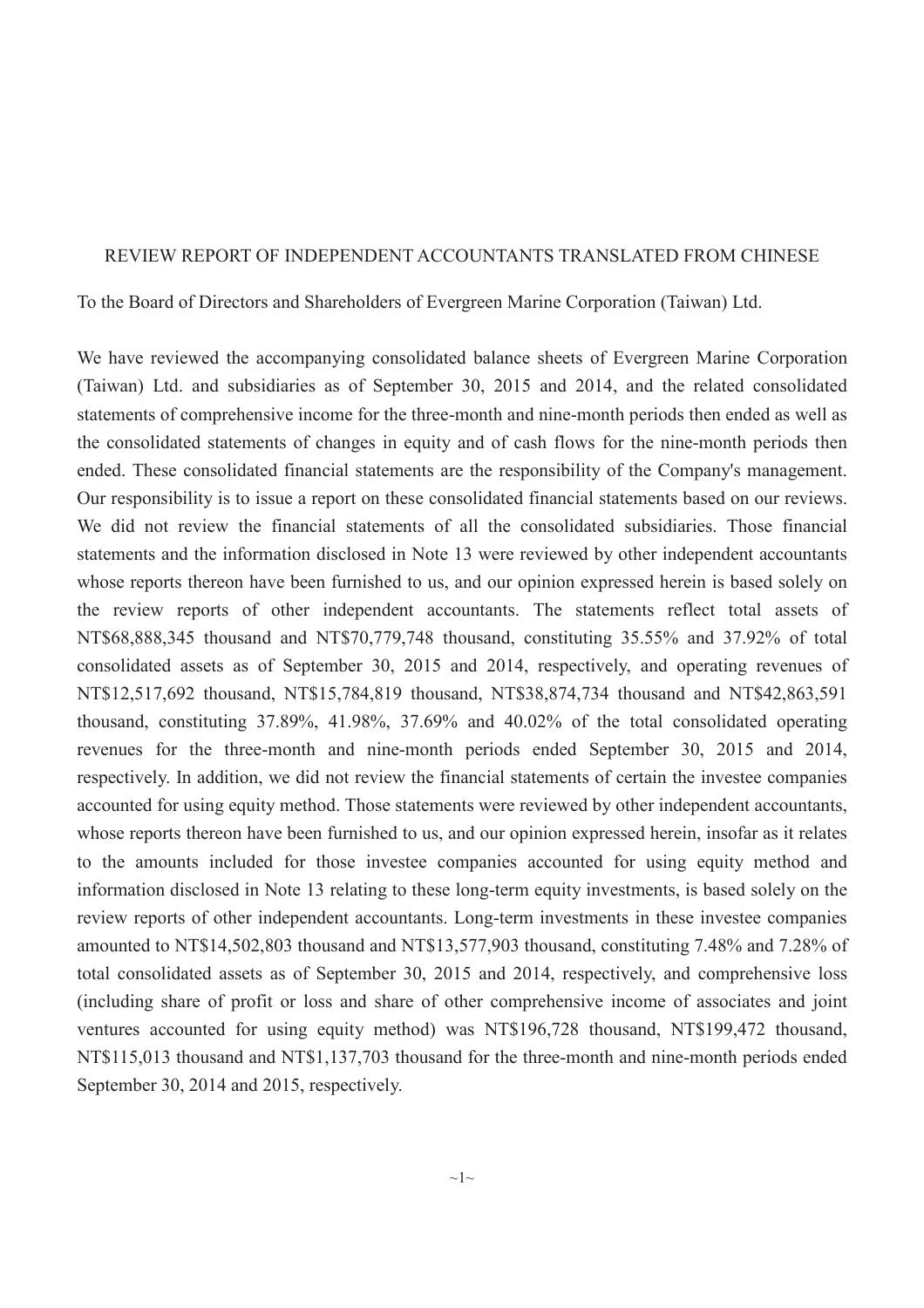Except as explained in the following paragraph, we conducted our reviews in accordance with the Statement of Auditing Standards No. 36, "Engagement to Review Financial Statements" in the Republic of China. A review consists primarily of inquiries of company personnel and analytical procedures applied to financial data. It is substantially less in scope than an audit conducted in accordance with generally accepted auditing standards in the Republic of China, the objective of which is the expression of an opinion regarding the financial statements taken as a whole. Accordingly, we do not express such an opinion.

As described in Note 6(8) to the consolidated financial statements, we did not review certain financial statements of investee companies accounted for using equity method, which statements reflect investments accounted for using equity method of NT\$2,033,951 thousand and NT\$2,004,440 thousand, constituting 1.05% and 1.07% of total consolidated assets as of September 30, 2015 and 2014, respectively, and comprehensive income (including share of profit or loss and share of other comprehensive income of associates and joint ventures accounted for using equity method) was NT\$8,048 thousand, NT\$21,222 thousand, NT\$36,368 thousand and NT\$56,456 thousand for the three-month and nine-month periods ended September 30, 2015 and 2014, respectively. These amounts and the related information disclosed in Note 13 were also based on the unreviewed financial statements of such investees companies.

Based on our reviews and the reports of the other independent accountants, except for the effect on the consolidated financial statements and related disclosures of such adjustments, if any, as might have been determined to be necessary had the financial statements of certain investees companies accounted for using equity method been reviewed by independent accountants as explained in the preceding paragraph and disclosed in Note 13, we are not aware of any material modifications that should be made to the consolidated financial statements referred to in the first paragraph for them to be in conformity with the "Regulations Governing the Preparation of Financial Reports by Securities Issuers", and International Accounting Standard No. 34 "Interim Financial Reporting", as endorsed by the Financial Supervisory Commission.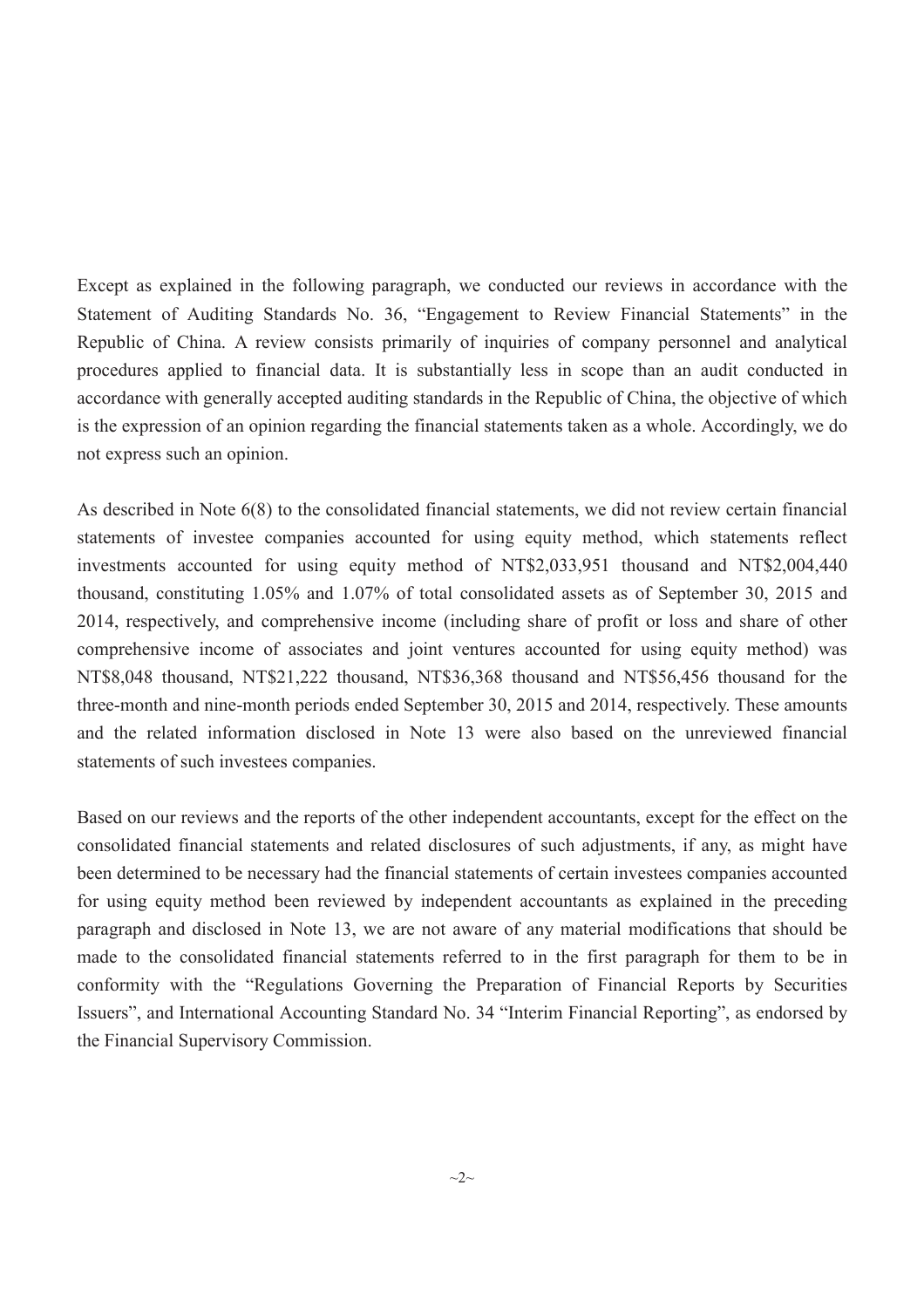PricewaterhouseCoopers, Taiwan November 13, 2015 Taipei, Taiwan Republic of China

As the financial statements are the responsibility of the management, PricewaterhouseCoopers cannot accept any liability for the use of, or reliance on, the English translation or for any errors or misunderstandings that may derive from the translation.

<sup>-------------------------------------------------------------------------------------------------------------------------------------------------</sup> The accompanying consolidated financial statements are not intended to present the financial position and results of operations and cash flows in accordance with accounting principles generally accepted in countries and jurisdictions other than the Republic of China. The standards, procedures and practices in the Republic of China governing the audit of such financial statements may differ from those generally accepted in countries and jurisdictions other than the Republic of China. Accordingly, the accompanying consolidated financial statements and report of independent accountants are not intended for use by those who are not informed about the accounting principles or auditing standards generally accepted in the Republic of China, and their applications in practice.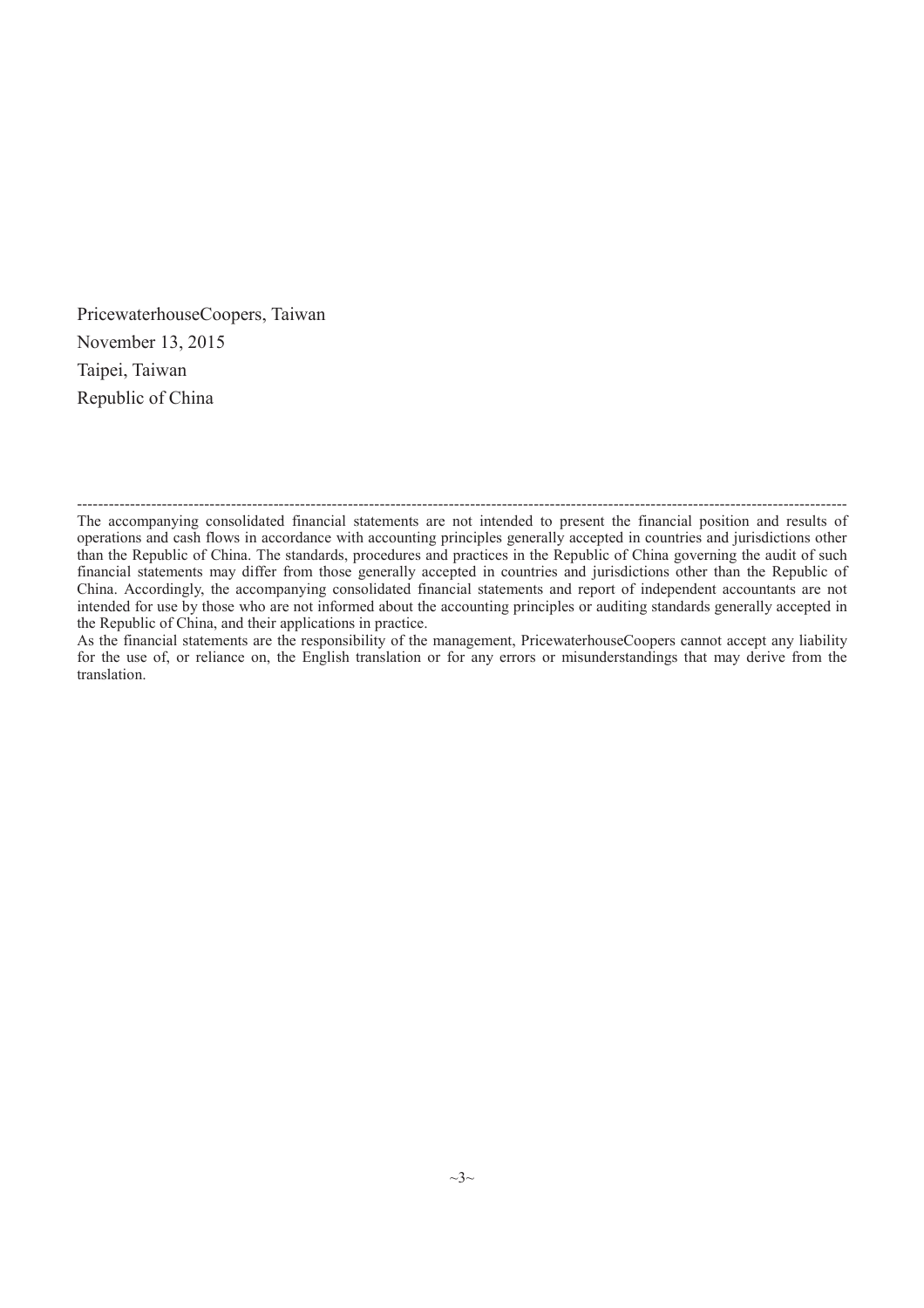|                                               |                |        | September 30, 2015 |                          | December 31, 2014       |               |                          | September 30, 2014      |               |                |
|-----------------------------------------------|----------------|--------|--------------------|--------------------------|-------------------------|---------------|--------------------------|-------------------------|---------------|----------------|
| Assets                                        | Notes          |        | <b>AMOUNT</b>      | $\%$                     |                         | <b>AMOUNT</b> | $\%$                     |                         | <b>AMOUNT</b> | $\%$           |
| <b>Current assets</b>                         |                |        |                    |                          |                         |               |                          |                         |               |                |
| Cash and cash equivalents                     | 6(1)           | $\$\,$ | 30,793,560         | 16                       | $\sqrt[6]{\frac{1}{2}}$ | 32,826,541    | 17                       | $\sqrt[6]{\frac{1}{2}}$ | 30, 792, 166  | 17             |
| Financial assets at fair value through $6(2)$ |                |        |                    |                          |                         |               |                          |                         |               |                |
| profit or loss - current                      |                |        | 650,171            |                          |                         |               |                          |                         | 70,082        |                |
| Held-to-maturity financial assets -           | 6(4)           |        |                    |                          |                         |               |                          |                         |               |                |
| current                                       |                |        | 200,000            |                          |                         |               |                          |                         |               |                |
| Notes receivable, net                         |                |        | 39,001             |                          |                         | 68,095        |                          |                         | 76,621        |                |
| Accounts receivable, net                      | 6(5)           |        | 11,305,927         | 6                        |                         | 14, 167, 175  | 8                        |                         | 14,781,532    | 8              |
| Accounts receivable, net - related            | 7              |        |                    |                          |                         |               |                          |                         |               |                |
| parties                                       |                |        | 880,210            |                          |                         | 451,085       |                          |                         | 394,690       |                |
| Other receivables                             |                |        | 527,073            |                          |                         | 441,545       |                          |                         | 455,777       |                |
| Other receivables - related parties           | 7              |        | 482,594            |                          |                         | 318,063       |                          |                         | 374,634       |                |
| Current income tax assets                     |                |        | 69,899             |                          |                         | 2,788         |                          |                         | 8,556         |                |
| Inventories                                   | 6(6)           |        | 3,035,982          | 2                        |                         | 4,492,807     | 2                        |                         | 5,130,494     | $\mathfrak{Z}$ |
| Prepayments                                   |                |        | 922,862            | 1                        |                         | 1,005,630     | 1                        |                         | 751,100       | $\mathbf{1}$   |
| Other current assets                          | $6(7)$ , 7 and |        |                    |                          |                         |               |                          |                         |               |                |
|                                               | 8              |        | 3,052,259          | 2                        |                         | 3,495,230     | 2                        |                         | 4, 272, 189   | $\mathfrak{2}$ |
| <b>Current assets</b>                         |                |        | 51,959,538         | 27                       |                         | 57, 268, 959  | 30                       |                         | 57, 107, 841  | 31             |
| <b>Non-current assets</b>                     |                |        |                    |                          |                         |               |                          |                         |               |                |
| Available-for-sale financial assets -         | 6(3)           |        |                    |                          |                         |               |                          |                         |               |                |
| non-current                                   |                |        | 3,160,122          | 2                        |                         | 2, 211, 369   | 1                        |                         | 1,962,265     | 1              |
| Held-to-maturity financial assets -           | 6(4)           |        |                    |                          |                         |               |                          |                         |               |                |
| non-current                                   |                |        | 170,000            |                          |                         | 370,000       |                          |                         | 370,000       |                |
| Investments accounted for using               | 6(8)           |        |                    |                          |                         |               |                          |                         |               |                |
| equity method                                 |                |        | 25, 258, 363       | 13                       |                         | 23,550,100    | 13                       |                         | 23,838,716    | 13             |
| Property, plant and equipment, net            | $6(9)$ , 7 and |        |                    |                          |                         |               |                          |                         |               |                |
|                                               | 8              |        | 109, 177, 673      | 56                       |                         | 99, 524, 289  | 53                       |                         | 97,715,900    | 52             |
| Investment property, net                      | 6(10)          |        | 1,971,008          | -1                       |                         | 1,987,214     | 1                        |                         | 1,991,245     | $\mathbf{1}$   |
| Intangible assets                             |                |        | 19,545             | $\overline{\phantom{a}}$ |                         | 22,578        | $\overline{\phantom{0}}$ |                         | 17,408        |                |
| Deferred income tax assets                    |                |        | 524,473            |                          |                         | 386,009       |                          |                         | 422,177       |                |
| Other non-current assets                      | $6(11)$ and 8  |        | 1,548,224          | 1                        |                         | 3,614,489     | $\mathfrak{c}$           |                         | 3, 207, 025   | $\mathfrak{c}$ |
| Non-current assets                            |                |        |                    | 73                       |                         |               | 70                       |                         |               |                |
|                                               |                |        | 141,829,408        |                          |                         | 131,666,048   |                          |                         | 129, 524, 736 | 69             |
| <b>Total assets</b>                           |                |        | 193,788,946        | 100                      |                         | 188, 935, 007 | 100                      |                         | 186, 632, 577 | 100            |

#### EVERGREEN MARINE CORPORATION (TAIWAN) LTD. AND SUBSIDIARIES CONSOLIDATED BALANCE SHEETS (Expressed in thousands of New Taiwan Dollars)

(The consolidated balance sheets as of September 30, 2015 and 2014 are reviewed, not audited)

(Continued)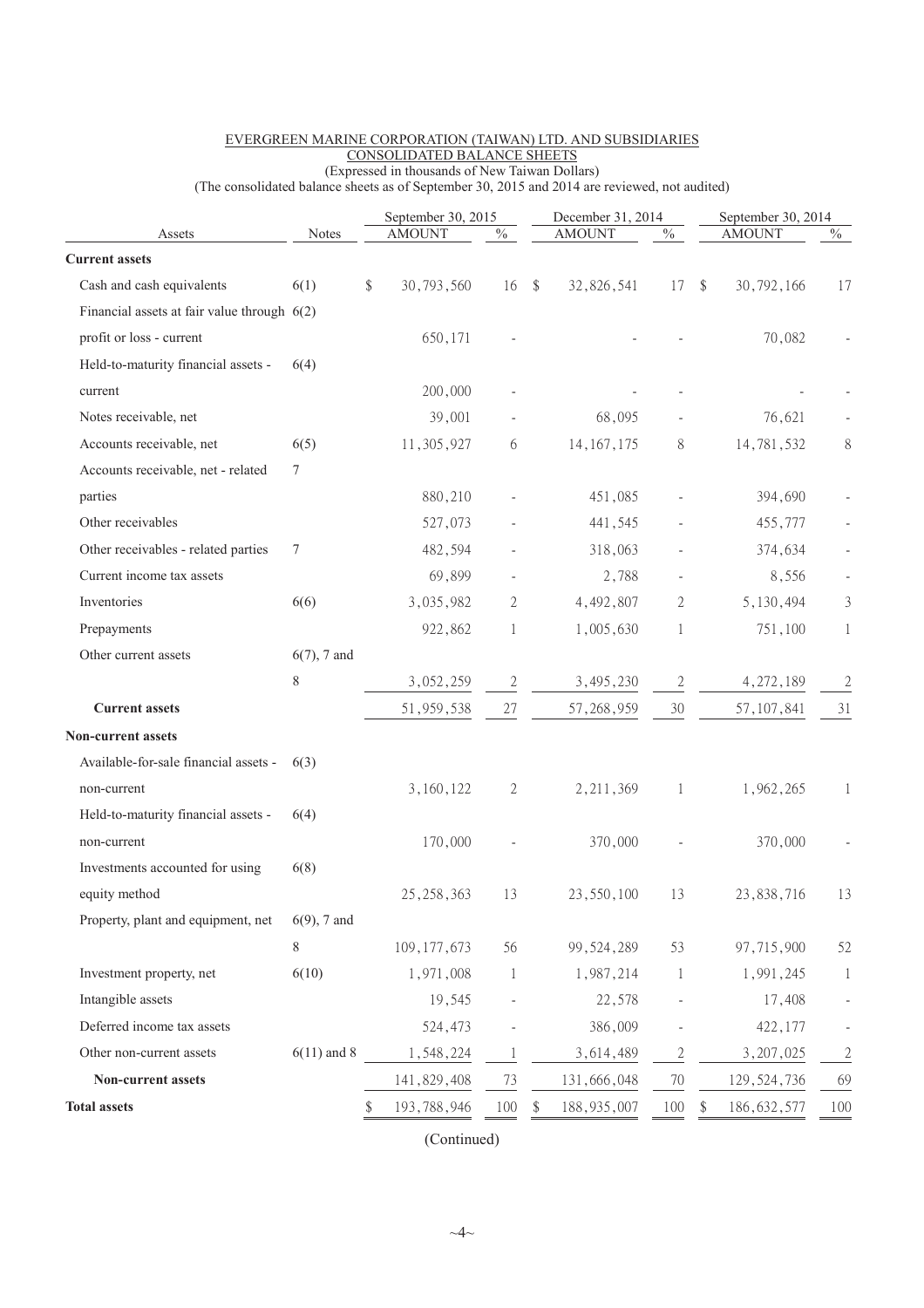|                                                      |               | September 30, 2015 |              | December 31, 2014   |                | September 30, 2014  |                |
|------------------------------------------------------|---------------|--------------------|--------------|---------------------|----------------|---------------------|----------------|
| Liabilities and Equity<br><b>Current liabilities</b> | Notes         | <b>AMOUNT</b>      | $\%$         | <b>AMOUNT</b>       | $\%$           | <b>AMOUNT</b>       | $\%$           |
| Short-term loans                                     | 6(12)         | \$<br>659,800      |              | \$                  |                | \$<br>913,725       |                |
| Derivative financial liabilities for                 |               |                    |              |                     |                |                     | 1              |
| hedging - current                                    |               | 68,520             | ÷,           |                     |                | 12,329              |                |
| Accounts payable                                     |               | 13,406,637         | 7            | 14, 385, 345        | 8              | 12,807,335          | $\overline{7}$ |
|                                                      | 7             |                    |              |                     |                |                     |                |
| Accounts payable - related parties                   |               | 1,115,663          | 1            | 667,569             |                | 524,065             |                |
| Other payables                                       |               | 1,660,363          | 1            | 2,399,967           | 1              | 1,941,308           | 1              |
| Other payables - related parties                     | 7             | 101,619            |              | 118,835             |                | 118,514             |                |
| Current income tax liabilities                       |               | 272,152            | ÷,           | 900,973             | 1              | 462,475             |                |
| Other current liabilities                            | $6(13)$ and 7 | 23, 155, 216       | 12           | 22, 180, 734        | 12             | 23,839,677          | 13             |
| <b>Current liabilities</b>                           |               | 40, 439, 970       | 21           | 40, 653, 423        | 22             | 40,619,428          | 22             |
| <b>Non-current liabilities</b>                       |               |                    |              |                     |                |                     |                |
| Corporate bonds payable                              | 6(14)         | 3,000,000          | 1            | 3,000,000           | 1              | 3,000,000           | $\sqrt{2}$     |
| Long-term loans                                      | 6(15)         | 65,710,524         | 34           | 61,022,348          | 32             | 61,705,030          | 33             |
| Deferred income tax liabilities                      |               | 1,121,241          | $\mathbf{1}$ | 1,196,839           | $\mathbf{1}$   | 1,203,755           | $\mathbf{1}$   |
| Other non-current liabilities                        | 6(16)(17)     | 17,031,969         | 9            | 18,226,064          | 10             | 17,850,844          | $\overline{9}$ |
| <b>Non-current liabilities</b>                       |               | 86, 863, 734       | 45           | 83, 445, 251        | 44             | 83,759,629          | 45             |
| <b>Total liabilities</b>                             |               | 127, 303, 704      | 66           | 124,098,674         | 66             | 124, 379, 057       | 67             |
| Equity attributable to owners of the                 |               |                    |              |                     |                |                     |                |
| parent                                               |               |                    |              |                     |                |                     |                |
| Capital                                              | 6(19)         |                    |              |                     |                |                     |                |
| Common stock                                         |               | 35, 123, 560       | 18           | 34,775,802          | 18             | 34,775,802          | 19             |
| <b>Capital surplus</b>                               | 6(20)         |                    |              |                     |                |                     |                |
| Capital surplus                                      |               | 7,986,187          | 4            | 7,292,458           | 4              | 7,290,880           | 4              |
| <b>Retained earnings</b>                             | 6(21)         |                    |              |                     |                |                     |                |
| Legal reserve                                        |               | 9, 233, 242        | 5            | 9,115,638           | 5              | 9,115,638           | 5              |
| Special reserve                                      |               |                    |              | 828,940             |                | 828,940             |                |
| Unappropriated retained earnings                     |               | 6,215,391          | 3            | 7,240,507           | 4              | 6, 415, 724         | 3              |
| Other equity interest                                | 6(22)         |                    |              |                     |                |                     |                |
| Other equity interest                                |               | 3,973,901          | 2            | 1,627,440           |                | 98,206              |                |
| Equity attributable to owners of                     |               |                    |              |                     |                |                     |                |
| the parent                                           |               | 62, 532, 281       | 32           | 60,880,785          | 32             | 58, 525, 190        | 31             |
| Non-controlling interest                             |               | 3,952,961          | $\mathbf{2}$ | 3,955,548           | $\mathfrak{c}$ | 3,728,330           | $\mathbf{c}$   |
| <b>Total equity</b>                                  |               | 66, 485, 242       | 34           | 64,836,333          | 34             | 62, 253, 520        | 33             |
| Significant contingent liabilities and 9             |               |                    |              |                     |                |                     |                |
| unrecognized contract commitments                    |               |                    |              |                     |                |                     |                |
| Significant events after the balance                 | 11            |                    |              |                     |                |                     |                |
| sheet date                                           |               |                    |              |                     |                |                     |                |
| <b>Total liabilities and equity</b>                  |               | \$<br>193,788,946  | 100          | \$<br>188, 935, 007 | 100            | \$<br>186, 632, 577 | 100            |
|                                                      |               |                    |              |                     |                |                     |                |

#### EVERGREEN MARINE CORPORATION (TAIWAN) LTD. AND SUBSIDIARIES CONSOLIDATED BALANCE SHEETS (Expressed in thousands of New Taiwan Dollars)

(The consolidated balance sheets as of September 30, 2015 and 2014 are reviewed, not audited)

The accompanying notes are an integral part of these consolidated financial statements. See review report of independent accountants dated November 13, 2015.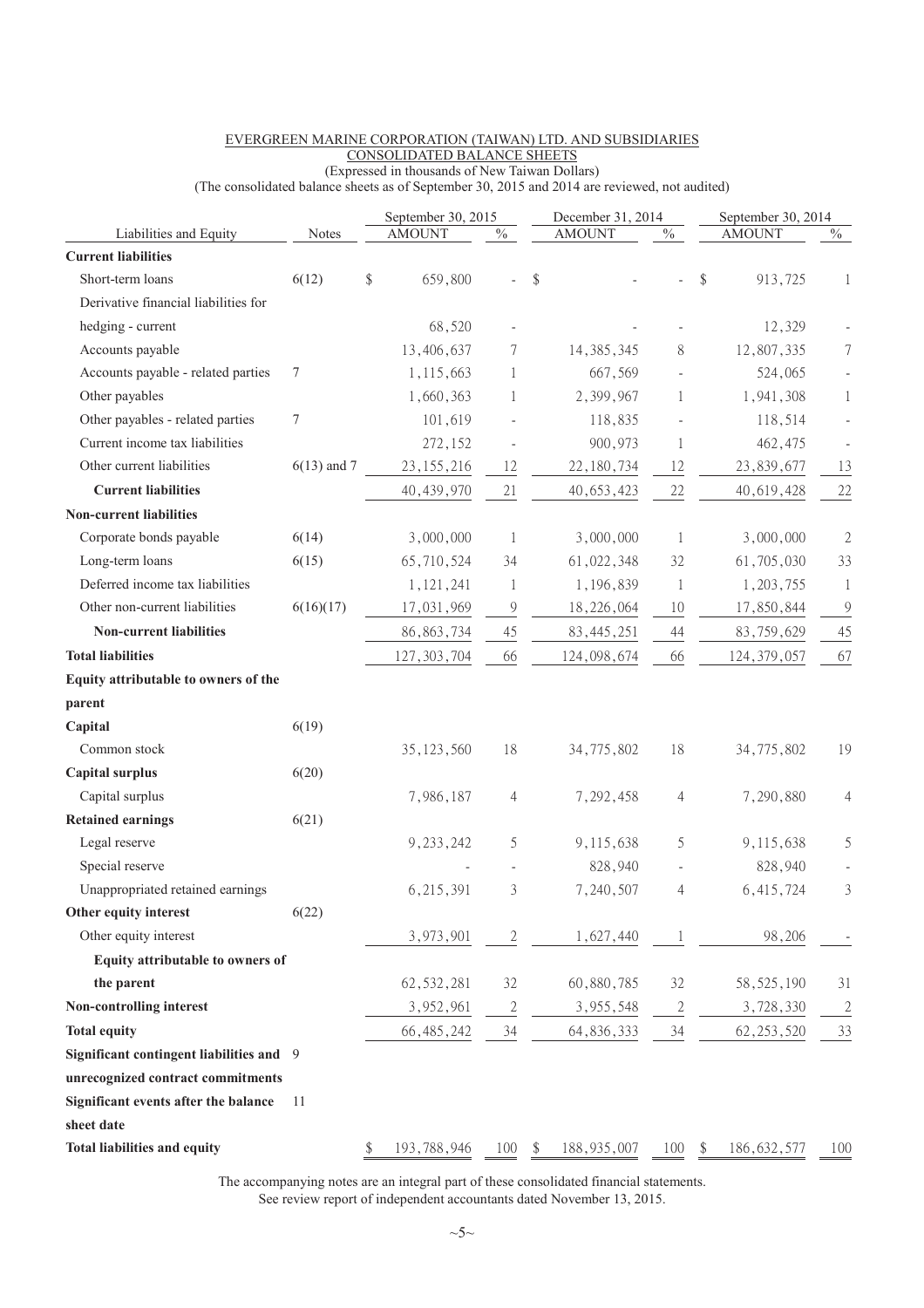# EVERGREEN MARINE CORPORATION (TAIWAN) LTD. AND SUBSIDIARIES<br>CONSOLIDATED STATEMENTS OF COMPREHENSIVE INCOME<br>(Expressed in thousands of New Taiwan dollars, except (loss) earnings per share )<br>(Reviewed, not audited)

|                                                         |                   | 2015                 |         | Three-month periods ended September 30<br>2014 |                          | 2015           |                          | Nine-month periods ended September 30<br>2014 |      |
|---------------------------------------------------------|-------------------|----------------------|---------|------------------------------------------------|--------------------------|----------------|--------------------------|-----------------------------------------------|------|
| Items                                                   | <b>Notes</b>      | <b>AMOUNT</b>        | $\%$    | <b>AMOUNT</b>                                  | $\frac{0}{0}$            | <b>AMOUNT</b>  | $\%$                     | <b>AMOUNT</b>                                 | $\%$ |
|                                                         |                   |                      | 100     |                                                |                          |                |                          |                                               |      |
| <b>Operating revenue</b>                                | $6(23)$ and 7     | \$<br>33,036,256     | \$      | 37, 597, 875                                   | 100                      | \$103,140,734  | 100                      | \$107,097,536                                 | 100  |
| <b>Operating costs</b>                                  | $6(28)(29)$ and 7 | $34, 246, 607$ (104) |         | $33,484,373$ )(                                | 89(                      | 99,550,921)    | 97)                      | 101, 258, 302)                                | 94)  |
| Gross (loss) profit                                     |                   | $1,210,351$ $($      | 4)      | 4, 113, 502                                    | 11                       | 3,589,813      | 3                        | 5,839,234                                     | 6    |
| Unrealized profit from sales                            |                   | 35,753)              |         |                                                | $\overline{\phantom{0}}$ | 81,068)        | ÷,                       |                                               |      |
| Realized profit on from sales                           |                   | 1,722                |         |                                                |                          | 3,093          |                          |                                               |      |
| Gross (loss) profit, net                                |                   | $1,244,382$ )(       | 4)      | 4, 113, 502                                    | 11                       | 3,511,838      | 3                        | 5,839,234                                     | 6    |
| <b>Operating expenses</b>                               | $6(28)(29)$ and 7 | $1,403,175$ )(       | $4)$ (  | $1,369,810$ $($                                | $3)$ (                   | $4,245,916$ )( | $4)$ (                   | $4,200,060$ )(                                | 4)   |
| Other gains, net                                        | 6(24)             | 108                  |         | 88,669                                         |                          | 258,726        |                          | 419,012                                       |      |
| <b>Operating (loss) profit</b>                          |                   | $2,647,449$ )        | 8)      | 2,832,361                                      | 8                        | 475,352(       | $\left  \right $         | 2,058,186                                     | 2    |
| Non-operating income and expenses                       |                   |                      |         |                                                |                          |                |                          |                                               |      |
| Other income                                            | 6(25)             | 183,893              |         | 195,685                                        |                          | 538,159        |                          | 961,033                                       |      |
| Other gains and losses                                  | 6(26)             | $199,588$ )(         | 1)      | 180,103                                        | $-$ (                    | 209,119)       | $\overline{\phantom{a}}$ | 12,393                                        |      |
| Finance costs                                           | 6(27)             | $238,470$ )(         | $1)$ (  | 137,870)                                       | - (                      | $677,875$ )(   | $1)$ (                   | $413,735$ )(                                  | 1)   |
| Share of income (loss) of associates and joint ventures |                   |                      |         |                                                |                          |                |                          |                                               |      |
| accounted for using equity method                       |                   | 155,059              |         | $248,577$ )(                                   | $_{\rm 1)}$              | 288,683        | $-1$                     | $1,076,544$ )                                 |      |
| Total non-operating income and expenses                 |                   | 99,106)              |         | $10,659$ )                                     | $\overline{\phantom{a}}$ | 60, 152)       | $\sim$                   | 516,853                                       | 1)   |
| (Loss) profit before income tax                         |                   | $2,746,555$ )(       | 8)      | 2,821,702                                      | 8 (                      | $535,504$ )(   | $\left( \right)$         | 1,541,333                                     |      |
| Income tax benefit (expense)                            | 6(30)             | 180,388              |         | $346,038$ )(                                   | $1)$ (                   | 224,089)       | $\sim$                   | 579,636)                                      |      |
| (Loss) profit for the period                            |                   | 2,566,167            | $8)$ \$ | 2,475,664                                      | 7(                       | $759,593$ )(   | $1)$ \$                  | 961,697                                       |      |

(Continued)

 $~\sim 6~\sim$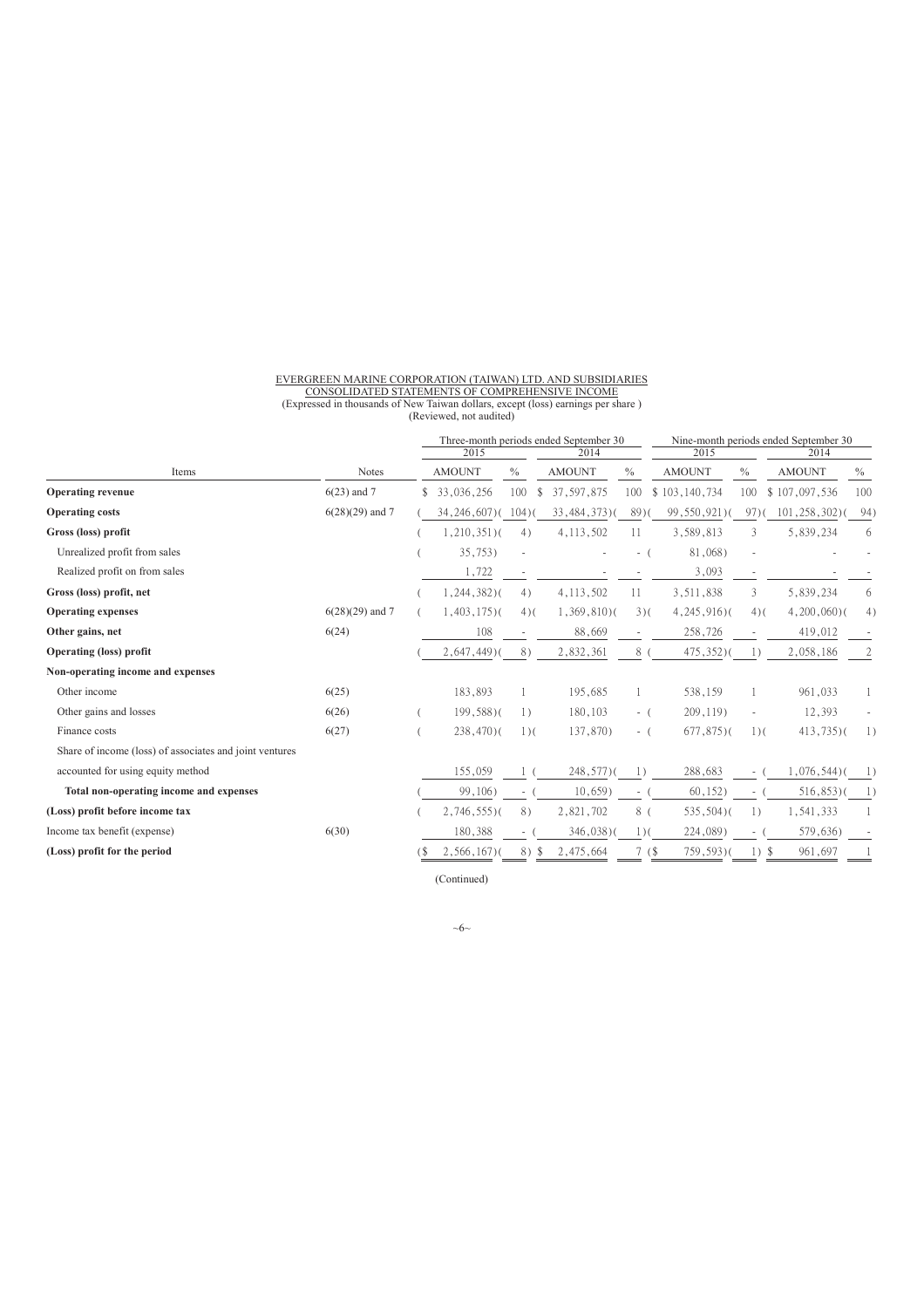# EVERGREEN MARINE CORPORATION (TAIWAN) LTD. AND SUBSIDIARIES<br>CONSOLIDATED STATEMENTS OF COMPREHENSIVE INCOME<br>(Expressed in thousands of New Taiwan dollars, except (loss) earnings per share )<br>(Reviewed, not audited)

|                                                              |              |      | Three-month periods ended September 30 |             |    |               |                |    |               | Nine-month periods ended September 30 |     |               |      |
|--------------------------------------------------------------|--------------|------|----------------------------------------|-------------|----|---------------|----------------|----|---------------|---------------------------------------|-----|---------------|------|
|                                                              |              |      | 2015                                   |             |    | 2014          |                |    | 2015          |                                       |     | 2014          |      |
| Items                                                        | <b>Notes</b> |      | <b>AMOUNT</b>                          | $\%$        |    | <b>AMOUNT</b> | $\frac{0}{0}$  |    | <b>AMOUNT</b> | $\frac{0}{0}$                         |     | <b>AMOUNT</b> | $\%$ |
| Other comprehensive income (loss), net                       |              |      |                                        |             |    |               |                |    |               |                                       |     |               |      |
| Components of other comprehensive income that will be        |              |      |                                        |             |    |               |                |    |               |                                       |     |               |      |
| reclassified to profit or loss                               |              |      |                                        |             |    |               |                |    |               |                                       |     |               |      |
| Exchange differences on translating the financial statements |              |      |                                        |             |    |               |                |    |               |                                       |     |               |      |
| of foreign operations                                        |              | \$   | 2,196,987                              | 7S          |    | 550,724       | $1 \quad$      |    | 608,694       |                                       | -\$ | 745,805       |      |
| Unrealized gain (loss) on valuation of available-for-sale    |              |      |                                        |             |    |               |                |    |               |                                       |     |               |      |
| financial assets                                             |              |      | 821,024                                | 2(          |    | 51,681)       |                |    | 1,588,276     |                                       |     | 18,790        |      |
| Cash flow hedges                                             |              |      | 47,142                                 | $-$ (       |    | 12,329)       | - 1            |    | (65, 335)     | - (                                   |     | 12,329)       |      |
| Share of other comprehensive income (loss) of associates     |              |      |                                        |             |    |               |                |    |               |                                       |     |               |      |
| and joint ventures accounted for using equity method         |              |      | 58, 355)                               |             |    | 278,573       | 1 <sup>6</sup> |    | 35,910)       |                                       |     | 335,735       |      |
| Income tax relating to the components of other               |              |      |                                        |             |    |               |                |    |               |                                       |     |               |      |
| comprehensive income (loss)                                  |              |      | 6,123                                  |             |    | 2,269         |                |    | 33, 194)      |                                       |     | 1,631)        |      |
| Components of other comprehensive income that will           |              |      |                                        |             |    |               |                |    |               |                                       |     |               |      |
| be reclassified to profit or loss                            |              |      | 2,906,391                              | 9           |    | 767,556       | 2              |    | 2,062,531     | 2                                     |     | 1,086,370     |      |
| Other comprehensive income for the period, net of income     |              |      |                                        |             |    |               |                |    |               |                                       |     |               |      |
| tax                                                          |              |      | 2,906,391                              |             |    | 767,556       |                |    | 2,062,531     |                                       |     | 1,086,370     |      |
| Total comprehensive income for the period                    |              |      | 340,224                                |             |    | 3.243.220     | Q              |    | 1,302,938     |                                       |     | 2,048,067     |      |
| (Loss) profit, attributable to:                              |              |      |                                        |             |    |               |                |    |               |                                       |     |               |      |
| Owners of the parent                                         |              |      | 2,413,939                              |             |    | 1,863,538     |                | S  | 1,040,936)    |                                       |     | 320,132       |      |
| Non-controlling interest                                     |              | 5    | 152,228)                               |             |    | 612,126       | 2              | \$ | 281,343       |                                       |     | 641,565       |      |
| Comprehensive income (loss) attributable to:                 |              |      |                                        |             |    |               |                |    |               |                                       |     |               |      |
| Owners of the parent                                         |              |      | 415,558                                |             |    | 2,596,143     |                |    | 1,305,525     |                                       |     | , 247, 278    |      |
| Non-controlling interest                                     |              | ΄ \$ | 75,334)                                |             | S  | 647,077       | 2(             |    | 2,587         |                                       |     | 800,789       |      |
| Earnings (loss) per share (in dollars)                       | 6(31)        |      |                                        |             |    |               |                |    |               |                                       |     |               |      |
| Basic (loss) earnings per share                              |              | (\$  |                                        | $0.69$ ) \$ |    |               | 0.53(          |    |               | $0.30)$ \$                            |     |               | 0.09 |
| Diluted (loss) earnings per share                            |              | 1\$  |                                        | $0.69$ )    | -8 |               | 0.53(          |    |               | $0.30)$ \$                            |     |               | 0.09 |
|                                                              |              |      |                                        |             |    |               |                |    |               |                                       |     |               |      |

The accompanying notes are an integral part of these consolidated financial statements. See review report of independent accountants dated November 13, 2015.

 $~\sim$ 7 $~\sim$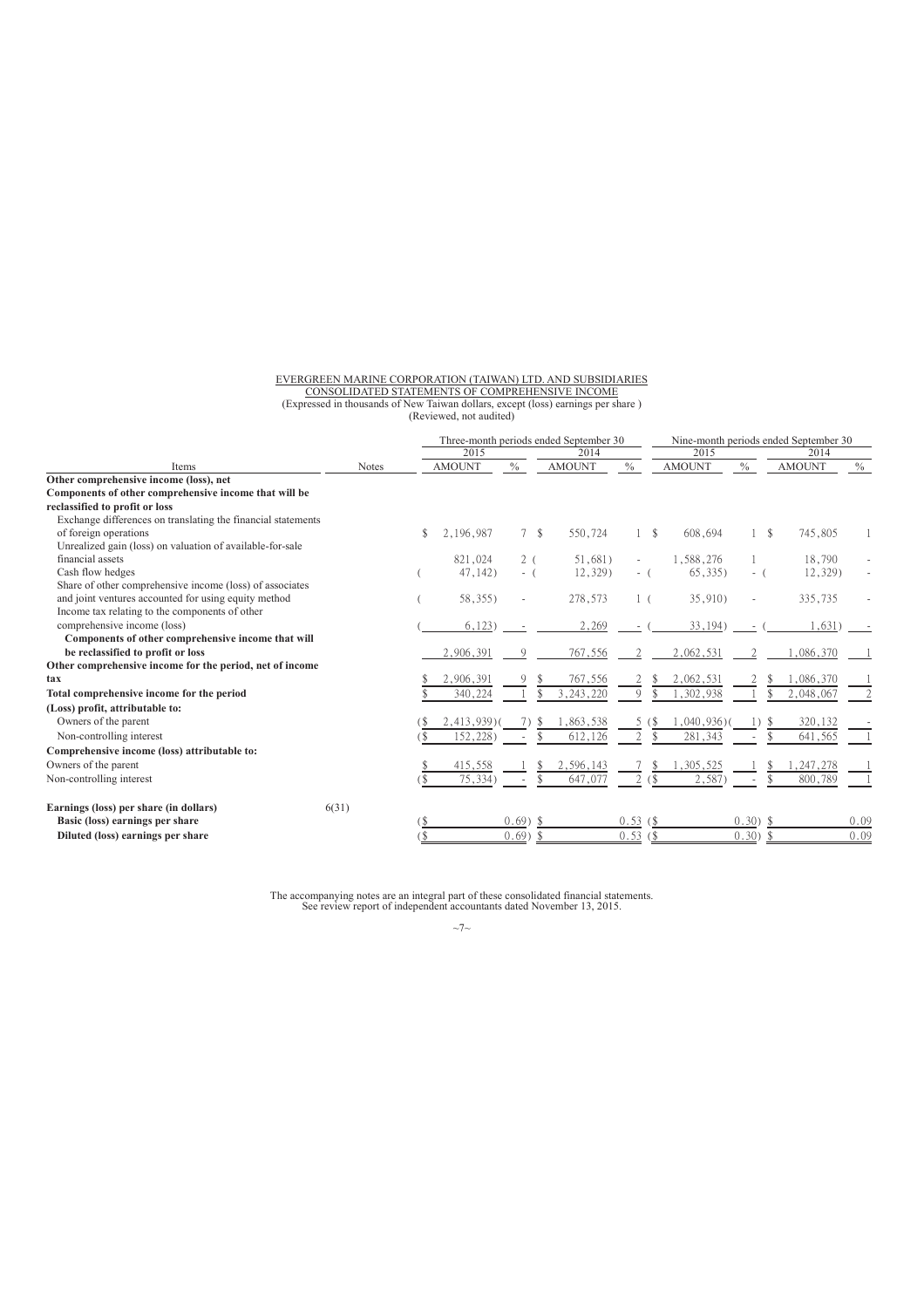# EVERGREEN MARINE CORPORATION (TAIWAN) LTD. AND SUBSIDIARIES CONSOLIDATED STATEMENTS OF CHANGES IN EQUITY (Expressed in thousands of New Taiwan Dollars) (Reviewed, not audited)

|                                                                                  |       |              | Equity attributable to owners of the parent |               |                          |  |                                     |                                                                                                      |                                                                                |     |                                                                                      |  |              |               |                             |               |
|----------------------------------------------------------------------------------|-------|--------------|---------------------------------------------|---------------|--------------------------|--|-------------------------------------|------------------------------------------------------------------------------------------------------|--------------------------------------------------------------------------------|-----|--------------------------------------------------------------------------------------|--|--------------|---------------|-----------------------------|---------------|
|                                                                                  |       |              |                                             |               | <b>Retained Earnings</b> |  |                                     |                                                                                                      | Other equity interest                                                          |     |                                                                                      |  |              |               |                             |               |
|                                                                                  | Notes | Common stock | Capital<br>surplus                          | Legal reserve | Special<br>reserve       |  | Unappropriated<br>retained earnings | Exchange<br>differences on<br>translating the<br>financial<br>statements of<br>foreign<br>operations | Unrealized<br>gain or loss<br>on<br>available-for<br>-sale financial<br>assets |     | Hedging<br>instrument<br>gain (loss) on<br>effective<br>hedge of cash<br>flow hedges |  | Total        |               | Non-controlling<br>interest | Total equity  |
| Year 2014                                                                        |       |              |                                             |               |                          |  |                                     |                                                                                                      |                                                                                |     |                                                                                      |  |              |               |                             |               |
| Balance at January 1, 2014<br>Appropriation of 2013 earnings                     |       | \$34,749,523 | \$7,271,957                                 | \$9,115,638   | \$5,814,993              |  | 1,109,539                           | 804,815) (\$<br>(S                                                                                   | $36,456$ )                                                                     | -S  | 12,331                                                                               |  | \$57,232,710 | <sup>\$</sup> | 2.927.541                   | \$60,160,251  |
| Reversal of special reserve                                                      |       |              |                                             |               | 4,986,053)               |  | 4,986,053                           |                                                                                                      |                                                                                |     |                                                                                      |  |              |               |                             |               |
| Conversion of convertible bonds into 6(19)<br>common stock                       |       | 26,279       | 23,555                                      |               |                          |  |                                     |                                                                                                      |                                                                                |     | ٠                                                                                    |  | 49,834       |               | $\sim$                      | 49,834        |
| Stock warrants of convertible bonds                                              | 6(20) | ٠            | $4,632$ )                                   |               |                          |  |                                     |                                                                                                      |                                                                                |     |                                                                                      |  | 4,632)       |               |                             | $4,632$ )     |
| Net income for the period                                                        |       |              |                                             |               |                          |  | 320,132                             |                                                                                                      |                                                                                |     |                                                                                      |  | 320,132      |               | 641,565                     | 961,697       |
| Other comprehensive income for the<br>period                                     | 6(22) |              |                                             |               |                          |  |                                     | 663,804                                                                                              | 332,104                                                                        |     | 68,762                                                                               |  | 927,146      |               | 159,224                     | 1,086,370     |
| Balance at September 30, 2014                                                    |       | \$34,775,802 | \$7,290,880                                 | \$9,115,638   | 828,940                  |  | 6,415,724                           | 141,011                                                                                              | 295,648                                                                        |     | 56,431                                                                               |  | \$58,525,190 |               | 3,728,330                   | 62, 253, 520  |
| Year 2015                                                                        |       |              |                                             |               |                          |  |                                     |                                                                                                      |                                                                                |     |                                                                                      |  |              |               |                             |               |
| Balance at January 1, 2015                                                       |       | \$34,775,802 | \$7,292,458                                 | \$9,115,638   | 828.940<br>\$.           |  | 7,240,507                           | \$1,356,698                                                                                          | 636,519<br>-S                                                                  | (S) | 365,777                                                                              |  | \$60,880,785 |               | 3,955,548                   | \$ 64,836,333 |
| Appropriation of 2014 earnings                                                   |       |              |                                             |               |                          |  |                                     |                                                                                                      |                                                                                |     |                                                                                      |  |              |               |                             |               |
| Reversal of special reserve                                                      |       |              |                                             |               | 828,940)                 |  | 828,940                             |                                                                                                      |                                                                                |     |                                                                                      |  |              |               |                             |               |
| Legal reserve                                                                    |       |              | ÷.                                          | 117,604       |                          |  | $117,604$ )                         |                                                                                                      |                                                                                |     |                                                                                      |  |              |               |                             |               |
| Stock dividends                                                                  |       | 347,758      |                                             |               |                          |  | 347,758)                            |                                                                                                      |                                                                                |     |                                                                                      |  |              |               |                             |               |
| Cash dividends                                                                   |       |              |                                             |               |                          |  | 347,758)                            |                                                                                                      |                                                                                |     | ٠                                                                                    |  | 347,758)     |               | $\sim$                      | 347,758)      |
| Adjustments to share of changes in<br>equity of associates and joint<br>ventures | 6(20) |              | 693,729                                     |               |                          |  |                                     |                                                                                                      |                                                                                |     |                                                                                      |  | 693,729      |               |                             | 693,729       |
| Net (loss) income for the period                                                 |       |              |                                             |               |                          |  | 1,040,936                           |                                                                                                      |                                                                                |     |                                                                                      |  | 1,040,936)   |               | 281,343                     | 759,593)      |
| Other comprehensive income (loss)<br>for the period                              | 6(22) |              |                                             |               |                          |  |                                     | 1,044,268                                                                                            | 1,378,743                                                                      |     | 76,550                                                                               |  | 2,346,461    |               | 283,930                     | 2,062,531     |
| Balance at September 30, 2015                                                    |       | \$35,123,560 | \$7,986,187                                 | \$9,233,242   |                          |  | 6,215,391                           | \$2,400,966                                                                                          | \$2,015,262                                                                    |     | 442,327                                                                              |  | \$62,532,281 |               | 3,952,961                   | 66, 485, 242  |
|                                                                                  |       |              |                                             |               |                          |  |                                     |                                                                                                      |                                                                                |     |                                                                                      |  |              |               |                             |               |

The accompanying notes are an integral part of these consolidated financial statements. See review report of independent accountants dated November 13, 2015.

 $~\sim\!\!8\sim$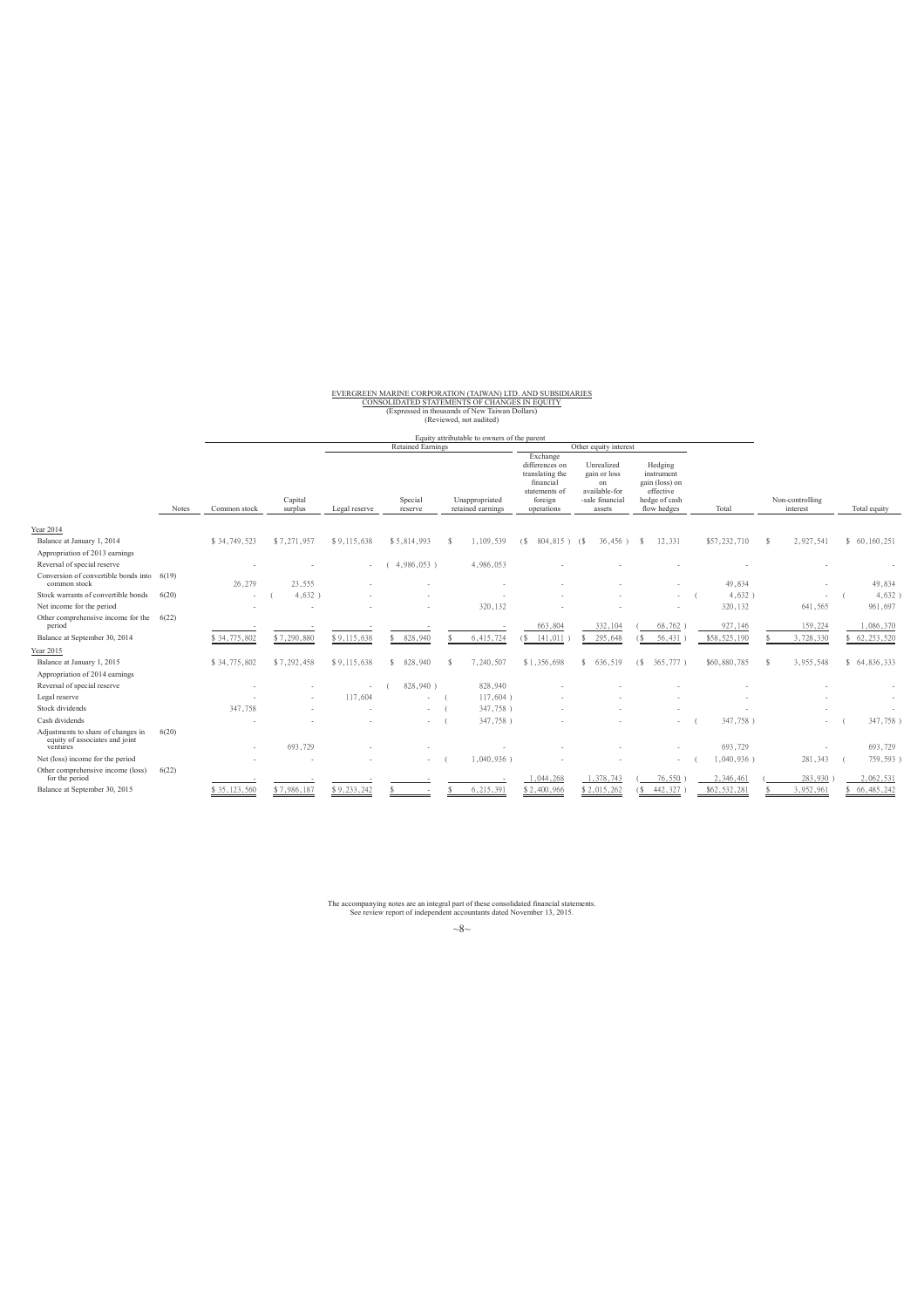#### EVERGREEN MARINE CORPORATION (TAIWAN) LTD. AND SUBSIDIARIES CONSOLIDATED STATEMENTS OF CASH FLOWS FOR THE NINE-MONTH PERIODS ENDED SEPTEMBER 30 (Expressed in thousands of New Taiwan Dollars)

(Reviewed, not audited)

|                                                                | <b>Notes</b> |                  | 2015           |            | 2014           |
|----------------------------------------------------------------|--------------|------------------|----------------|------------|----------------|
| CASH FLOWS FROM OPERATING ACTIVITIES                           |              |                  |                |            |                |
| Consolidated (loss) profit before tax for the period           |              | $($ \$           | 535,504)       | \$         | 1,541,333      |
| Adjustments                                                    |              |                  |                |            |                |
| Income and expenses having no effect on cash flows             |              |                  |                |            |                |
| Financial assets at fair value through profit or loss          | 6(26)        | $\left($         | 171)           |            | 5,176          |
| Depreciation                                                   | 6(9)(10)     |                  | 6,077,206      |            | 5,724,487      |
| Amortization                                                   | 6(28)        |                  | 10,471         |            | 9,818          |
| Bad debts expense                                              | 6(5)         |                  | 14,364         |            | 759            |
| Amortization of bond discounts                                 |              |                  |                |            | 7,293          |
| Interest income                                                | 6(25)        | $\left($         | $175,614$ ) (  |            | 257,784)       |
| Interest expense                                               | 6(27)        |                  | 677,875        |            | 413,735        |
| Dividend income                                                | 6(25)        | $\overline{(\ }$ | $136,770$ ) (  |            | $112,265$ )    |
| Realized loss from available-for-sale financial assets         | 6(26)        |                  | 717,713        |            |                |
| Share of income (loss) of associates and joint ventures        |              |                  |                |            |                |
| accounted for using equity method                              |              | (                | 288,683)       |            | 1,076,544      |
| Net gain on disposal of property, plant and equipment          |              | $\overline{(\ }$ | $258,726$ ) (  |            | 419,012)       |
| Net loss on disposal of intangible assets                      |              |                  | 5              |            | $\overline{a}$ |
| Gain on disposal of investments                                |              | (                | $129,996$ ) (  |            | 69,438)        |
| Realized income with affliated companies                       |              | $\left($         | $9,792)$ (     |            | $6,699$ )      |
| Unrealized income with affliated companies                     |              |                  | 81,068         |            | 2,051          |
| Changes in assets/liabilities relating to operating activities |              |                  |                |            |                |
| Net changes in assets relating to operating activities         |              |                  |                |            |                |
| Financial assets at fair value through profit or loss          |              | (                | $650,000$ ) (  |            | $70,000$ )     |
| Notes receivable, net                                          |              |                  | 31,894         |            | 27,739         |
| Accounts receivable                                            |              |                  | 3,290,671      | $\left($   | $1,825,129$ )  |
| Accounts receivable, net - related parties                     |              | (                | 434,692) (     |            | $53,069$ )     |
| Other receivables                                              |              | $\left($         | 70,436)        |            | 55,006         |
| Other receivables - related parties                            |              | $\overline{(}$   | $151,761$ ) (  |            | 24,351)        |
| Inventories                                                    |              |                  | 1,615,755      |            | 145,637        |
| Prepayments                                                    |              |                  | 120,954        |            | 170,880        |
| Other current assets                                           |              |                  | 551,688        | $\left($   | $1,290,386$ )  |
| Other non-current assets                                       |              | $\left($         | 4,713)         |            | 10,347         |
| Net changes in liabilities relating to operating activities    |              |                  |                |            |                |
| Accounts payable                                               |              | (                | 1,449,390)     |            | 397,499        |
| Accounts payable - related parties                             |              |                  | 422,849        | $\sqrt{ }$ | 208,983)       |
| Other payables                                                 |              |                  | $504,180$ )    |            | 74,569         |
| Other current liabilities                                      |              |                  | 590,448)       |            | 1,283,434      |
| Other non-current liabilities                                  |              |                  | $57,620$ )     |            | $35,505$ )     |
| Cash generated from operations                                 |              |                  | 8,164,017      |            | 6,573,686      |
| Interest received                                              |              |                  | 175,614        |            | 257,784        |
| Interest paid                                                  |              |                  | $721, 155$ ) ( |            | $517,105$ )    |
| Income tax paid                                                |              |                  | $1,169,767$ )  |            | 294,591)       |
| Net cash provided by operating activities                      |              |                  | 6,448,709      |            | 6,019,774      |
|                                                                |              |                  |                |            |                |

(Continued)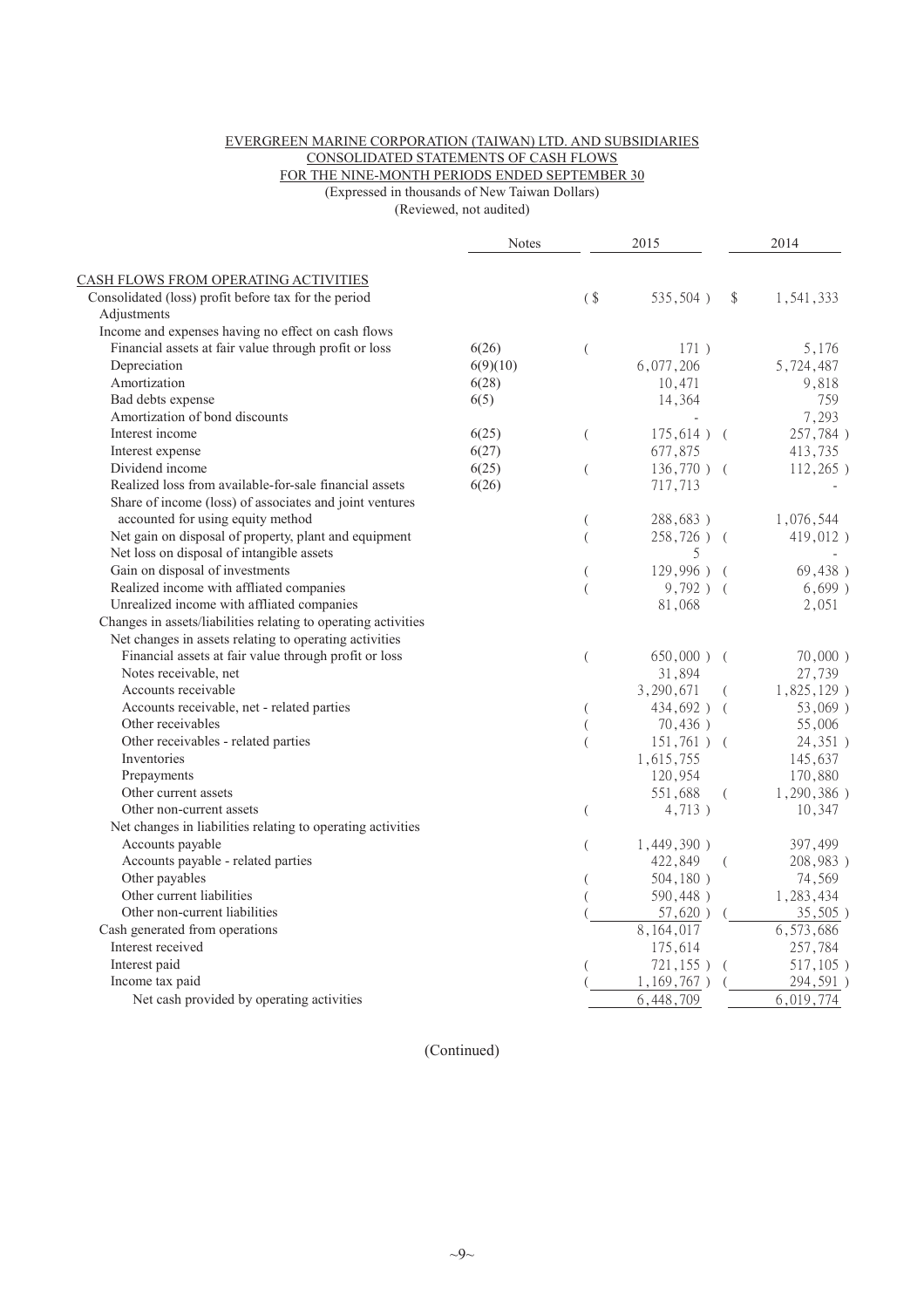#### EVERGREEN MARINE CORPORATION (TAIWAN) LTD. AND SUBSIDIARIES CONSOLIDATED STATEMENTS OF CASH FLOWS FOR THE NINE-MONTH PERIODS ENDED SEPTEMBER 30 (Expressed in thousands of New Taiwan Dollars)

(Reviewed, not audited)

|                                                                  | Notes            |                  | 2015                                |            | 2014                          |
|------------------------------------------------------------------|------------------|------------------|-------------------------------------|------------|-------------------------------|
| CASH FLOWS FROM INVESTING ACTIVITIES                             |                  |                  |                                     |            |                               |
| Acquisition of investments accounted for using equity method     |                  | $($ \$           | $928,078$ ) (\$                     |            | 893,223)                      |
| Proceeds from disposal of investments accounted for using equity |                  |                  |                                     |            |                               |
| method                                                           |                  |                  |                                     |            | 5,760                         |
| Disposal of subsidiaries                                         |                  | $\left($         | $61,740$ ) (                        |            | 151,429)                      |
| Acquisition of property, plant and equipment                     | 6(32)            | $\overline{(\ }$ | $2,005,626$ ) (                     |            | 3,808,884)                    |
| Proceeds from disposal of property, plant and equipment          |                  |                  | 396,403                             |            | 544,329                       |
| Acquisition of intangible assets                                 |                  | $\left($         | $8,555$ ) (                         |            | 16,229)                       |
| Increase in other non-current assets                             | 6(32)            | $\overline{(\ }$ |                                     |            | 9, 135, 826) (11, 963, 022)   |
| Dividend received                                                |                  |                  | 549,693                             |            | 403,707                       |
| Net cash used in investing activities                            |                  |                  | $11, 193, 729$ ) ( $15, 878, 991$ ) |            |                               |
| CASH FLOWS FROM FINANCING ACTIVITIES                             |                  |                  |                                     |            |                               |
| Increase in short-term loans                                     |                  |                  |                                     |            | 2, 309, 300 1, 401, 045       |
| Decrease in short-term loans                                     |                  | $\overline{(\ }$ |                                     |            | $1,649,500$ ( $1,096,470$ )   |
| Increase in other payables                                       | $\boldsymbol{7}$ |                  | 2,802                               |            | 1,322                         |
| Increase in long-term loans                                      |                  |                  |                                     |            | 25,558,077 16,059,010         |
| Decrease in long-term loans                                      |                  | $\overline{(\ }$ |                                     |            | $21,333,785$ ( $7,335,352$ )  |
| Decrease in corporate bonds payable                              |                  |                  |                                     | $\sqrt{2}$ | $523,200$ )                   |
| Decrease in other non-current liabilities                        |                  | $\left($         |                                     |            | $1,790,451$ ( $1,827,792$ )   |
| Cash dividends paid                                              |                  |                  | 347,758)                            |            |                               |
| Net cash provided by financing activities                        |                  |                  | 2,748,685                           |            | 6,678,563                     |
| Effect of exchange rate changes                                  |                  |                  | 36,646)                             |            | 470,378                       |
| Decrease in cash and cash equivalents                            |                  |                  |                                     |            | $2,032,981$ ) ( $2,710,276$ ) |
| Cash and cash equivalents at beginning of period                 |                  |                  | 32,826,541                          |            | 33, 502, 442                  |
| Cash and cash equivalents at end of period                       |                  | \$               | 30,793,560                          | $\$\,$     | 30,792,166                    |

The accompanying notes are an integral part of these consolidated financial statements. See review report of independent accountants dated November 13, 2015.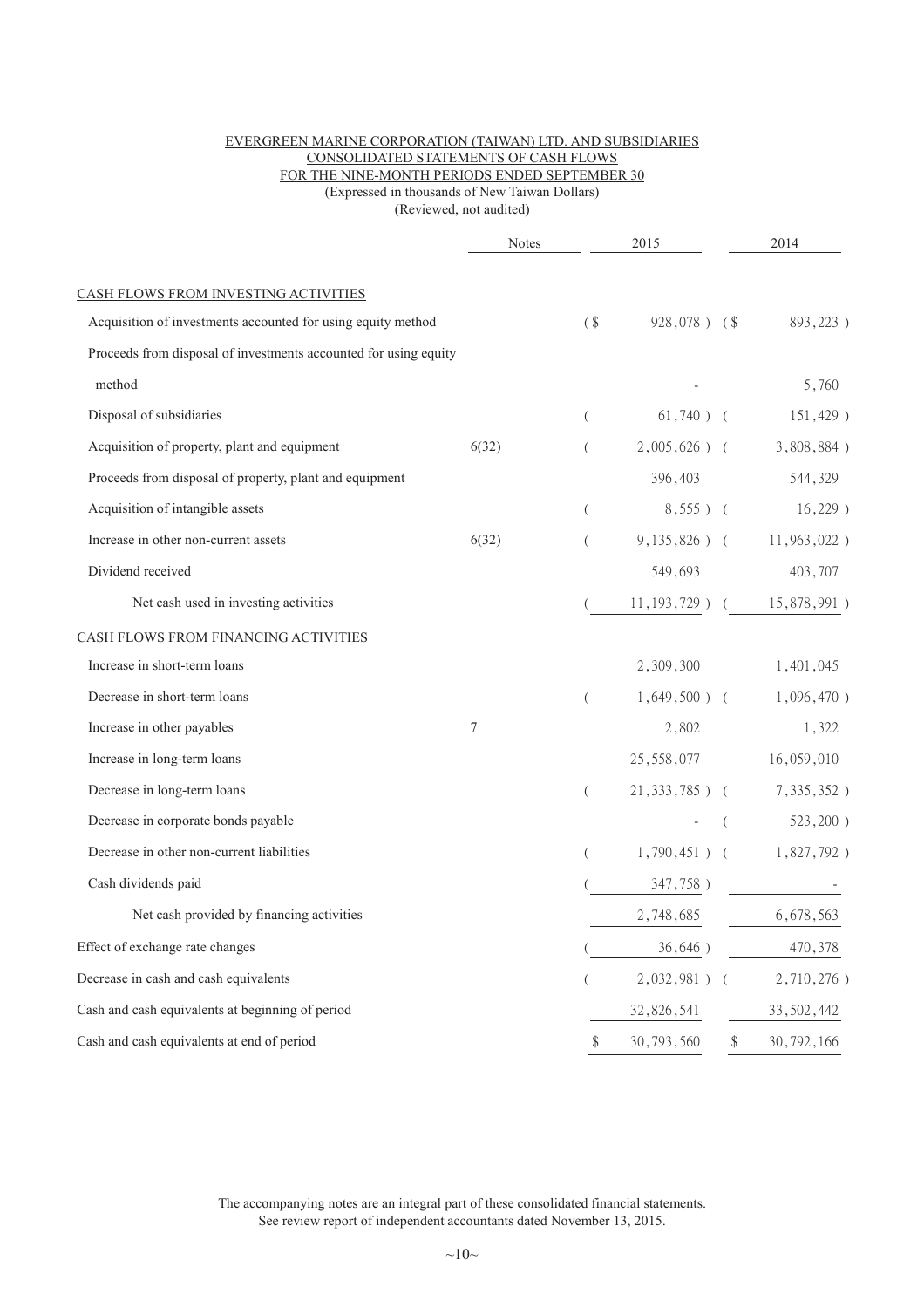#### EVERGREEN MARINE CORPORATION (TAIWAN) LTD. AND SUBSIDIARIES NOTES TO THE CONSOLIDATED FINANCIAL STATEMENTS (Expressed in thousands of New Taiwan Dollars, except as otherwise indicated) (Reviewed, not audited)

#### 1. HISTORY AND ORGANIZATION

Evergreen Marine Corporation (Taiwan) Ltd. (the "Company") was established in the Republic of China. The Company and its subsidiaries (collectively referred herein as the "Group") are mainly engaged in domestic and international marine transportation, shipping agency services, and the distribution of containers. The Company was approved by the Securities and Futures Bureau (SFB), Financial Supervisory Commission, Executive Yuan, R.O.C. to be a public company on November 2, 1982 and was further approved by the SFB to be a listed company on July 6, 1987. The Company's shares have been publicly traded on the Taiwan Stock Exchange since September 21, 1987.

#### 2. THE DATE OF AUTHORIZATION FOR ISSUANCE OF THE CONSOLIDATED FINANCIAL STATEMENTS AND PROCEDURES FOR AUTHORIZATION

These consolidated financial statements were authorised by the Board of Directors on November 13, 2015.

3. APPLICATION OF NEW STANDARDS, AMENDMENTS AND INTERPRETATIONS

(1) Effect of the adoption of new issuances of or amendments to International Financial Reporting Standards ("IFRS") as endorsed by the Financial Supervisory Commission ("FSC")

According to Financial-Supervisory-Securities-Auditing No. 1030010325 issued by FSC on April 3, 2014, commencing 2015, companies with shares listed on the TWSE or traded on the Taipei Exchange or Emerging Stock Market shall adopt the 2013 version of IFRS (not including IFRS 9, 'Financial instruments') as endorsed by the FSC and Regulations Governing the Preparation of Financial Reports by Securities Issuers effective January 1, 2015 (collectively referred herein as the "2013 version of IFRS") in preparing the consolidated financial statements. The impact of adopting the 2013 version of IFRS is listed below:

A.IAS 19 (revised), 'Employee benefits'

The revised standard makes amendments that net interest amount, calculated by applying the discount rate to the net defined benefit asset or liability, replaces the finance charge and expected return on plan assets. The revised standard eliminates the accounting policy choice that the actuarial gains and losses could be recognised based on corridor approach or recognised in profit or loss. The revised standard requires that the actuarial gains and losses can only be recognised immediately in other comprehensive income when incurred. Past service cost will be recognised immediately in the period incurred and will no longer be amortised using straight-line basis over the average period until the benefits become vested. An entity is required to recognise termination benefits at the earlier of when the entity can no longer withdraw an offer of those benefits and when it recognises any related restructuring costs, rather than when the entity is demonstrably committed to a termination. Additional disclosures are required for defined benefit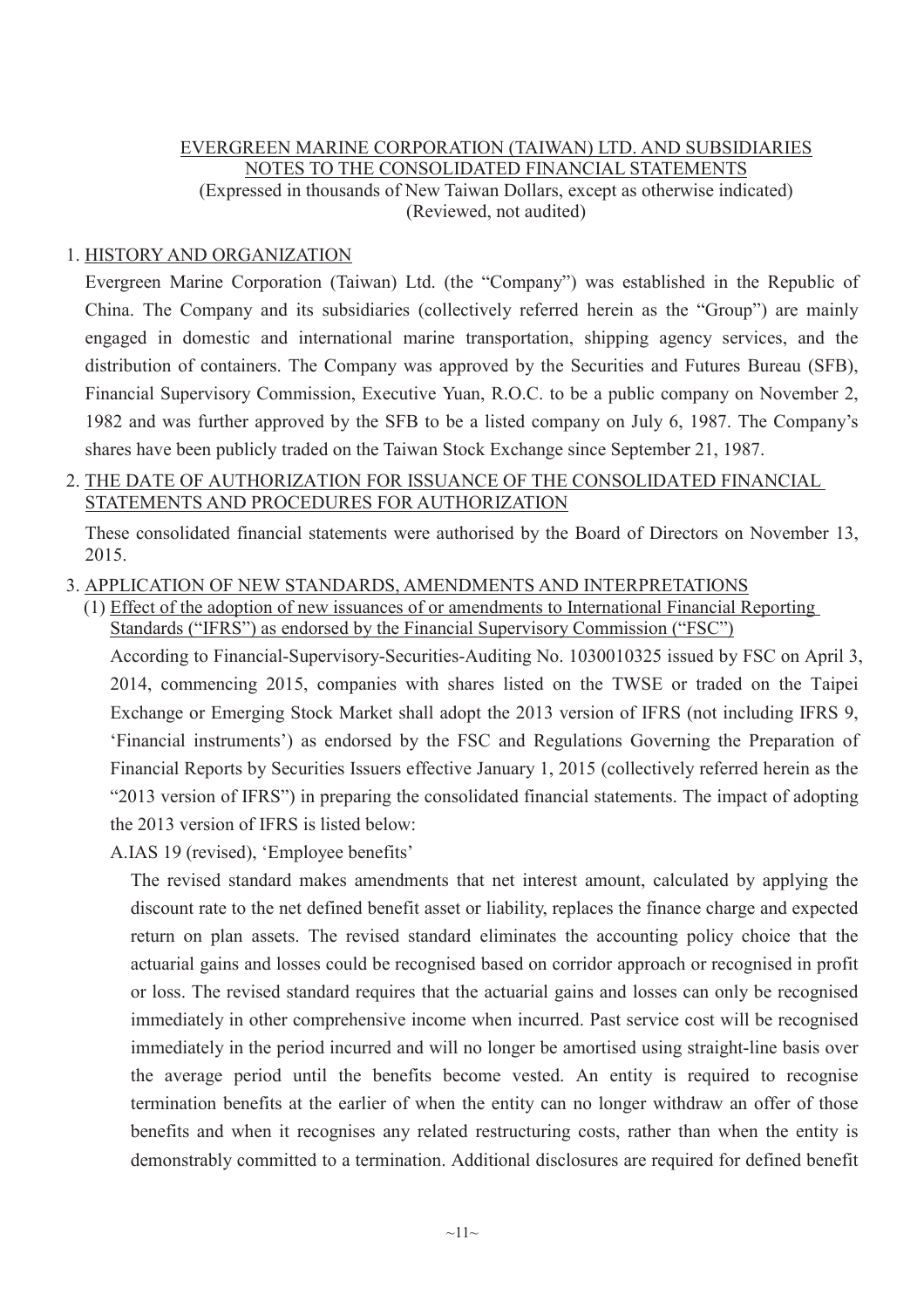plans.

The Group expects to recognise previously unrecognised past service cost. Net interest expense or income, calculated by applying the discount rate to the net defined benefit asset or liability, replace the finance charge and expected return on plan assets. The Group increased deferred tax assets by \$1,913 and accrued pension liabilities by \$11,251 and decreased unappropriated earnings by \$9,338 on January 1, 2014. The Group increased accounts payable by \$253, deferred tax liabilities by \$2 and unappropriated earnings by \$767 and decreased investment accounted for using equity method by \$31, deferred tax assets by \$220 and accrued pension liabilities by \$1,273 on September 30, 2014. The Group increased deferred tax assets by \$6,735, accounts payable by \$339, accrued pension liabilities by \$26,507 and exchange differences on translation of foreign financial statements by \$989 and decreased deferred tax liabilities by \$939 and unappropriated earnings by \$20,161 on December 31, 2014.

The Group increased share of loss of associates and joint ventures accounted for using equity method by \$10 and income tax expense by \$74 and decreased operating costs by \$104 and operating expenses by \$236 for the three-month period ended September 30, 2014.

The Group increased share of loss of associates and joint ventures accounted for using equity method by \$30 and income tax expense by \$223, and decreased operating costs by \$317 and operating expenses by \$703 for the nine-month period ended September 30, 2014.

B.IAS 1, 'Presentation of financial statements'

The amendment requires entities to separate items presented in OCI classified by nature into two groups on the basis of whether they are potentially reclassifiable to profit or loss subsequently when specific conditions are met. If the items are presented before tax then the tax related to each of the two groups of OCI items (those that might be reclassified and those that will not be reclassified) must be shown separately. Accordingly, the Group will adjust its presentation of the statement of comprehensive income.

C.IFRS 12, 'Disclosure of interests in other entities'

The standard integrates the disclosure requirements for subsidiaries, joint arrangements, associates and unconsolidated structured entities. Also, the Group will disclose additional information about its interests in consolidated entities and unconsolidated entities accordingly.

D.IFRS 13, 'Fair value measurement'

The standard defines fair value as the price that would be received to sell an asset or paid to transfer a liability in an orderly transaction between market participants at the measurement date. The standard sets out a framework for measuring fair value from market participants' perspective, and requires disclosures about fair value measurements. For non-financial assets only, fair value is determined based on the highest and best use of the asset. Based on the Group's assessment, the adoption of the standard has no significant impact on its consolidated financial statements, and the Group will disclose additional information about fair value measurements accordingly.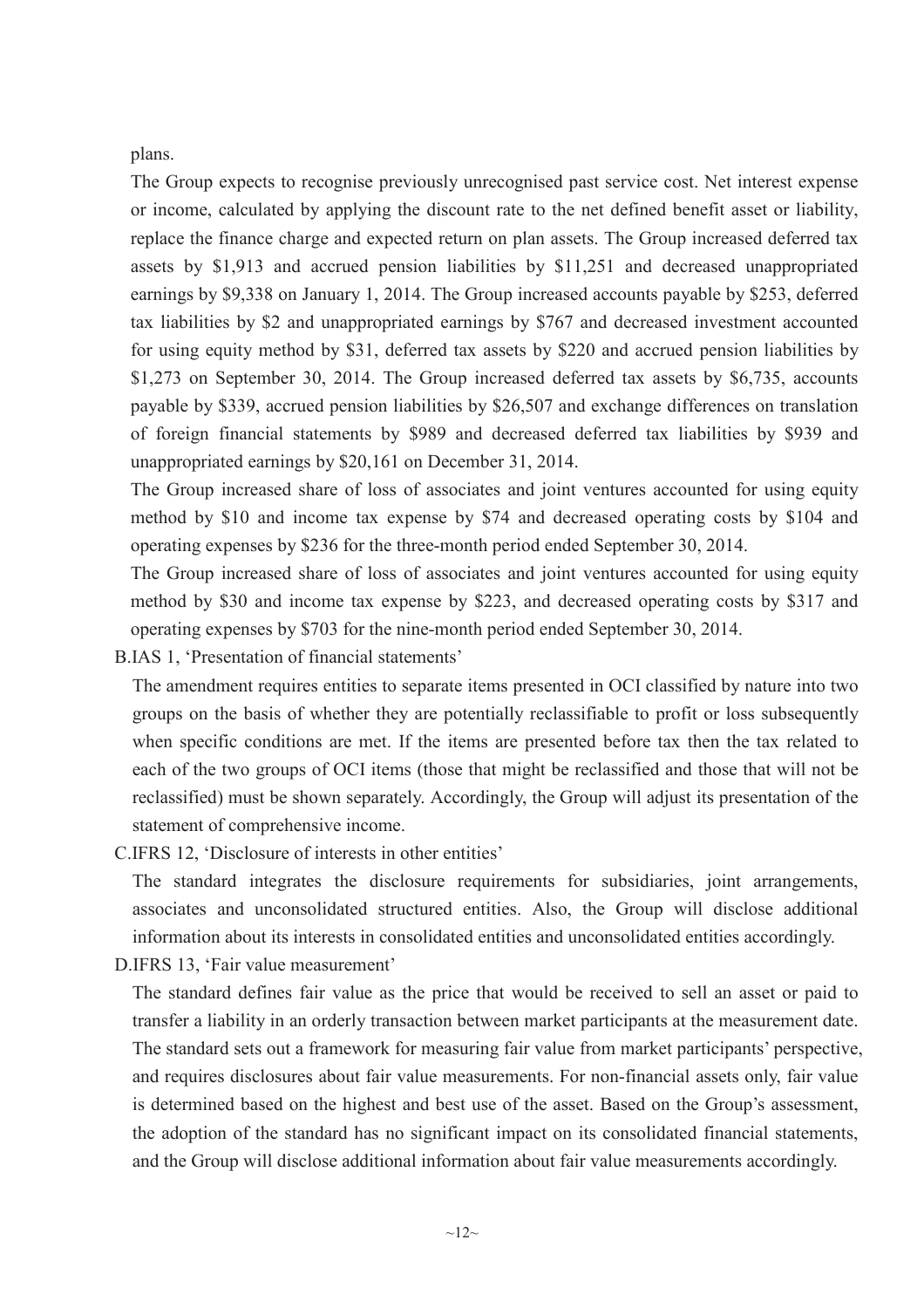## (2) Effect of new issuances of or amendments to IFRSs as endorsed by the FSC but not yet adopted by the Group

None.

#### (3) Effect of IFRSs issued by IASB but not yet endorsed by the FSC

New standards, interpretations and amendments issued by IASB but not yet included in the 2013 version of IFRS as endorsed by the FSC:

Effective Date by

|                                                                                                                               | <b>International Accounting</b>           |
|-------------------------------------------------------------------------------------------------------------------------------|-------------------------------------------|
| New Standards, Interpretations and Amendments<br>IFRS 9, 'Financial instruments'                                              | <b>Standards Board</b><br>January 1, 2018 |
| Sale or contribution of assets between an investor and its                                                                    | January 1, 2016                           |
| associate or joint venture<br>(amendments to IFRS 10 and IAS 28)<br>Investment entities: applying the consolidation exception | January 1, 2016                           |
| (amendments to IFRS 10, IFRS 12 and IAS 28)                                                                                   |                                           |
| Accounting for acquisition of interests in joint operations<br>(amendment to IFRS 11)                                         | January 1, 2016                           |
| IFRS 14, 'Regulatory deferral accounts'                                                                                       | January 1, 2016                           |
| IFRS 15, 'Revenue from contracts with customers'                                                                              | January 1, 2018                           |
| Disclosure initiative (amendment to IAS 1)                                                                                    | January 1, 2016                           |
| Clarification of acceptable methods of depreciation and<br>amortisation (amendments to IAS 16 and IAS 38)                     | January 1, 2016                           |
| Agriculture: bearer plants<br>(amendments to IAS 16 and IAS 41)                                                               | January 1, 2016                           |
| Defined benefit plans: employee contributions<br>(amendment to IAS 19R)                                                       | July 1, 2014                              |
| Equity method in separate financial statements<br>(amendment to IAS 27)                                                       | January 1, 2016                           |
| Recoverable amount disclosures for non-financial assets<br>(amendment to IAS 36)                                              | January 1, 2014                           |
| Novation of derivatives and continuation of hedge<br>accounting (amendment to IAS 39)                                         | January 1, 2014                           |
| IFRIC 21, 'Levies'                                                                                                            | January 1, 2014                           |
| Improvements to IFRSs 2010-2012                                                                                               | July 1, 2014                              |
| Improvements to IFRSs 2011-2013                                                                                               | July 1, 2014                              |
| Improvements to IFRSs 2012-2014                                                                                               | January 1, 2016                           |

The Group is assessing the potential impact of the new standards, interpretations and amendments above. The impact will be disclosed when the assessment is complete.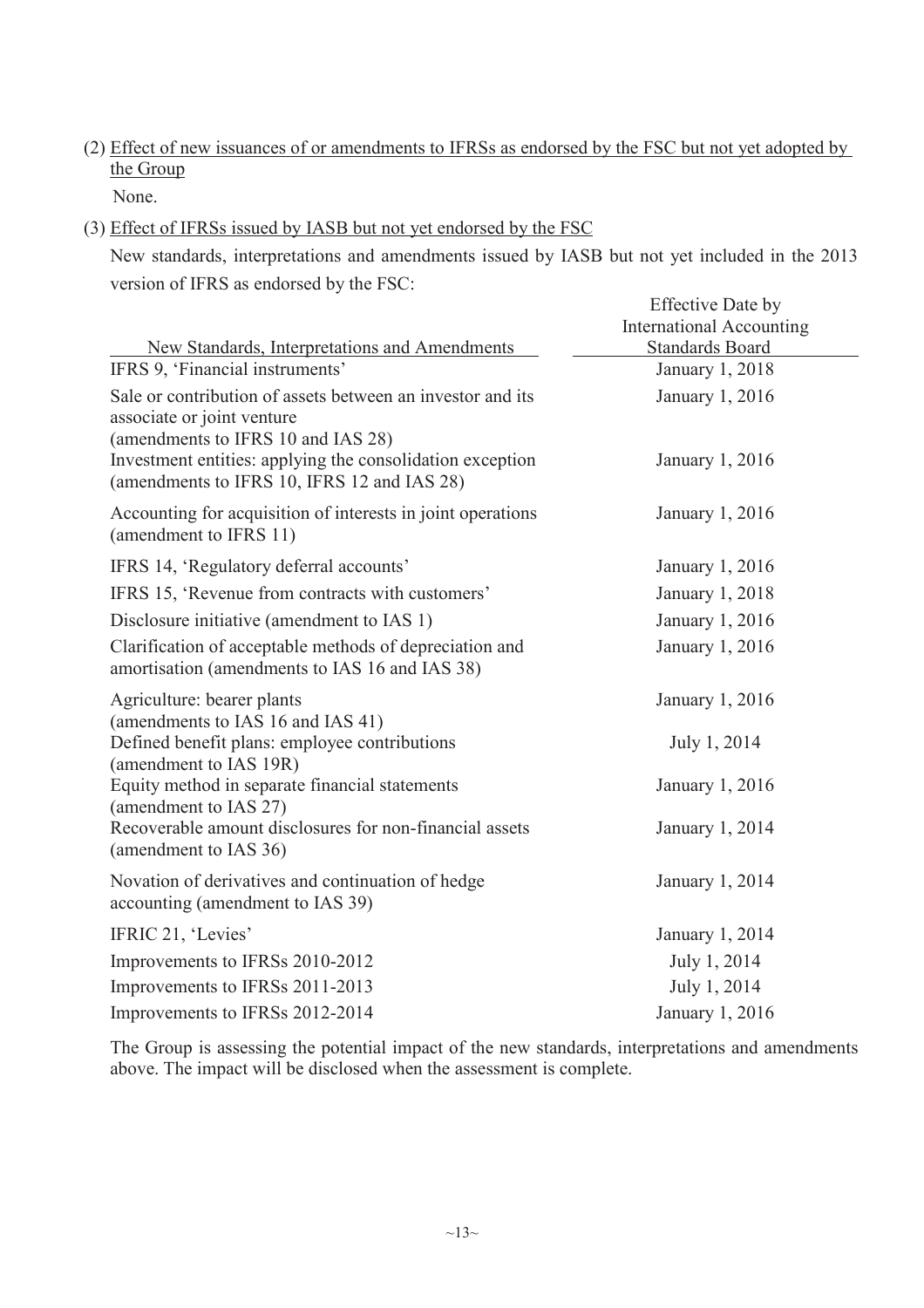#### 4. SUMMARY OF SIGNIFICANT ACCOUNTING POLICIES

The principal accounting policies applied in the preparation of these consolidated financial statements are set out below. These policies have been consistently applied to all the periods presented, unless otherwise stated.

(1) Compliance statement

These consolidated financial statements of the Group have been prepared in accordance with the Regulations Governing the Preparation of Financial Reports by Securities Issuers and IAS 34, 'Interim Financial Reporting' as endorsed by the FSC.

- (2) Basis of preparation
	- A.Except for the following items, these consolidated financial statements have been prepared under the historical cost convention:
		- (a)Financial assets and financial liabilities (including derivative instruments) at fair value through profit or loss.
		- (b)Available-for-sale financial assets measured at fair value.
		- (c)Liabilities on cash-settled share-based payment arrangements measured at fair value.
		- (d)Defined benefit liabilities recognised based on the net amount of pension fund assets less present value of defined benefit obligation.
	- B.The preparation of financial statements in conformity with International Financial Reporting Standards, International Accounting Standards, IFRIC Interpretations, and SIC Interpretations as endorsed by the FSC (collectively referred herein as the "IFRSs") requires the use of certain critical accounting estimates. It also requires management to exercise its judgment in the process of applying the Group's accounting policies. The areas involving a higher degree of judgment or complexity, or areas where assumptions and estimates are significant to the consolidated financial statements are disclosed in Note 5.
- (3) Basis of consolidation
	- A.Basis for preparation of consolidated financial statements
		- (a)All subsidiaries are included in the Group's consolidated financial statements. Subsidiaries are all entities (including special purpose entities) controlled by the Group. The Group controls an entity when the Group is exposed, or has rights, to variable returns from its involvement with the entity and has the ability to affect those returns through its power over the entity. Consolidation of subsidiaries begins from the date the Group obtains control of the subsidiaries and ceases when the Group loses control of the subsidiaries.
		- (b)Inter-company transactions, balances and unrealised gains or losses on transactions between companies within the Group are eliminated. Accounting policies of subsidiaries have been adjusted where necessary to ensure consistency with the policies adopted by the Group.
		- (c)Profit or loss and each component of other comprehensive income are attributed to the owners of the parent and to the non-controlling interests. Total comprehensive income is attributed to the owners of the parent and to the non-controlling interests even if this results in the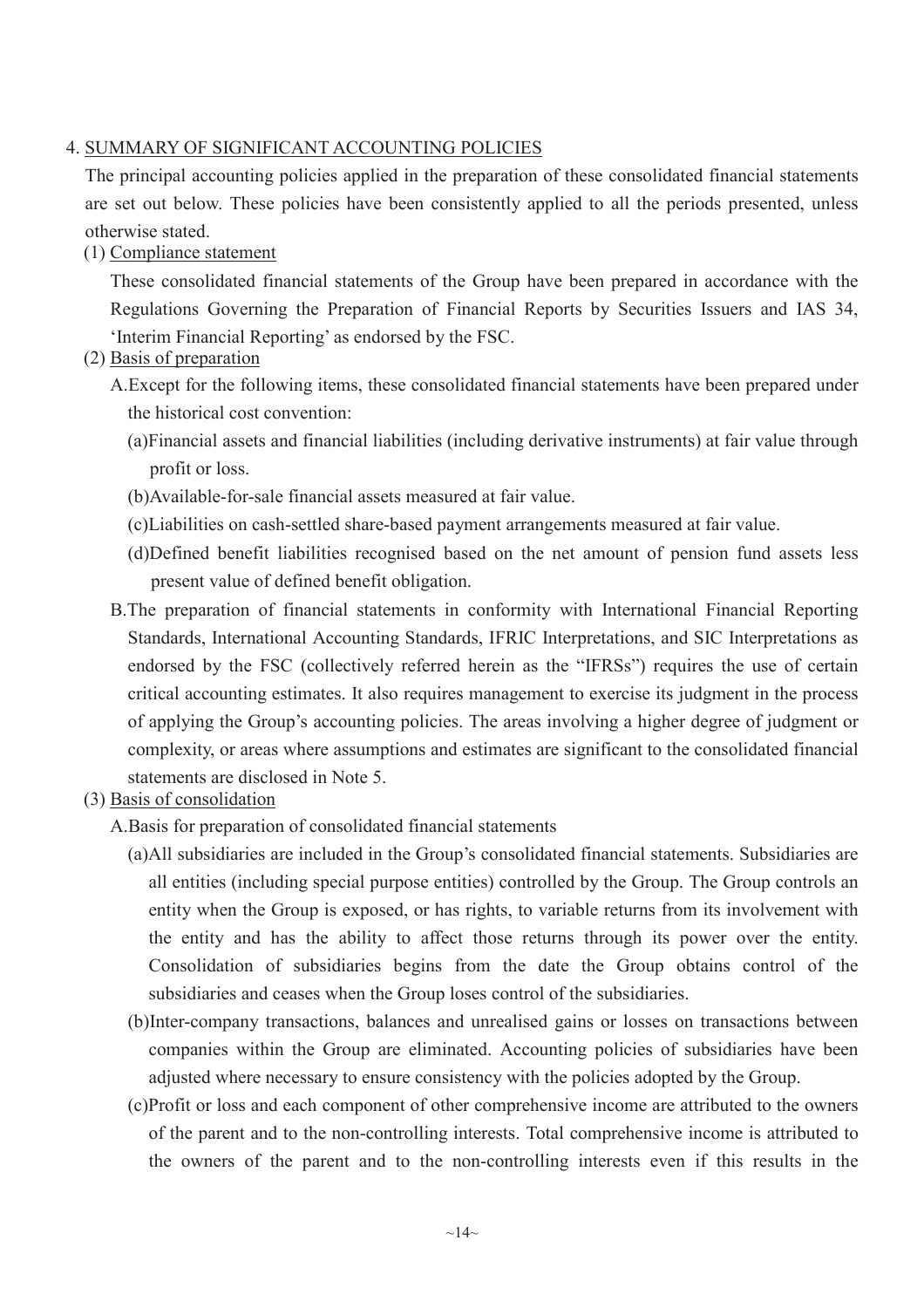non-controlling interests having a deficit balance.

- (d)Changes in a parent's ownership interest in a subsidiary that do not result in the parent losing control of the subsidiary (transactions with non-controlling interests) are accounted for as equity transactions, i.e. transactions with owners in their capacity as owners. Any difference between the amount by which the non-controlling interests are adjusted and the fair value of the consideration paid or received is recognised directly in equity.
- (e)When the Group loses control of a subsidiary, the Group remeasures any investment retained in the former subsidiary at its fair value. That fair value is regarded as the fair value on initial recognition of a financial asset or the cost on initial recognition of the associate or joint venture. Any difference between fair value and carrying amount is recognised in profit or loss. All amounts previously recognised in other comprehensive income in relation to the subsidiary are reclassified to profit or loss, on the same basis as would be required if the related assets or liabilities were disposed of. That is, when the Group loses control of a subsidiary, all gains or losses previously recognised in other comprehensive income in relation to the subsidiary should be reclassified from equity to profit or loss, if such gains or losses would be reclassified to profit or loss when the related assets or liabilities are disposed of.

 $\mathbf{1} \cdot \mathbf{1} \cdot \mathbf{1}$ 

|                     |                       |                                                                 |        | OWHERE SHIP $(70)$ |                                                  |             |
|---------------------|-----------------------|-----------------------------------------------------------------|--------|--------------------|--------------------------------------------------|-------------|
| Name of<br>Investor | Name of<br>Subsidiary | Main business<br>activities                                     | 2015   | 2014               | September 30, December 31, September 30,<br>2014 | Description |
| The<br>Company      | <b>TTSC</b>           | Cargo loading<br>and discharging                                | 55.00  | 55.00              | 55.00                                            |             |
| The<br>Company      | Peony                 | Investments in<br>transport-related<br>business                 | 100.00 | 100.00             | 100.00                                           |             |
| The<br>Company      | <b>ETS</b>            | Terminal services                                               | 100.00 | 100.00             | 100.00                                           |             |
| Peony               | <b>GMS</b>            | Container shipping                                              | 100.00 | 100.00             | 100.00                                           |             |
| Peony               | Clove                 | Investments in container<br>yards and port terminals            | 100.00 | 100.00             | 100.00                                           |             |
| Peony               | Vigor                 | Investment activities                                           |        |                    | 100.00                                           | (a)         |
| Peony               | <b>EMU</b>            | Container shipping                                              | 51.00  | 51.00              | 51.00                                            |             |
| Peony               | EHIC(M)               | Manufacturing of<br>dry steel containers<br>and container parts | 84.44  | 84.44              | 84.44                                            |             |

B. Subsidiaries included in the consolidated financial statements: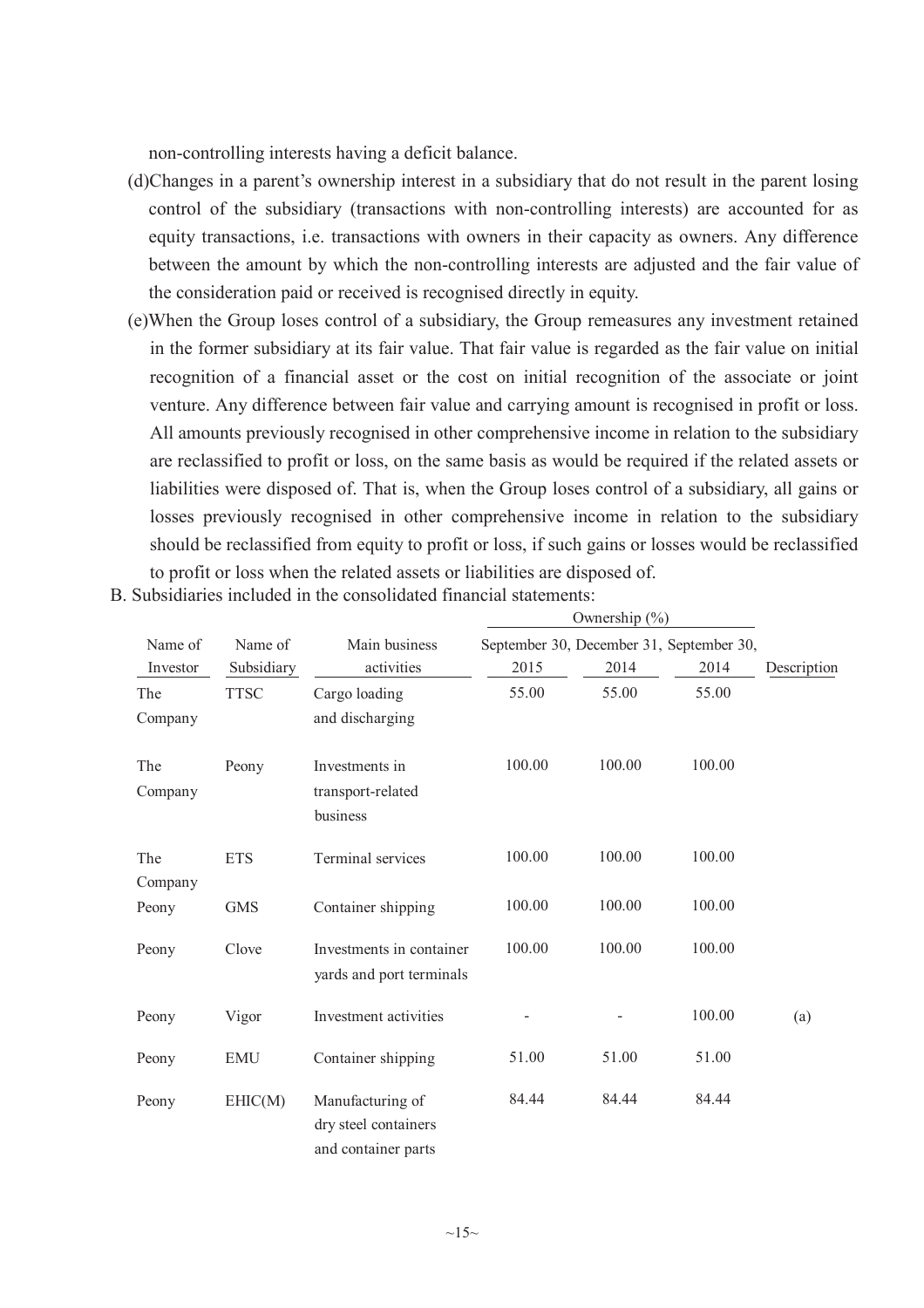|          |             |                                                  | Ownership (%) |        |                                          |             |
|----------|-------------|--------------------------------------------------|---------------|--------|------------------------------------------|-------------|
| Name of  | Name of     | Main business                                    |               |        | September 30, December 31, September 30, |             |
| Investor | Subsidiary  | activities                                       | 2015          | 2014   | 2014                                     | Description |
| Peony    | Armand      | Investments in container                         | 70.00         | 70.00  | 70.00                                    |             |
|          | N.V.        | yards and port terminals                         |               |        |                                          |             |
| Peony    | <b>KTIL</b> | Loading,                                         | 20.00         | 20.00  | 20.00                                    | (b)         |
|          |             | discharging, storage,<br>repairs and cleaning    |               |        |                                          |             |
|          |             | of containers                                    |               |        |                                          |             |
| Peony    | <b>MBPI</b> | Containers storage                               | 95.03         | 95.03  | 95.03                                    |             |
|          |             | and inspections of                               |               |        |                                          |             |
|          |             | containers at the                                |               |        |                                          |             |
|          |             | customs house                                    |               |        |                                          |             |
| Peony    | <b>MBT</b>  | Inland transportation,                           | 17.39         | 17.39  | 17.39                                    |             |
|          |             | repairs and cleaning                             |               |        |                                          |             |
|          | EGS         | of containers<br>Agency services dealing         | 51.00         | 51.00  | 51.00                                    |             |
| Peony    |             | with port formalities                            |               |        |                                          |             |
| Peony    | <b>EGK</b>  | Agency services dealing                          | 100.00        | 100.00 | 100.00                                   |             |
|          |             | with port formalities                            |               |        |                                          |             |
| Peony    | EGT         | Agency services dealing                          | 51.00         | 51.00  | 51.00                                    |             |
|          |             | with port formalities                            |               |        |                                          |             |
| Peony    | EGI         | Agency services dealing                          | 99.99         | 99.99  | 99.99                                    |             |
|          |             | with port formalities                            |               |        |                                          |             |
| Peony    | <b>EMA</b>  | Agency services dealing                          | 67.50         | 67.50  | 67.50                                    |             |
|          |             | with port formalities                            |               |        |                                          |             |
| Peony    | EIT         | Agency services dealing<br>with port formalities | 55.00         | 55.00  | 55.00                                    |             |
| Peony    | <b>EES</b>  | Agency services dealing                          | 55.00         | 55.00  | 55.00                                    |             |
|          |             | with port formalities                            |               |        |                                          |             |
| Peony    | <b>ERU</b>  | Agency services dealing                          | 51.00         | 51.00  | 51.00                                    |             |
|          |             | with port formalities                            |               |        |                                          |             |
| Peony    | EGD         | Agency services dealing                          | 100.00        | 100.00 | 100.00                                   |             |
|          |             | with port formalities                            |               |        |                                          |             |
| Peony    | <b>EGUD</b> | Agency services dealing                          | 100.00        | 100.00 | 100.00                                   |             |
|          | EGD-WWX     | with port formalities<br>Agency services dealing | 100.00        | 100.00 | 100.00                                   |             |
| Peony    |             | with port formalities                            |               |        |                                          |             |
| Peony    | EGF         | Agency services dealing                          | 100.00        | 100.00 | 100.00                                   |             |
|          |             | with port formalities                            |               |        |                                          |             |
| Peony    | <b>EGN</b>  | Agency services dealing                          | 100.00        | 100.00 | 100.00                                   |             |
|          |             | with port formalities                            |               |        |                                          |             |
| Peony    | EGV         | Agency services dealing                          | 49.00         | 51.00  | 51.00                                    | (c)         |
|          |             | with port formalities                            |               |        |                                          |             |
|          |             |                                                  |               |        |                                          |             |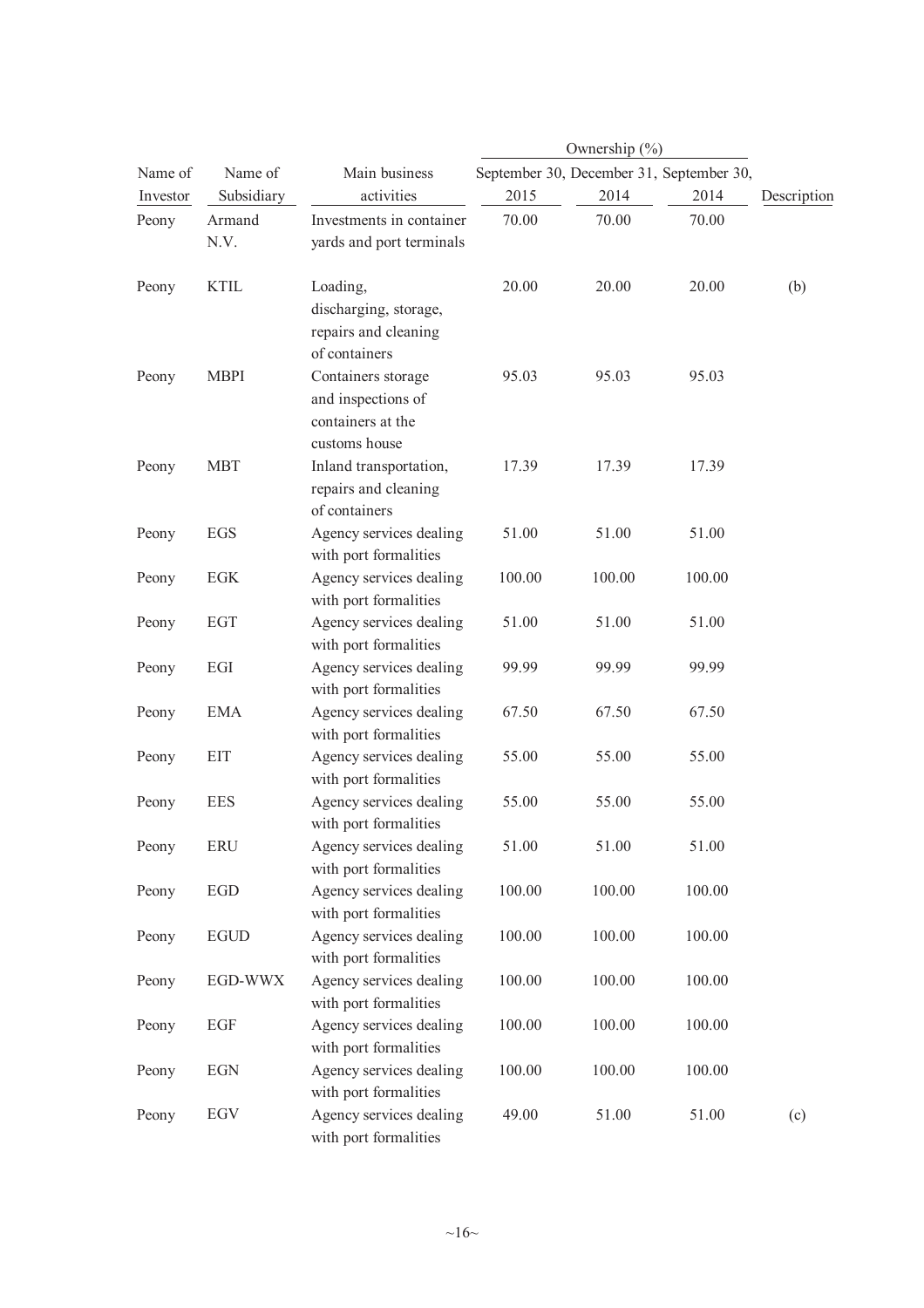| Name of        | Name of        | Main business                                                                             |        |        | September 30, December 31, September 30, |             |
|----------------|----------------|-------------------------------------------------------------------------------------------|--------|--------|------------------------------------------|-------------|
| Investor       | Subsidiary     | activities                                                                                | 2015   | 2014   | 2014                                     | Description |
| Peony          | <b>ESA</b>     | Agency services dealing<br>with port formalities                                          | 55.00  | 55.00  | 55.00                                    |             |
| Peony          | EGB            | Real estate leasing                                                                       | 95.00  | 95.00  | 95.00                                    |             |
| <b>EMU</b>     | Island         | Investments in<br>operating machinery<br>and equipment of<br>port terminals               | 15.00  | 15.00  | 15.00                                    |             |
| <b>EMU</b>     | <b>KTIL</b>    | Loading,<br>discharging, storage,<br>repairs and cleaning<br>of containers                | 20.00  | 20.00  | 20.00                                    | (b)         |
| <b>EMU</b>     | EGU            | Agency services<br>dealing with port<br>formalities                                       | 100.00 | 100.00 | 100.00                                   |             |
| <b>EGD</b>     | <b>EGDL</b>    | Agency services<br>dealing with port<br>formalities                                       | 100.00 | 100.00 | 100.00                                   |             |
| <b>EGD</b>     | <b>EGDV</b>    | Agency services<br>dealing with port<br>formalities                                       | 100.00 | 100.00 | 100.00                                   |             |
| Clove          | Island         | Investments in<br>operating machinery<br>and equipment of<br>port terminals               | 36.00  | 36.00  | 36.00                                    |             |
| Armand<br>N.V. | Armand<br>B.V. | Investments in container<br>yards and port terminals                                      | 100.00 | 100.00 | 100.00                                   |             |
| Island         | Whitney        | Investments and<br>leases of operating<br>machinery and<br>equipment of port<br>terminals | 100.00 | 100.00 | 100.00                                   |             |
| Island         | Hemlock        | Investments and<br>leases of operating<br>machinery and<br>equipment of port<br>terminals | 100.00 | 100.00 | 100.00                                   |             |
| <b>MBPI</b>    | <b>MBT</b>     | Inland transportation,<br>repairs and cleaning<br>of containers                           | 72.95  | 72.95  | 72.95                                    |             |

(a)On December 31, 2014, the shareholders have resolved to liquidate the indirect subsidiary – Vigor and the liquidation was completed on that date.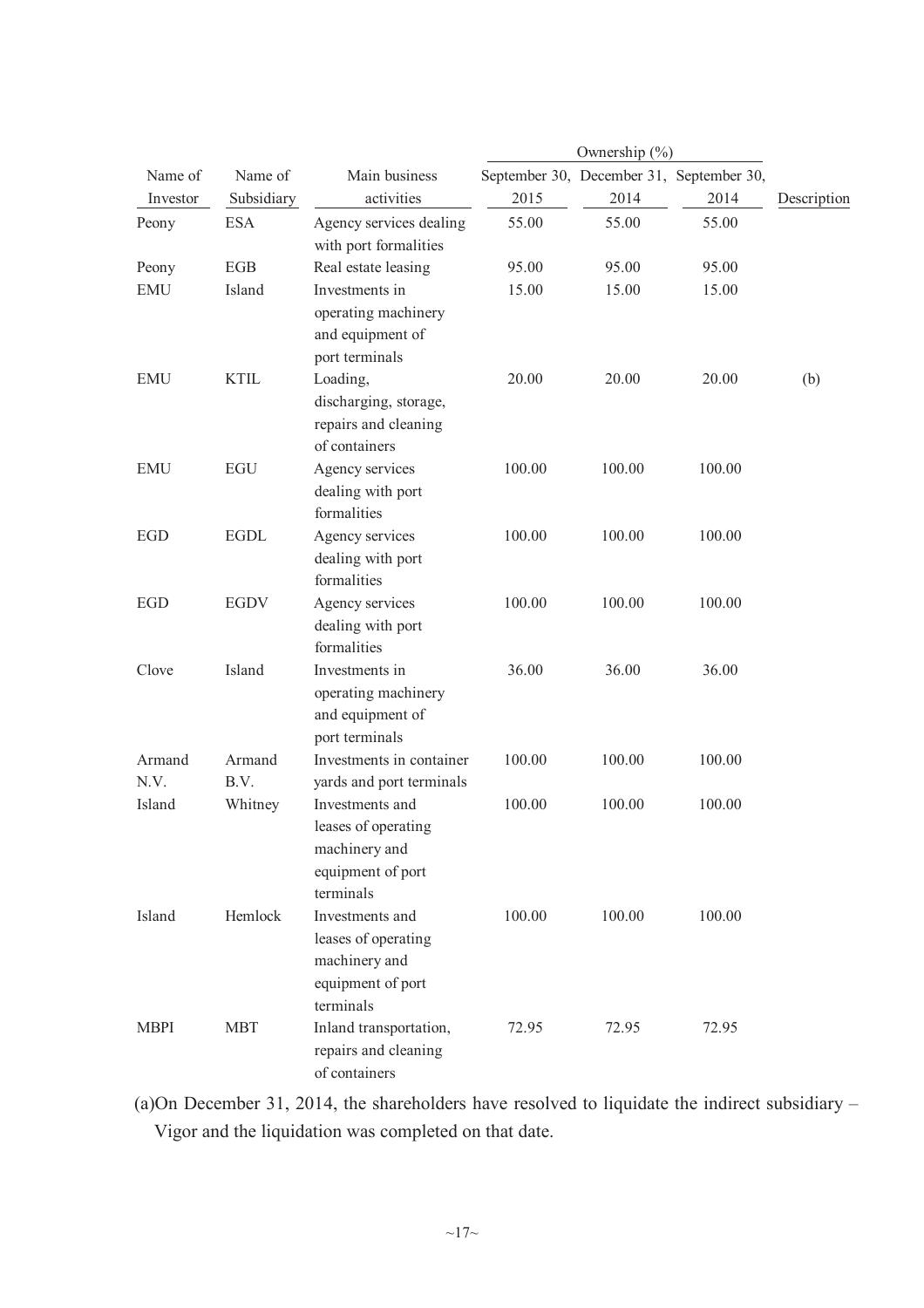- (b)The Group shall present consolidated financial statements in which it consolidates its investments in KTIL since control is presumed to exist when the Group merely owns 40% interests of the entity and when there is power to cast the majority of votes at meetings of the Board of Directors.
- (c)On September 25, 2015, the Board of Directors has resolved that the subsidiary Peony to sell 2% share ownership in the indirect subsidiary – EGV, amounting to USD 221 thousand on September 30, 2015. After the Group sold its shares, the shareholding ratio was reduced to 49% and the majority of the voting power of the Board of Directors has been lost. It is assessed that Peony has already lost control over EGV and thus accounted for EGV using equity method.
- C. Subsidiary not included in the consolidated financial statements: None.
- D. Adjustments for subsidiaries with different balance sheet dates: None.
- E. Significant restrictions: None.
- F. Subsidiaries that have non-controlling interests that are material to the Group:

As of September 30, 2015, December 31, 2014 and September 30, 2014, the non-controlling interest amounted to \$3,952,961, \$3,955,548 and \$3,728,330, respectively. The information of non-controlling interest and respective subsidiaries is as follows:

|            |                 |                    | Non-controlling interest |                          |                            |             |  |  |  |
|------------|-----------------|--------------------|--------------------------|--------------------------|----------------------------|-------------|--|--|--|
|            |                 | September 30, 2015 |                          | December 31, 2014        |                            |             |  |  |  |
| Name of    | Principal place |                    | Ownership                |                          | Ownership                  |             |  |  |  |
| subsidiary | of business     | Amount             | $(\%)$                   | Amount                   | $\left(\frac{0}{0}\right)$ | Description |  |  |  |
| <b>EMU</b> | U.K.            | \$2,602,318        | 49%                      | \$2,477,021              | 49%                        |             |  |  |  |
|            |                 |                    |                          |                          |                            |             |  |  |  |
|            |                 |                    |                          | Non-controlling interest |                            |             |  |  |  |
|            |                 |                    |                          | September 30, 2014       |                            |             |  |  |  |
| Name of    | Principal place |                    |                          |                          | Ownership                  |             |  |  |  |
| subsidiary | of business     |                    |                          | Amount                   | $\left(\frac{0}{0}\right)$ | Description |  |  |  |
| <b>EMU</b> | U.K.            |                    |                          | \$2,236,293              | 49%                        |             |  |  |  |

Summarised financial information of the subsidiaries:

#### Balance sheets

|                         |   |                    |                   | <b>EMU</b>     |                    |               |
|-------------------------|---|--------------------|-------------------|----------------|--------------------|---------------|
|                         |   | September 30, 2015 | December 31, 2014 |                | September 30, 2014 |               |
| Current assets          | S | 7,989,949          |                   | 10,405,522     |                    | 11,298,771    |
| Non-current assets      |   | 47,896,646         |                   | 44,244,897     |                    | 43,039,078    |
| Current liabilities     |   | $14,765,911)$ (    |                   | $14,677,522$ ( |                    | 15,470,626)   |
| Non-current liabilities |   | 35,809,832)        |                   | 34,917,752)    |                    | 34, 303, 359) |
| Total net assets        |   | 5,310,852          |                   | 5,055,145      |                    | 4,563,864     |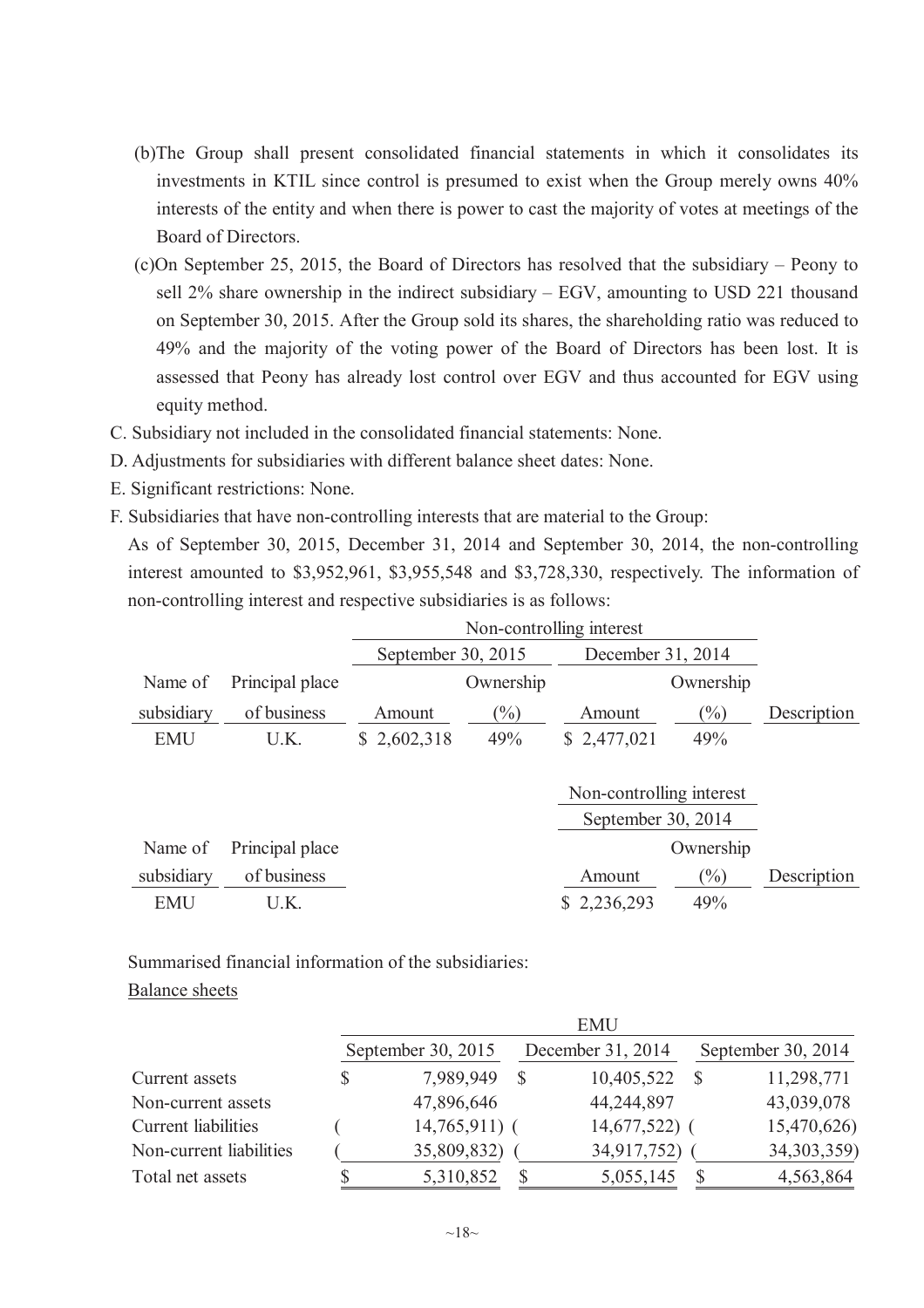### Statements of comprehensive income

|                                                                             | <b>EMU</b>                                     |             |                                                |            |  |
|-----------------------------------------------------------------------------|------------------------------------------------|-------------|------------------------------------------------|------------|--|
|                                                                             | Three-month period ended<br>September 30, 2015 |             | Three-month period ended<br>September 30, 2014 |            |  |
| Revenue                                                                     |                                                | 11,997,073  | \$                                             | 14,869,219 |  |
| (Loss) profit before income tax                                             | <u>์</u> \$                                    | 448,925) \$ |                                                | 1,014,446  |  |
| Income tax expense                                                          |                                                | $3,915)$ (  |                                                | 2,668)     |  |
| (Loss) profit for the period<br>from continuing operations                  |                                                | 452,840)    |                                                | 1,011,778  |  |
| Other comprehensive (loss)<br>income, net of tax                            |                                                | 25,307      |                                                | 653        |  |
| Total comprehensive (loss)<br>income for the period<br>Comprehensive income |                                                | 478,147)    |                                                | 1,012,431  |  |
| attributable to non-controlling<br>interest                                 |                                                | 234,29      |                                                | 496,092    |  |

|                                 | <b>EMU</b>              |                    |               |                         |
|---------------------------------|-------------------------|--------------------|---------------|-------------------------|
|                                 | Nine-month period ended |                    |               | Nine-month period ended |
|                                 |                         | September 30, 2015 |               | September 30, 2014      |
| Revenue                         |                         | 36,836,770         | \$            | 410,398,963             |
| Profit before income tax        | \$                      | 83,685             | $\mathcal{S}$ | 772,088                 |
| Income tax expense              |                         | $17,725$ (         |               | 8,986)                  |
| Profit for the period           |                         |                    |               |                         |
| from continuing operations      |                         | 65,960             |               | 763,102                 |
| Other comprehensive (loss)      |                         |                    |               |                         |
| income, net of tax              |                         | 20,428             |               | 6,482                   |
| Total comprehensive income      |                         |                    |               |                         |
| for the period                  |                         | 45,532             |               | 769,584                 |
| Comprehensive income            |                         |                    |               |                         |
| attributable to non-controlling |                         |                    |               |                         |
| interest                        |                         | 22,311             |               | 377,096                 |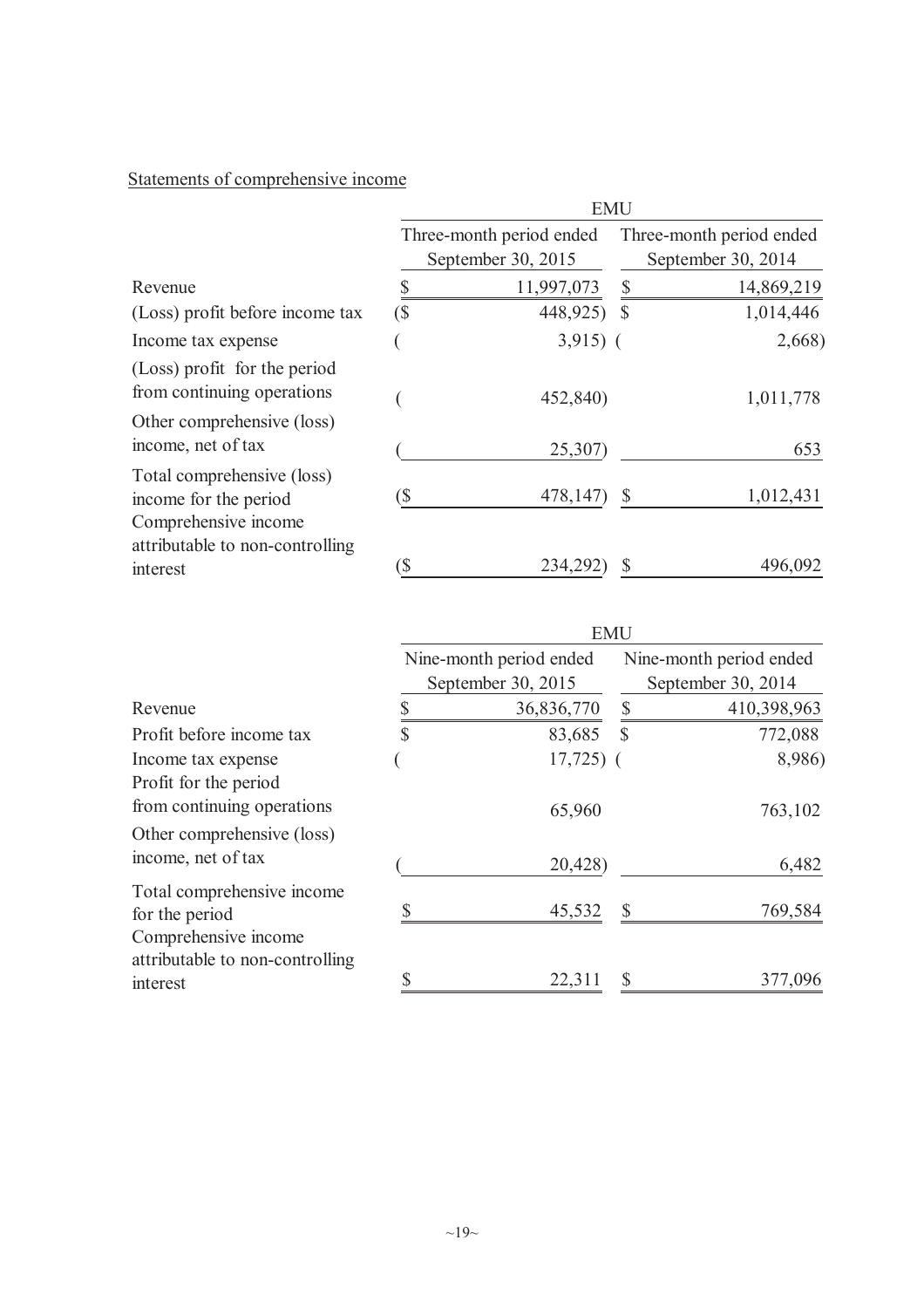#### Statements of cash flows

|                                                                                            | <b>EMU</b>              |                    |                         |  |
|--------------------------------------------------------------------------------------------|-------------------------|--------------------|-------------------------|--|
|                                                                                            | Nine-month period ended |                    | Nine-month period ended |  |
|                                                                                            |                         | September 30, 2015 | September 30, 2014      |  |
| Net cash provided by (used in)<br>operating activities                                     | $\mathcal{S}$           | 410,361 (\$        | 4,494,897)              |  |
| Net cash (used in) provided by<br>investing activities                                     |                         | 129,737            | 10,813                  |  |
| Net cash (used in) provided by<br>financing activities<br>Effect of exchange rates on cash |                         | 427,860)           | 4,737,372               |  |
| and cash equivalents                                                                       |                         | 48,959             | 33,802                  |  |
| (Decrease) increase in cash and<br>cash equivalents                                        |                         | 98,277)            | 287,090                 |  |
| Cash and cash equivalents,<br>beginning of period                                          |                         | 1,370,292          | 1,576,345               |  |
| Cash and cash equivalents,                                                                 |                         |                    |                         |  |
| end of period                                                                              |                         | 1,272,015          | 1,863,435               |  |

#### (4) Foreign currency translation

Items included in the financial statements of each of the Group's entities are measured using the currency of the primary economic environment in which the entity operates (the "functional currency"). The consolidated financial statements are presented in New Taiwan Dollars, which is the Company's functional and the Group's presentation currency.

- A.Foreign currency transactions and balances
	- (a)Foreign currency transactions are translated into the functional currency using the exchange rates prevailing at the dates of the transactions or valuation where items are remeasured. Foreign exchange gains and losses resulting from the settlement of such transactions are recognised in profit or loss in the period in which they arise, except when deferred in other comprehensive income as qualifying cash flow hedges and qualifying net investment hedges.
	- (b)Monetary assets and liabilities denominated in foreign currencies at the period end are re-translated at the exchange rates prevailing at the balance sheet date. Exchange differences arising upon re-translation at the balance sheet date are recognised in profit or loss.
	- (c)Non-monetary assets and liabilities denominated in foreign currencies held at fair value through profit or loss are re-translated at the exchange rates prevailing at the balance sheet date; their translation differences are recognised in profit or loss. Non-monetary assets and liabilities denominated in foreign currencies held at fair value through other comprehensive income are re-translated at the exchange rates prevailing at the balance sheet date; their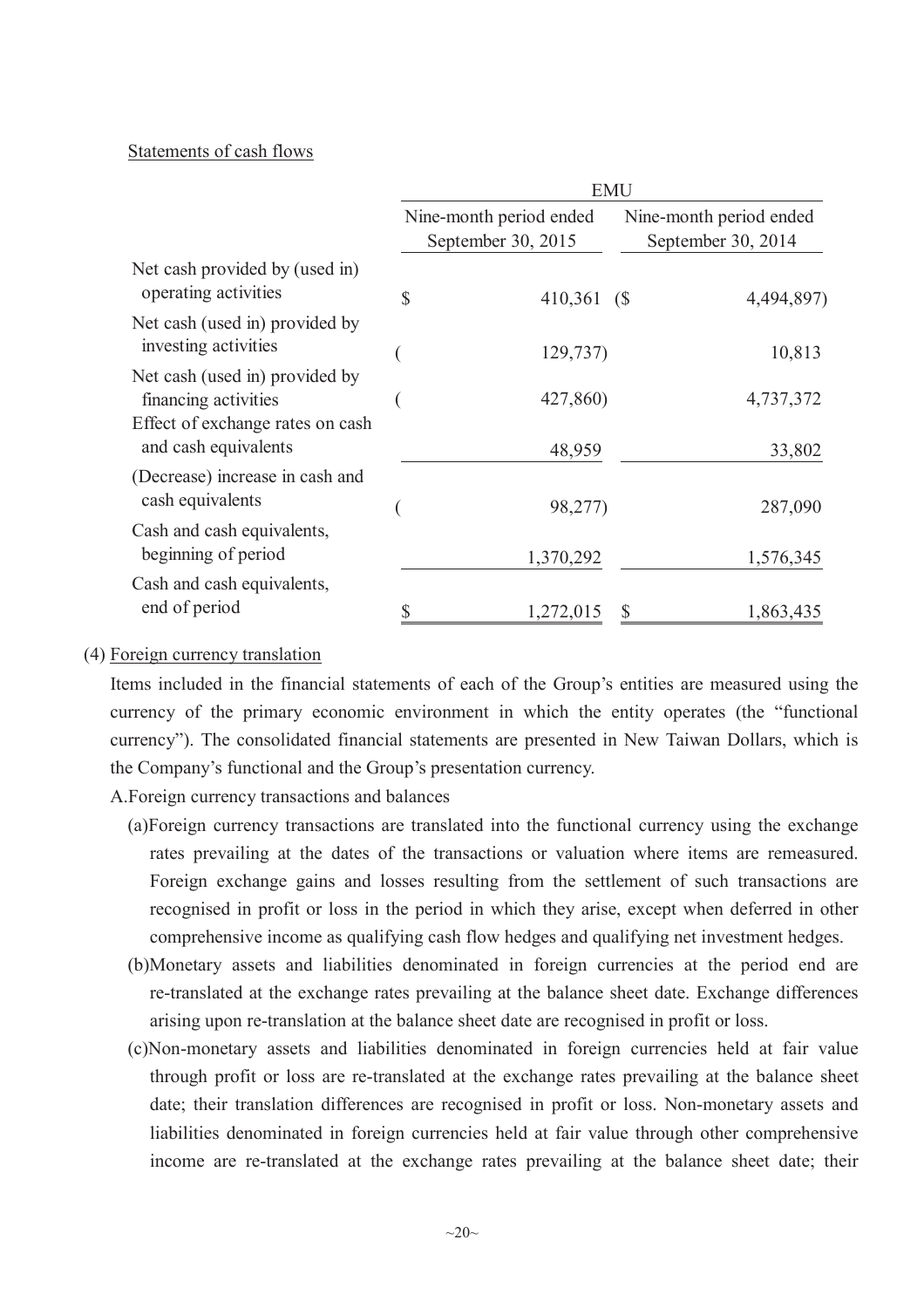translation differences are recognised in other comprehensive income. However, non-monetary assets and liabilities denominated in foreign currencies that are not measured at fair value are translated using the historical exchange rates at the dates of the initial transactions.

- (d)All other foreign exchange gains and losses based on the nature of those transactions are presented in the statement of comprehensive income within 'other gains and losses'.
- B.Translation of foreign operations
	- (a)The operating results and financial position of all the group entities and associates that have a functional currency different from the presentation currency are translated into the presentation currency as follows:
		- i. Assets and liabilities for each balance sheet presented are translated at the closing exchange rate at the date of that balance sheet;
		- ii. Income and expenses for each statement of comprehensive income are translated at average exchange rates of that period; and
		- iii. All resulting exchange differences are recognised in other comprehensive income.
	- (b)When the foreign operation partially disposed of or sold is an associate, exchange differences that were recorded in other comprehensive income are proportionately reclassified to profit or loss as part of the gain or loss on sale. In addition, even when the Group still retains partial interest in the former foreign associate after losing significant influence over the former foreign associate, such transactions should be accounted for as disposal of all interest in these foreign operations.
	- (c)When the foreign operation partially disposed of or sold is a subsidiary, cumulative exchange differences that were recorded in other comprehensive income are proportionately transferred to the non-controlling interest in this foreign operation. In addition, even when the Group still retains partial interest in the former foreign subsidiary after losing control of the former foreign subsidiary, such transactions should be accounted for as disposal of all interest in the foreign operation.
- (5) Classification of current and non-current items
	- A. Assets that meet one of the following criteria are classified as current assets; otherwise they are classified as non-current assets:
		- (a)Assets arising from operating activities that are expected to be realised, or are intended to be sold or consumed within the normal operating cycle;
		- (b)Assets held mainly for trading purposes;
		- (c)Assets that are expected to be realised within twelve months from the balance sheet date;
		- (d)Cash and cash equivalents, excluding restricted cash and cash equivalents and those that are to be exchanged or used to pay off liabilities more than twelve months after the balance sheet date.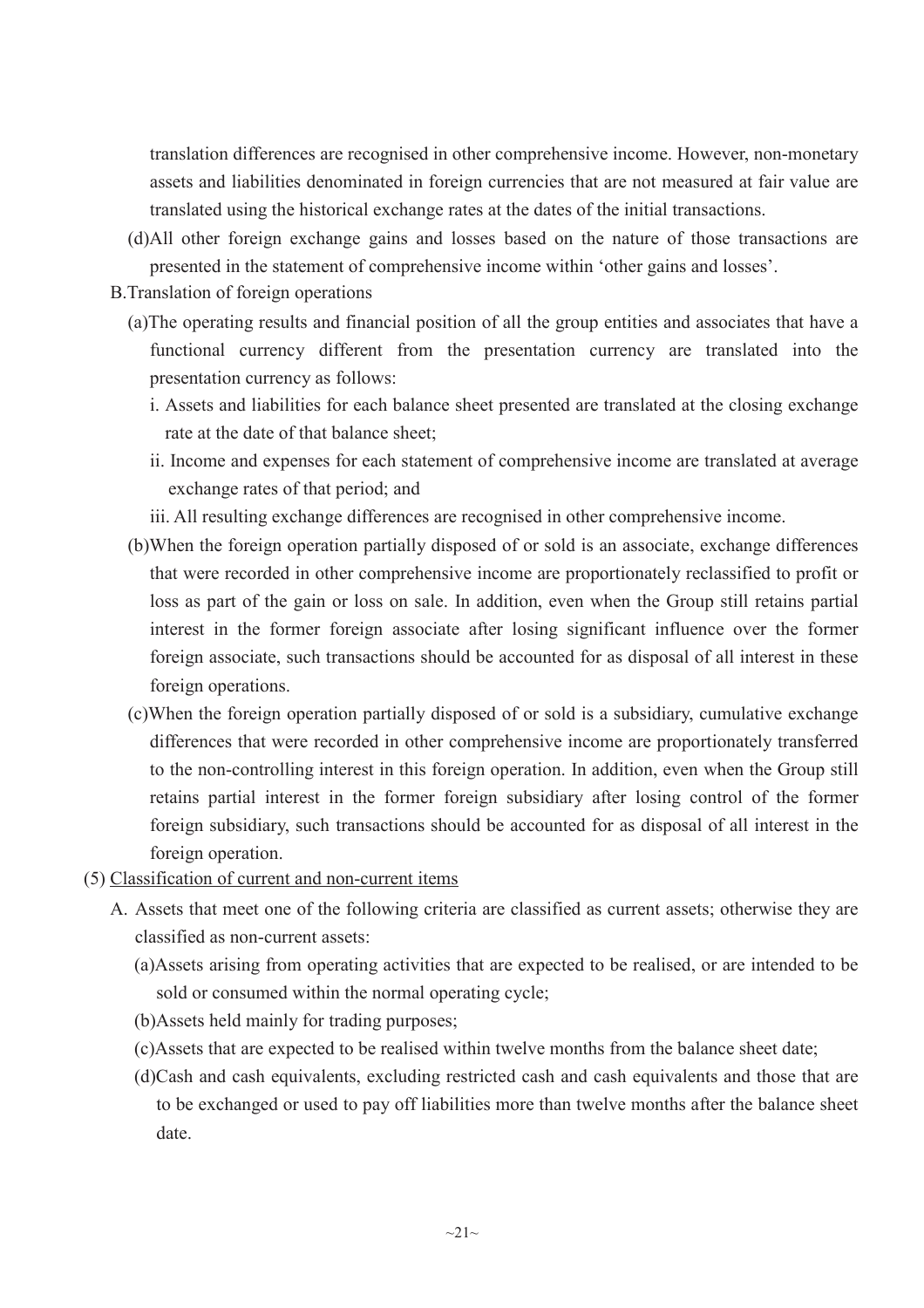- B. Liabilities that meet one of the following criteria are classified as current liabilities; otherwise they are classified as non-current liabilities:
	- (a)Liabilities that are expected to be paid off within the normal operating cycle;
	- (b)Liabilities arising mainly from trading activities;
	- (c)Liabilities that are to be paid off within twelve months from the balance sheet date;
	- (d)Liabilities for which the repayment date cannot be extended unconditionally to more than twelve months after the balance sheet date. Terms of a liability that could, at the option of the counterparty, result in its settlement by the issue of equity instruments do not affect its classification.
- (6) Cash equivalents

Cash equivalents refer to short-term, highly liquid investments that are readily convertible to known amounts of cash and which are subject to an insignificant risk of changes in value. Time deposits with original maturities of one year or less that meet the definition above and are held for the purpose of meeting short-term cash commitments in operations are classified as cash equivalents.

- (7) Financial assets at fair value through profit or loss
	- A. Financial assets at fair value through profit or loss are financial assets held for trading or financial assets designated as at fair value through profit or loss on initial recognition. Financial assets are classified in this category of held for trading if acquired principally for the purpose of selling in the short-term. Derivatives are also categorized as financial assets held for trading unless they are designated as hedges. Financial assets that meet one of the following criteria are designated as at fair value through profit or loss on initial recognition:
		- (a)Hybrid (combined) contracts; or
		- (b)They eliminate or significantly reduce a measurement or recognition inconsistency; or
		- (c)They are managed and their performance is evaluated on a fair value basis, in accordance with a documented risk management or investment strategy.
	- B. On a regular way purchase or sale basis, financial assets at fair value through profit or loss are recognised and derecognised using trade date accounting.
	- C. Financial assets at fair value through profit or loss are initially recognised at fair value. Related transaction costs are expensed in profit or loss. These financial assets are subsequently remeasured and stated at fair value, and any changes in the fair value of these financial assets are recognised in profit or loss.
- (8) Available-for-sale financial assets
	- A. Available-for-sale financial assets are non-derivatives that are either designated in this category or not classified in any of the other categories.
	- B. On a regular way purchase or sale basis, available-for-sale financial assets are recognised and derecognised using trade date accounting.
	- C. Available-for-sale financial assets are initially recognised at fair value plus transaction costs. These financial assets are subsequently remeasured and stated at fair value, and any changes in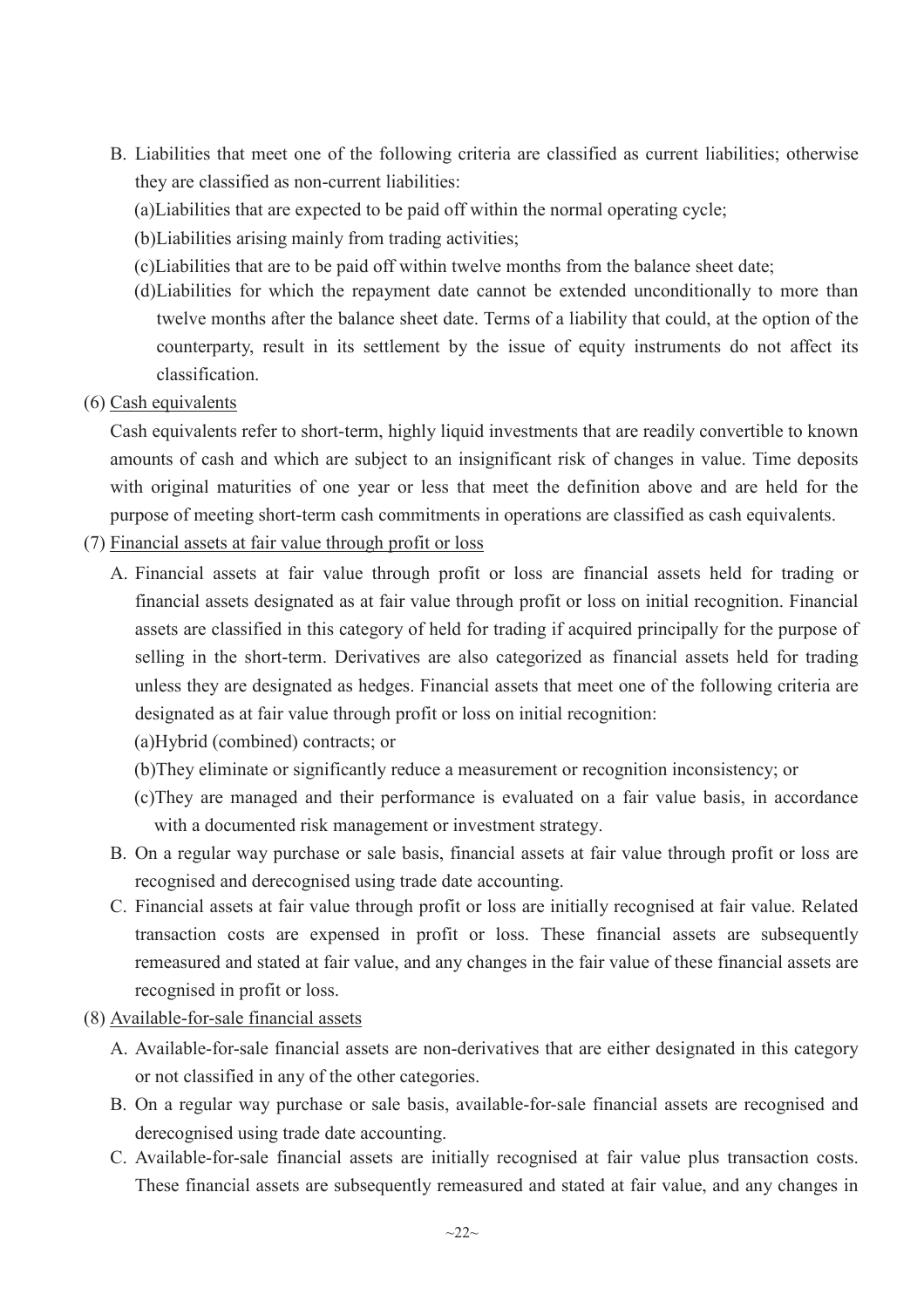the fair value of these financial assets are recognised in other comprehensive income. Investments in equity instruments that do not have a quoted market price in an active market and whose fair value cannot be reliably measured are presented in 'financial assets carried at cost'.

#### (9) Held-to-maturity financial assets

- A. Held-to-maturity financial assets are non-derivative financial assets with fixed or determinable payments and fixed maturity date that the Group has the positive intention and ability to hold to maturity other than those that meet the definition of loans and receivables and those that are designated as at fair value through profit or loss or as available-for-sale on initial recognition.
- B. On a regular way purchase or sale basis, held-to-maturity financial assets are recognised and derecognised using trade date accounting.
- C. Held-to-maturity financial assets are initially recognised at fair value on the trade date plus transaction costs and subsequently measured at amortised cost using the effective interest method, less provision for impairment. Amortisation of a premium or a discount on such assets is recognised in profit or loss.
- (10) Notes, accounts and other receivables

Notes and accounts receivable are claims resulting from the sale of goods or services. Receivables arising from transactions other than the sale of goods or services are classified as other receivables. Notes, accounts and other receivables are recognised initially at fair value and subsequently measured at amortised cost using the effective interest method, less provision for impairment. However, short-term accounts receivable without bearing interest are subsequently measured at initial invoice amount as effect of discounting is immaterial.

- (11) Impairment of financial assets
	- A. The Group assesses at each balance sheet date whether there is objective evidence that a financial asset or a group of financial assets is impaired as a result of one or more events that occurred after the initial recognition of the asset (a 'loss event') and that loss event (or events) has an impact on the estimated future cash flows of the financial asset or group of financial assets that can be reliably estimated.
	- B. The criteria that the Group uses to determine whether there is objective evidence of an impairment loss is as follows:
		- (a) Significant financial difficulty of the issuer or debtor;
		- (b) A breach of contract, such as a default or delinquency in interest or principal payments;
		- (c) The Group, for economic or legal reasons relating to the borrower's financial difficulty, granted the borrower a concession that a lender would not otherwise consider;
		- (d) It becomes probable that the borrower will enter bankruptcy or other financial reorganisation;
		- (e) The disappearance of an active market for that financial asset because of financial difficulties: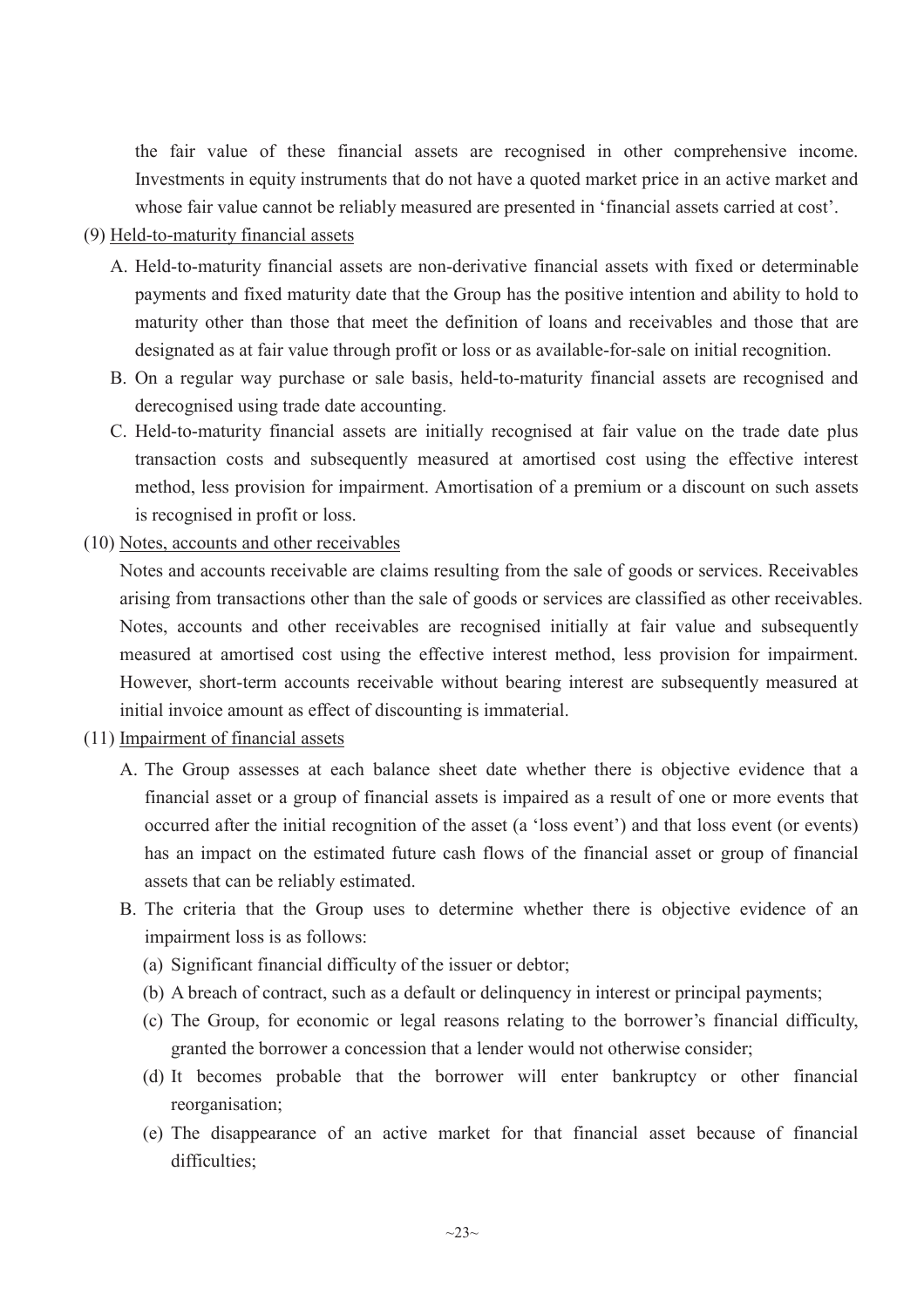- (f) Observable data indicating that there is a measurable decrease in the estimated future cash flows from a group of financial assets since the initial recognition of those assets, although the decrease cannot yet be identified with the individual financial asset in the group, including adverse changes in the payment status of borrowers in the group or national or local economic conditions that correlate with defaults on the assets in the group;
- (g) Information about significant changes with an adverse effect that have taken place in the technology, market, economic or legal environment in which the issuer operates, and indicates that the cost of the investment in the equity instrument may not be recovered; or
- (h) A significant or prolonged decline in the fair value of an investment in an equity instrument below its cost.
- C. When the Group assesses that there has been objective evidence of impairment and an impairment loss has occurred, accounting for impairment is made as follows according to the category of financial assets:
	- (a) Financial assets measured at cost

The amount of the impairment loss is measured as the difference between the asset's carrying amount and the present value of estimated future cash flows discounted at current market return rate of similar financial assets, and is recognised in profit or loss. Impairment loss recognised for this category shall not be reversed subsequently. Impairment loss is recognised by adjusting the carrying amount of the asset through the use of an impairment allowance account.

(b) Available-for-sale financial assets

The amount of the impairment loss is measured as the difference between the asset's acquisition cost (less any principal repayment and amortisation) and current fair value, less any impairment loss on that financial asset previously recognised in profit or loss, and is reclassified from 'other comprehensive income' to 'profit or loss'. If, in a subsequent period, the fair value of an investment in a debt instrument increases, and the increase can be related objectively to an event occurring after the impairment loss was recognised, then such impairment loss is reversed through profit or loss. Impairment loss of an investment in an equity instrument recognised in profit or loss shall not be reversed through profit or loss. Impairment loss is recognised and reversed by adjusting the carrying amount of the asset through the use of an impairment allowance account.

#### (12) Derecognition of financial assets

The Group derecognises a financial asset when one of the following conditions is met:

- A. The contractual rights to receive cash flows from the financial asset expire.
- B. The contractual rights to receive cash flows from the financial asset have been transferred and the Group has transferred substantially all risks and rewards of ownership of the financial asset.
- C. The contractual rights to receive cash flows from the financial asset have been transferred; however, the Group has not retained control of the financial asset.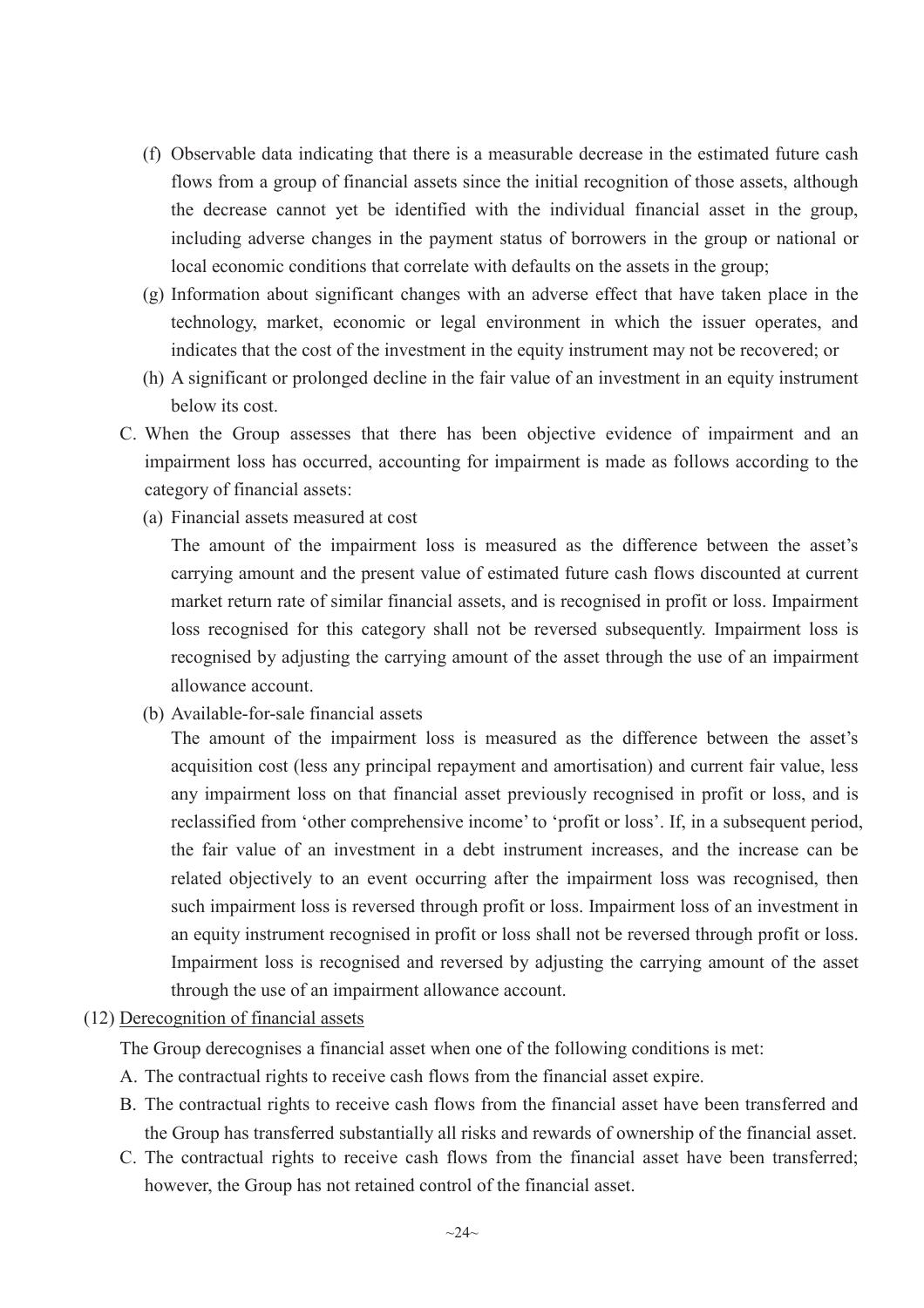#### (13) Leases (lessor)

Lease income from an operating lease (net of any incentives given to the lessee) is recognised in profit or loss on a straight-line basis over the lease term.

(14) Inventories

Inventories refer to fuel inventories and steel inventories. Fuel inventories are physically measured by the crew of each ship and reported back to the Head Office through telegraph for recording purposes at balance sheet date. Valuation of inventories is based on the exchange rate prevailing at balance sheet date.

The perpetual inventory system is adopted for steel inventory recognition. Steel inventories are stated at cost. The cost is determined using the weighted-average method. At the end of period, inventories are evaluated at the lower of cost or net realisable value, and the individual item approach is used in the comparison of cost and net realisable value. The calculation of net realisable value should be based on the estimated selling price in the normal course of business, net of estimated costs of completion and estimated selling expenses.

- (15) Investments accounted for using equity method / associates
	- A. Associates are all entities over which the Group has significant influence but not control. In general, it is presumed that the investor has significant influence, if an investor holds, directly or indirectly 20 percent or more of the voting power of the investee. Investments in associates are accounted for using the equity method and are initially recognised at cost.
	- B. The Group's share of its associates' post-acquisition profits or losses is recognised in profit or loss, and its share of post-acquisition movements in other comprehensive income is recognised in other comprehensive income. When the Group's share of losses in an associate equals or exceeds its interest in the associate, including any other unsecured receivables, the Group does not recognise further losses, unless it has incurred legal or constructive obligations or made payments on behalf of the associate.
	- C. When changes in an associate's equity that are not recognised in profit or loss or other comprehensive income of the associate and such changes not affecting the Group's ownership percentage of the associate, the Group recognises the Group's share of change in equity of the associate in 'capital surplus' in proportion to its ownership.
	- D. Unrealised gains and loss on transactions between the Group and its associates are eliminated to the extent of the Group's interest in the associates. Unrealised losses are also eliminated unless the transaction provides evidence of an impairment of the asset transferred. Accounting policies of associates have been adjusted where necessary to ensure consistency with the policies adopted by the Group.
	- E. In the case that an associate issues new shares and the Group does not subscribe or acquire new shares proportionately, which results in a change in the Group's ownership percentage of the associate but maintains significant influence on the associate, then 'capital surplus' and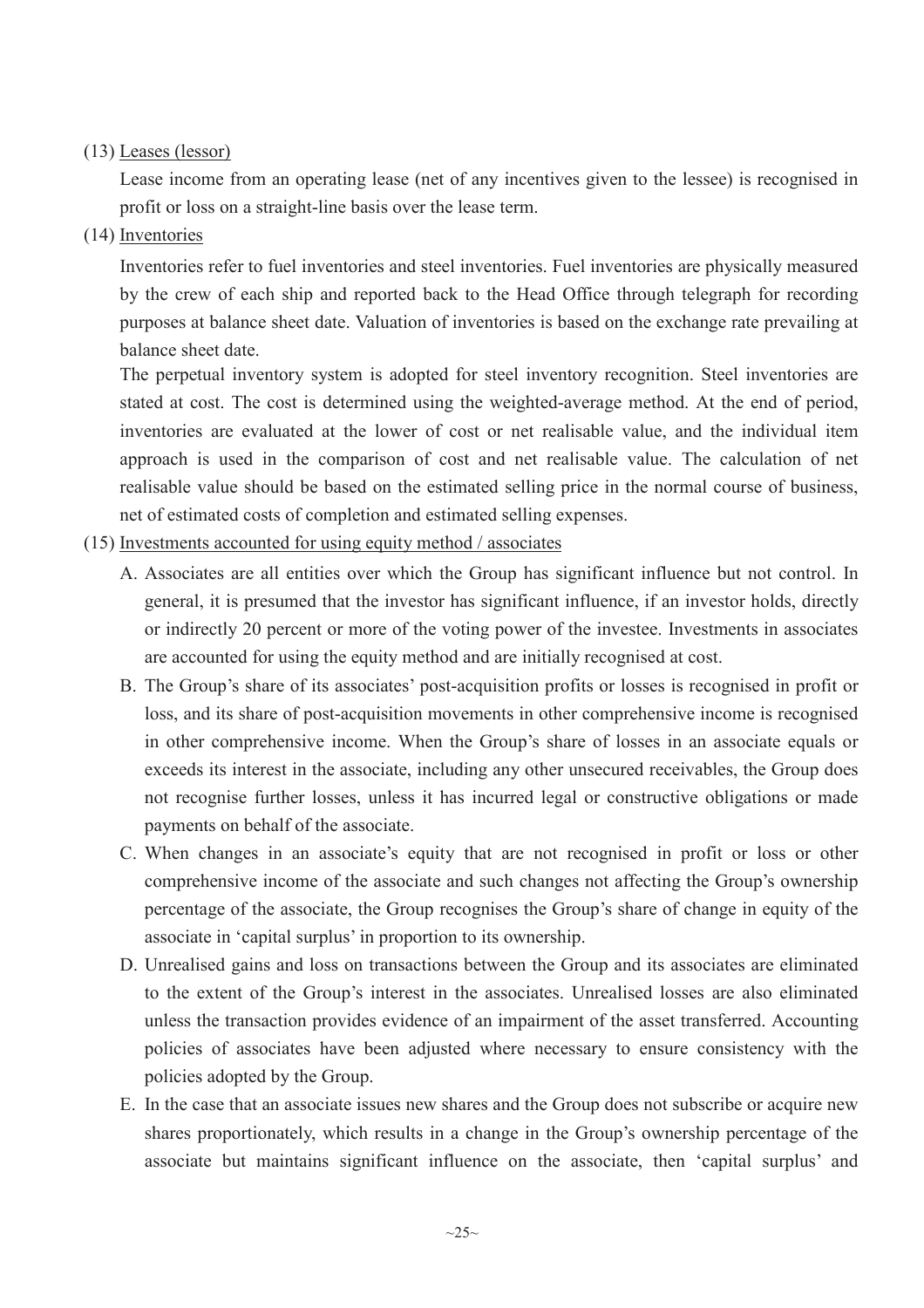'investments accounted for using equity method' shall be adjusted for the increase or decrease of its share of equity interest. If the above condition causes a decrease in the Group's ownership percentage of the associate, in addition to the above adjustment, the amounts previously recognised in other comprehensive income in relation to the associate are reclassified to profit or loss proportionately on the same basis as would be required if the relevant assets or liabilities were disposed of.

- F. Upon loss of significant influence over an associate, the Group remeasures any investment retained in the former associate at its fair value. Any difference between fair value and carrying amount is recognised in profit or loss.
- G. When the Group disposes its investment in an associate, if it loses significant influence over this associate, the amounts previously recognised in other comprehensive income in relation to the associate, are reclassified to profit or loss, on the same basis as would be required if the relevant assets or liabilities were disposed of. If it still retains significant influence over this associate, then the amounts previously recognised in other comprehensive income in relation to the associate are reclassified to profit or loss proportionately in accordance with the aforementioned approach.
- H. When the Group disposes its investment in an associate, if it loses significant influence over this associate, the amounts previously recognised as capital surplus in relation to the associate are transferred to profit or loss. If it still retains significant influence over this associate, then the amounts previously recognised as capital surplus in relation to the associate are transferred to profit or loss proportionately.
- (16) Property, plant and equipment
	- A. Property, plant and equipment are initially recorded at cost. Borrowing costs incurred during the construction period are capitalised.
	- B. Subsequent costs are included in the asset's carrying amount or recognised as a separate asset, as appropriate, only when it is probable that future economic benefits associated with the item will flow to the Group and the cost of the item can be measured reliably. The carrying amount of the replaced part is derecognised. All other repairs and maintenance are charged to profit or loss during the financial period in which they are incurred.
	- C. Land is not depreciated. Other property, plant and equipment apply cost model and are depreciated using the straight-line method to allocate their cost over their estimated useful lives. Each part of an item of property, plant, and equipment with a cost that is significant in relation to the total cost of the item must be depreciated separately.
	- D. The assets' residual values, useful lives and depreciation methods are reviewed, and adjusted if appropriate, at each balance sheet date. If expectations for the assets' residual values and useful lives differ from previous estimates or the patterns of consumption of the assets' future economic benefits embodied in the assets have changed significantly, any change is accounted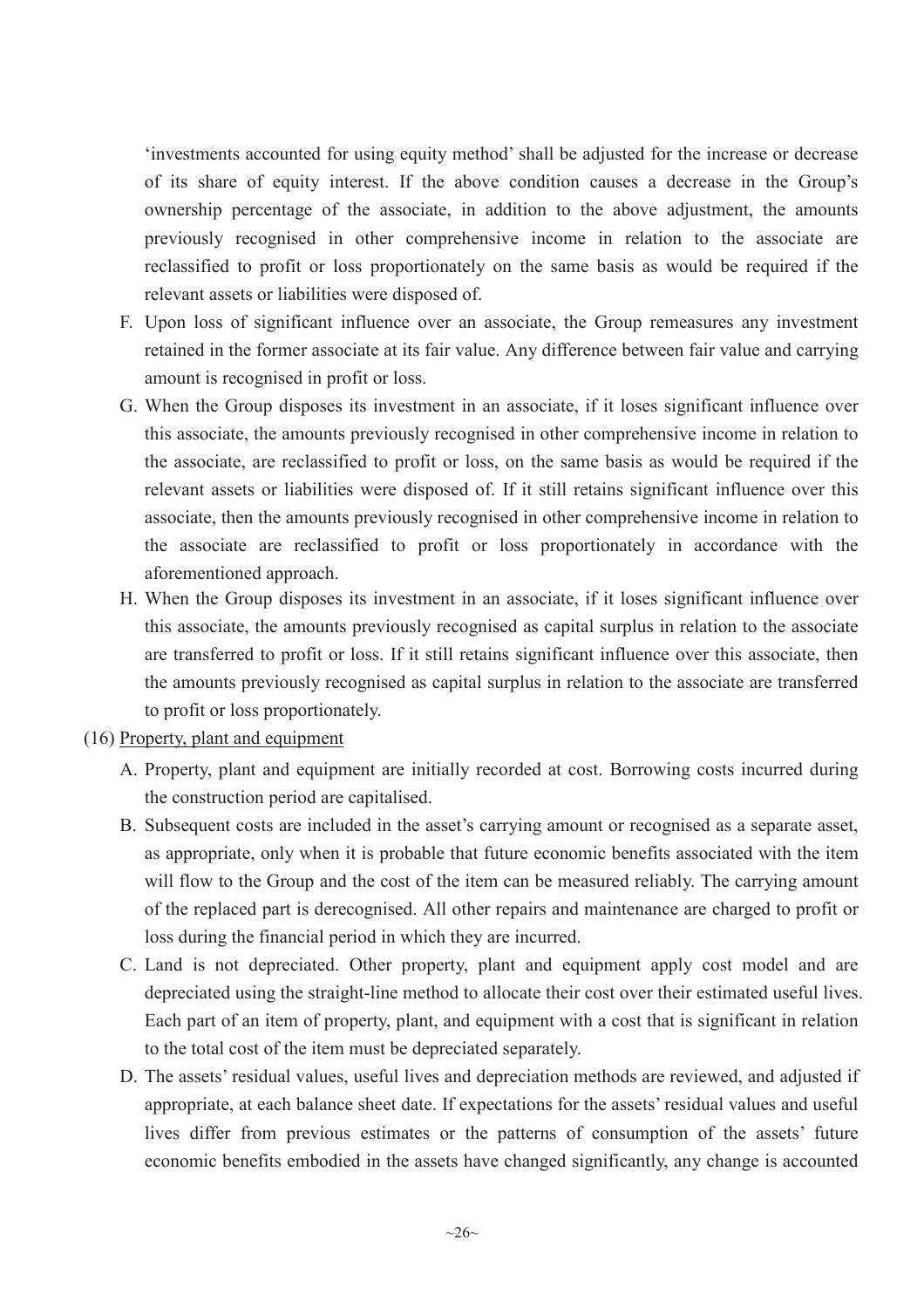for as a change in estimate under IAS 8, 'Accounting Policies, Changes in Accounting Estimates and Errors', from the date of the change. The estimated useful lives of property, plant and equipment are as follows:

| <b>Buildings</b>                | $20 \sim 60$ years |
|---------------------------------|--------------------|
| Loading and unloading equipment | $2 \sim 20$ years  |
| <b>Ships</b>                    | $18 \sim 25$ years |
| Transportation equipment        | $6 \sim 10$ years  |
| Leased assets                   | $3 \sim 90$ years  |
| Other equipment                 | $1 \sim 15$ years  |
| $\blacksquare$                  |                    |

(17) Leased assets/ leases (lessee)

- A. Based on the terms of a lease contract, a lease is classified as a finance lease if the Group assumes substantially all the risks and rewards incidental to ownership of the leased asset.
	- (a) A finance lease is recognised as an asset and a liability at the lease's commencement at the lower of the fair value of the leased asset or the present value of the minimum lease payments.
	- (b) The minimum lease payments are apportioned between the finance charges and the reduction of the outstanding liability. The finance charges are allocated to each period over the lease term so as to produce a constant periodic rate of interest on the remaining balance of the liability.
	- (c) Property, plant and equipment held under finance leases are depreciated over their estimated useful lives. If there is no reasonable certainty that the Group will obtain ownership at the end of the lease, the asset shall be depreciated over the shorter of the lease term and its useful life.
- B. Payments made under an operating lease (net of any incentives received from the lessor) are recognised in profit or loss on a straight-line basis over the lease term.
- C. The accounting treatment of sale and leaseback transactions depends on the substance of the transaction. If sale and finance leaseback is in substance a financing transaction, the difference between the sales proceeds and the carrying value of the asset is deferred and amortised to the income statement over the lease term. If the sale price is below the fair value, the difference between sale price and carrying amount should be recognised immediately except that, if a loss arising is compensated by future rent at below market price, it should be deferred and amortised in proportion to the rent payments over the period for which the asset is expected to be used. If the sale price is above the fair value, the excess of proceeds over fair value should be deferred and amortised over the period for which the asset is expected to be used.
- (18) Investment property

An investment property is stated initially at its cost and measured subsequently using the cost model. Except for land, investment property is depreciated on a straight-line basis over its estimated useful life of  $50 \sim 60$  years.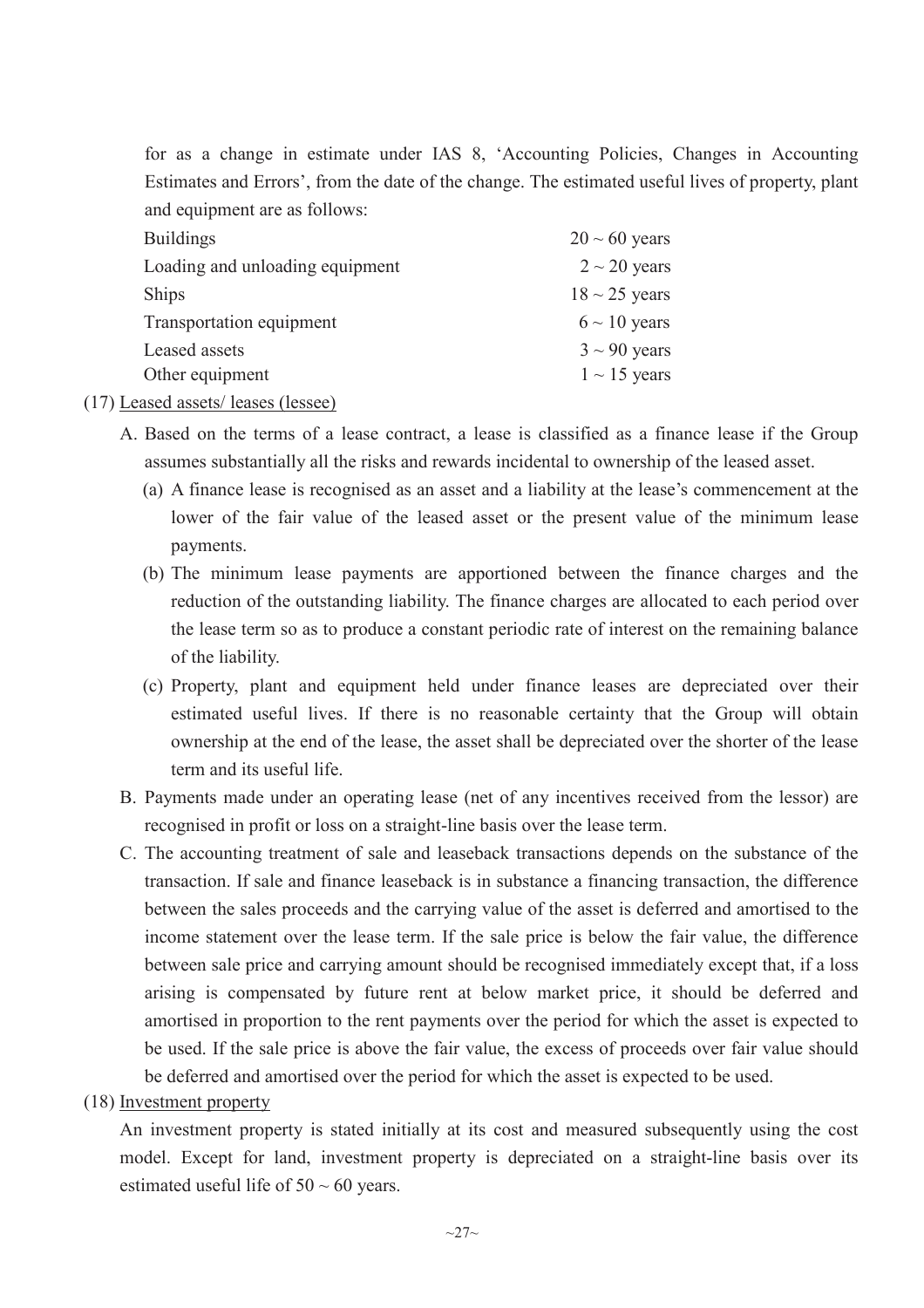#### (19) Intangible assets

Computer software is stated at cost and amortised on a straight-line basis over its estimated useful life of 3 years.

#### (20) Impairment of non-financial assets

The Group assesses at each balance sheet date the recoverable amounts of those assets where there is an indication that they are impaired. An impairment loss is recognised for the amount by which the asset's carrying amount exceeds its recoverable amount. The recoverable amount is the higher of an asset's fair value less costs to sell or value in use. When the circumstances or reasons for recognizing impairment loss for an asset in prior years no longer exist or diminish, the impairment loss is reversed. The increased carrying amount due to reversal should not be more than what the depreciated or amortised historical cost would have been if the impairment had not been recognised.

#### (21) Loans

- A. Borrowings are recognised initially at fair value, net of transaction costs incurred. Borrowings are subsequently stated at amortised cost; any difference between the proceeds (net of transaction costs) and the redemption value is recognised in profit or loss over the period of the borrowings using the effective interest method.
- B. Fees paid on the establishment of loan facilities are recognised as transaction costs of the loan to the extent that it is probable that some or all of the facility will be drawn down. In this case, the fee is deferred until the draw-down occurs. To the extent there is no evidence that it is probable that some or all of the facility will be drawn down, the fee is capitalised as a pre-payment for liquidity services and amortised over the period of the facility to which it relates.
- (22) Accounts payable

Notes and accounts payable are obligations to pay for goods or services that have been acquired in the ordinary course of business from suppliers. They are recognised initially at fair value and subsequently measured at amortised cost using the effective interest method. However, short-term accounts payable without bearing interest are subsequently measured at initial invoice amount as effect of discounting is immaterial.

- (23) Financial liabilities at fair value through profit or loss
	- A. Financial liabilities at fair value through profit or loss are financial liabilities held for trading or financial liabilities designated as at fair value through profit or loss on initial recognition. Financial liabilities are classified in this category of held for trading if acquired principally for the purpose of repurchasing in the short-term. Derivatives are also categorized as financial liabilities held for trading unless they are designated as hedges. Financial liabilities that meet one of the following criteria are designated as at fair value through profit or loss on initial recognition: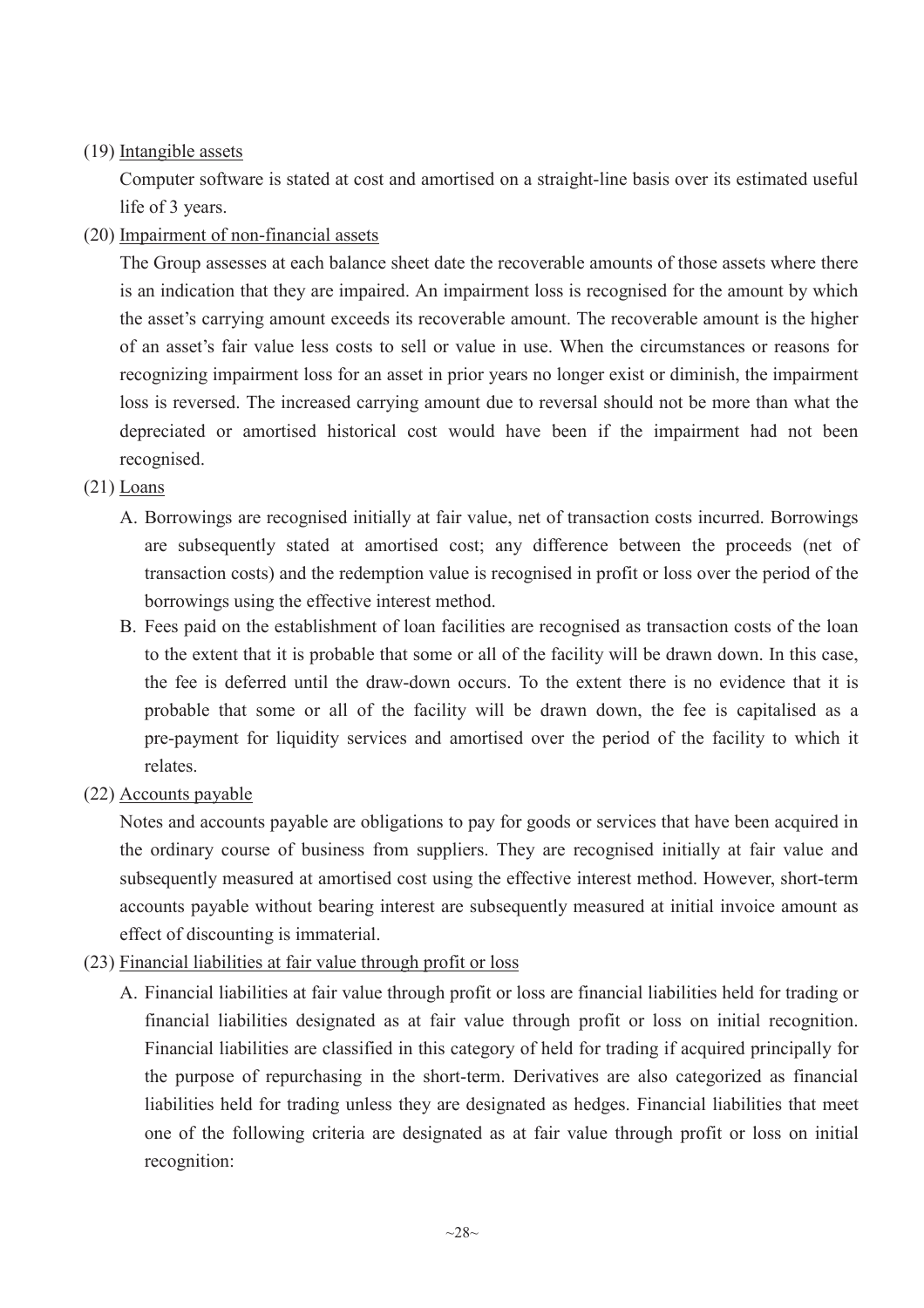(a)Hybrid (combined) contracts; or

- (b)They eliminate or significantly reduce a measurement or recognition inconsistency; or
- (c)They are managed and their performance is evaluated on a fair value basis, in accordance with a documented risk management policy.
- B. Financial liabilities at fair value through profit or loss are initially recognised at fair value. Related transaction costs are expensed in profit or loss. These financial liabilities are subsequently remeasured and stated at fair value, and any changes in the fair value of these financial liabilities are recognised in profit or loss. Derivative liabilities that are linked to equity instruments which do not have a quoted market price in an active market and whose fair value cannot be reliably measured, and that must be settled by delivery of such unquoted equity instruments are presented in 'financial liabilities measured at cost'.
- (24) Derecognition of financial liabilities

A financial liability is derecognised when the obligation under the liability specified in the contract is discharged or cancelled or expires.

(25) Offsetting financial instruments

Financial assets and liabilities are offset and reported in the net amount in the balance sheet when there is a legally enforceable right to offset the recognised amounts and there is an intention to settle on a net basis or realise the asset and settle the liability simultaneously.

- (26) Financial liabilities and equity instruments
	- A. Ordinary corporate bonds issued by the Group are initially recognised at fair value, net of transaction costs incurred. Ordinary corporate bonds are subsequently stated at amortised cost; any difference between the proceeds (net of transaction costs) and the redemption value is accounted for as the premium or discount on bonds payable and presented as an addition to or deduction from bonds payable, which is amortised in profit or loss as an adjustment to the 'finance costs' over the period of bond circulation using the effective interest method.
	- B. Convertible corporate bonds issued by the Group contain conversion options (that is, the bondholders have the right to convert the bonds into the Group's common shares by exchanging a fixed amount of cash for a fixed number of common shares), call options and put options. The Group classifies the bonds payable and derivative features embedded in convertible corporate bonds on initial recognition as a financial asset, a financial liability or an equity instrument. Convertible corporate bonds are accounted for as follows:
		- (a) Call options and put options embedded in convertible corporate bonds are recognised initially at net fair value as 'financial assets or financial liabilities at fair value through profit or loss'. They are subsequently remeasured and stated at fair value on each balance sheet date; the gain or loss is recognised as 'gain or loss on valuation of financial assets or financial liabilities at fair value through profit or loss.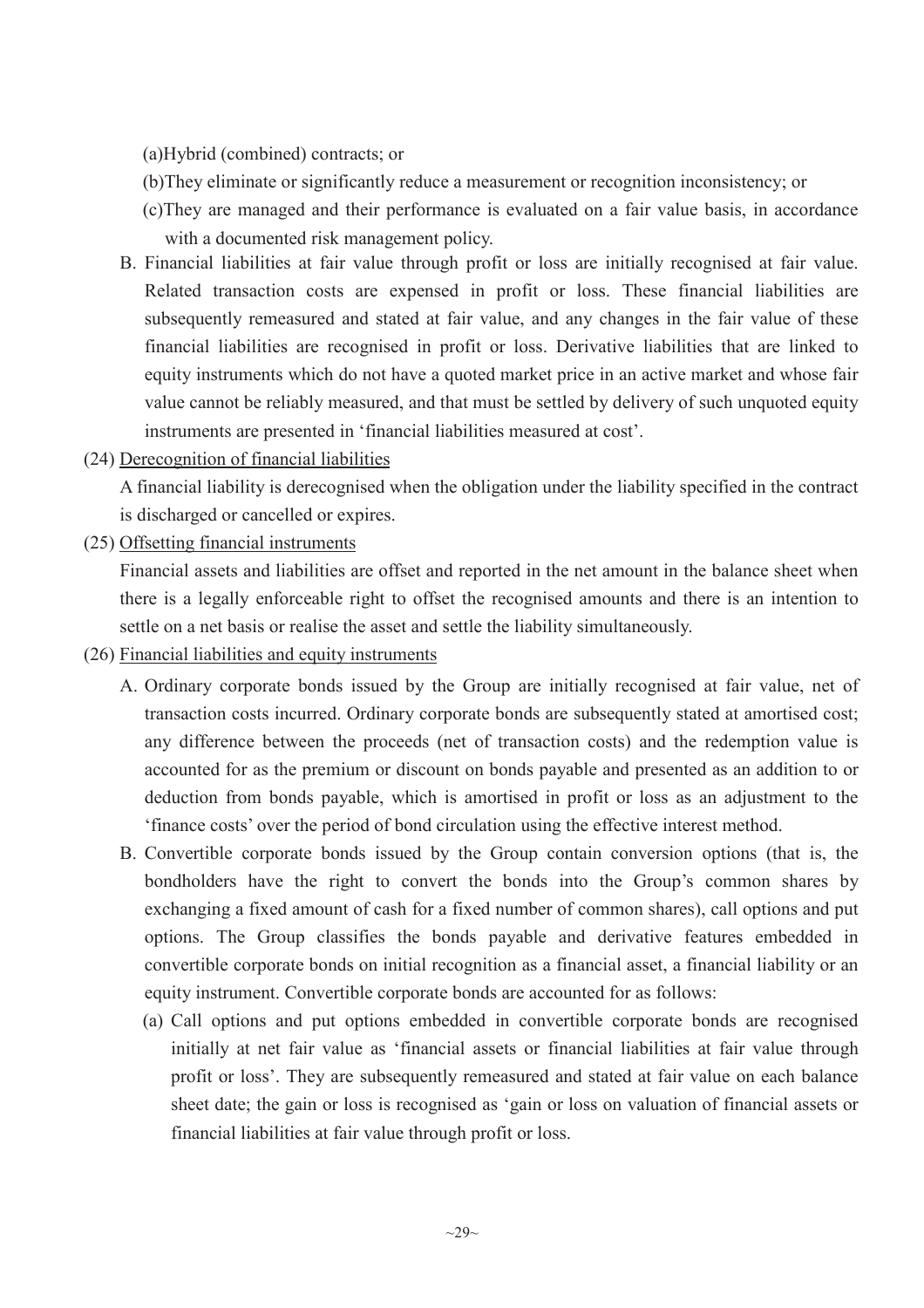- (b) Bonds payable of convertible corporate bonds is initially recognised at fair value and subsequently stated at amortised cost. Any difference between the proceeds and the redemption value is accounted for as the premium or discount on bonds payable and presented as an addition to or deduction from bonds payable, which is amortised in profit or loss as an adjustment to the 'finance costs' over the period of bond circulation using the effective interest method.
- (c) Conversion options embedded in convertible corporate bonds issued by the Group, which meet the definition of an equity instrument, are initially recognised in 'capital surplus—stock warrants' at the residual amount of total issue price less amounts of 'financial assets or financial liabilities at fair value through profit or loss' and 'bonds payable—net' as stated above. Conversion options are not subsequently remeasured.
- (d) Any transaction costs directly attributable to the issuance of convertible corporate bonds are allocated to the liability and equity components in proportion to the allocation of proceeds.
- (e) When bondholders exercise conversion options, the liability component of the bonds (including 'bonds payable' and 'financial assets or financial liabilities at fair value through profit or loss') shall be remeasured on the conversion date. The book value of common shares issued due to the conversion shall be based on the adjusted book value of the above-mentioned liability component plus the book value of capital surplus - stock warrants.
- (27) Derivative financial instruments and hedging activities
	- A. Derivatives are initially recognised at fair value on the date a derivative contract is entered into and are subsequently remeasured at their fair value. Any changes in the fair value are recognised in profit or loss.
	- B. The Group designates certain derivatives as hedges of a particular risk associated with a recognised asset or liability or a highly probable forecast transaction (cash flow hedge).
	- C. The Group documents at the inception of the transaction the relationship between hedging instruments and hedged items, as well as its risk management objectives and strategy for undertaking various hedging transactions. The Group also documents its assessment, both at hedge inception and on an ongoing basis, of whether the derivatives that are used in hedging transactions are highly effective in offsetting changes in fair values or cash flows of hedged items.
	- D. The full fair value of a hedging derivative is classified as a non-current asset or liability when the remaining maturity of the hedged item is more than 12 months, and as a current asset or liability when the remaining maturity of the hedged item is less than 12 months. Trading derivatives are classified as current assets or liabilities.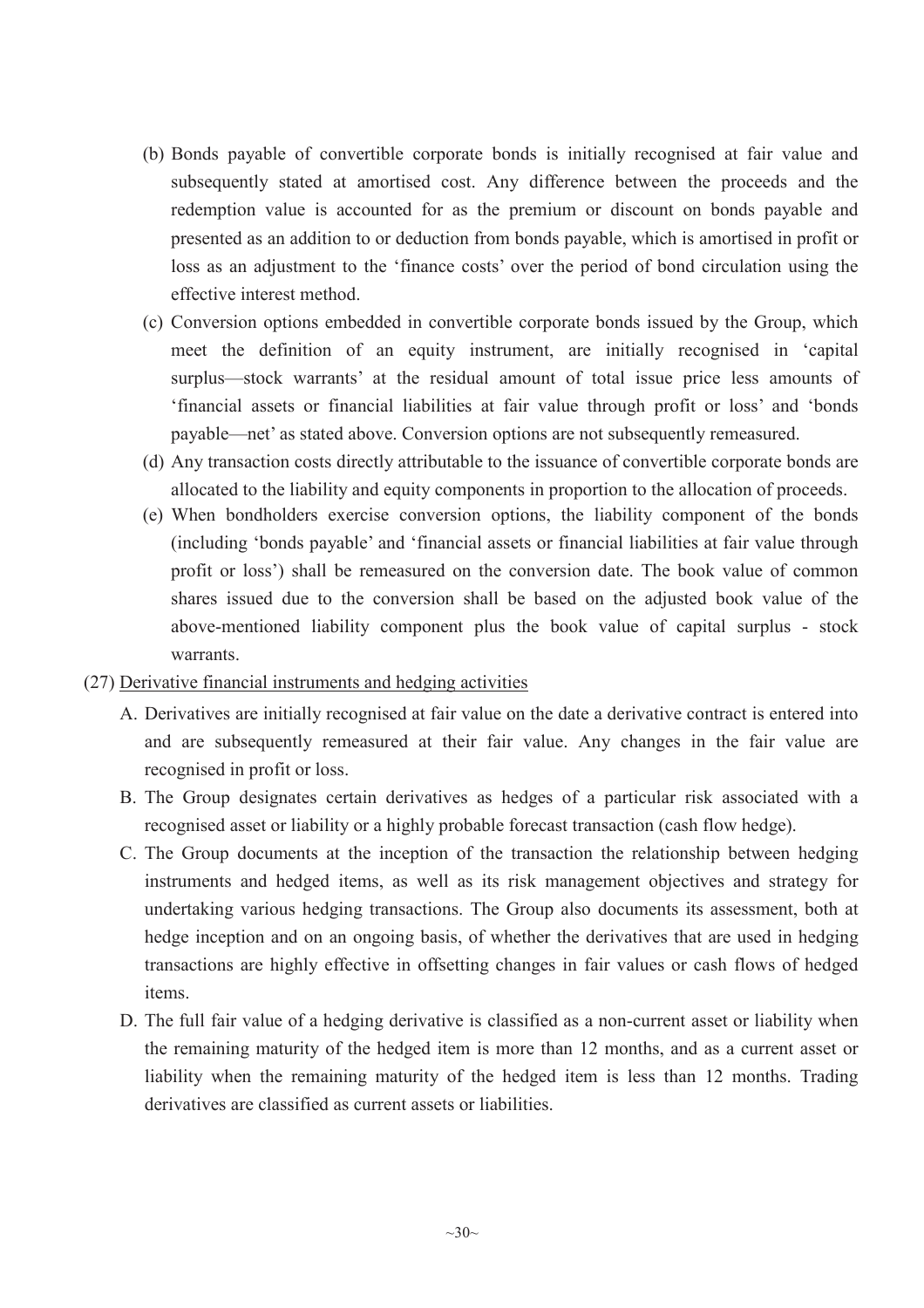#### E. Cash flow hedge

- (a) The effective portion of changes in the fair value of derivatives that are designated and qualified as cash flow hedges is recognised in other comprehensive income. The gain or loss relating to the ineffective portion is recognised immediately in the statement of comprehensive income within 'other gains and losses'.
- (b) Amounts accumulated in other comprehensive income are reclassified into profit or loss in the periods when the hedged item affects profit or loss. The gain or loss relating to the effective portion of interest rate swaps hedging variable rate borrowings is recognised in the statement of comprehensive income within 'finance costs'. However, when the forecast transaction that is hedged results in the recognition of a non-financial asset or financial liability, the gains and losses previously deferred in other comprehensive income are reclassified into profit or loss in the periods when the asset acquired or the liability assumed affects profit or loss. The deferred amounts are ultimately recognised in operating costs.
- (c) When a hedging instrument expires, or is sold, cancelled or executed, or when a hedge no longer meets the criteria for hedge accounting, any cumulative gain or loss existing in other comprehensive income at that time remains in other comprehensive income. When a forecast transaction occurs or is no longer expected to occur, the cumulative gain or loss that was reported in other comprehensive income is transferred to profit or loss in the periods when the hedged forecast cash flow affects profit or loss.

#### (28) Employee benefits

#### A. Short-term employee benefits

Short-term employee benefits are measured at the undiscounted amount of the benefits expected to be paid in respect of service rendered by employees in a period and should be recognised as expenses in that period when the employees render service.

#### B. Pensions

(a) Defined contribution plans

For defined contribution plans, the contributions are recognised as pension expenses when they are due on an accrual basis. Prepaid contributions are recognised as an asset to the extent of a cash refund or a reduction in the future payments.

- (b) Defined benefit plans
	- i. Net obligation under a defined benefit plan is defined as the present value of an amount of pension benefits that employees will receive on retirement for their services with the Group in current period or prior periods. The liability recognised in the balance sheet in respect of defined benefit pension plans is the present value of the defined benefit obligation at the balance sheet date less the fair value of plan assets. The defined benefit net obligation is calculated annually by independent actuaries using the projected unit credit method. The rate used to discount is determined by using interest rates of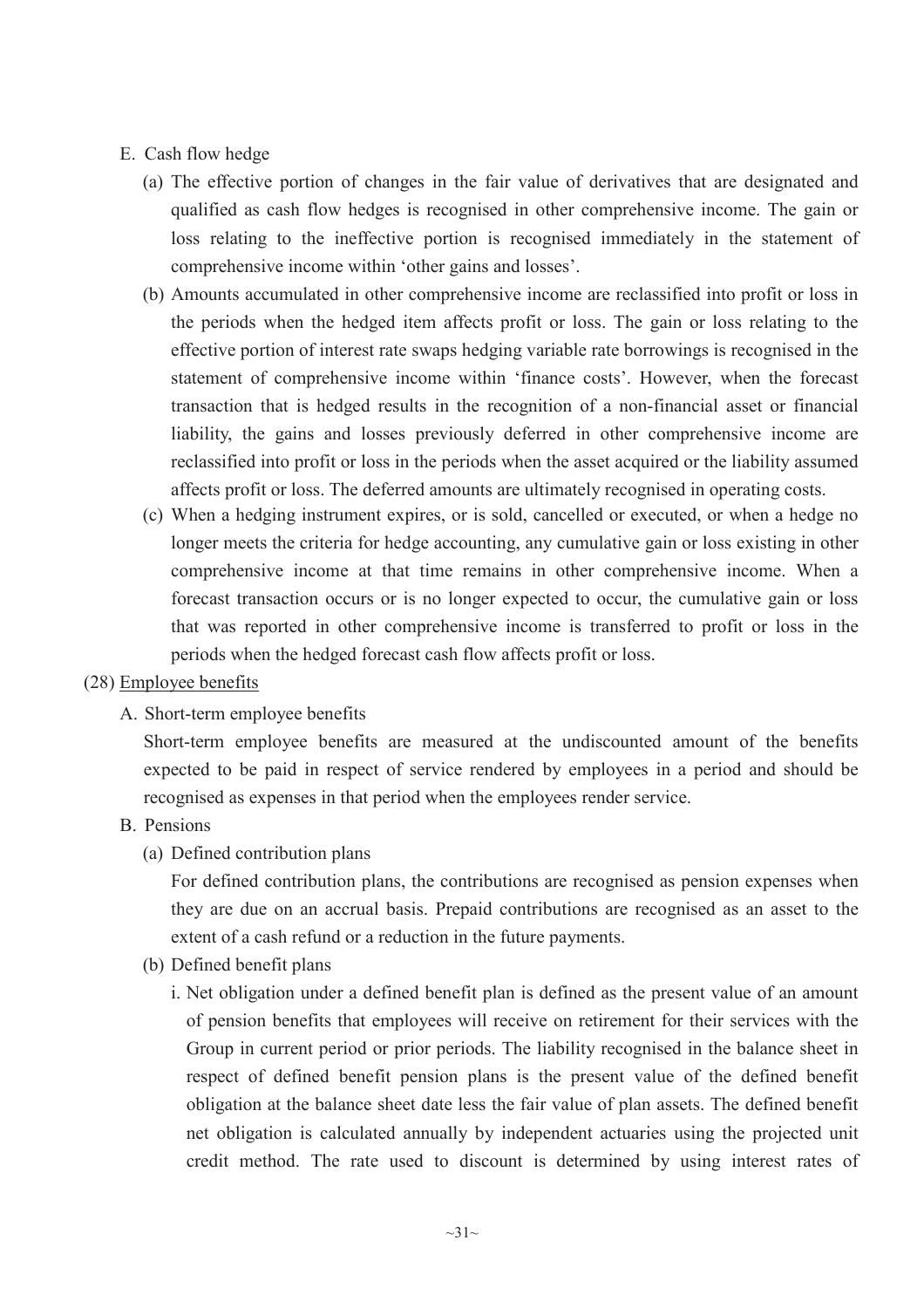high-quality corporate bonds that are denominated in the currency in which the benefits will be paid, and that have terms to maturity approximating to the terms of the related pension liability; when there is no deep market in high-quality corporate bonds, the Group uses interest rates of government bonds (at the balance sheet date) instead.

- ii. Actuarial gains and losses arising on defined benefit plans are recognised in other comprehensive income in the period in which they arise and adjust to undistributed earnings.
- iii. Past service costs are recognised immediately in profit or loss.
- iv. Pension cost for the interim period is calculated on a year-to-date basis by using the pension cost rate derived from the actuarial valuation at the end of the prior financial year, adjusted for significant market fluctuations since that time and for significant curtailments, settlements, or other significant one-off events. And, the related information is disclosed accordingly.
- C. Termination benefits

Termination benefits are employee benefits provided in exchange for the termination of employment as a result from either the Group's decision to terminate an employee's employment before the normal retirement date, or an employee's decision to accept an offer of redundancy benefits in exchange for the termination of employment. The Group recognises termination benefits when it is demonstrably committed to a termination, when it has a detailed formal plan to terminate the employment of current employees and when it can no longer withdraw the plan. In the case of an offer made by the Group to encourage voluntary termination of employment, the termination benefits are recognised as expenses only when it is probable that the employees are expected to accept the offer and the number of the employees taking the offer can be reliably estimated. Benefits falling due more than 12 months after balance sheet date are discounted to their present value.

D. Employees', directors' and supervisors' remuneration

Employees' remuneration and directors' and supervisors' remuneration are recognised as expenses and liabilities, provided that such recognition is required under legal obligation or constructive obligation and those amounts can be reliably estimated. However, if the accrued amounts for employees' remuneration and directors' and supervisors' remuneration are different from the actual distributed amounts as resolved by the stockholders at their stockholders' meeting subsequently, the differences should be recognised based on the accounting for changes in estimates.

- (29) Income tax
	- A. The tax expense for the period comprises current and deferred tax. Tax is recognised in profit or loss, except to the extent that it relates to items recognised in other comprehensive income or items recognised directly in equity, in which cases the tax is recognised in other comprehensive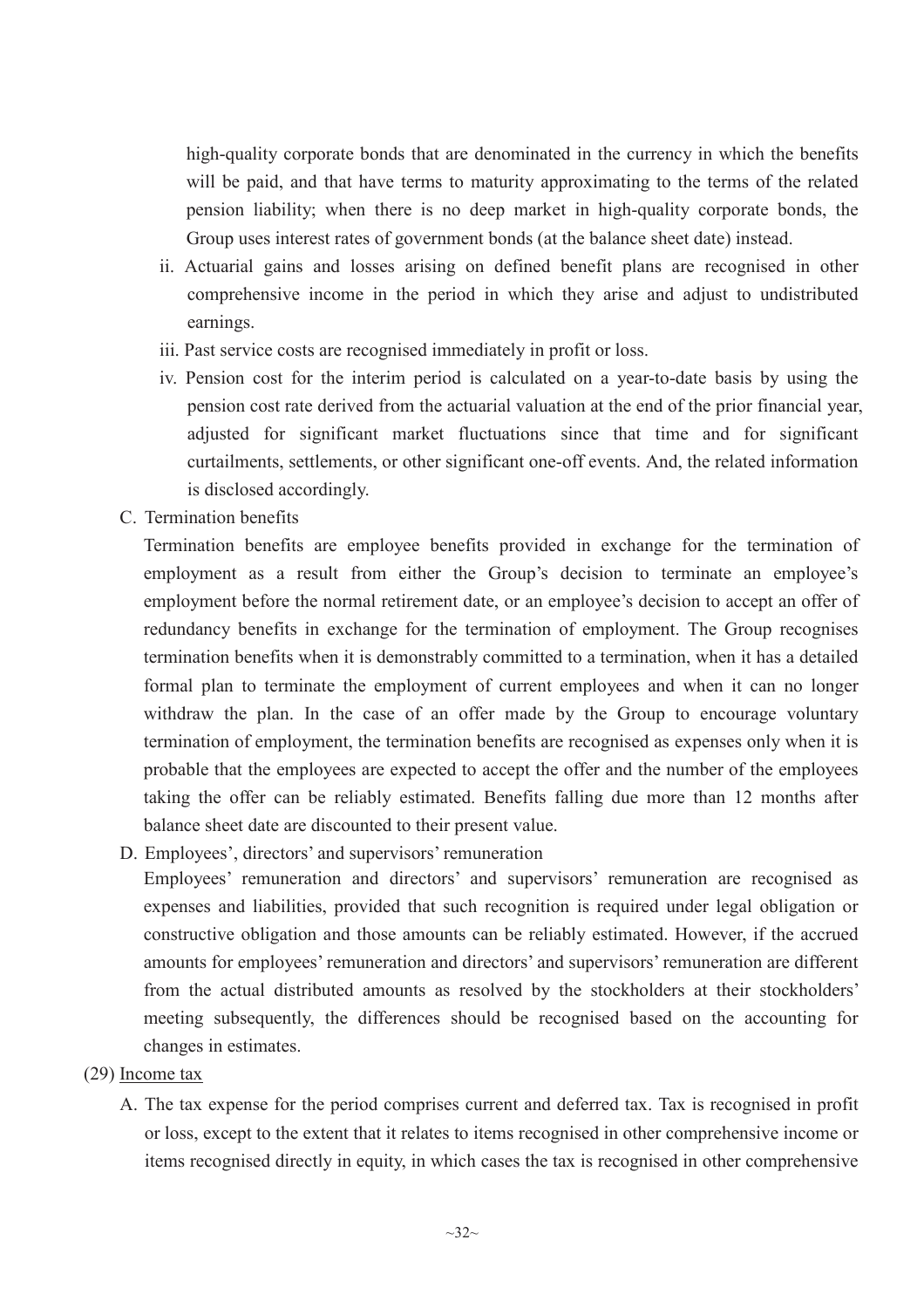income or equity.

- B. The current income tax expense is calculated on the basis of the tax laws enacted or substantively enacted at the balance sheet date in the countries where the Company and its subsidiaries operate and generate taxable income. Management periodically evaluates positions taken in tax returns with respect to situations in accordance with applicable tax regulations. It establishes provisions where appropriate based on the amounts expected to be paid to the tax authorities. An additional 10% tax is levied on the unappropriated retained earnings and is recorded as income tax expense in the year the stockholders resolve to retain the earnings.
- C. Deferred income tax is recognised, using the balance sheet liability method, on temporary differences arising between the tax bases of assets and liabilities and their carrying amounts in the consolidated balance sheet. Deferred income tax is provided on temporary differences arising on investments in subsidiaries and associates, except where the timing of the reversal of the temporary difference is controlled by the Group and it is probable that the temporary difference will not reverse in the foreseeable future. Deferred income tax is determined using tax rates and laws that have been enacted or substantially enacted by the balance sheet date and are expected to apply when the related deferred income tax asset is realised or the deferred income tax liability is settled.
- D. Deferred income tax assets are recognised only to the extent that it is probable that future taxable profit will be available against which the temporary differences can be utilized. At each balance sheet date, unrecognised and recognised deferred income tax assets are reassessed.
- E. Current income tax assets and liabilities are offset and the net amount reported in the balance sheet when there is a legally enforceable right to offset the recognised amounts and there is an intention to settle on a net basis or realise the asset and settle the liability simultaneously. Deferred income tax assets and liabilities are offset on the balance sheet when the entity has the legally enforceable right to offset current tax assets against current tax liabilities and they are levied by the same taxation authority on either the same entity or different entities that intend to settle on a net basis or realise the asset and settle the liability simultaneously.
- F. A deferred tax asset shall be recognised for the carryforward of unused tax credits resulting from acquisitions of equipment or technology, research and development expenditures and equity investments to the extent that it is possible that future taxable profit will be available against which the unused tax credits can be utilised.
- G. The interim period income tax expense is recognised based on the estimated average annual effective income tax rate expected for the full financial year applied to the pretax income of the interim period, and the related information is disclosed accordingly.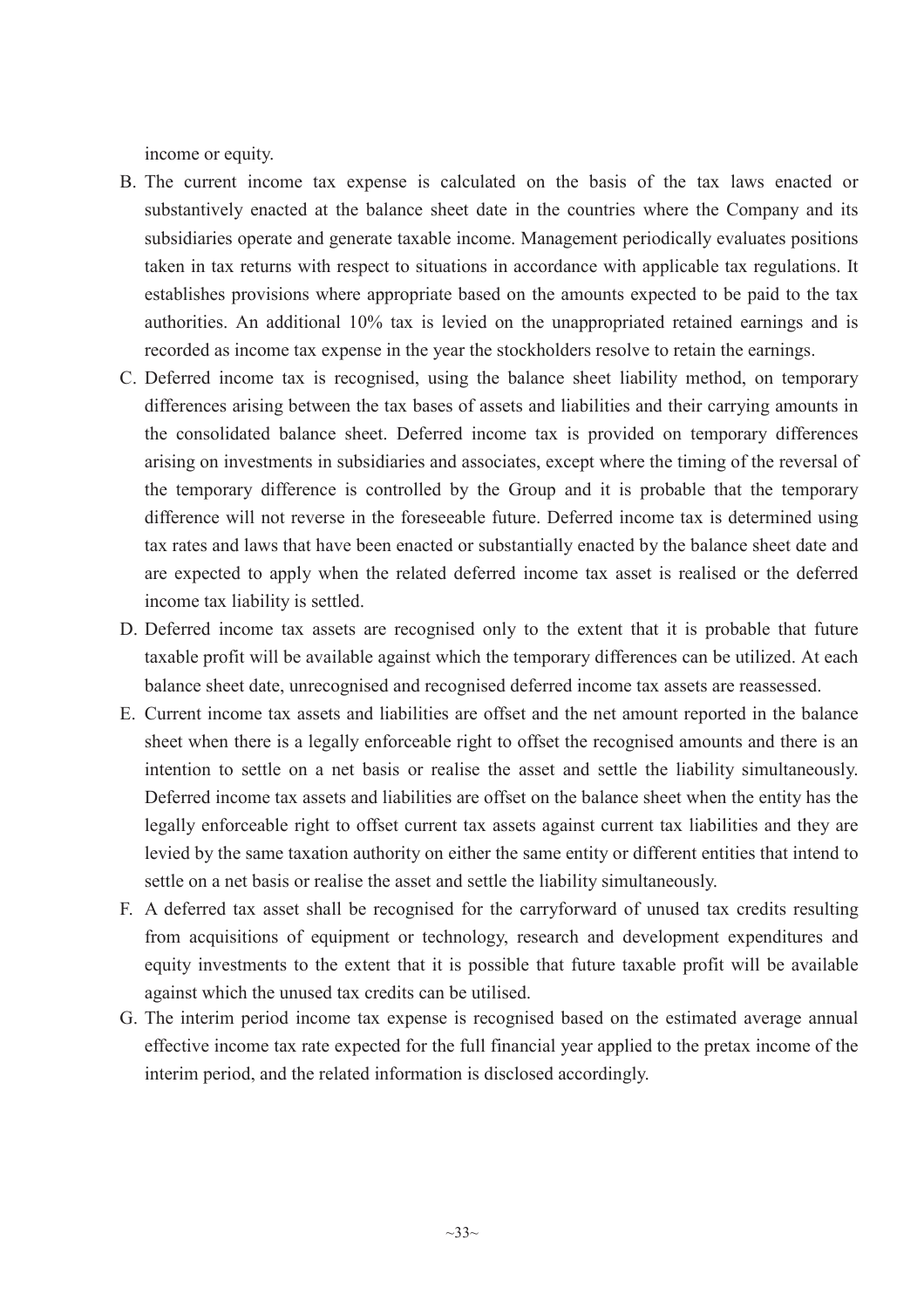#### (30) Dividends

Dividends are recorded in the Company's financial statements in the period in which they are approved by the Company's shareholders. Cash dividends are recorded as liabilities; stock dividends are recorded as stock dividends to be distributed and are reclassified to ordinary shares on the effective date of new shares issuance.

#### (31) Revenue recognition

#### A. Sales of goods

Revenue is measured at the fair value of the consideration received or receivable taking into account of business tax, returns, rebates and discounts for the sale of goods to external customers in the ordinary course of the Group's activities. Revenue arising from the sales of goods should be recognised when the Group has delivered the goods to the customer, the amount of sales revenue can be measured reliably and it is probable that the future economic benefits associated with the transaction will flow to the entity. The delivery of goods is completed when the significant risks and rewards of ownership have been transferred to the customer, the Group retains neither continuing managerial involvement to the degree usually associated with ownership nor effective control over the goods sold, and the customer has accepted the goods based on the sales contract or there is objective evidence showing that all acceptance provisions have been satisfied.

#### B. Sales of services

Revenue from delivering services is recognised under the percentage-of-completion method when the outcome of services provided can be estimated reliably. The stage of completion of a service contract is measured by the percentage of the actual services performed as of the financial reporting date to the total services to be performed. If the outcome of a service contract cannot be estimated reliably, contract revenue should be recognised only to the extent that contract costs incurred are likely to be recoverable.

#### (32) Operating segments

Operating segments are reported in a manner consistent with the internal reporting provided to the chief operating decision-maker. The chief operating decision-maker is responsible for allocating resources and assessing performance of the operating segments.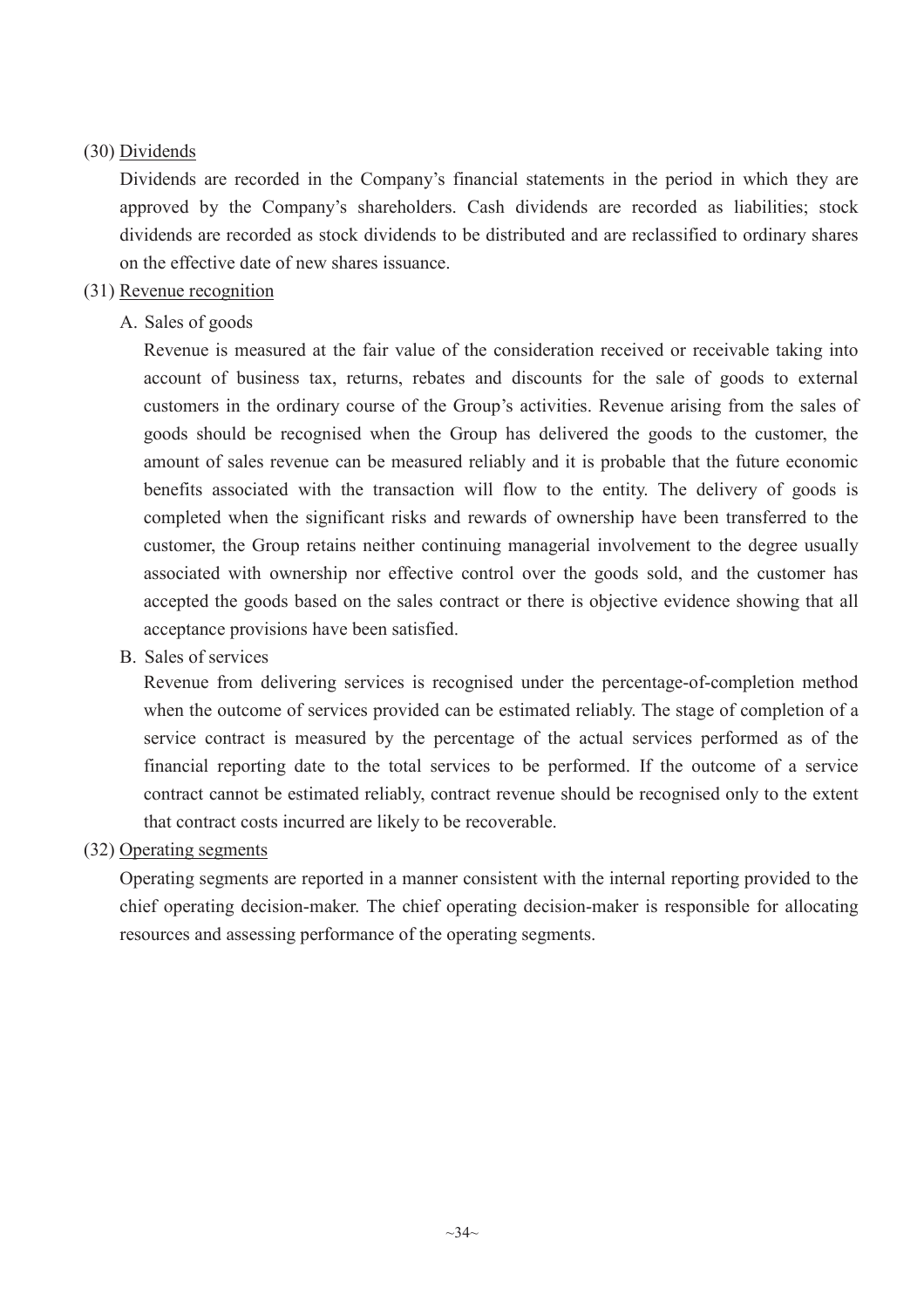## 5. CRITICAL ACCOUNTING JUDGEMENTS, ESTIMATES AND KEY SOURCES OF ASSUMPTION UNCERTAINTY

The preparation of these consolidated financial statements requires management to make critical judgements in applying the Group's accounting policies and make critical assumptions and estimates concerning future events. Assumptions and estimates may differ from the actual results and are continually evaluated and adjusted based on historical experience and other factors. Such assumptions and estimates have a significant risk of causing a material adjustment to the carrying amounts of assets and liabilities within the next financial year; and the related information is addressed below:

(1) Critical judgements in applying the Group's accounting policies

Financial assets—impairment of equity investments

The Group follows the guidance of IAS 39 to determine whether a financial asset—equity investment is impaired. This determination requires significant judgement. In making this judgement, the Group evaluates, among other factors, the duration and extent to which the fair value of an equity investment is less than its cost and the financial health of and short-term business outlook for the investee, including factors such as industry and sector performance, changes in technology and operational and financing cash flow.

If the decline of the fair value of an individual equity investment below cost was considered significant or prolonged, the Group would transfer the accumulated fair value adjustments recognised in other comprehensive income on the impaired available-for-sale financial assets to profit or loss or being the recognition of the impairment loss on the impaired financial assets measured at cost in profit or loss. Please refer to Note 6(3).

#### (2) Critical accounting estimates and assumptions

A.Revenue recognition

Revenue from delivering services and related costs are recognised under the percentage-of-completion method when the outcome of services provided can be estimated reliably. The stage of completion of a service contract is measured by the percentage of the actual services performed as of the financial reporting date to the total services to be performed.

B.Impairment assessment of tangible and intangible assets (excluding goodwill)

The Group assesses impairment based on its subjective judgement and determines the separate cash flows of a specific group of assets, useful lives of assets and the future possible income and expenses arising from the assets depending on how assets are utilized and industrial characteristics. Any changes of economic circumstances or estimates due to the change of Group strategy might cause material impairment on assets in the future.

C.Impairment assessment of investments accounted for using equity method

The Group assesses the impairment of an investment accounted for using equity method as soon as there is any indication that it might have been impaired and its carrying amount cannot be recoverable. The Group assesses the recoverable amounts of an investment accounted for using equity method based on the present value of the Group's share of expected future cash flows of the investee, and analyzes the reasonableness of related assumptions.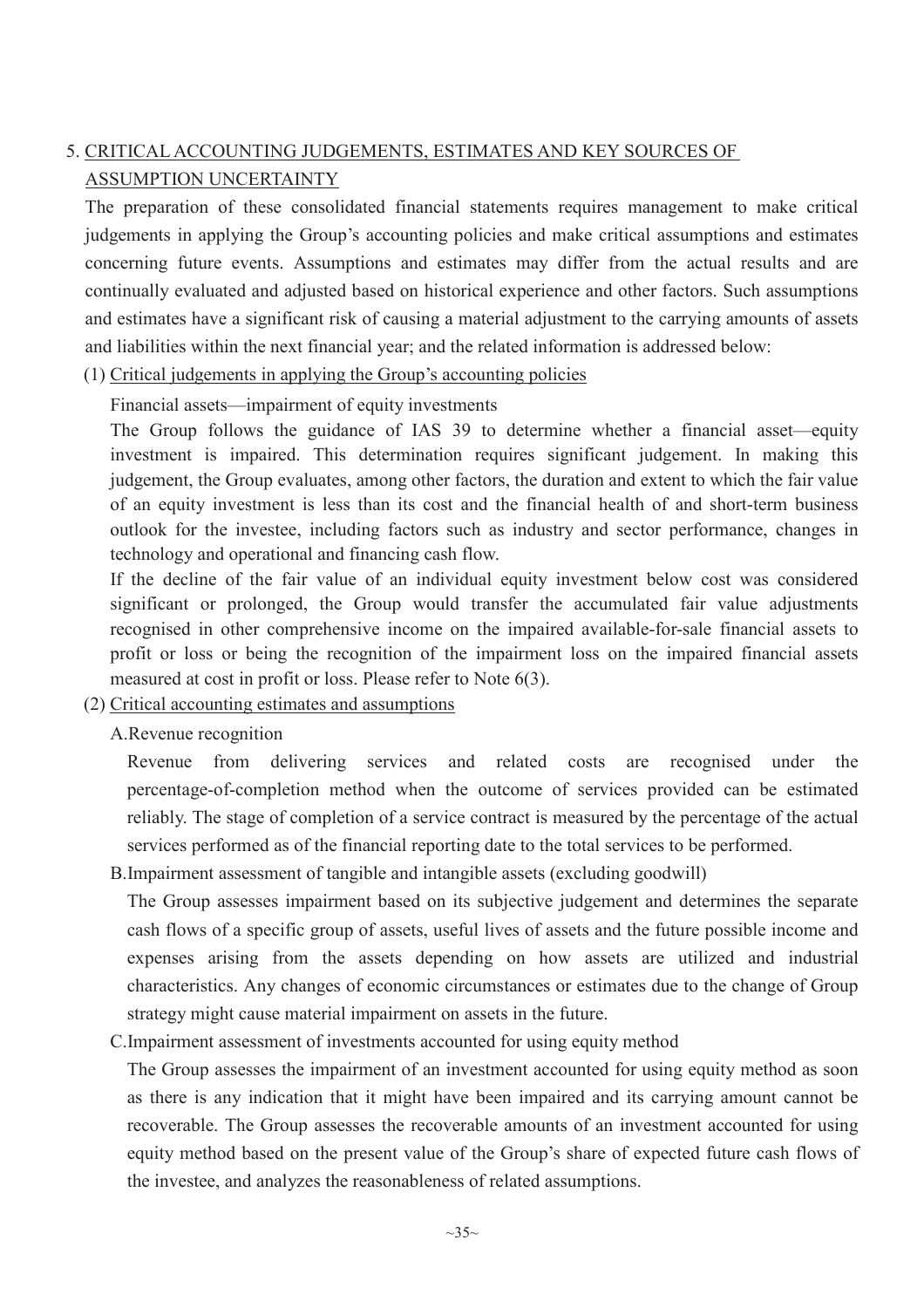D.Realisability of deferred income tax assets

Deferred income tax assets are recognised only to the extent that it is probable that future taxable profit will be available against which the deductible temporary differences can be utilised. Assessment of the realisability of deferred income tax assets involves critical accounting judgements and estimates of the management, including the assumptions of expected future sales revenue growth rate and profit rate, available tax credits, tax planning, etc. Any variations in global economic environment, industrial environment, and laws and regulations might cause material adjustments to deferred income tax assets.

As of September 30, 2015, the Group recognised deferred income tax assets amounting to \$524,473.

E.Calculation of accrued pension obligations

When calculating the present value of defined pension obligations, the Group must apply judgements and estimates to determine the actuarial assumptions on balance sheet date, including discount rates and future salary growth rate. Any changes in these assumptions could significantly impact the carrying amount of defined pension obligations.

As of September 30, 2015, the carrying amount of accrued pension obligations was \$2,872,645.

F. Financial assets—fair value measurement of unlisted stocks without active market

The fair value of unlisted stocks held by the Group that are not traded in an active market is determined considering those companies' recent funding raising activities, fair value assessment of other companies of the same type, market conditions and other economic indicators existing on balance sheet date. Any changes in these judgements and estimates will impact the fair value measurement of these unlisted stocks. Please refer to Note 12(3) for the financial instruments fair value information.

As of September 30, 2015, the carrying amount of unlisted stocks without active market was \$1,934,627.

G.Impairment assessment of financial assets without active markets

When there is an impairment indication that a financial instrument is impaired so the carrying amount of such investment may not be recoverable, the Group would assess the impairment loss of the investment accordingly. For a financial asset without an active market, the Group assesses its impairment based on the present value of estimated future cash flows from the expected cash dividends and disposal value discounted using the market rate of return at the balance sheet date for a similar financial instrument to determine its recoverable amount as well as by analysing the reasonableness of the related assumptions used.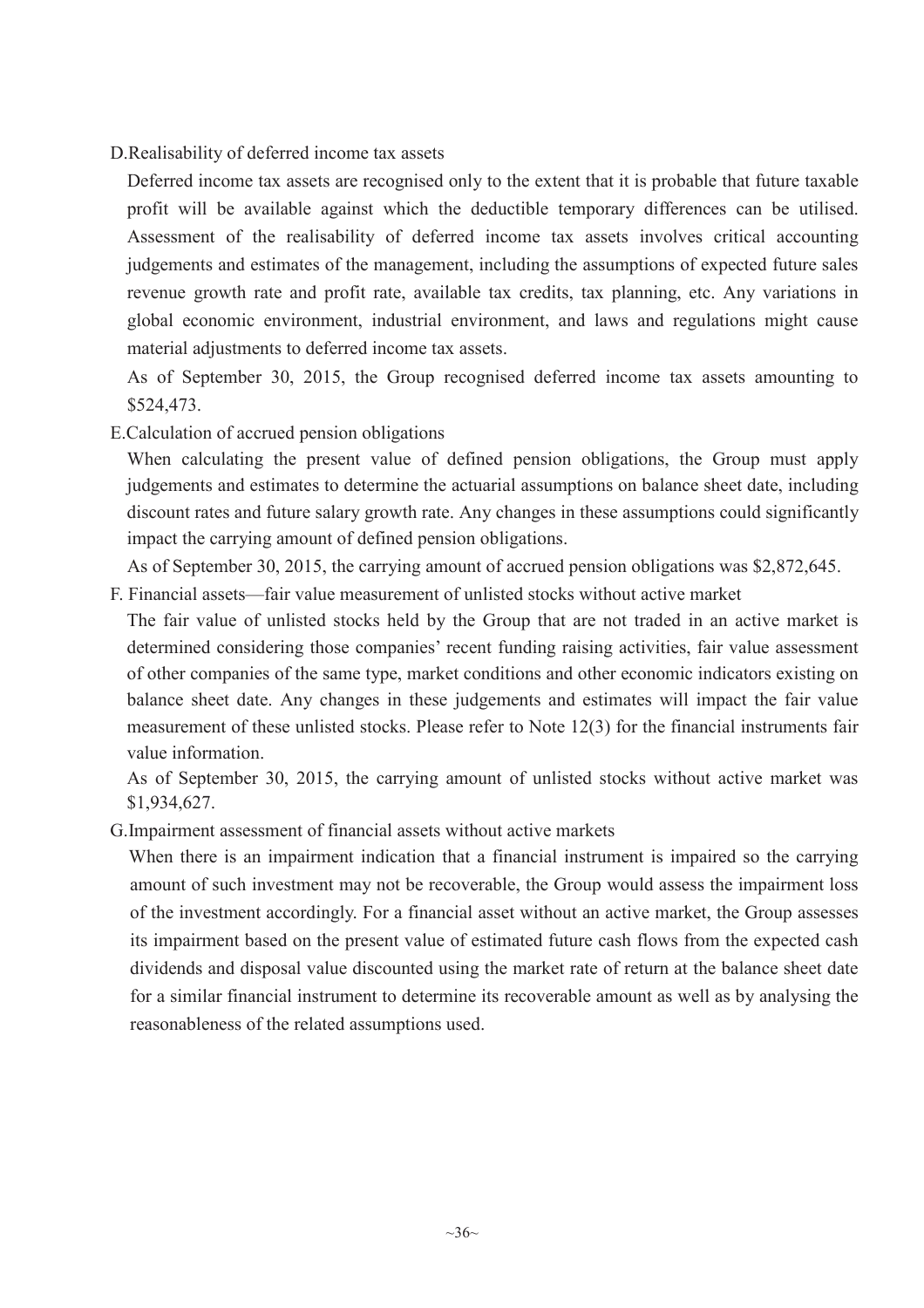## 6. DETAILS OF SIGNIFICANT ACCOUNTS

#### (1) Cash and cash equivalents

|                             |              |            |    | September 30, 2015 December 31, 2014 September 30, 2014 |
|-----------------------------|--------------|------------|----|---------------------------------------------------------|
| Cash on hand and petty cash | 17,421       | 16.994     | -S | 17,995                                                  |
| Checking accounts and       |              |            |    |                                                         |
| demand deposits             | 4,418,817    | 8,404,158  |    | 4,878,538                                               |
| Time deposits               | 26, 107, 726 | 24,075,581 |    | 25,755,853                                              |
| Cash equivalents            | 249,596      | 329,808    |    | 139,780                                                 |
|                             | 30,793,560   | 32,826,541 |    | 30,792,166                                              |

A.The Group transacts with a variety of financial institutions all with high credit quality to disperse credit risk, so it expects that the probability of counterparty default is remote. The Group's maximum exposure to credit risk at balance sheet date is the carrying amount of all cash and cash equivalents.

B.The Group has no cash and cash equivalents pledged to others.

(2) Financial assets at fair value through profit or loss

| Items                             | September 30, 2015 December 31, 2014 September 30, 2014 |     |   |        |
|-----------------------------------|---------------------------------------------------------|-----|---|--------|
| Current items:                    |                                                         |     |   |        |
| Financial assets held for trading |                                                         |     |   |        |
| Beneficiary certificates          | 650,000                                                 | - S |   | 70,000 |
| Valuation adjustment              | 171                                                     |     |   | 82     |
|                                   | 650,171                                                 |     | - | 70,082 |

A.The Group recognised net gain (loss) of \$171, (\$61), \$171 and (\$5,176) on financial assets held for trading for the three-month and nine-month periods ended September 30, 2015 and 2014, respectively.

B.The counterparties of the Group's debt instrument investments have good credit quality.

C.The Group has no financial assets at fair value through profit or loss pledged to others.

(3) Available-for-sale financial assets

| Items                       |              |           |   |           |               | September 30, 2015 December 31, 2014 September 30, 2014 |
|-----------------------------|--------------|-----------|---|-----------|---------------|---------------------------------------------------------|
| Non-current items:          |              |           |   |           |               |                                                         |
| Listed (TSE and OTC) stocks | $\mathbb{S}$ | 490,801   | S | 490,801   | <sup>S</sup>  | 490,801                                                 |
| Emerging stocks             |              | 1,250,000 |   | 1,250,000 |               | 1,250,000                                               |
| Unlisted stocks             |              | 275,948   |   | 268,972   |               | 262,228                                                 |
|                             |              | 2,016,749 |   | 2,009,773 |               | 2,003,029                                               |
| Valuation adjustment        |              | 1,862,930 |   | 203,440   |               | 38,920)                                                 |
| Accumulated impairment      |              | 719,557)  |   | 1,844)    |               | 1,844)                                                  |
|                             | \$           | 3,160,122 |   | 2,211,369 | <sup>\$</sup> | 1,962,265                                               |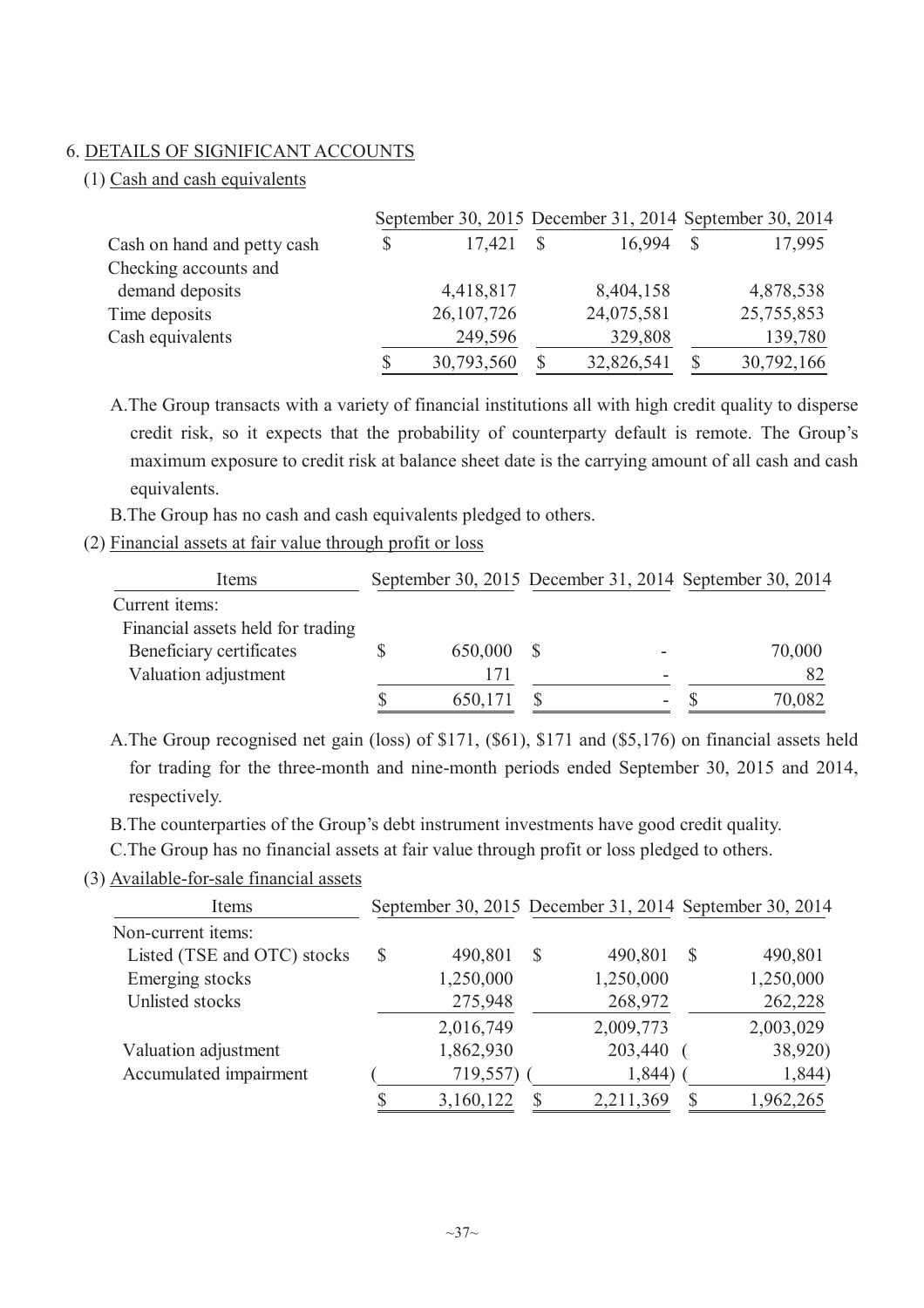- A.The Group recognised \$195,267, (\$44,497), \$941,777 and \$25,513 in other comprehensive income (loss) for fair value change for the three-month and nine-month periods ended September 30, 2015 and 2014, respectively.
- B. The emerging stocks held by the Group have been assessed as having objective evidence of impairment as the market price continuously declines. Thus, related impairment loss of \$717,713 was recognised on September 30, 2015 and was reclassified from other equity to profit or loss for the nine-month period ended September 30, 2015. Please refer to Note 6(26)**.**
- C.The Group recognised impairment loss of \$1,844 on unlisted stocks.
- D.The Group has no available-for-sale financial assets held by the Group pledged to others.
- (4) Held-to-maturity financial assets

| Items              | September 30, 2015 December 31, 2014 September 30, 2014 |         |         |  |         |
|--------------------|---------------------------------------------------------|---------|---------|--|---------|
| Current items:     |                                                         |         |         |  |         |
| Financial bonds    |                                                         | 200,000 | -       |  |         |
| Non-current items: |                                                         |         |         |  |         |
| Financial bonds    |                                                         | 170,000 | 370,000 |  | 370,000 |

A.The Group recognised interest income of \$2,597, \$2,575, \$7,718 and \$7,685 for amortised cost in profit or loss for the three-month and nine-month periods ended September 30, 2015 and 2014, respectively.

B.The counterparties of the Group's investments have good credit quality.

C.The Group has no held-to-maturity financial assets held by the Group pledged to others.

(5) Accounts receivable, net

|                               |                 |               | September 30, 2015 December 31, 2014 September 30, 2014 |
|-------------------------------|-----------------|---------------|---------------------------------------------------------|
| Accounts receivable           | $11,330,324$ \$ | 14,204,264 \$ | 14,801,972                                              |
| Less: allowance for bad debts | 24,397)         | 37,089) (     | 20,440)                                                 |
|                               | 11,305,927      | 14, 167, 175  | 14,781,532                                              |

A.The credit quality of accounts receivable that were neither past due nor impaired was in the following categories based on the Group's credit quality control policy.

|         |  | September 30, $2015$ |  | December 31, 2014 |  |            | September 30, 2014 |  |  |
|---------|--|----------------------|--|-------------------|--|------------|--------------------|--|--|
| Group 1 |  | 870,652              |  | 1,340,048         |  | 960,246    |                    |  |  |
| Group 2 |  | 9,786,994            |  | 11,353,551        |  | 12,089,022 |                    |  |  |
|         |  | 10,657,646           |  | 12,693,599        |  | 13,049,268 |                    |  |  |

Note:

Group1: Low risk: The Group's ten largest customers, with sound performance and high transparency of financial information, are approved based on the Group's credit quality control policy.

Group 2: General risk.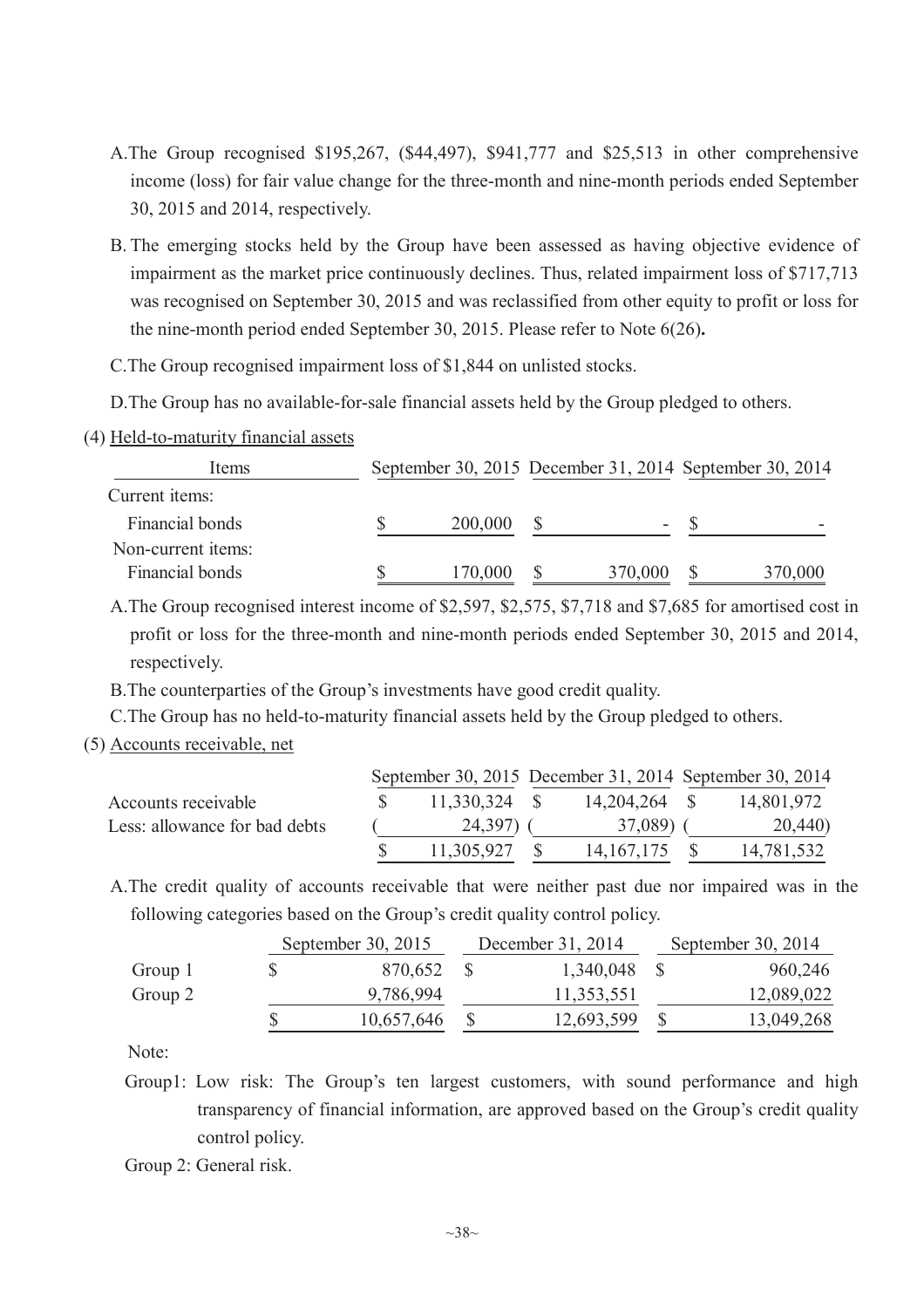B.The ageing analysis of accounts receivable that were past due but not impaired is as follows:

|                |  | September 30, 2015 | December 31, 2014 | September 30, 2014 |           |  |
|----------------|--|--------------------|-------------------|--------------------|-----------|--|
| Up to 30 days  |  | 648,281            | $1,166,474$ \$    |                    | 1,547,587 |  |
| 31 to 180 days |  |                    | 307,102           |                    | 184,677   |  |
|                |  | 648,281            | 1,473,576         |                    | 1,732,264 |  |
|                |  |                    |                   |                    |           |  |

The above ageing analysis was based on past due date.

C.Movement analysis of financial assets that were impaired is as follows:

(a)As of September 30, 2015, December 31, 2014 and September 30, 2014, the Group's accounts receivable that were impaired amounted to \$24,397, \$37,089 and \$20,440, respectively.

(b)Movements on the Group's provision for impairment of accounts receivable are as follows:

|                              |     | Individual provision | Group provision |                          | Total                      |         |
|------------------------------|-----|----------------------|-----------------|--------------------------|----------------------------|---------|
| At January 1                 | (\$ | 37,089)              | $\mathcal{S}$   | $\overline{\phantom{a}}$ | $\left(\frac{1}{2}\right)$ | 37,089) |
| Provision for impairment     |     | 14,364)              |                 | $\overline{\phantom{a}}$ |                            | 14,364) |
| Reversal of impairment       |     | 23,157               |                 |                          |                            | 23,157  |
| Write-offs during the period |     | 745                  |                 |                          |                            | 745     |
| Net exchange differences     |     | 3,154                |                 |                          |                            | 3,154   |
| At September 30              |     | 24,397)              |                 |                          | S)                         | 24,397) |
|                              |     |                      | 2014            |                          |                            |         |
|                              |     | Individual provision |                 | Group provision          |                            | Total   |
| At January 1                 | (\$ | 34,284)              | <sup>S</sup>    | $\overline{\phantom{0}}$ | (S)                        | 34,284) |
| Provision for impairment     |     | 759)                 |                 | ۰                        |                            | 759)    |
| Reversal of impairment       |     | 13,929               |                 |                          |                            | 13,929  |
| Net exchange differences     |     | 674                  |                 |                          |                            | 674     |
| At September 30              | (\$ | 20,440)              |                 | ۰                        | (\$                        | 20,440) |

D.The Group does not hold any collateral as security.

# (6) Inventories

|                  | September 30, 2015 |  |                |  |            |  |  |
|------------------|--------------------|--|----------------|--|------------|--|--|
|                  |                    |  |                |  |            |  |  |
|                  | Cost               |  | valuation loss |  | Book value |  |  |
| Ship fuel        | \$<br>2,683,220    |  | - S            |  | 2,683,220  |  |  |
| Steel and others | 352,762            |  |                |  | 352,762    |  |  |
|                  | 3,035,982          |  | ۰              |  | 3,035,982  |  |  |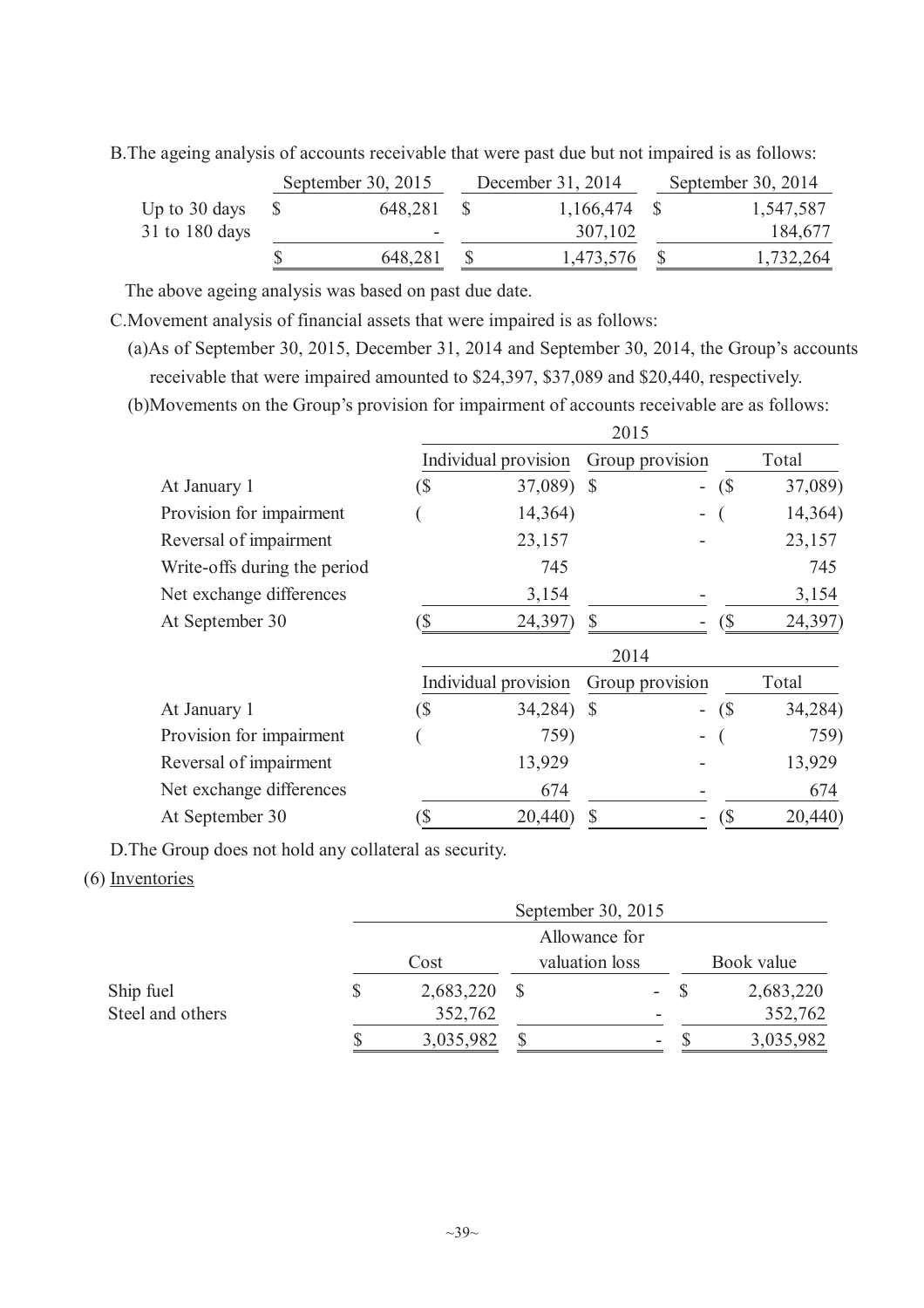|                          |              |                    |                   | December 31, 2014  |               |                    |  |
|--------------------------|--------------|--------------------|-------------------|--------------------|---------------|--------------------|--|
|                          |              |                    |                   | Allowance for      |               |                    |  |
|                          |              | Cost               |                   | valuation loss     |               | Book value         |  |
| Ship fuel                | $\mathsf S$  | 3,904,729          | $\mathcal{S}$     |                    | $\mathcal{S}$ | 3,904,729          |  |
| Steel and others         |              | 588,078            |                   |                    |               | 588,078            |  |
|                          | \$           | 4,492,807          | $\mathbb{S}$      |                    | \$            | 4,492,807          |  |
|                          |              |                    |                   | September 30, 2014 |               |                    |  |
|                          |              |                    |                   | Allowance for      |               |                    |  |
|                          |              | Cost               |                   | valuation loss     |               | Book value         |  |
| Ship fuel                | $\mathbb{S}$ | 4,657,353          | $\mathcal{S}$     |                    | $\mathcal{S}$ | 4,657,353          |  |
| Steel and others         |              | 473,141            |                   |                    |               | 473,141            |  |
|                          | $\mathbb{S}$ | 5,130,494          | \$                |                    | \$            | 5,130,494          |  |
| (7) Other current assets |              |                    |                   |                    |               |                    |  |
|                          |              | September 30, 2015 | December 31, 2014 |                    |               | September 30, 2014 |  |
| Shipowner's accounts     | $\mathbb{S}$ | 1,440,044          | $\mathbb{S}$      | 2,161,105          | $\mathcal{S}$ | 2,642,085          |  |
| Agency accounts          |              | 738,024            |                   | 728,386            |               | 960,416            |  |
| Other financial assets   |              | 569,175            |                   | 275,244            |               | 275,984            |  |
| Temporary debits         |              | 305,016            |                   | 330,495            |               | 393,704            |  |
|                          | \$           | 3,052,259          | \$                | 3,495,230          | \$            | 4,272,189          |  |

A. Shipowner's accounts:

- (a)Temporary accounts, between the Group and other related parties Evergreen International S.A., Gaining Enterprise S.A., Italia Marittima S.p.A., Evergreen Marine (Hong Kong) Ltd. and Evergreen Marine (Singapore) Pte. Ltd. incurred due to foreign port formalities and pier rental expenses.
- (b)In response to market competition and enhancement of global transportation network to provide better logistics services to customers, the Group has joined Cosco Container Lines Co., Ltd., Kawasaki Kisen Kaisha, Ltd., Yang Ming (UK), Ltd. and Hanjin Shipping Co., Ltd. to form the new CKYHE Alliance Transactions for trading of shipping spaces.

## B.Agency accounts:

The Group entered into agency agreements with its related parties, whereby the related parties act as the Group's agents to deal with domestic and foreign port formalities, such as arrival and departure of the Group's ships, cargo stevedoring and forwarding, freight collection, and payment of expenses incurred in domestic and foreign ports.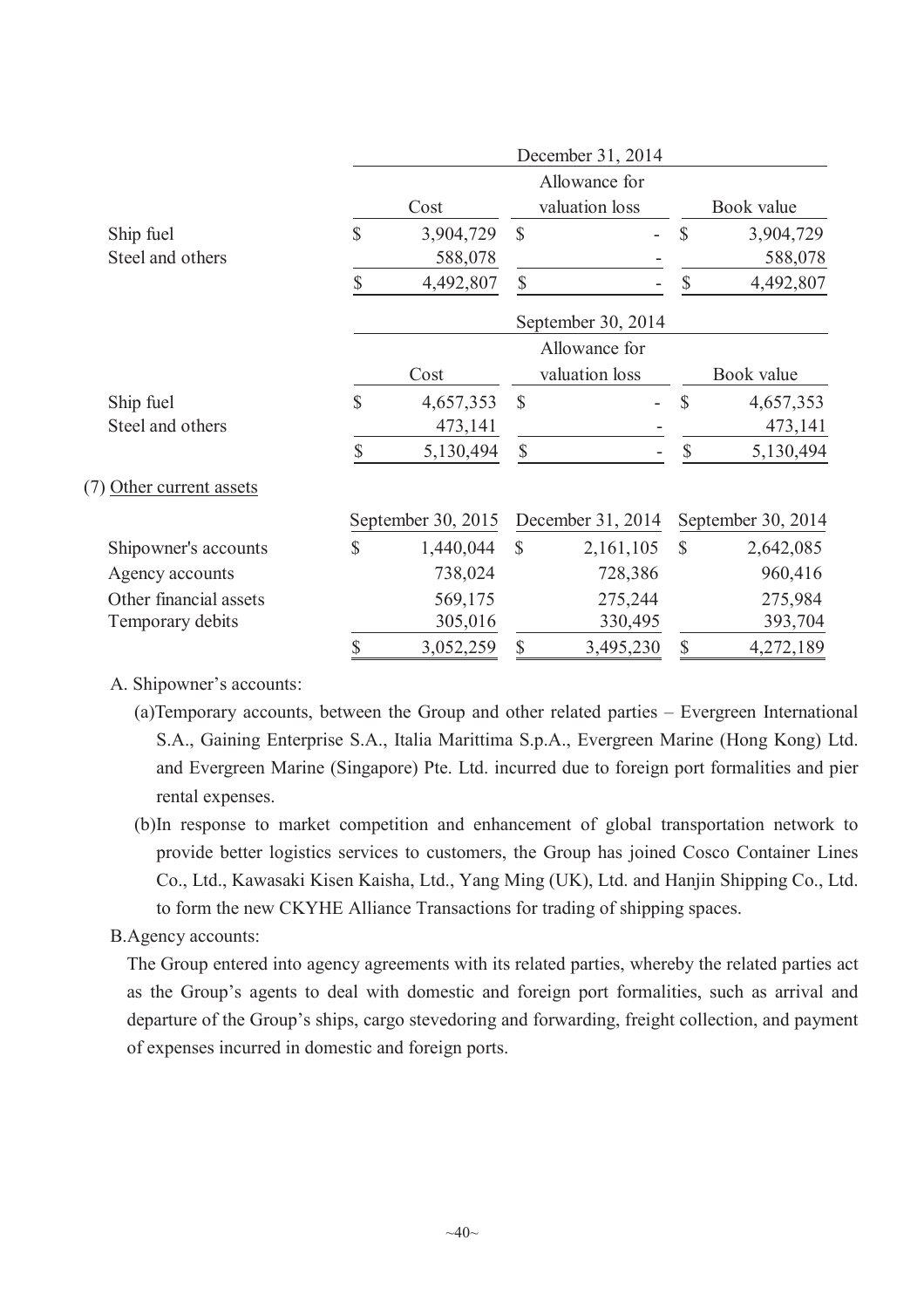(8) Investments accounted for using equity method

A.Details of long-term equity investments accounted for using equity method are set forth below:

|                                                                     |              | September 30, 2015 |              | December 31, 2014  |
|---------------------------------------------------------------------|--------------|--------------------|--------------|--------------------|
| Evergreen International Storage and                                 | $\mathbb{S}$ | 8,367,434          | $\mathbb{S}$ | 8,323,749          |
| <b>Transport Corporation</b>                                        |              |                    |              |                    |
| <b>EVA Airways Corporation</b>                                      |              | 8,168,040          |              | 6,544,364          |
| Taipei Port Container Terminal Corporation                          |              | 1,445,190          |              | 1,469,596          |
| Charng Yang Development Co., Ltd.                                   |              | 504,588            |              | 484,175            |
| Luanta Investment (Netherlands) N.V.                                |              | 2,498,844          |              | 2,439,505          |
| Balsam Investment (Netherlands) N.V.                                |              | 352,345            |              | 696,474            |
| Colon Container Terminal S.A.                                       |              | 2,851,119          |              | 2,671,525          |
| Others                                                              |              | 1,070,803          |              | 920,712            |
|                                                                     | \$           | 25,258,363         | $\mathbb{S}$ | 23,550,100         |
|                                                                     |              |                    |              | September 30, 2014 |
|                                                                     |              |                    |              |                    |
| Evergreen International Storage and<br><b>Transport Corporation</b> |              |                    | \$           | 7,929,124          |
| <b>EVA Airways Corporation</b>                                      |              |                    |              | 7,039,837          |
| Taipei Port Container Terminal Corporation                          |              |                    |              | 1,457,603          |
| Charng Yang Development Co., Ltd.                                   |              |                    |              | 467,601            |
| Luanta Investment (Netherlands) N.V.                                |              |                    |              | 2,441,613          |
| Balsam Investment (Netherlands) N.V.                                |              |                    |              | 1,084,506          |
| Colon Container Terminal S.A.                                       |              |                    |              | 2,548,637          |
| Others                                                              |              |                    |              | 869,795            |

# B.Associates

(a)The basic information of the associates that are material to the Group is as follows:

| Company name                                                          | Principal<br>place of<br>business |                       | Ownership $\left(\frac{0}{0}\right)$ |                                | Nature of<br>relationship                               | Methods of<br>measurement |
|-----------------------------------------------------------------------|-----------------------------------|-----------------------|--------------------------------------|--------------------------------|---------------------------------------------------------|---------------------------|
|                                                                       |                                   | September<br>30, 2015 | 31, 2014                             | December September<br>30, 2014 |                                                         |                           |
| Evergreen<br>International<br>Storage and<br>Transport<br>Corporation | TW                                | 39.74%                | 39.74%                               |                                | With a right<br>39.74% over 20% to<br>vote              | Equity<br>method          |
| <b>EVA Airways</b><br>Corporation                                     | TW                                | 16.31%                | 19.32%                               | 19.32%                         | Have a right<br>to vote in the<br>Board of<br>Directors | Equity<br>method          |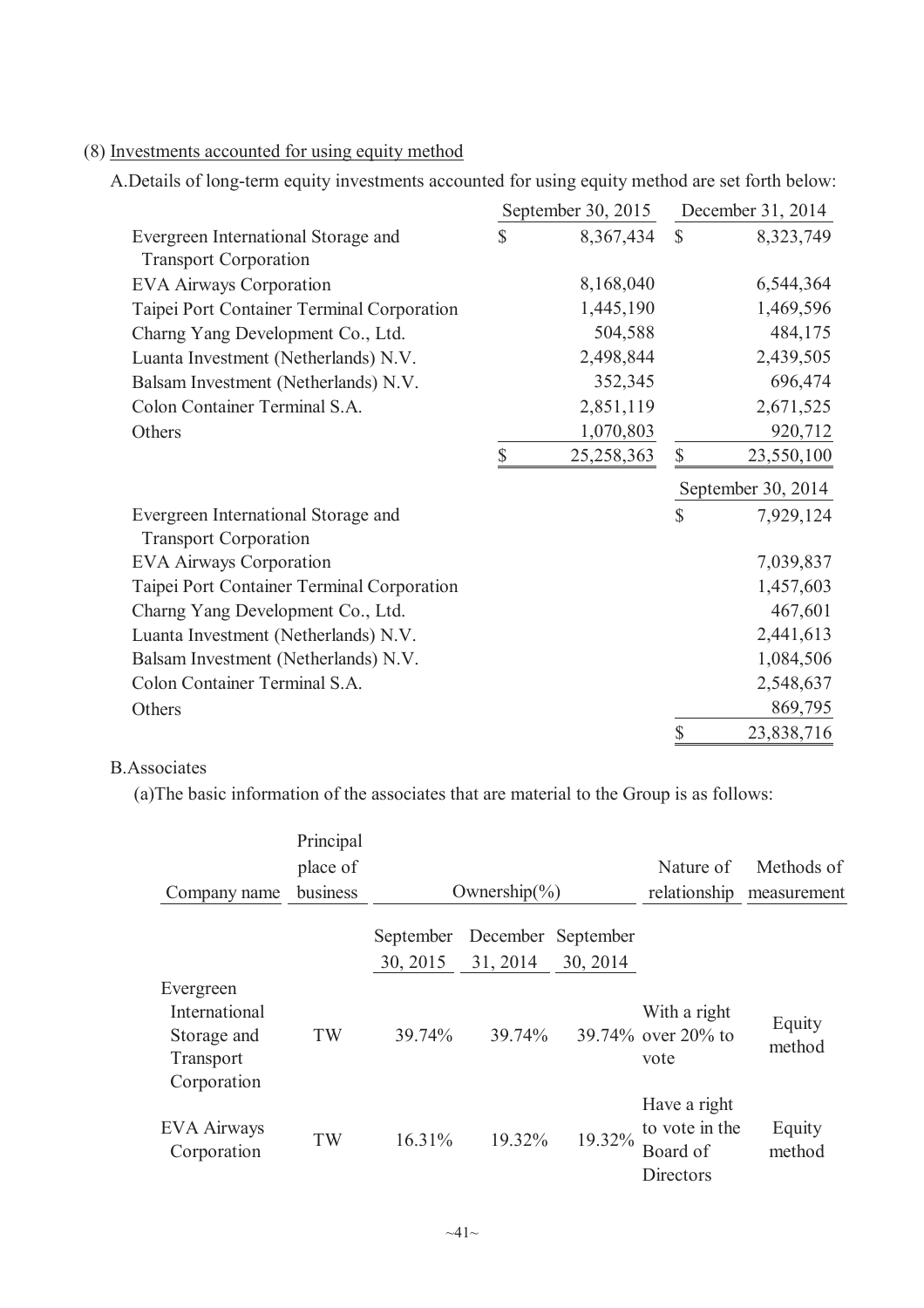(b)The summarised financial information of the associates that are material to the Group is as follows:

# Balance sheet

|                                                | Evergreen International Storage and Transport Corporation |                 |               |                                |               |               |  |  |  |
|------------------------------------------------|-----------------------------------------------------------|-----------------|---------------|--------------------------------|---------------|---------------|--|--|--|
|                                                |                                                           | September 30,   |               | December 31,                   |               | September 30, |  |  |  |
|                                                |                                                           | 2015            |               | 2014                           | 2014          |               |  |  |  |
| Current assets                                 | $\mathbb{S}$                                              | 4,727,665       | $\mathcal{S}$ | 5,204,483                      | $\mathbb{S}$  | 5,344,509     |  |  |  |
| Non-current assets                             |                                                           | 29,570,243      |               | 26,898,034                     |               | 26, 362, 188  |  |  |  |
| <b>Current</b> liabilities                     |                                                           | $1,903,999$ (   |               | $1,176,033$ ) (                |               | 3,749,818)    |  |  |  |
| Non-current liabilities                        |                                                           | 10,949,599      |               | 9,750,657)                     |               | 7,776,747)    |  |  |  |
| Total net assets                               | \$                                                        | 21,444,310      | \$            | 21,175,827                     | \$            | 20,180,132    |  |  |  |
| Share in associate's net assets                | $\mathbb{S}$                                              | 8,447,407       | $\mathbb{S}$  | 8,325,748                      | $\mathcal{S}$ | 7,929,124     |  |  |  |
| Unrealized income with affiliated<br>companies |                                                           | 79,973)         |               | 1,999)                         |               |               |  |  |  |
| Carrying amount of the associate               | \$                                                        | 8,367,434       | $\mathbb{S}$  | 8,323,749                      | \$            | 7,929,124     |  |  |  |
|                                                |                                                           |                 |               | <b>EVA Airways Corporation</b> |               |               |  |  |  |
|                                                |                                                           | September 30,   |               | December 31,                   |               | September 30, |  |  |  |
|                                                |                                                           | 2015            |               | 2014                           |               | 2014          |  |  |  |
| Current assets                                 | $\mathcal{S}$                                             | 57,691,803      | $\mathcal{S}$ | 50,095,894                     | $\mathcal{S}$ | 48,298,492    |  |  |  |
| Non-current assets                             |                                                           | 132,274,073     |               | 117,464,306                    |               | 117,485,892   |  |  |  |
| <b>Current</b> liabilities                     |                                                           | 56, 136, 732) ( |               | $51,352,783$ (                 |               | 46,296,040)   |  |  |  |
| Non-current liabilities                        |                                                           | 78,188,828) (   |               | 76,530,416) (                  |               | 77,857,776)   |  |  |  |
| Total net assets                               | \$                                                        | 55,640,316      | $\mathbb{S}$  | 39,677,001                     | \$            | 41,630,568    |  |  |  |

# Statement of comprehensive income

|                                                     |                    | Evergreen International Storage and Transport Corporation               |           |  |  |  |
|-----------------------------------------------------|--------------------|-------------------------------------------------------------------------|-----------|--|--|--|
|                                                     | Three-month period | Three-month period<br>ended September 30, 2015 ended September 30, 2014 |           |  |  |  |
| Revenue                                             | 1,896,721          | S                                                                       | 1,775,439 |  |  |  |
| Profit for the period from<br>continuing operations | $221,171$ \$       |                                                                         | 222,250   |  |  |  |
| Other comprehensive income,<br>net of tax           | 437,479            |                                                                         | 252,046   |  |  |  |
| Total comprehensive income                          | 658,650            |                                                                         | 474,296   |  |  |  |

Share in associate's net assets  $$ 8,168,040 \text{ } $ 6,544,364 \text{ } $ 7,039,837$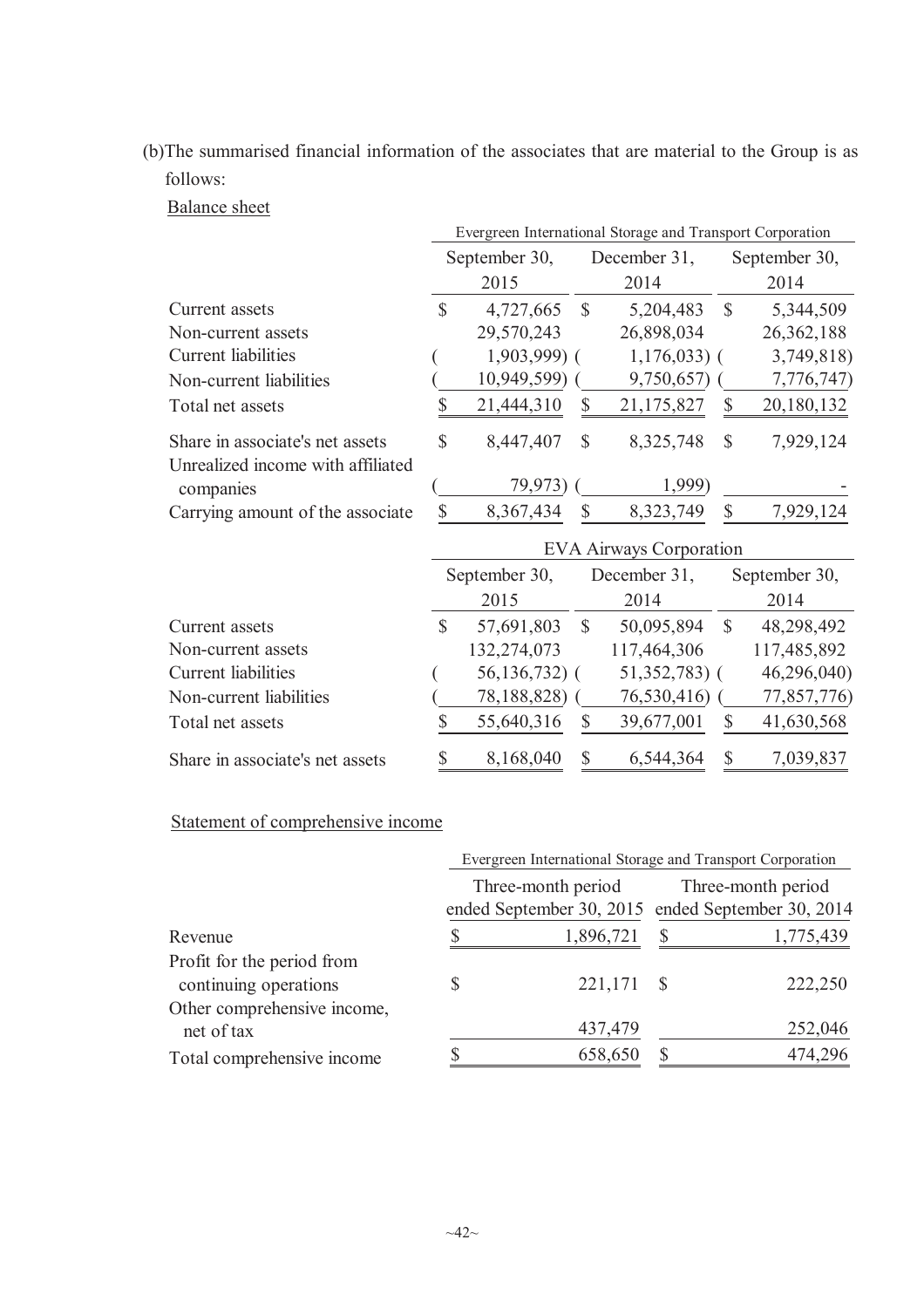|                                                     | Evergreen International Storage and Transport Corporation |                   |                                                                        |           |  |  |  |  |  |
|-----------------------------------------------------|-----------------------------------------------------------|-------------------|------------------------------------------------------------------------|-----------|--|--|--|--|--|
|                                                     |                                                           | Nine-month period | Nine-month period<br>ended September 30, 2015 ended September 30, 2014 |           |  |  |  |  |  |
|                                                     |                                                           |                   |                                                                        |           |  |  |  |  |  |
| Revenue                                             |                                                           | 5,530,838         | \$                                                                     | 4,879,431 |  |  |  |  |  |
| Profit for the period from<br>continuing operations | S                                                         | 649,767           | -S                                                                     | 446,691   |  |  |  |  |  |
| Other comprehensive income,<br>net of tax           |                                                           | 22,838            |                                                                        | 261,769   |  |  |  |  |  |
| Total comprehensive income                          |                                                           | 672,605           |                                                                        | 708,460   |  |  |  |  |  |
|                                                     |                                                           | 11812             |                                                                        | 127 210   |  |  |  |  |  |

Dividends received from associates  $\frac{\$}{\$}$  148,422  $\frac{\$}{\$}$  127,219

|                                                            |    | <b>EVA Airways Corporation</b>                                         |                           |                                                |  |  |  |  |
|------------------------------------------------------------|----|------------------------------------------------------------------------|---------------------------|------------------------------------------------|--|--|--|--|
|                                                            |    | Three-month period<br>ended September 30, 2015                         |                           | Three-month period<br>ended September 30, 2014 |  |  |  |  |
| Revenue                                                    | \$ | 36,014,470                                                             | $\mathcal{S}$             | 35,820,040                                     |  |  |  |  |
| Profit for the period from<br>continuing operations        | \$ | 2,475,178                                                              | $\mathcal{S}$             | 338,646                                        |  |  |  |  |
| Other comprehensive (loss) income,<br>net of tax           |    |                                                                        |                           |                                                |  |  |  |  |
|                                                            |    | 1,420,780)                                                             |                           | 924,853                                        |  |  |  |  |
| Total comprehensive income                                 | \$ | 1,054,398                                                              | \$                        | 1,263,499                                      |  |  |  |  |
|                                                            |    | <b>EVA Airways Corporation</b>                                         |                           |                                                |  |  |  |  |
|                                                            |    | Nine-month period<br>ended September 30, 2015 ended September 30, 2014 |                           | Nine-month period                              |  |  |  |  |
| Revenue                                                    | \$ | 102,075,401                                                            | $\boldsymbol{\mathsf{S}}$ | 98,150,629                                     |  |  |  |  |
| Profit (loss) for the period from<br>continuing operations | \$ | 6,374,880 (\$                                                          |                           | 204,956)                                       |  |  |  |  |
| Other comprehensive (loss) income,                         |    |                                                                        |                           |                                                |  |  |  |  |
| net of tax                                                 |    | 310,850)                                                               |                           | 1,211,462                                      |  |  |  |  |
| Total comprehensive income                                 |    | 6,064,030                                                              | \$                        | 1,006,506                                      |  |  |  |  |

(c)The carrying amount of the Group's interests in all individually immaterial associates and the Group's share of the operating results are summarised below:

As of September 30, 2015, December 31, 2014 and September 30, 2014, the carrying amount of the Group's individually immaterial associates amounted to \$8,722,889, \$8,681,987 and \$8,869,755, respectively.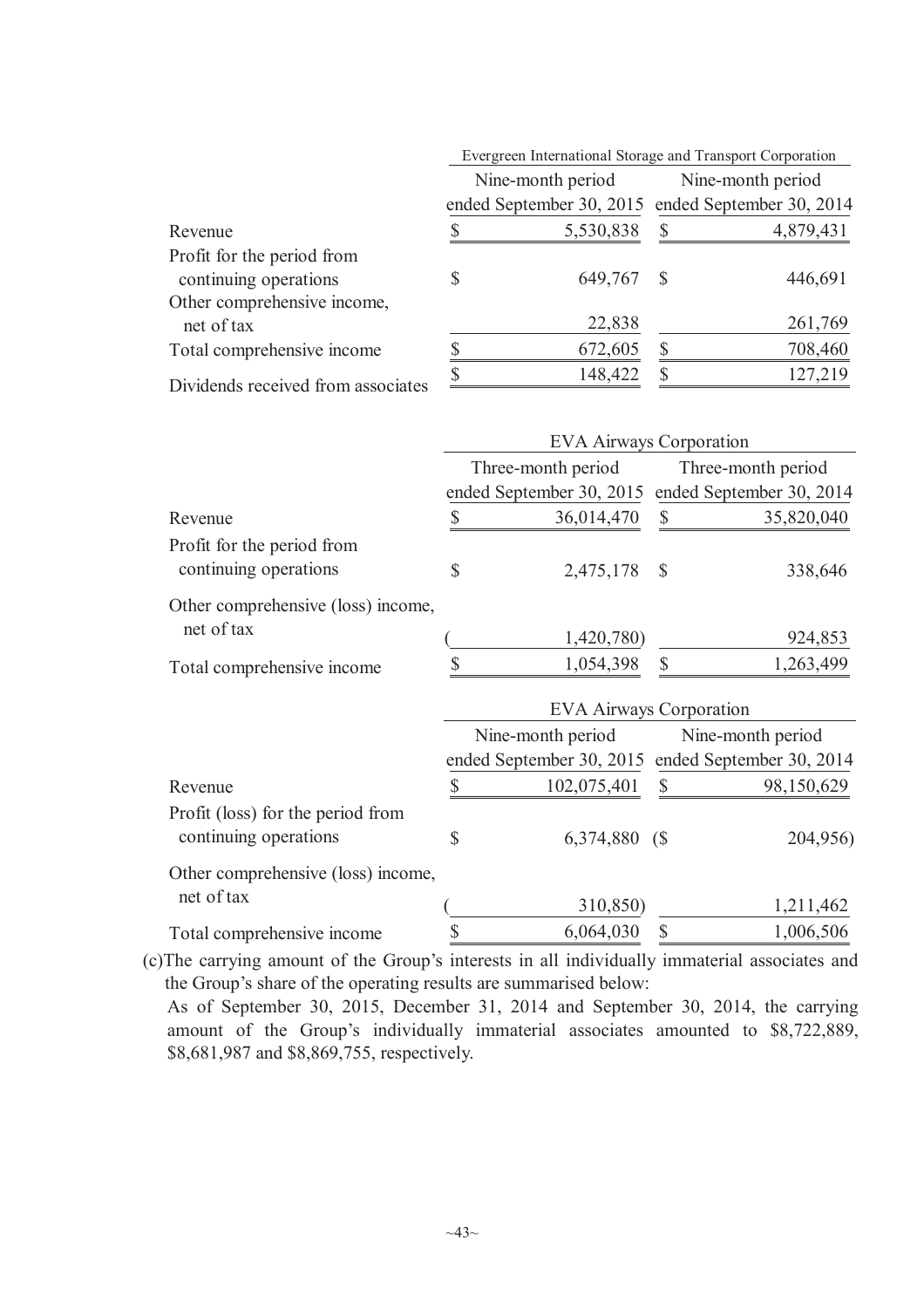|                                                        | Nine-month period | Nine-month period |                                                   |  |  |
|--------------------------------------------------------|-------------------|-------------------|---------------------------------------------------|--|--|
|                                                        |                   |                   | ended September 30, 2015 ended September 30, 2014 |  |  |
| Loss for the period from continuing $(\$<br>operations | $1,742,956$ (\$)  |                   | 2,169,462)                                        |  |  |
| Other comprehensive income,<br>net of tax              |                   |                   |                                                   |  |  |
| Total comprehensive loss                               | 1,742,956)        |                   | 2,169,462)                                        |  |  |

C.The fair value of the Group's associates which have quoted market price was as follows:

|                                                              | September 30,<br>2015 |            | December 31, | September 30, |            |  |
|--------------------------------------------------------------|-----------------------|------------|--------------|---------------|------------|--|
|                                                              |                       |            | 2014         |               | 2014       |  |
| Evergreen International Storage<br>and Transport Corporation |                       | 5,491,607  | 7,781,544    |               | 7,760,340  |  |
| <b>EVA Airways Corporation</b>                               |                       | 11,582,491 | 13,943,054   |               | 10,134,680 |  |
|                                                              |                       | 17,074,098 | 21,724,598   |               | 17,895,020 |  |

- D.The Board of Directors has resolved that the subsidiary Peony Investment S.A. to participate in Greenpen Properties Sdn. Bhd.'s capital increase as the original shareholder, and the investment amount was MYR 1,200 thousand as of January 14, 2015. The shareholding ratio remained at 30% after the capital increase and Greenpen Properties Sdn. Bhd. is accounted for using equity method.
- E.The Board of Directors has resolved that the subsidiary Peony Investment S.A. to participate in Luanta Investment (Netherlands) N.V.'s capital increase as the original shareholder, and the investment amount was EUR 1,900 thousand and EUR 1,600 thousand as of September 30, 2015 and December 31, 2014, respectively. The shareholding ratio remained at 50% after the capital increase and Luanta Investment (Netherlands) N.V. is accounted for using equity method.
- F.The Board of Directors has resolved that the subsidiary Peony Investment S.A. to participate in Balsam Investment (Netherlands) N.V.'s capital increase as the original shareholder, and the investment amount was USD 27,015 thousand and EUR 19,600 thousand as of September 30, 2015 and December 31, 2014, respectively. The shareholding ratio remained at 49% after the capital increase and Balsam Investment (Netherlands) N.V. is accounted for using equity method.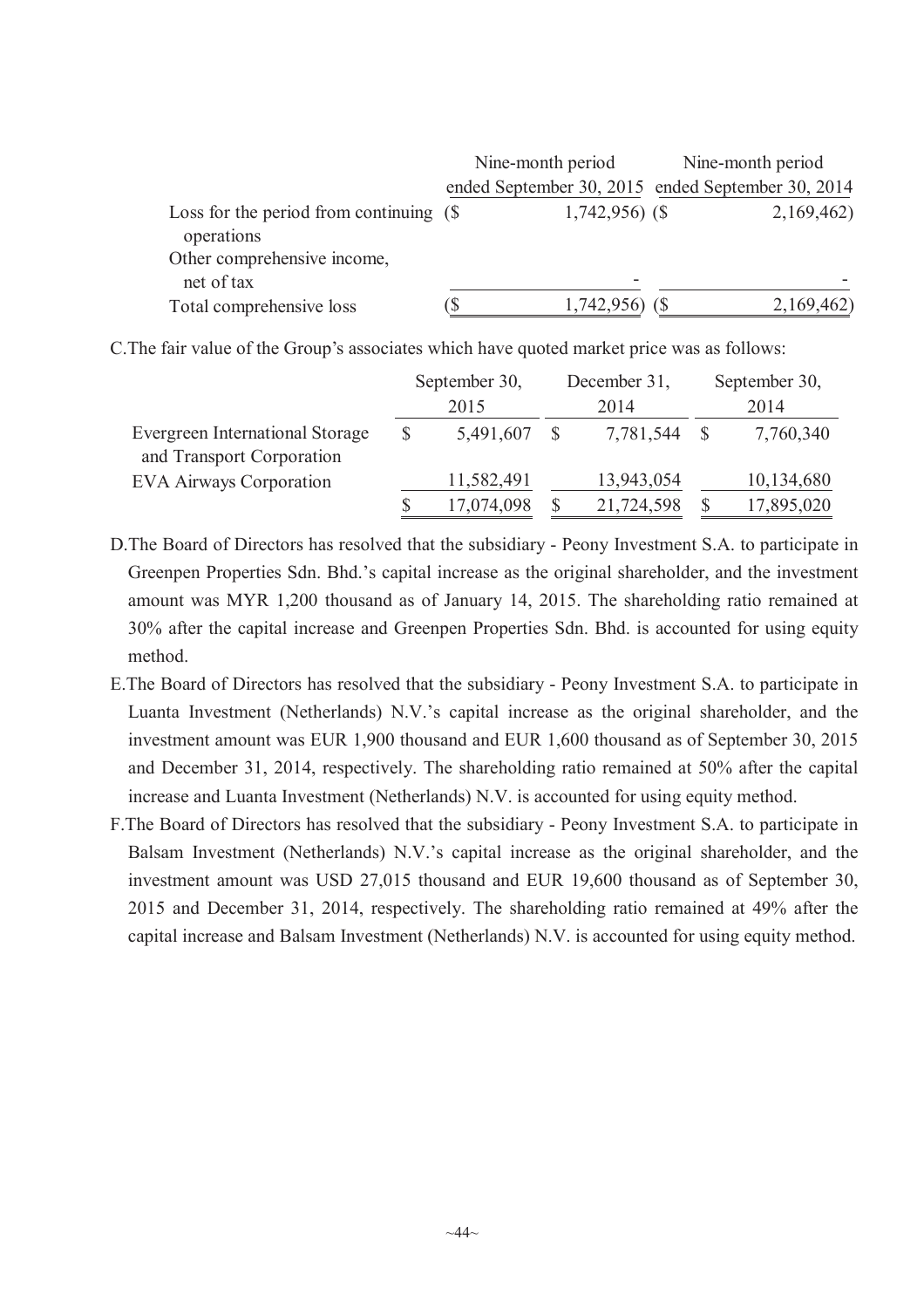#### (9) Property, plant and equipment, net

|                                                                                          | Land                            |               | <b>Buildings</b>        | Machinery<br>equipment | Loading and<br>unloading<br>equipment                                   |    | Computer and<br>communication<br>equipment | Transportation<br>equipment                        | Ships                                                 | Office<br>equipment                      | Leased<br>assets                         |    | Leasehold<br>improvements                                 | Construction in<br>progress and<br>prepayment for<br>equipment | Total                                               |
|------------------------------------------------------------------------------------------|---------------------------------|---------------|-------------------------|------------------------|-------------------------------------------------------------------------|----|--------------------------------------------|----------------------------------------------------|-------------------------------------------------------|------------------------------------------|------------------------------------------|----|-----------------------------------------------------------|----------------------------------------------------------------|-----------------------------------------------------|
| At January 1, 2015<br>Cost<br>Accumulated<br>depreciation                                | \$843,655                       | -S            | 1.846.873<br>1,054,389) | \$757,910<br>565,562)  | S.<br>7,521,651 \$<br>4,915,222)                                        |    | 256.551<br>216,249)                        | S<br>17,894,326<br>6,249,241                       | \$99,827,604<br>34,797,467)                           | \$513,386<br>429,329)                    | \$<br>22,761,125<br>4,570,222)           | -S | 228,617 \$<br>129,728)                                    |                                                                | \$152,451,698<br>52,927,409)                        |
|                                                                                          | \$843,655                       | <sup>\$</sup> | 792,484                 | \$192,348              | 2,606,429<br>S                                                          | S  | 40,302                                     | \$11,645,085                                       | 65,030,137<br>S                                       | \$ 84,057                                | \$18,190,903                             | -S | 98,889                                                    | -S                                                             | 99,524,289<br>S.                                    |
| 2015<br>Opening net book<br>amount<br><b>Additions</b><br>Disposals<br>Reclassifications | \$ 843,655 \$<br>81<br>- (<br>٠ |               | 4,351<br>$16,905$ (     | 7<br>219(              | 792,484 \$192,348 \$2,606,429 \$<br>30,639<br>$10,194$ ) (<br>848,967 ( |    | 40,302<br>12,990<br>$1,138$ ) (<br>14)     | \$11,645,085<br>1,419,449<br>$13,483$ ) (<br>3,963 | \$65,030,137<br>264,998<br>$13,353$ ) (<br>10,111,367 | \$ 84,057<br>36,370<br>$241)$ (<br>1.171 | \$18,190,903 \$<br>500<br>82,818)<br>577 |    | 98,889 \$<br>50,050<br>$\overline{\phantom{a}}$<br>27,035 | ä,<br>192,200<br>$\sim$<br>٠                                   | \$99,524,289<br>2,011,635<br>138,351)<br>10,993,066 |
| Depreciation<br>Effect of<br>consolidated                                                | - (                             |               | 36.005                  | $20,612)$ (            | 283,239) (                                                              |    | 14,799)                                    | $1,084,699$ )                                      | $3,194,048$ ) (                                       | 23,880) (                                | 1,373,503) (                             |    | 31,647)                                                   | $\overline{\phantom{a}}$                                       | 6,062,432)                                          |
| entity's movement<br>Net exchange                                                        |                                 |               |                         |                        | $-1$                                                                    |    | 166)                                       |                                                    | ٠                                                     | 43)                                      |                                          |    |                                                           | ÷                                                              | 209)                                                |
| differences<br>Closing net book<br>amount                                                | 31,878)<br>\$ 811,858           | -S            | $40,065$ )<br>703,860   | 32,630)<br>\$138,894   | 55,832<br>\$ 3,248,434                                                  | -S | 1,535<br>35,640                            | 324,226<br>\$12,294,541                            | 1,915,580<br>\$74,114,681                             | 3,144<br>\$94,290                        | 655,524<br>\$17,391,183                  | \$ | 1,507)<br>142,820                                         | 9,272<br>201,472<br>-S                                         | 2,849,675<br>\$109,177,673                          |
| At Spetember 30,                                                                         |                                 |               |                         |                        |                                                                         |    |                                            |                                                    |                                                       |                                          |                                          |    |                                                           |                                                                |                                                     |
| Cost<br>Accumulated                                                                      | \$ 811,858                      | -S            |                         |                        | 1,714,278 \$618,850 \$8,445,440 \$                                      |    | 232,633                                    | \$19,695,687                                       | \$112,224,201                                         | \$511,747                                | $$23,432,708$ \;                         |    | 303,027 \$                                                | 201,472                                                        | \$168,191,901                                       |
| depreciation                                                                             | $\sim$<br>\$ 811,858            | S             | 1,010,418)<br>703,860   | 479,956)<br>\$138,894  | 5,197,006)<br>S<br>3,248,434                                            | S  | 196,993)<br>35,640                         | 7,401,146)<br>\$12,294,541                         | 38,109,520)<br>S<br>74,114,681                        | 417,457)<br>\$94,290                     | 6,041,525<br>17,391,183<br>S             |    | 160,207)<br>142,820                                       | 201.472                                                        | 59,014,228)<br>\$109,177,673                        |

 $~15~$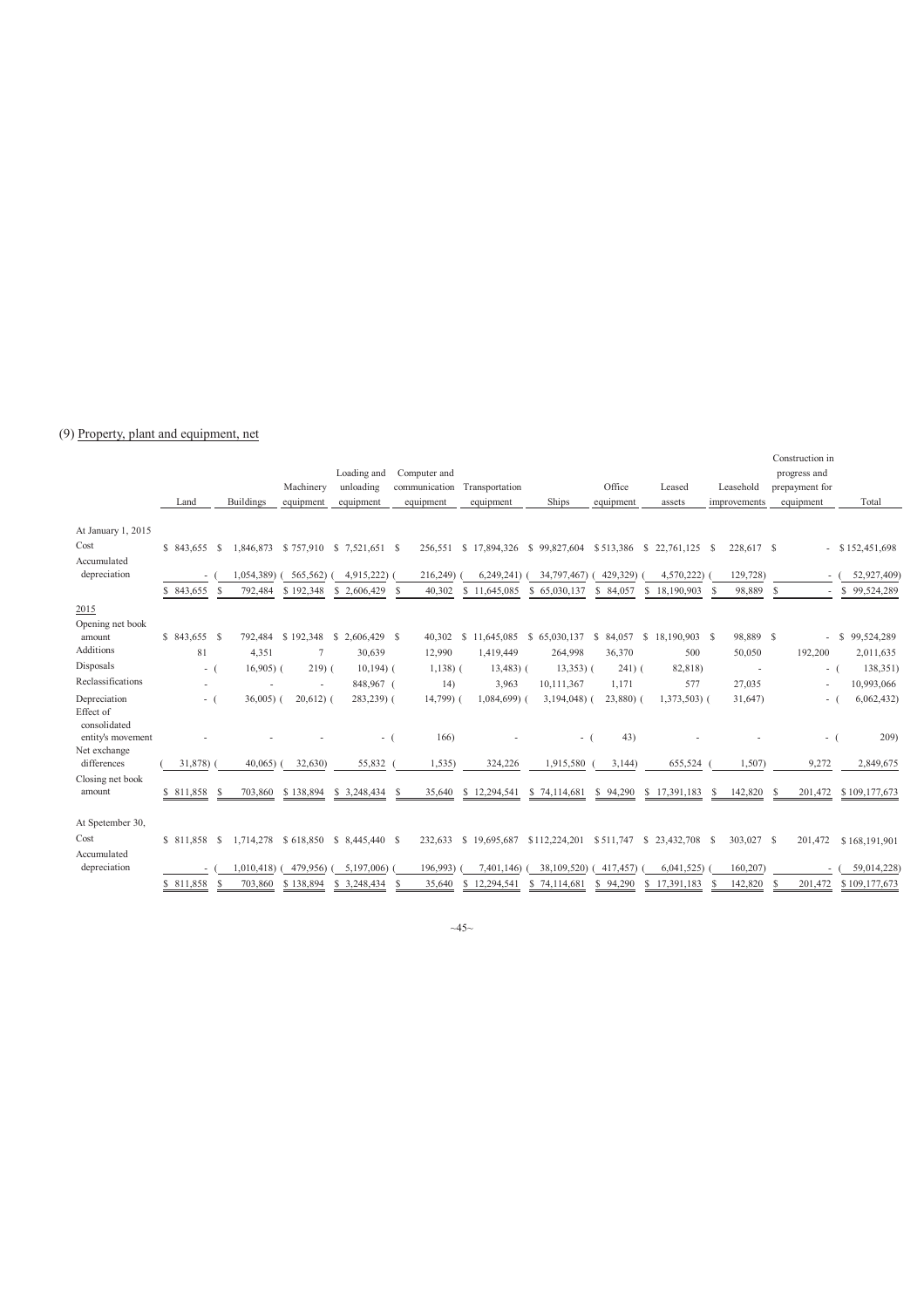|                                                                | Land      | <b>Buildings</b>           | Machinery<br>equipment     | Loading and<br>unloading<br>equipment | Computer and<br>communication<br>equipment | Transportation<br>equipment                | Ships                          | Office<br>equipment     | Leased<br>assets           | Leasehold<br>improvements | Total                       |
|----------------------------------------------------------------|-----------|----------------------------|----------------------------|---------------------------------------|--------------------------------------------|--------------------------------------------|--------------------------------|-------------------------|----------------------------|---------------------------|-----------------------------|
| At January 1, 2014                                             |           |                            |                            |                                       |                                            |                                            |                                |                         |                            |                           |                             |
| Cost                                                           | \$732,621 | \$1,860,505                | \$767,850                  | 6,496,491 \$<br>S                     | 313,365                                    | 19,892,061<br>-S                           | \$<br>72,704,920               | \$ 542,631              | \$21,665,751               | -S<br>215,363             | \$125,191,558               |
| Accumulated                                                    |           |                            |                            |                                       |                                            |                                            |                                |                         |                            |                           |                             |
| depreciation                                                   | $\sim$    | 1,018,845)                 | 545,501)                   | 4,987,724)                            | 264,008)                                   | 9,800,923)                                 | 29,338,110)                    | 449,761)                | 2,516,746)                 | 100,857)                  | 49,022,475)                 |
|                                                                | \$732,621 | 841,660                    | 222,349<br>S               | 1,508,767 \$<br><sup>S</sup>          | 49,357                                     | -S<br>10,091,138                           | 43,366,810                     | 92,870                  | \$19,149,005               | 114,506                   | \$76,169,083                |
| 2014                                                           |           |                            |                            |                                       |                                            |                                            |                                |                         |                            |                           |                             |
| Opening net book<br>amount                                     | \$732.621 | S<br>841.660               | 222.349 \$<br><sup>S</sup> | 1.508.767 \$                          | 49.357                                     | 10.091.138<br>- \$                         | 43,366,810 \$<br>-S            | 92,870                  | \$19,149,005 \$            | 114,506                   | 76,169,083<br><sup>S</sup>  |
| Additions                                                      |           | ٠                          | 2,189                      | 107,564                               | 10,889                                     | 3,383,674                                  | 286,815                        | 12,025                  |                            | 6,173                     | 3,809,329                   |
| Disposals                                                      |           | - 1                        | $1,183$ ) (                | $11,348$ ) (                          | $13)$ (                                    | 120,651                                    | - (                            | $2,026$ ) (             | 26,408)                    | - (                       | 161,629)                    |
| Reclassifications                                              |           |                            |                            | - (                                   | 1,607)                                     |                                            | 22,391,656                     | 10                      |                            |                           | 22,390,059                  |
| Depreciation                                                   | - (       | $45,185$ ) (               | $23,761$ ) (               | 194,327) (                            | $15,763$ ) (                               | 1,340,940) (                               | $2,664,583$ ) (                | $24,573$ ) (            | $1,379,014$ ) (            | $21,533$ ) (              | 5,709,679)                  |
| Effect of<br>consolidated<br>entity's movement<br>Net exchange |           |                            |                            |                                       |                                            | $-$ (                                      | $14,675$ ) (                   | 3,959)                  |                            | - (                       | 18,634)                     |
| differences                                                    | 2,427     | 5,921                      | 5,406                      | 26,104                                | 485)                                       | 169,339                                    | 659,886                        | 1,205                   | 374,617                    | 215                       | 1,237,371                   |
| Closing net book<br>amount                                     | \$730,194 | 802,396<br>S               | 205,000<br>\$              | S<br>1,436,760                        | S<br>42,378                                | 12,182,560<br>\$                           | 64,025,909<br>S                | 73,142<br>S             | \$18,118,200               | 99,361<br>-S              | \$97,715,900                |
| At September 30, 2014                                          |           |                            |                            |                                       |                                            |                                            |                                |                         |                            |                           |                             |
| Cost                                                           | \$730,194 | \$1,840,095                | \$776,897                  | S<br>6,246,222 \$                     | 306,060                                    | 22,393,432<br><sup>\$</sup>                | 96,608,749<br>\$               | S.<br>502,092           | $$22,068,285$ \ \$         | 221,884                   | \$151,693,910               |
| Accumulated<br>depreciation                                    | \$730,194 | 1.037.699)<br>802,396<br>S | 571.897)<br>\$ 205,000     | 4,809,462)<br>1,436,760               | 263,682)<br>42,378<br>S                    | 10,210,872)<br>12,182,560<br><sup>\$</sup> | 32,582,840)<br>64,025,909<br>S | 428,950)<br>73,142<br>S | 3,950,085)<br>\$18,118,200 | 122,523)<br>99,361<br>-S  | 53,978,010)<br>\$97,715,900 |

A. The Group has issued a negative pledge to granting banks for drawing borrowings within the credit line to purchase the above transportation equipment.

B.Information about the property, plant and equipment that were pledged to others as collaterals is provided in Note 8.

 $~146~$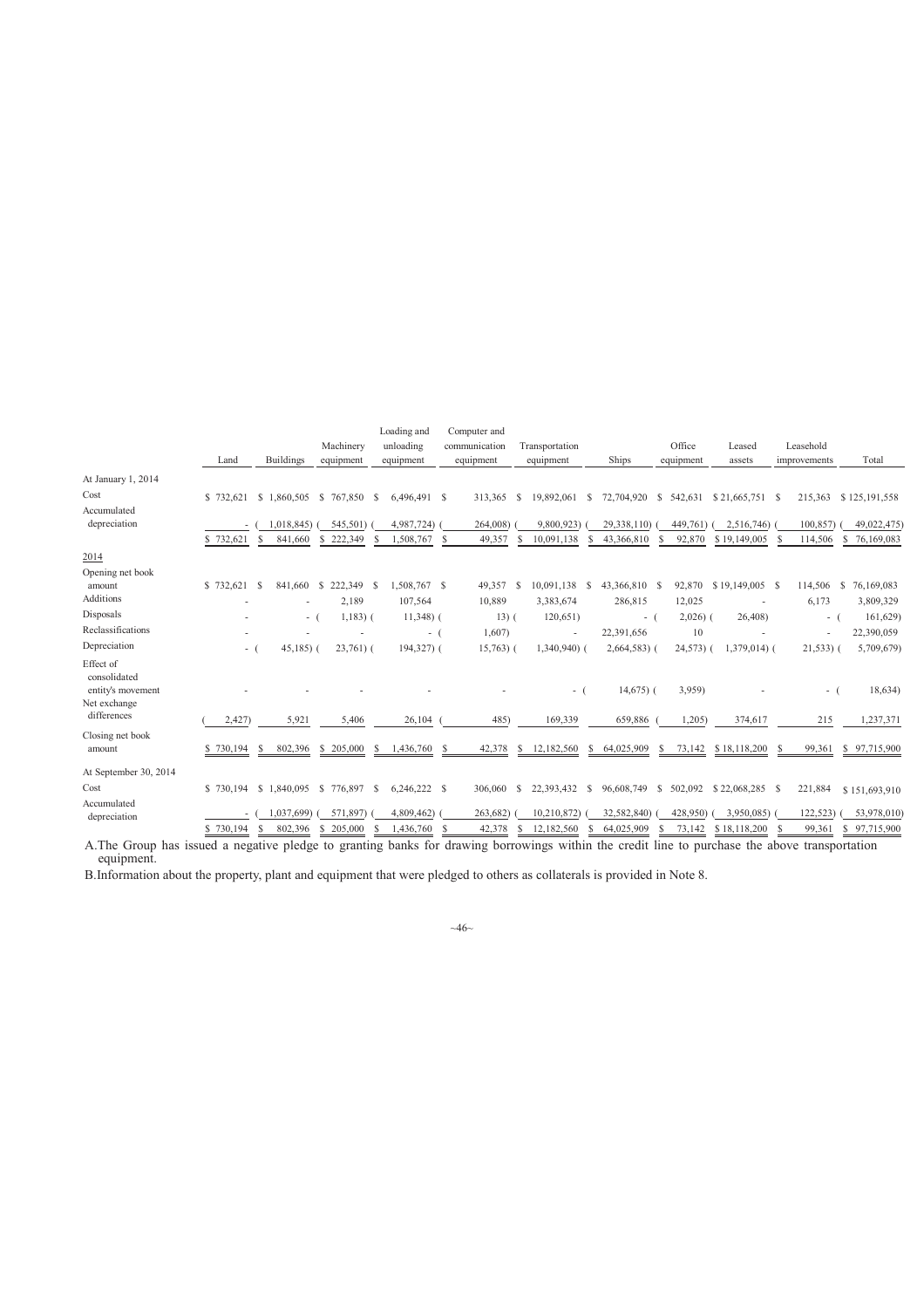(10) Investment property, net

|                          |                         | Land      |                           | <b>Buildings</b> | Total         |           |  |
|--------------------------|-------------------------|-----------|---------------------------|------------------|---------------|-----------|--|
| At January 1, 2015       |                         |           |                           |                  |               |           |  |
| Cost                     | \$                      | 1,414,008 | \$                        | 1,005,858        | $\mathbb{S}$  | 2,419,866 |  |
| Accumulated depreciation |                         |           |                           | 432,652)         |               | 432,652)  |  |
|                          | \$                      | 1,414,008 | $\mathbb{S}$              | 573,206          | $\mathbb{S}$  | 1,987,214 |  |
| 2015                     |                         |           |                           |                  |               |           |  |
| Opening net book amount  | \$                      | 1,414,008 | \$                        | 573,206          | $\mathbb{S}$  | 1,987,214 |  |
| Depreciation             |                         |           |                           | $14,774)$ (      |               | 14,774)   |  |
| Net exchange differences |                         |           |                           | 1,432)           |               | 1,432)    |  |
| Closing net book amount  | $\mathbb S$             | 1,414,008 | $\boldsymbol{\mathsf{S}}$ | 557,000          | $\mathcal{S}$ | 1,971,008 |  |
| At September 30, 2015    |                         |           |                           |                  |               |           |  |
| Cost                     | \$                      | 1,414,008 | $\mathcal{S}$             | 1,003,868        | $\mathbb{S}$  | 2,417,876 |  |
| Accumulated depreciation |                         |           |                           | 446,868)         |               | 446,868)  |  |
|                          | \$                      | 1,414,008 | $\mathbb{S}$              | 557,000          | \$            | 1,971,008 |  |
| At January 1, 2014       |                         |           |                           |                  |               |           |  |
| Cost                     | \$                      | 1,414,008 | $\mathcal{S}$             | 1,012,695        | $\mathbb{S}$  | 2,426,703 |  |
| Accumulated depreciation |                         |           |                           | 414,697)         |               | 414,697)  |  |
|                          | \$                      | 1,414,008 | $\mathbb{S}$              | 597,998          | $\mathbb{S}$  | 2,012,006 |  |
| 2014                     |                         |           |                           |                  |               |           |  |
| Opening net book amount  | \$                      | 1,414,008 | \$                        | 597,998          | $\mathbb{S}$  | 2,012,006 |  |
| Depreciation             |                         |           |                           | $14,808$ ) (     |               | 14,808)   |  |
| Net exchange differences |                         |           |                           | 5,953)           |               | 5,953)    |  |
| Closing net book amount  | \$                      | 1,414,008 | $\boldsymbol{\mathsf{S}}$ | 577,237          | $\mathbb{S}$  | 1,991,245 |  |
| At September 30, 2014    |                         |           |                           |                  |               |           |  |
| Cost                     | \$                      | 1,414,008 | \$                        | 1,004,611        | $\mathbb{S}$  | 2,418,619 |  |
| Accumulated depreciation |                         |           |                           | 427,374)         |               | 427,374)  |  |
|                          | $\overline{\mathbb{S}}$ | 1,414,008 | \$                        | 577,237          | \$            | 1,991,245 |  |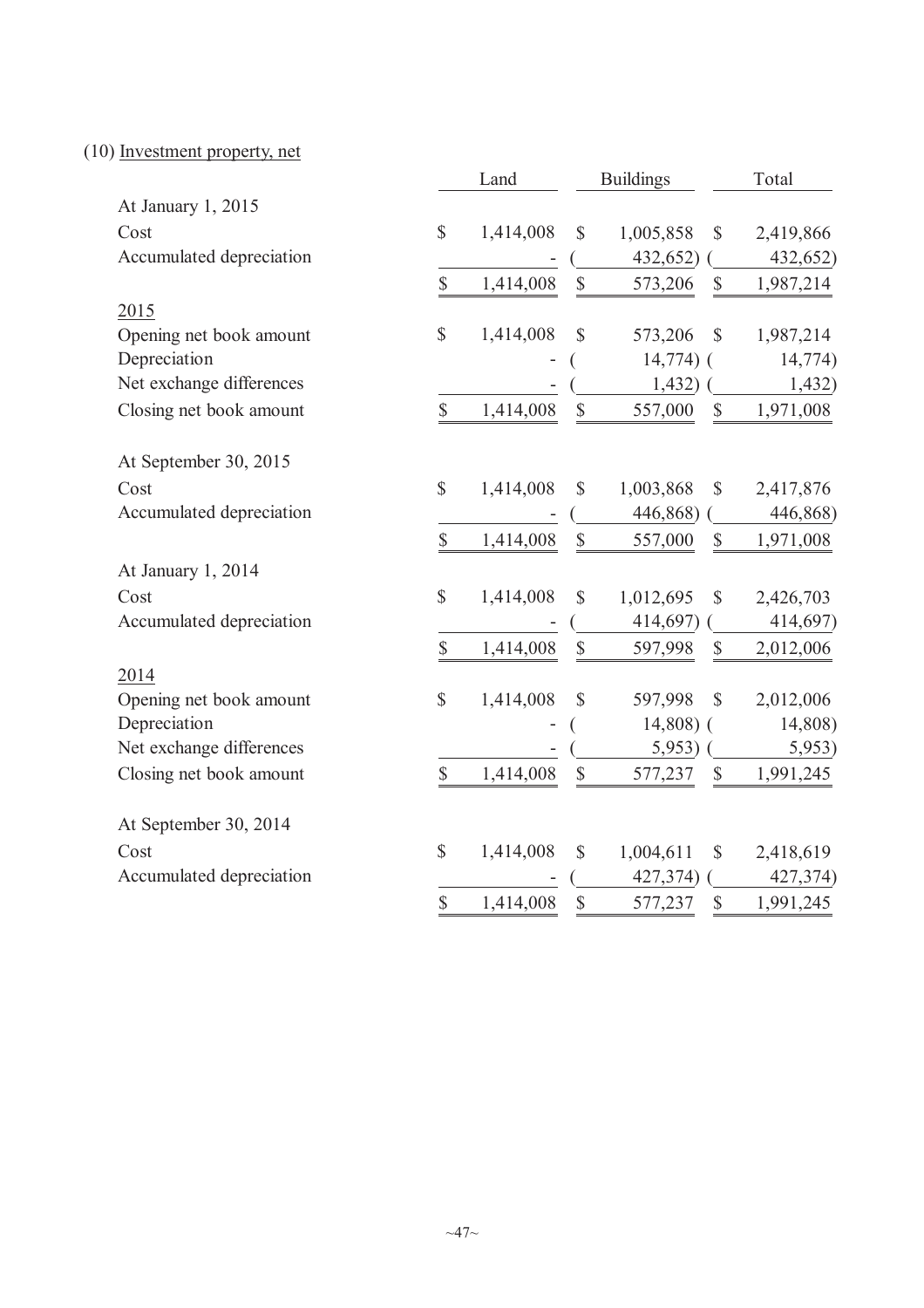A.Rental income from the investment property and direct operating expenses arising from the investment property are shown below:

|                                                                                                                              | Three-month period                                                     |              | Three-month period                                |
|------------------------------------------------------------------------------------------------------------------------------|------------------------------------------------------------------------|--------------|---------------------------------------------------|
|                                                                                                                              |                                                                        |              | ended September 30, 2015 ended September 30, 2014 |
| Rental revenue from the lease of the<br>investment property                                                                  | \$<br>25,474 \$                                                        |              | 26,037                                            |
| Direct operating expenses arising<br>from the investment property<br>that generated rental income<br>in the period           | \$<br>5,374                                                            | $\mathbb{S}$ | 5,295                                             |
| Direct operating expenses arising<br>from the investment property that<br>did not generate rental income in                  |                                                                        |              |                                                   |
| the period                                                                                                                   | \$<br>644                                                              | $\mathbb{S}$ | 254                                               |
|                                                                                                                              | Nine-month period<br>ended September 30, 2015 ended September 30, 2014 |              | Nine-month period                                 |
|                                                                                                                              |                                                                        |              |                                                   |
| Rental revenue from the lease of the<br>investment property                                                                  | \$<br>75,665                                                           | $\mathbb{S}$ | 78,080                                            |
| Direct operating expenses arising<br>from the investment property<br>that generated rental income                            |                                                                        |              |                                                   |
| in the period<br>Direct operating expenses arising<br>from the investment property that<br>did not generate rental income in | \$<br>16,067                                                           | $\mathbb{S}$ | 15,782                                            |

B.The fair value of the investment property held by the Group as of September 30, 2015, December 31, 2014 and September 30, 2014 was \$3,457,552, \$3,467,369 and \$3,201,815, respectively. The fair value measurements were based on the market prices of recently sold properties in the immediate vicinity of a certain property.

C.Information about the investment property that were pledged to others as collaterals is provided in Note 8.

### (11) Other non-current assets

|                           |           |           | September 30, 2015 December 31, 2014 September 30, 2014 |
|---------------------------|-----------|-----------|---------------------------------------------------------|
| Prepayments for equipment | 1,441,813 | 3,508,591 | 3,098,530                                               |
| Refundable deposits       | 105,386   | 105,457   | 108,057                                                 |
| Others                    | 1,025     | 441       | 438                                                     |
|                           | 1,548,224 | 3,614,489 | 3,207,025                                               |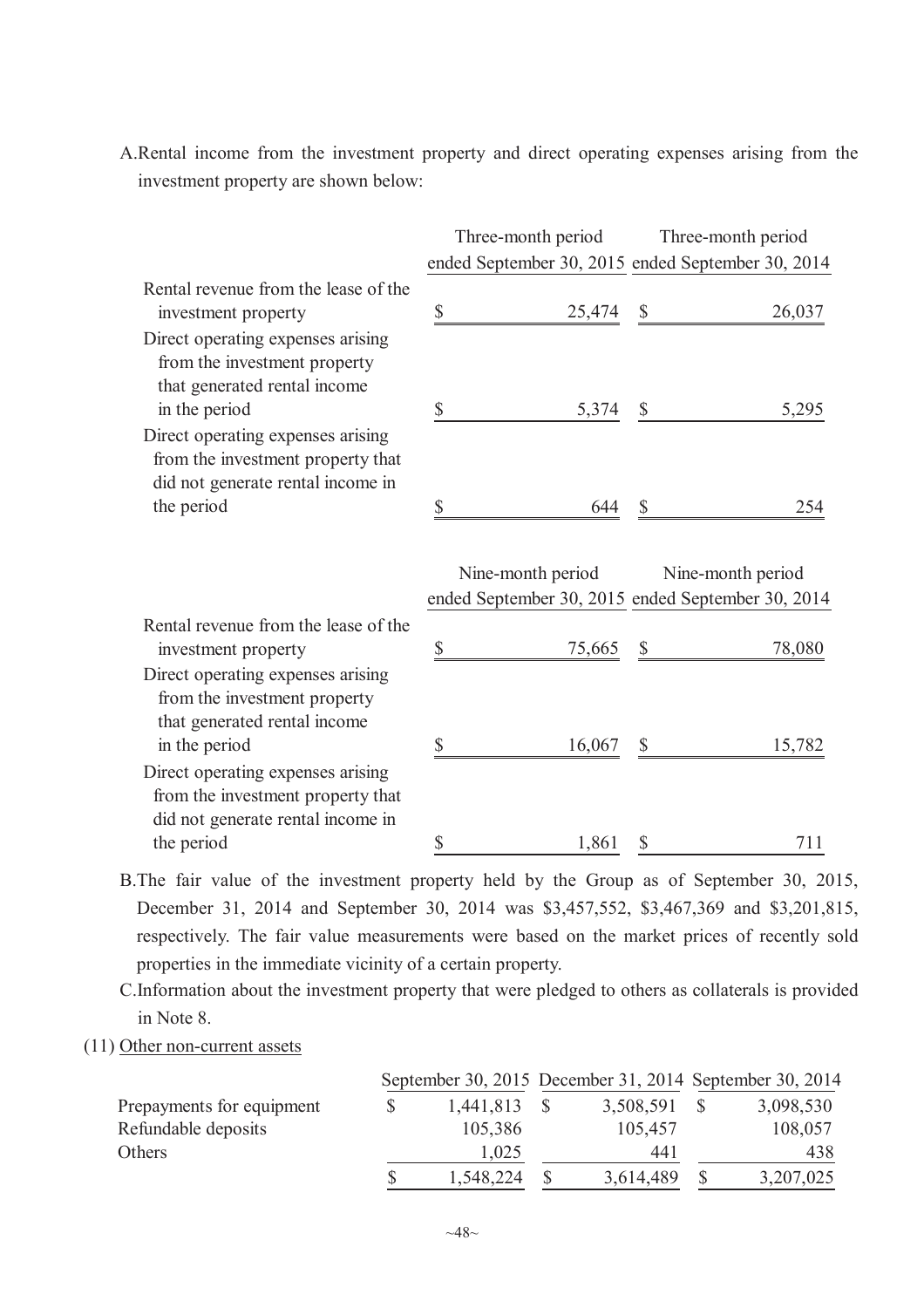Amount of borrowing costs capitalised as part of prepayment for equipment and the range of the interest rates for such capitalisation are as follows:

|                                         |                      | Three-month period                                |              |                      | Three-month period   |
|-----------------------------------------|----------------------|---------------------------------------------------|--------------|----------------------|----------------------|
|                                         |                      | ended September 30, 2015 ended September 30, 2014 |              |                      |                      |
| Amount capitalised                      | $\mathcal{S}$        | 8,443 \$                                          |              |                      | 17,967               |
| Interest rate                           | $1.22\% \sim 1.88\%$ |                                                   |              | $1.07\% \sim 2.18\%$ |                      |
|                                         |                      | Nine-month period                                 |              |                      | Nine-month period    |
|                                         |                      | ended September 30, 2015 ended September 30, 2014 |              |                      |                      |
| Amount capitalised                      | $\mathbb{S}$         | $22,238$ \$                                       |              |                      | 99,029               |
| Interest rate                           |                      | $1.22\% \sim 1.88\%$                              |              |                      | $1.07\% \sim 2.18\%$ |
| (12) Short-term loans                   |                      |                                                   |              |                      |                      |
|                                         | September 30, 2015   | December 31, 2014                                 |              |                      | September 30, 2014   |
| Secured loans                           | \$<br>659,800        | \$                                                |              | $\mathcal{S}$        | 913,725              |
| Interest rate                           | $1.29\% \sim 1.69\%$ |                                                   |              |                      | $1.45\% \sim 2.15\%$ |
| (13) Other current liabilities          |                      |                                                   |              |                      |                      |
|                                         |                      | September 30, 2015                                |              |                      | December 31, 2014    |
| Receipt in advance                      | $\hat{\mathbb{S}}$   | 63,921                                            | $\mathbb{S}$ |                      | 255,216              |
| Long-term liabilities - current portion |                      | 15,490,115                                        |              |                      | 14,170,541           |
| Shipowner's accounts                    |                      | 2,295,425                                         |              |                      | 1,950,409            |
| Agency accounts                         |                      | 3,097,674                                         |              |                      | 3,579,244            |
| Long-term leases payable - current      |                      | 2,185,266                                         |              |                      | 2,195,524            |
| Others                                  |                      | 22,815                                            |              |                      | 29,800               |
|                                         | $\mathbb{S}$         | 23, 155, 216                                      | \$           |                      | 22,180,734           |
|                                         |                      |                                                   |              |                      | September 30, 2014   |
| Receipt in advance                      |                      |                                                   | \$           |                      | 46,967               |
| Long-term liabilities - current portion |                      |                                                   |              |                      | 15,091,455           |
| Shipowner's accounts                    |                      |                                                   |              |                      | 2,654,758            |
| Agency accounts                         |                      |                                                   |              |                      | 3,657,863            |
| Long-term leases payable - current      |                      |                                                   |              |                      | 2,366,535            |
| Others                                  |                      |                                                   |              |                      | 22,099               |
|                                         |                      |                                                   | \$           |                      | 23,839,677           |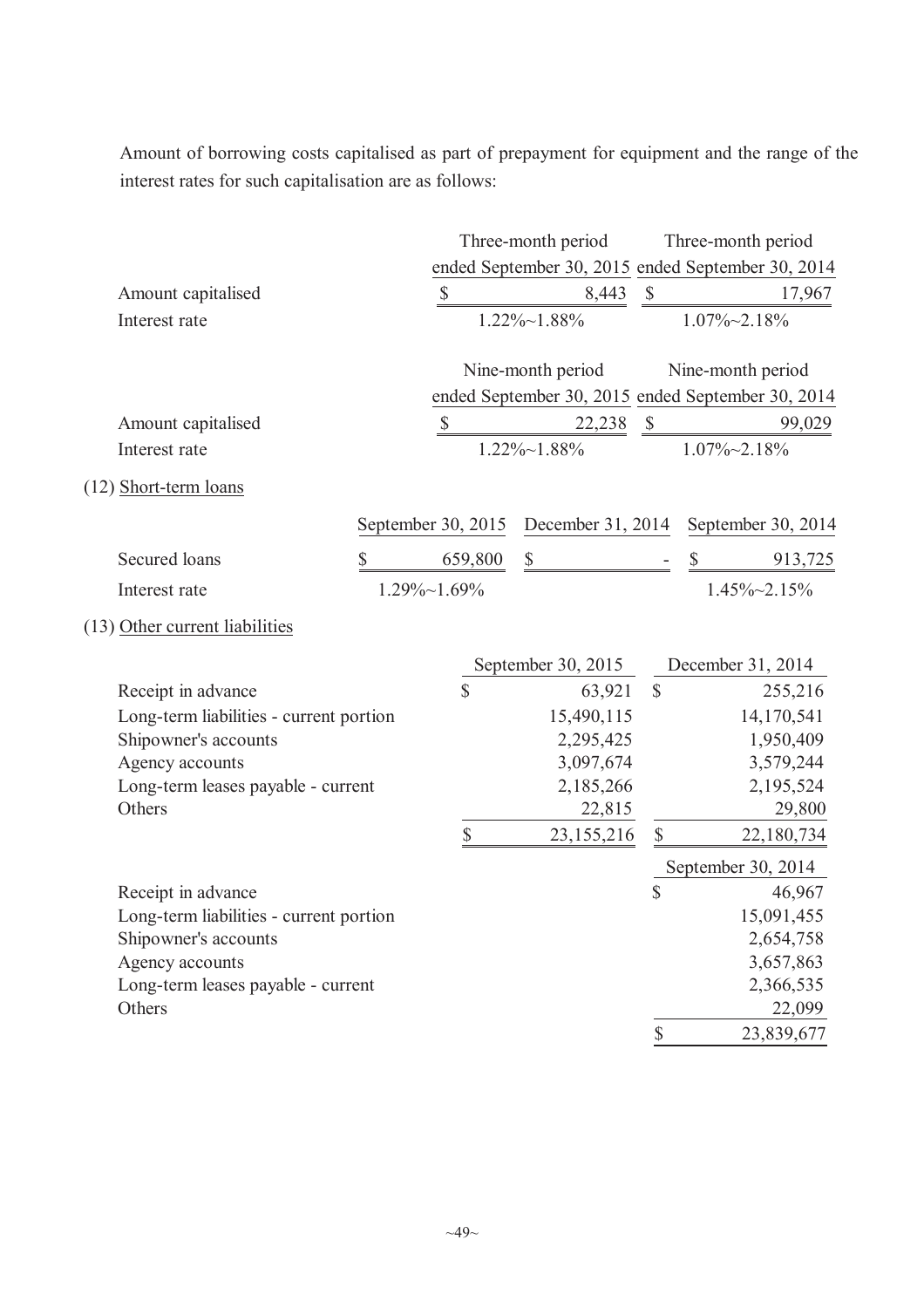#### (14) Corporate bonds payable

|                                                                                         |                           | September 30, 2015 |              | December 31, 2014  |
|-----------------------------------------------------------------------------------------|---------------------------|--------------------|--------------|--------------------|
| Domestic secured corporate bonds<br>Less: current portion or exercise of put            | $\boldsymbol{\mathsf{S}}$ | 3,000,000          | <sup>S</sup> | 3,000,000          |
| options                                                                                 |                           |                    |              |                    |
|                                                                                         |                           | 3,000,000          |              | 3,000,000          |
|                                                                                         |                           |                    |              | September 30, 2014 |
| Domestic secured corporate bonds<br>Less: current portion or exercise of put<br>options |                           |                    | \$           | 3,000,000          |
|                                                                                         |                           |                    |              | 3,000,000          |

On April 26, 2012, the Company issued its twelfth domestic secured corporate bonds (referred herein as the "Twelfth Bonds"), totaling \$3,000,000. The Twelfth Bonds are categorized into Bond A and B, depending on the guarantee institution. Bond A totals \$2,000,000, and Bond B totals \$1,000,000. The major terms of the issuance are set forth below:

(a) Period: 5 years (April 26, 2012 to April 26, 2017)

(b) Coupon rate: 1.28% fixed per annum

(c) Principal repayment and interest payment

Repayments for the Twelfth Bonds are paid annually on coupon rate, starting a year from the issuing date. The principal of the Twelfth Bonds shall be repaid in lump sum at maturity.

(d) Collaterals

The Twelfth Bonds are secured. Bond A is guaranteed by Bank Sinopac, and Bond B is guaranteed by Far Eastern International Bank.

# (15) Long-term loans

|                                       | September 30, 2015   | December 31, 2014 |                      |  |  |
|---------------------------------------|----------------------|-------------------|----------------------|--|--|
| Secured bank loans                    | \$<br>63, 315, 756   | <sup>S</sup>      | 56,900,307           |  |  |
| Unsecured bank loans                  | 16,968,055           |                   | 17,721,811           |  |  |
| Add: unrealised foreign exchange loss | 943,645              |                   | 603,840              |  |  |
| Less: hosting fee credit              | 26,817)              |                   | 33,069)              |  |  |
|                                       | 81,200,639           |                   | 75,192,889           |  |  |
| Less: current portion                 | 15,490,115)          |                   | 14,170,541)          |  |  |
|                                       | 65,710,524           |                   | 61,022,348           |  |  |
| Interest rate                         | $0.93\% \sim 5.22\%$ |                   | $0.80\% \sim 5.22\%$ |  |  |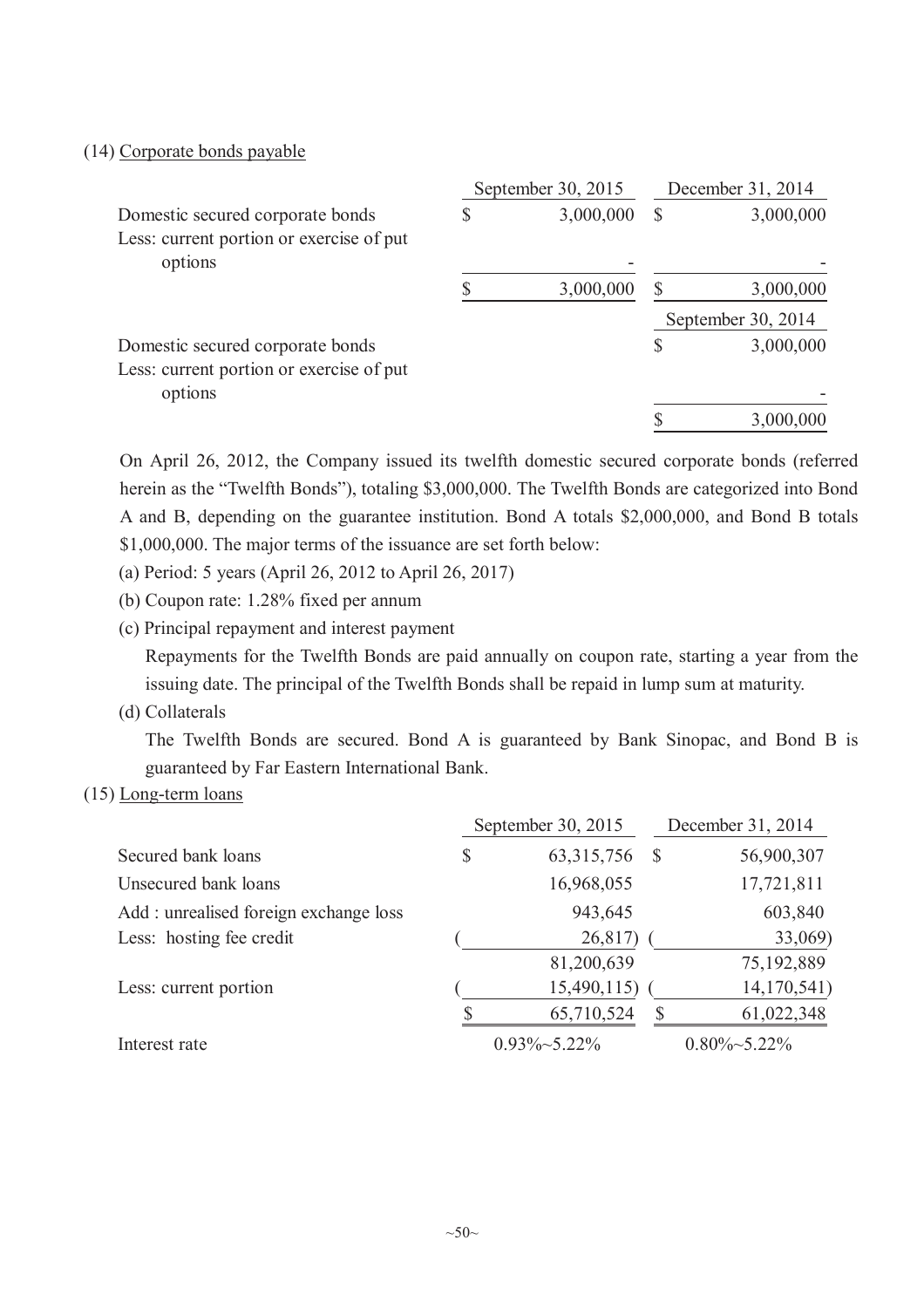|                                       | September 30, 2014   |
|---------------------------------------|----------------------|
| Secured bank loans                    | 57,749,277           |
| Unsecured bank loans                  | 18,833,319           |
| Add: unrealised foreign exchange loss | 247,510              |
| Less: hosting fee credit              | 33,621)              |
|                                       | 76,796,485           |
| Less: current portion                 | 15,091,455)          |
|                                       | 61,705,030           |
| Interest rate                         | $0.80\% \sim 5.22\%$ |

Please refer to Note 8 for details of the collaterals pledged for the above long-term loans.

#### (16) Other non-current liabilities

|                                        | September 30, 2015 |      | December 31, 2014  |
|----------------------------------------|--------------------|------|--------------------|
| Long-term leases payable - non-current | \$<br>14,051,166   | - \$ | 15,198,354         |
| Accrued pension liabilities            | 2,872,645          |      | 2,878,564          |
| Unrealised gain on sale and leaseback  | 81,441             |      | 105,778            |
| Guarantee deposits received            | 26,717             |      | 43,368             |
|                                        | 17,031,969         |      | 18,226,064         |
|                                        |                    |      | September 30, 2014 |
| Long-term leases payable - non-current |                    | \$   | 14,862,108         |
| Accrued pension liabilities            |                    |      | 2,850,939          |
| Unrealised gain on sale and leaseback  |                    |      | 92,966             |
| Guarantee deposits received            |                    |      | 44,831             |
|                                        |                    |      | 17,850,844         |

# (17) Finance lease liabilities

The Group leases in loading and unloading equipment, ships and transportation equipment under finance lease, based on the terms of the lease contracts. Future minimum lease payments and their present values as of September 30, 2015, December 31, 2014 and September 30, 2014 are as follows:

|                                                      | September 30, 2015  |             |    |                |                                               |            |  |  |  |  |
|------------------------------------------------------|---------------------|-------------|----|----------------|-----------------------------------------------|------------|--|--|--|--|
|                                                      | Total finance lease |             |    | Future finance | Present value of<br>finance lease liabilities |            |  |  |  |  |
|                                                      |                     | liabilities |    | charges        |                                               |            |  |  |  |  |
| Current                                              |                     |             |    |                |                                               |            |  |  |  |  |
| Not later than one year                              |                     | 2,709,603   | (S | 524,337)       | S                                             | 2,185,266  |  |  |  |  |
| Non-current                                          |                     |             |    |                |                                               |            |  |  |  |  |
| Later than one year but not<br>later than five years |                     | 7,476,616 ( |    | 1,530,822)     |                                               | 5,945,794  |  |  |  |  |
| Over five years                                      |                     | 8,593,376   |    | 488,004)       |                                               | 8,105,372  |  |  |  |  |
|                                                      |                     | 16,069,992  |    | 2,018,826)     |                                               | 14,051,166 |  |  |  |  |
|                                                      |                     | 18,779,595  |    | 2,543,163      |                                               | 16,236,432 |  |  |  |  |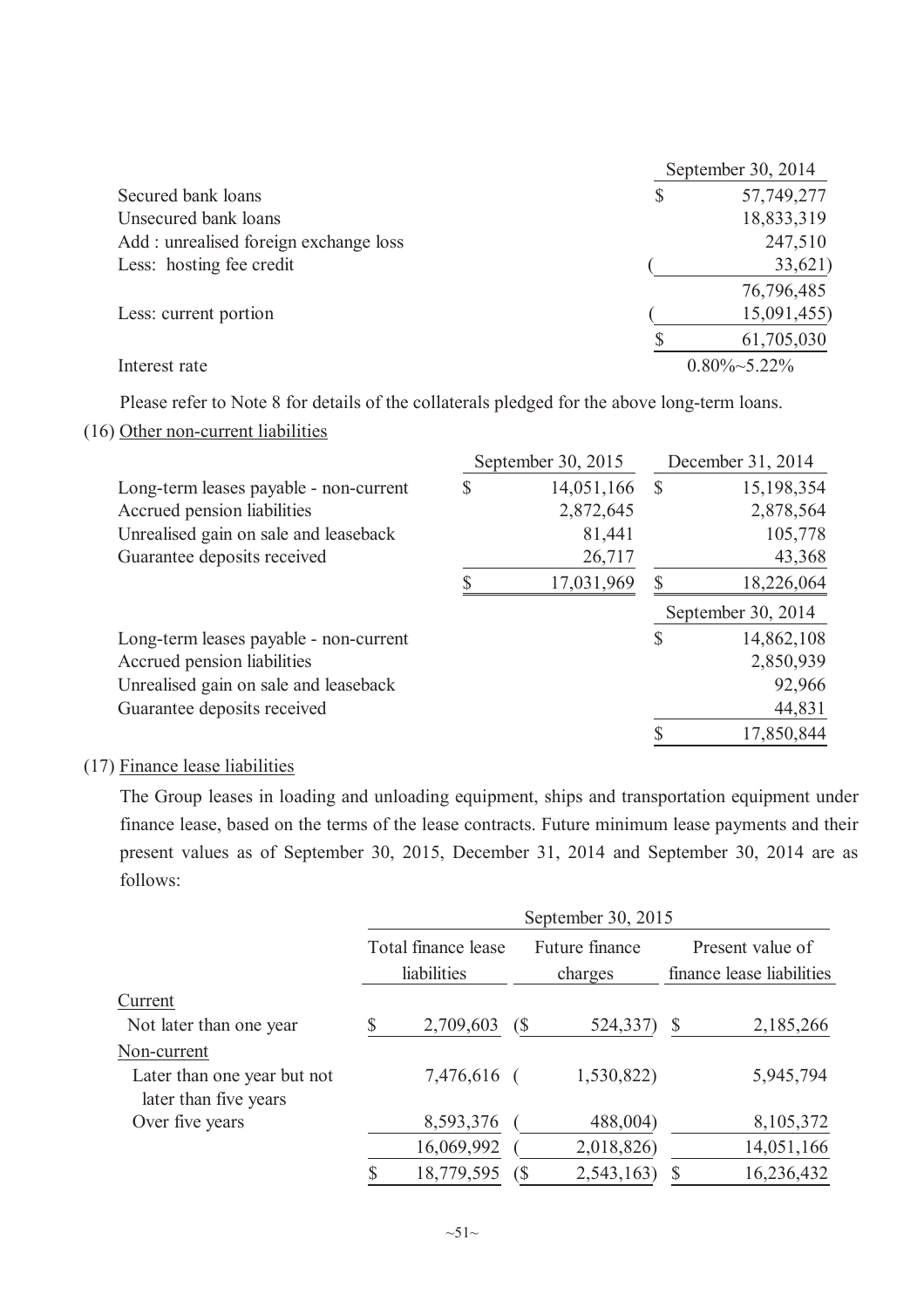|                                                      | December 31, 2014 |                     |                            |                    |               |                           |  |  |  |
|------------------------------------------------------|-------------------|---------------------|----------------------------|--------------------|---------------|---------------------------|--|--|--|
|                                                      |                   | Total finance lease |                            | Future finance     |               | Present value of          |  |  |  |
|                                                      |                   | liabilities         |                            | charges            |               | finance lease liabilities |  |  |  |
| Current                                              |                   |                     |                            |                    |               |                           |  |  |  |
| Not later than one year                              | \$                | 2,752,339 (\$)      |                            | 556,815)           | $\mathcal{S}$ | 2,195,524                 |  |  |  |
| Non-current                                          |                   |                     |                            |                    |               |                           |  |  |  |
| Later than one year but not<br>later than five years |                   | 8,089,443 (         |                            | 1,639,034)         |               | 6,450,409                 |  |  |  |
| Over five years                                      |                   | 9,450,625           |                            | 702,680)           |               | 8,747,945                 |  |  |  |
|                                                      |                   | 17,540,068          |                            | 2,341,714)         |               | 15,198,354                |  |  |  |
|                                                      | \$                | 20,292,407          | $\left(\frac{1}{2}\right)$ | 2,898,529)         | \$            | 17,393,878                |  |  |  |
|                                                      |                   |                     |                            | September 30, 2014 |               |                           |  |  |  |
|                                                      |                   | Total finance lease |                            | Future finance     |               | Present value of          |  |  |  |
|                                                      |                   | liabilities         |                            | charges            |               | finance lease liabilities |  |  |  |
| Current                                              |                   |                     |                            |                    |               |                           |  |  |  |
| Not later than one year                              | \$                | 2,936,659           | $\sqrt{\$}$                | 570,124)           | $\mathbb{S}$  | 2,366,535                 |  |  |  |
| Non-current                                          |                   |                     |                            |                    |               |                           |  |  |  |
| Later than one year but not<br>later than five years |                   | 7,996,654 (         |                            | 1,673,705)         |               | 6,322,949                 |  |  |  |
| Over five years                                      |                   | 9,294,106           |                            | 754,947)           |               | 8,539,159                 |  |  |  |
|                                                      |                   | 17,290,760          |                            | 2,428,652)         |               | 14,862,108                |  |  |  |
|                                                      | \$                | 20,227,419          | (S)                        | 2,998,776)         | $\mathbb{S}$  | 17,228,643                |  |  |  |

## (18) Pension

- A.(a) In accordance with the Labor Pension Act ("the Act"), effective July 1, 2005, which adopted a defined contribution scheme, employees of the Company and its subsidiary-TTSC may choose to be subject to either the Act, maintaining their seniority before the enforcement of the Act, or the pension mechanism of the Labor Standard Law. Under the defined benefit pension plan, two units are accrued for each year of service for the first 15 years and one unit for each additional year thereafter, subject to a maximum of 45 units. Pension benefits are based on the number of units accrued and the average monthly salaries and wages of the last 6 months prior to retirement. The Company and its subsidiary-TTSC contribute monthly an amount equal to 15% of the employees' monthly salaries and wages to the retirement fund deposited with the Trust Department of Bank of Taiwan under the name of the Labor Pension Fund Supervisory Committee.
	- (b) The employees with R.O.C. nationality of the Group's subsidiaries, Greencompass Marine S. A. and Evergreen Marine (UK) Limited, adopted the Act. Under the defined benefit pension plan, two units are accrued for each year of service for the first 15 years and one unit for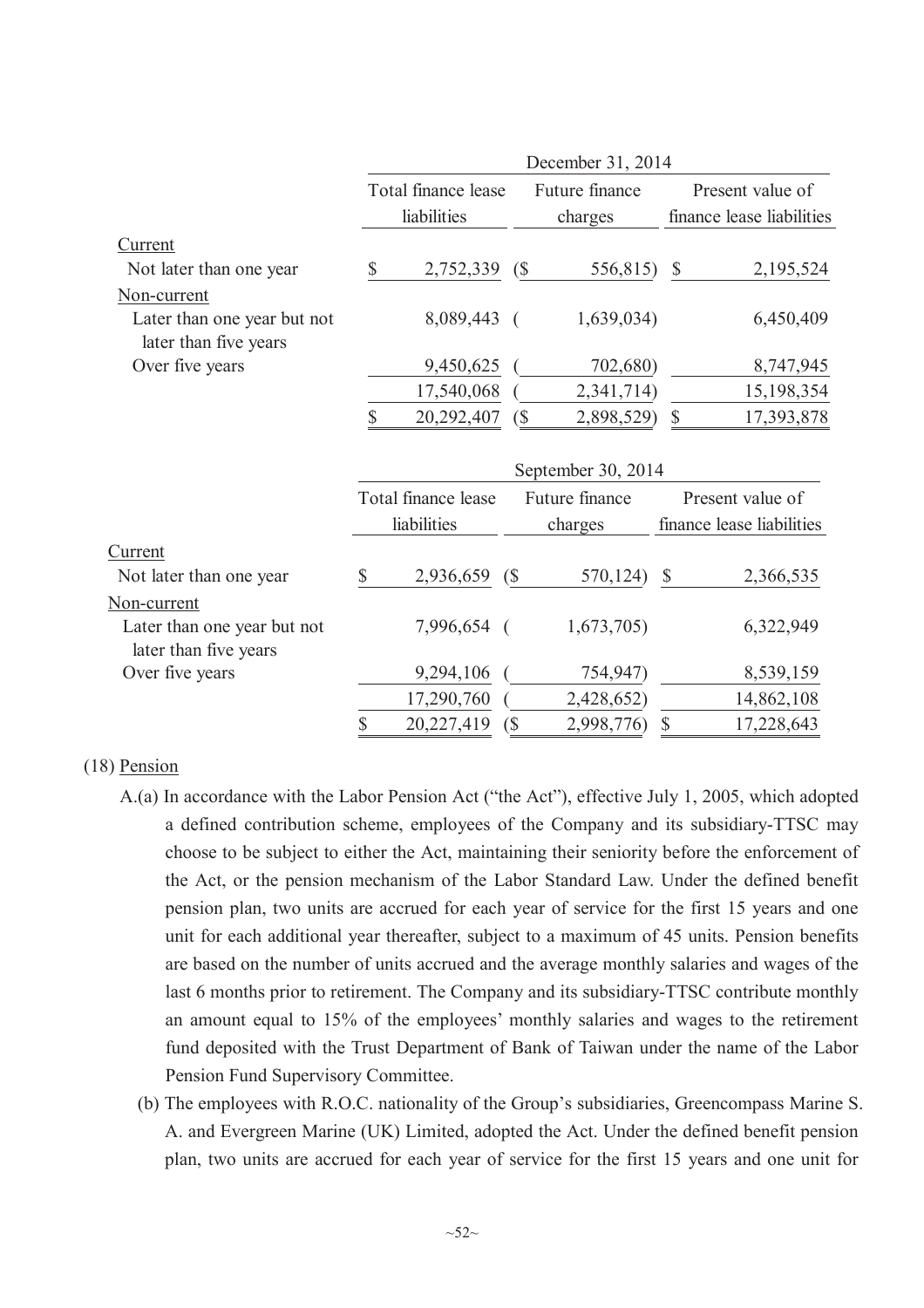each additional year thereafter, subject to a maximum of 45 units. Pension benefits are based on the number of units accrued and the average monthly salaries and wages of the last 6 months prior to retirement.

- (c) For the aforementioned pension plan, the Group recognised pension costs of \$57,306, \$57,543, \$172,822 and \$175,682 for the three-month and nine-month periods ended September 30, 2015 and 2014, respectively.
- (d) Expected contributions to the defined benefit pension plans of the Company and its subsidiary-TTSC for the year ended December 31, 2015 amounts to \$60,920.
- B.(a) Effective July 1, 2005, the Company and its domestic subsidiary-TTSC have established a defined contribution pension plan (the "New Plan") under the Labor Pension Act (the "Act"), covering all regular employees with R.O.C. nationality. Under the New Plan, the Company and its domestic subsidiary-TTSC contribute monthly an amount based on 6% of the employees' monthly salaries and wages to the employees' individual pension accounts at the Bureau of Labor Insurance. The benefits accrued are paid monthly or in lump sum upon termination of employment.
	- (b) The pension costs under defined contribution pension plans of the Group for the three-month and nine-month periods ended September 30, 2015 and 2014 were \$39,182, \$39,270, \$113,680 and \$110,366, respectively.

#### (19) Capital stock

- A. As of September 30, 2015, the Company's authorized capital was \$36,000,000, and the paid-in capital was \$ 35,123,560, consisting of 3,512,356 thousand shares of common stocks with a par value of \$10 (in dollars) per share. All proceeds from shares issued have been collected.
- B. Details of the common stock converted from the domestic unsecured convertible bonds issued by the Company for the nine-month period ended September 30, 2014 are set forth below:

|                                   | Nine-month period           |  |        |  |  |  |  |
|-----------------------------------|-----------------------------|--|--------|--|--|--|--|
|                                   | ended September 30, 2015    |  |        |  |  |  |  |
|                                   | No. of Shares (in $000$ 's) |  | Amount |  |  |  |  |
| Third unsecured convertible bonds | 2,628                       |  | 26 279 |  |  |  |  |

#### (20) Capital surplus

A.Pursuant to the R.O.C. Company Act, capital surplus arising from paid-in capital in excess of par value on issuance of common stocks and donations can be used to cover accumulated deficit or to issue new stocks or cash to shareholders in proportion to their share ownership, provided that the Company has no accumulated deficit. Further, the R.O.C. Securities and Exchange Law requires that the amount of capital surplus to be capitalised mentioned above should not exceed 10% of the paid-in capital each year. Capital surplus should not be used to cover accumulated deficit unless the legal reserve is insufficient.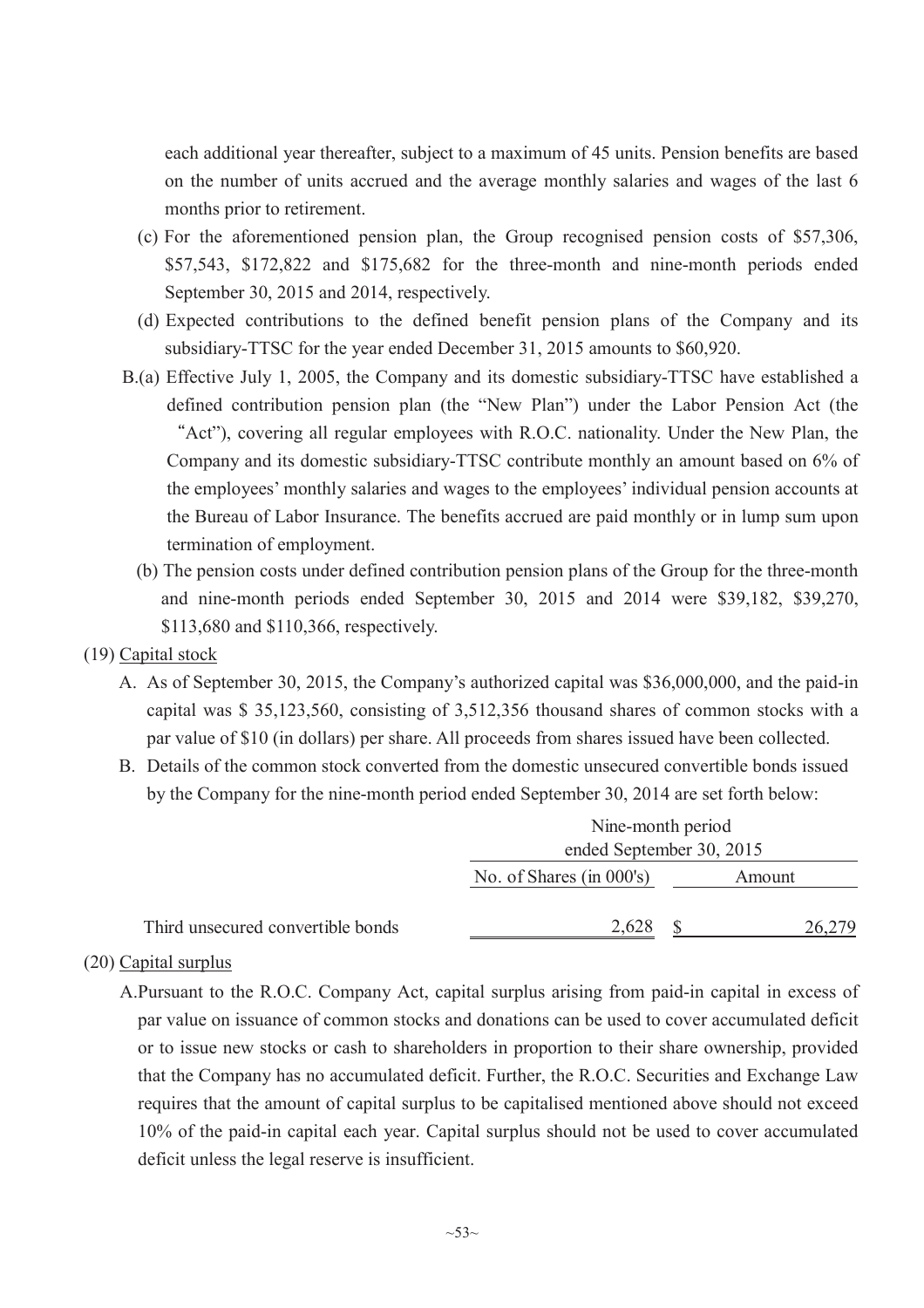|                                                         |                                            |             |               |                           | Nine-month period ended September 30, 2015      |              |              |                    |              |           |  |
|---------------------------------------------------------|--------------------------------------------|-------------|---------------|---------------------------|-------------------------------------------------|--------------|--------------|--------------------|--------------|-----------|--|
|                                                         | Adjustments to                             |             |               |                           |                                                 |              |              |                    |              |           |  |
|                                                         |                                            |             |               |                           | share of changes                                |              |              |                    |              |           |  |
|                                                         |                                            |             |               |                           | in equity of                                    |              |              |                    |              |           |  |
|                                                         |                                            | Share       |               |                           | associates and                                  |              |              | Donated            |              |           |  |
|                                                         |                                            | premium     |               |                           | joint ventures                                  |              |              | assets             |              | Others    |  |
| At January 1, 2015                                      | $\mathbb{S}$                               | 5,895,171   |               | $\mathbb{S}$              | 1,390,128                                       |              | $\mathbb{S}$ | 446                | $\mathbb{S}$ | 6,713     |  |
| Recognition of change in equity                         |                                            |             |               |                           |                                                 |              |              |                    |              |           |  |
| of associates in proportion to                          |                                            |             |               |                           |                                                 |              |              |                    |              |           |  |
| the Company's ownership                                 |                                            |             |               |                           | 693,729                                         |              |              |                    |              |           |  |
| At September 30, 2015                                   | \$                                         | 5,895,171   |               | $\boldsymbol{\mathsf{S}}$ | 2,083,857                                       |              | \$           | 446                | $\mathbb{S}$ | 6,713     |  |
|                                                         | Nine-month period ended September 30, 2014 |             |               |                           |                                                 |              |              |                    |              |           |  |
|                                                         | Adjustments to                             |             |               |                           |                                                 |              |              |                    |              |           |  |
|                                                         | share of changes                           |             |               |                           |                                                 |              |              |                    |              |           |  |
|                                                         | in equity of                               |             |               |                           |                                                 |              |              |                    |              |           |  |
|                                                         |                                            | Share       |               |                           | associates and                                  |              | Donated      | Stock              |              |           |  |
|                                                         |                                            | premium     |               |                           | joint ventures                                  |              | assets       | warrants           |              | Others    |  |
| At January 1, 2014                                      |                                            | \$5,817,998 | $\mathcal{S}$ |                           | 1,388,550                                       |              | \$446        | \$58,250           |              | \$6,713   |  |
| Conversion of                                           |                                            |             |               |                           |                                                 |              |              |                    |              |           |  |
| convertible bonds into                                  |                                            |             |               |                           |                                                 |              |              |                    |              |           |  |
| common stock                                            |                                            | 23,555      |               |                           |                                                 |              |              |                    | 4,632)       |           |  |
| Conversion of                                           |                                            |             |               |                           |                                                 |              |              |                    |              |           |  |
| convertible bonds                                       |                                            |             |               |                           |                                                 |              |              |                    |              |           |  |
| expired                                                 |                                            | 53,618      |               |                           |                                                 |              |              | 53,618)            |              |           |  |
| At September 30, 2014                                   |                                            | \$5,895,171 | $\mathbb{S}$  |                           | 1,388,550                                       | $\mathbb{S}$ | 446          | \$                 |              | \$6,713   |  |
| (21) Retained earnings                                  |                                            |             |               |                           |                                                 |              |              |                    |              |           |  |
|                                                         |                                            |             |               |                           | Nine-month period ended Nine-month period ended |              |              |                    |              |           |  |
|                                                         |                                            |             |               |                           | September 30, 2015                              |              |              | September 30, 2014 |              |           |  |
| At January 1                                            |                                            | \$          |               |                           | 7,240,507                                       |              | $\mathbb{S}$ |                    |              | 1,109,539 |  |
| (Loss) profit for the period                            |                                            |             |               |                           | 1,040,936)                                      |              |              |                    |              | 320,132   |  |
| Appropriations and distribution of<br>retained earnings |                                            |             |               |                           |                                                 | 15,820       |              |                    |              | 4,986,053 |  |
| At September 30                                         |                                            | \$          |               |                           | 6,215,391                                       |              | <b>S</b>     |                    |              | 6,415,724 |  |

A. According to the Company's Articles of Incorporation, if there is any profit for a fiscal year, the Company shall first make provision for all taxes and cover prior years' losses and then appropriate 10% of the residual amount as legal reserve. Dividends shall be proposed by the Board of Directors and resolved by the stockholders.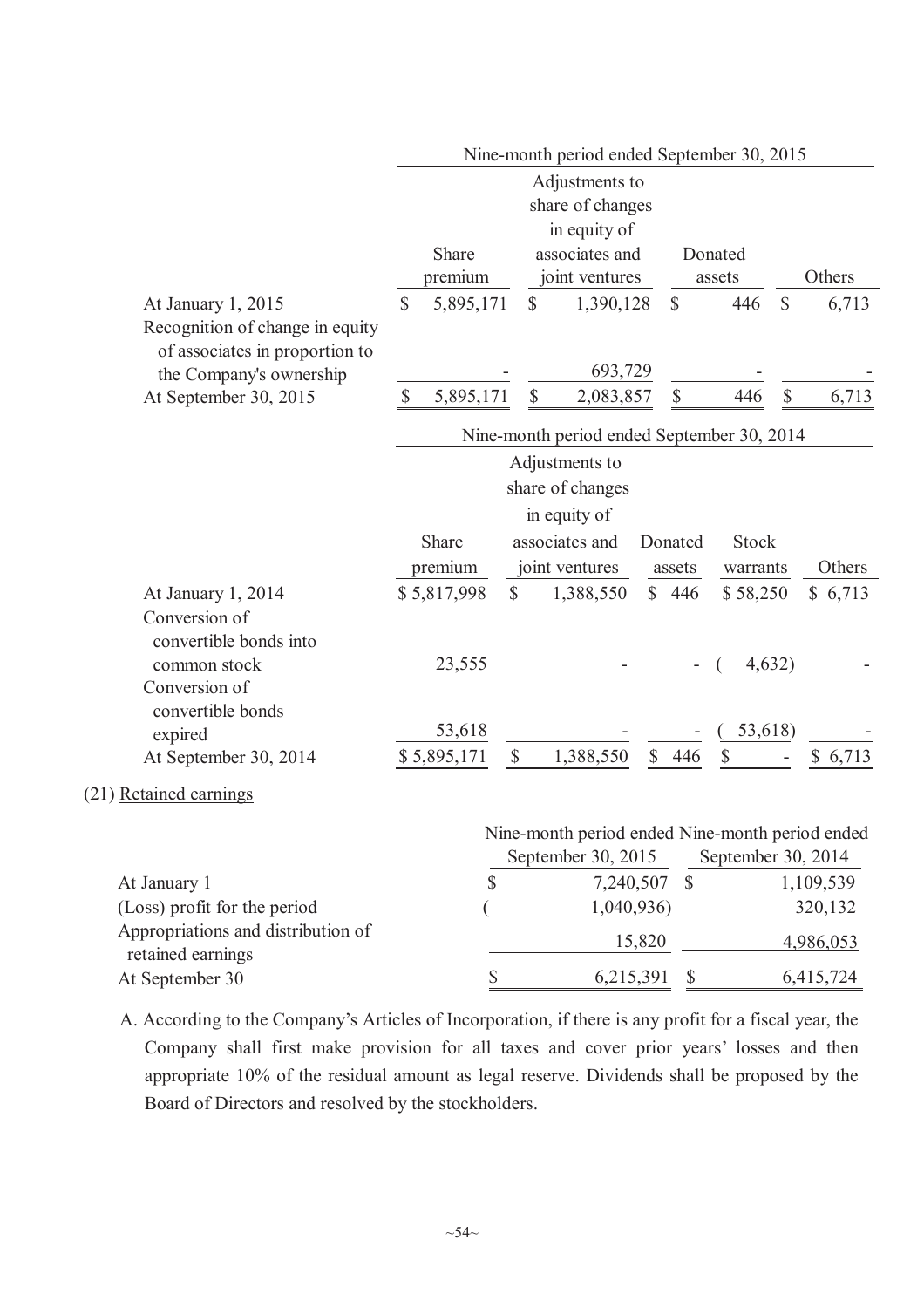# B. Dividend policy

The Company is currently at the stable growth stage. In order to facilitate future expansion plans, dividends to stockholders are distributed mutually in the form of both cash and stocks with the basic principle that the ratio of cash dividends to total stock dividends shall not be lower than 10%.

C. Legal reserve

Except for covering accumulated deficit or issuing new stocks or cash to shareholders in proportion to their share ownership, the legal reserve shall not be used for any other purpose. The use of legal reserve for the issuance of stocks or cash to shareholders in proportion to their share ownership is permitted, provided that the distribution of the reserve is limited to the portion in excess of 25% of the Company's paid-in capital.

- D. (a) In accordance with the regulations, the Company shall set aside special reserve from the debit balance on other equity items at the balance sheet date before distributing earnings. When debit balance on other equity items is reversed subsequently, the reversed amount could be included in the distributable earnings.
	- (b)The amounts previously set aside by the Company as special reserve on initial application of IFRSs in accordance with Jin-Guan-Zheng-Fa-Zi Letter No. 1010012865, dated April 6, 2012, shall be reversed proportionately when the relevant assets are used, disposed of or reclassified subsequently. Such amounts are reversed upon disposal or reclassified if the assets are investment property of land, and reversed over the use period if the assets are investment property other than land.
- E. For information relating to employees' remuneration (bonuses) and directors' and supervisors' remuneration, please refer to Note 6(29).
- F. The appropriation of 2014 earnings resolved by the Board of Directors on June 17, 2015 is as follows:

|                                             | Year ended December 31, 2014 |         |  |              |  |  |  |
|---------------------------------------------|------------------------------|---------|--|--------------|--|--|--|
|                                             | Dividend per share           |         |  |              |  |  |  |
|                                             |                              | Amount  |  | (in dollars) |  |  |  |
| Accrual of legal reserve                    |                              | 117,604 |  |              |  |  |  |
| Reversal of special reserve                 |                              | 828,940 |  |              |  |  |  |
| Appropriate cash dividends to shareholders  |                              | 347,758 |  | 0.1          |  |  |  |
| Appropriate stock dividends to shareholders |                              | 347,758 |  | 0.           |  |  |  |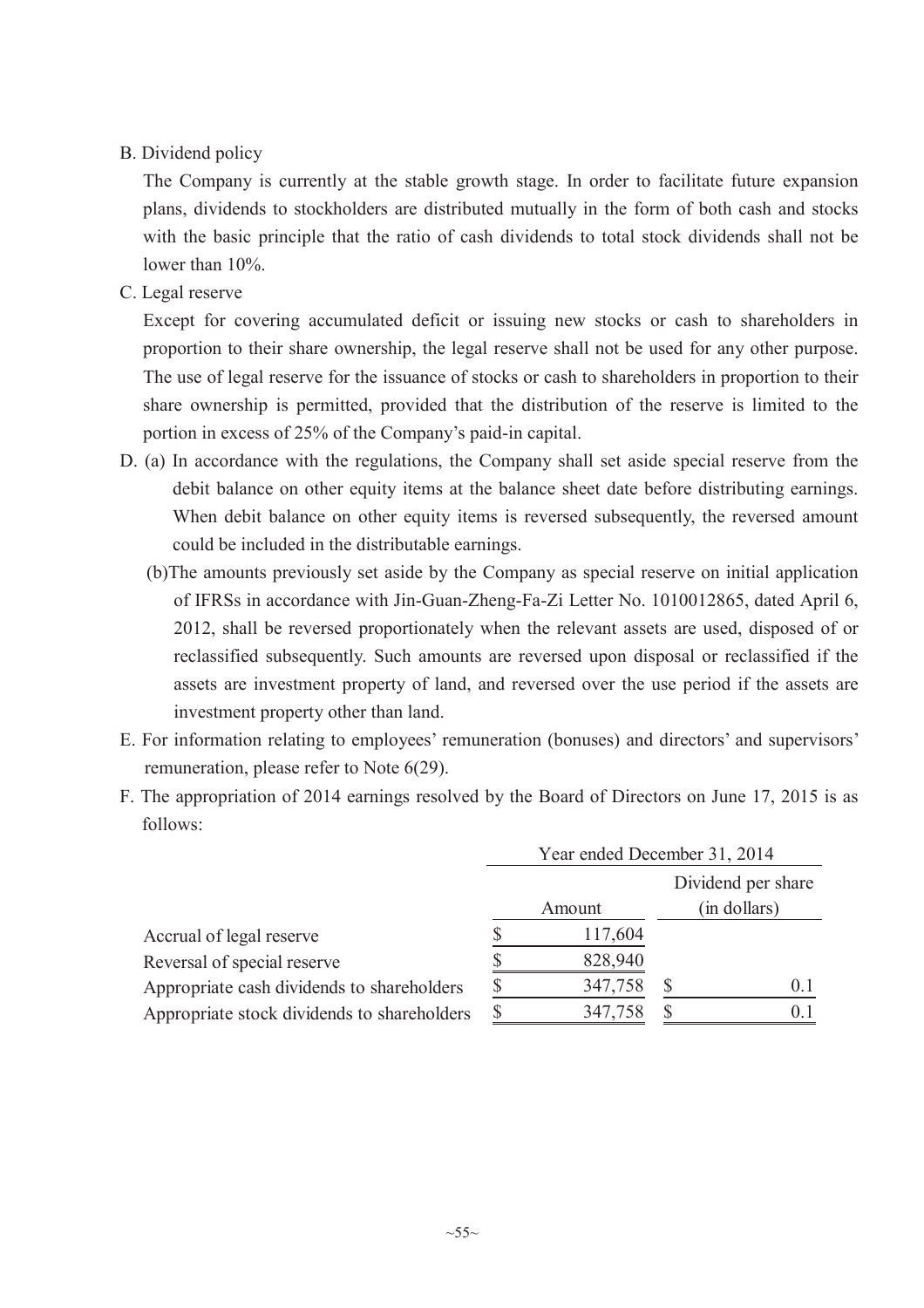# (22) Other equity items

|                                   |                            | Hedging     | Available-for-  | Currency    |              |           |
|-----------------------------------|----------------------------|-------------|-----------------|-------------|--------------|-----------|
|                                   |                            | reserve     | sale investment | translation |              | Total     |
| At January 1, 2015                | $\left( \text{\$} \right)$ | 365,777) \$ | 636,519         | \$1,356,698 | <sup>S</sup> | 1,627,440 |
| Revaluation - gross               |                            |             | 1,588,276       |             |              | 1,588,276 |
| $Revaluation - tax$               |                            | Ξ.          | 35,942)         |             |              | 35,942)   |
| Revaluation – associates          |                            | -           | 173,591)        |             |              | 173,591)  |
| Cash flow hedges:                 |                            |             |                 |             |              |           |
| - Fair value loss in the period   |                            | 65,335      |                 |             |              | 65,335)   |
| - Fair value loss in the period   |                            |             |                 |             |              |           |
| – tax                             |                            | 2,777       |                 |             |              | 2,777     |
| - Associates                      |                            | 13,992)     |                 |             |              | 13,992)   |
| Currency translation differences: |                            |             |                 |             |              |           |
| $-$ Group                         |                            |             |                 | 892,624     |              | 892,624   |
| – Group – tax                     |                            |             | ۰               | $(29)$ (    |              | 29)       |
| - Associates                      |                            |             |                 | 151,673     |              | 151,673   |
| At September 30, 2015             |                            | 442,327     | \$<br>2,015,262 | \$2,400,966 |              | 3,973,901 |
|                                   |                            |             |                 |             |              |           |

|                                       | Hedging      |            | Available-for-  | Currency                              |          |
|---------------------------------------|--------------|------------|-----------------|---------------------------------------|----------|
|                                       | reserve      |            | sale investment | translation                           | Total    |
| At January 1, 2014                    | \$<br>12,331 | $\sqrt{S}$ | $36,456$ (\$)   | $804,815$ (\$)                        | 828,940) |
| $Revaluation - gross$                 |              |            | 18,790          |                                       | 18,790   |
| $Revaluation - tax$                   |              |            | 3,715)          | -                                     | 3,715)   |
| Revaluation – associates              |              |            | 317,029         |                                       | 317,029  |
| Cash flow hedges:                     |              |            |                 |                                       |          |
| - Fair value loss in the period       | 12,329)      |            |                 |                                       | 12,329)  |
| $-$ Fair value loss in the period $-$ | 2,096        |            |                 |                                       |          |
| tax                                   |              |            |                 |                                       | 2,096    |
| - associates                          | 58,529)      |            |                 | ۰                                     | 58,529)  |
| Currency translation differences:     |              |            |                 |                                       |          |
| $-$ Group                             |              |            |                 | 586,581                               | 586,581  |
| $-$ Group $-$ tax                     |              |            |                 | $12)$ (                               | 12)      |
| - Associates                          |              |            |                 | 77,235                                | 77,235   |
| At September 30, 2014                 | 56,431)      |            | 295,648         | 141,011<br>$\left( \text{\$} \right)$ | 98,206   |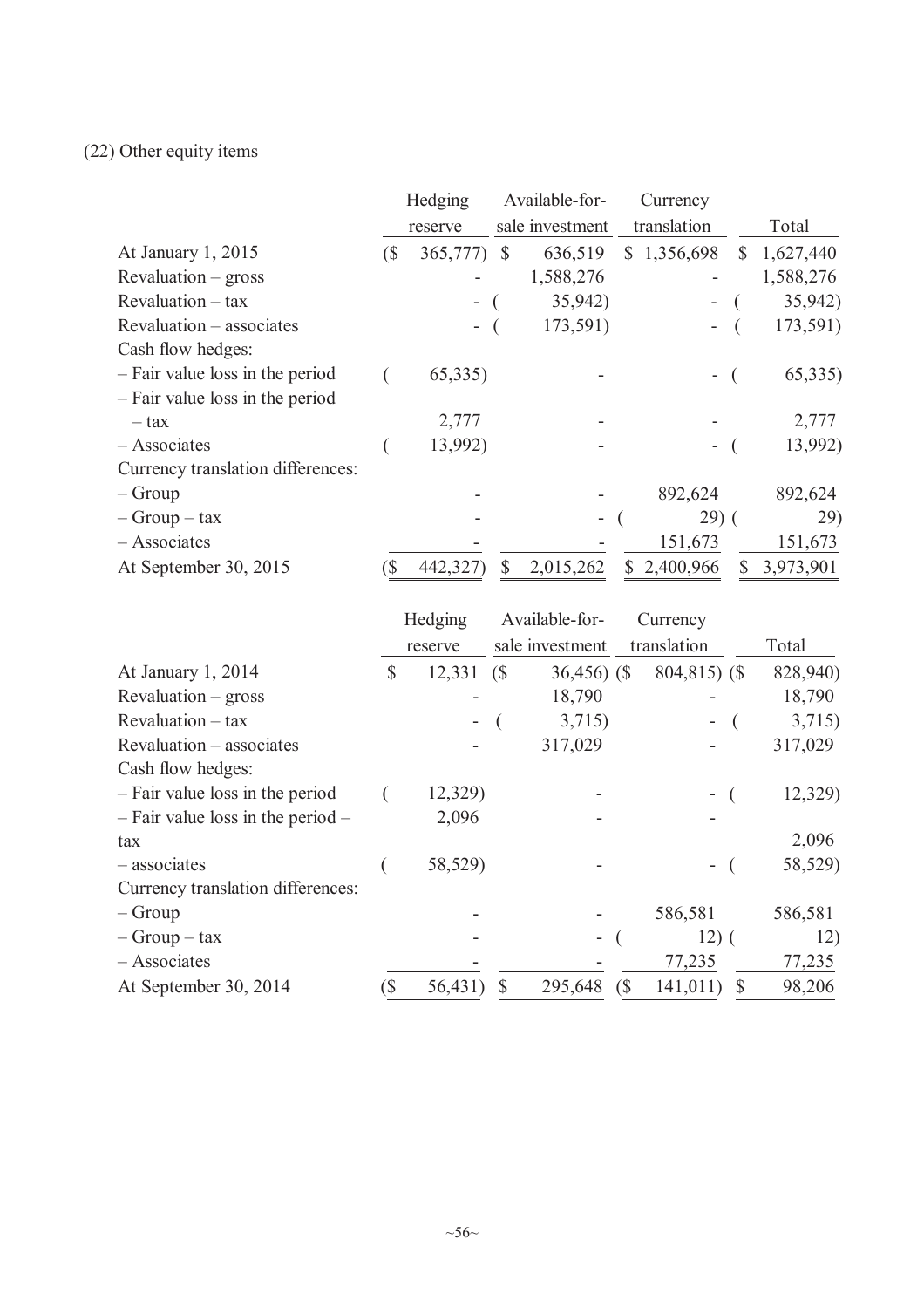# (23) Operating revenue

|                                                       |                           | Three-month period       |                           | Three-month period       |
|-------------------------------------------------------|---------------------------|--------------------------|---------------------------|--------------------------|
|                                                       |                           | ended September 30, 2015 |                           | ended September 30, 2014 |
| Marine freight income                                 | \$                        | 30,509,425               | $\mathbb{S}$              | 34,264,335               |
| Container manufacturing income                        |                           | 626,905                  |                           | 549,413                  |
| Ship rental and slottage income                       |                           | 292,114                  |                           | 800,354                  |
| Commission income and agency<br>service income        |                           | 300,650                  |                           | 431,942                  |
| Container income and others                           |                           | 1,307,162                |                           | 1,551,831                |
|                                                       | \$                        | 33,036,256               | $\boldsymbol{\mathsf{S}}$ | 37,597,875               |
|                                                       |                           | Nine-month period        |                           | Nine-month period        |
|                                                       |                           | ended September 30, 2015 |                           | ended September 30, 2014 |
| Marine freight income                                 | \$                        | 94,576,326               | \$                        | 98,490,612               |
| Container manufacturing income                        |                           | 1,910,558                |                           | 1,777,599                |
| Ship rental income and slottage<br>income             |                           | 1,560,595                |                           | 1,381,010                |
| Commission income and agency<br>service income        |                           | 1,062,726                |                           | 1,195,106                |
| Container income and others                           |                           | 4,030,529                |                           | 4,253,209                |
|                                                       | \$                        | 103,140,734              | \$                        | 107,097,536              |
| $(24)$ Other gains, net                               |                           |                          |                           |                          |
|                                                       |                           | Three-month period       |                           | Three-month period       |
|                                                       |                           | ended September 30, 2015 |                           | ended September 30, 2014 |
| Gains on disposal of property, plant                  |                           |                          |                           |                          |
| and equipment                                         | $\boldsymbol{\mathsf{S}}$ | 108                      | $\mathbb{S}$              | 88,669                   |
|                                                       |                           | Nine-month period        |                           | Nine-month period        |
|                                                       |                           | ended September 30, 2015 |                           | ended September 30, 2014 |
| Gains on disposal of property, plant<br>and equipment | $\$\,$                    | 258,726                  | $\mathcal{S}$             | 419,012                  |
|                                                       |                           |                          |                           |                          |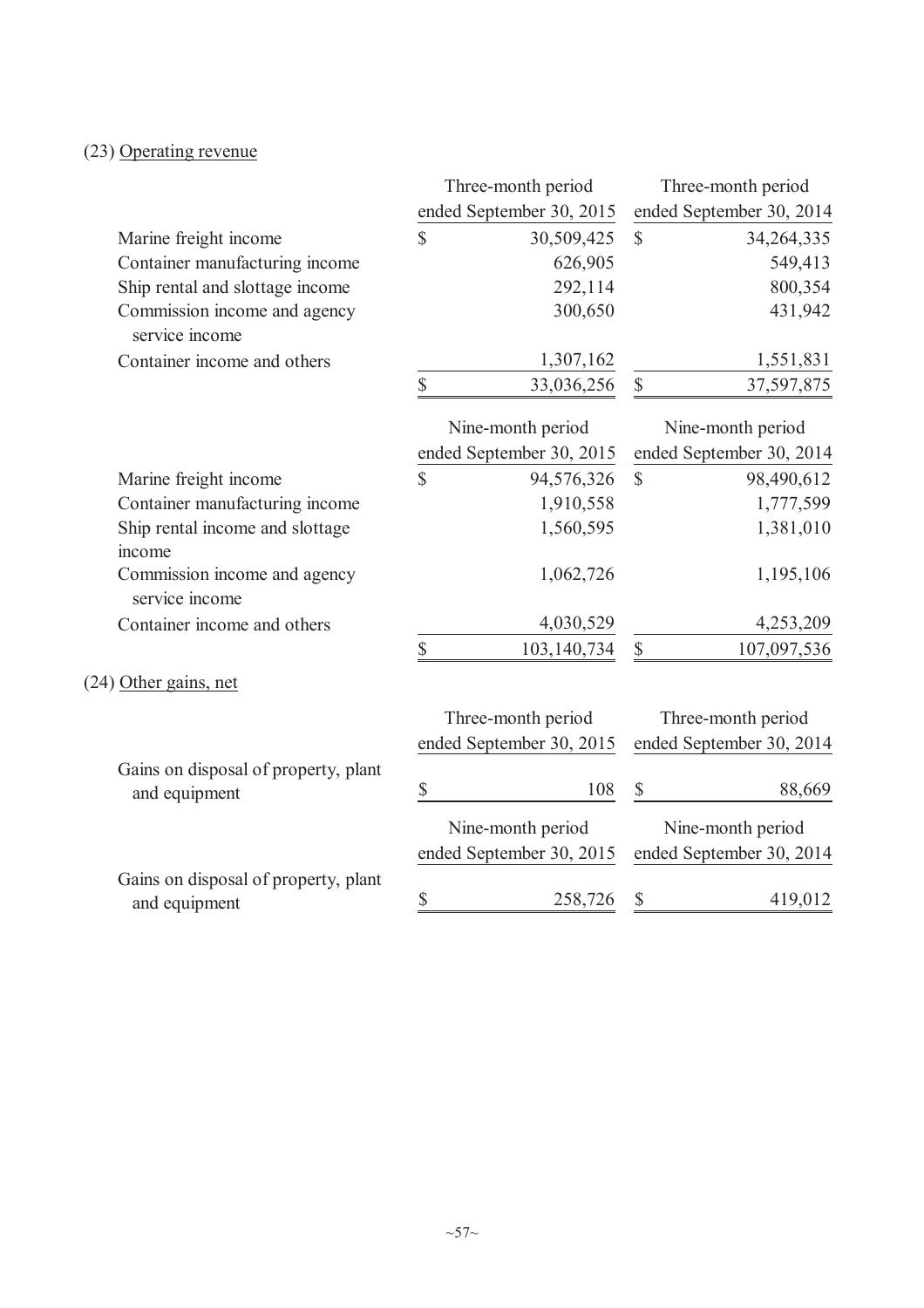# (25) Other income

|                                                  |     | Three-month period       |              | Three-month period       |
|--------------------------------------------------|-----|--------------------------|--------------|--------------------------|
|                                                  |     | ended September 30, 2015 |              | ended September 30, 2014 |
| Rental revenue                                   | \$  | 30,244                   | $\mathbb{S}$ | 28,603                   |
| Dividend income                                  |     | 24,323                   |              | 22,755                   |
| Interest income:                                 |     |                          |              |                          |
| Interest income from bank deposits               |     | 55,525                   |              | 73,220                   |
| Interest income from financial assets            |     |                          |              |                          |
| other than financial assets at fair              |     |                          |              |                          |
| value through profit or loss                     |     | 2,597                    |              | 2,575                    |
| Other income - other                             |     | 71,204                   |              | 68,532                   |
|                                                  | \$  | 183,893                  | \$           | 195,685                  |
|                                                  |     |                          |              |                          |
|                                                  |     | Nine-month period        |              | Nine-month period        |
|                                                  |     | ended September 30, 2015 |              | ended September 30, 2014 |
| Rental revenue<br>Dividend income                | \$  | 85,566                   | $\mathbb{S}$ | 85,478                   |
| Interest income:                                 |     | 136,770                  |              | 112,265                  |
| Interest income from bank deposits               |     | 167,896                  |              | 250,099                  |
| Interest income from financial assets            |     |                          |              |                          |
| other than financial assets at fair              |     |                          |              |                          |
| value through profit or loss                     |     |                          |              |                          |
|                                                  |     | 7,718                    |              | 7,685                    |
| Other income - other                             |     | 140,209                  |              | 505,506                  |
|                                                  | \$  | 538,159                  | \$           | 961,033                  |
| (26) Other gains and losses                      |     |                          |              |                          |
|                                                  |     | Three-month period       |              | Three-month period       |
|                                                  |     | ended September 30, 2015 |              | ended September 30, 2014 |
| Net gains (losses) on financial assets           |     |                          |              |                          |
| at fair value through profit or loss             | \$  | 171                      | (S           | 61)                      |
| Net currency exchange gains                      |     | 406,911                  |              | 214,378                  |
| Gains (losses) on disposal of                    |     |                          |              |                          |
| investments                                      |     | 137,957 (                |              | 132)                     |
| Impairment loss on available-for-sale            |     |                          |              |                          |
| financial assets<br>Other non-operating expenses |     | 717,713)                 |              | 34,082)                  |
|                                                  | (\$ | 26,914)<br>199,588)      | $\mathbb{S}$ | 180,103                  |
|                                                  |     |                          |              |                          |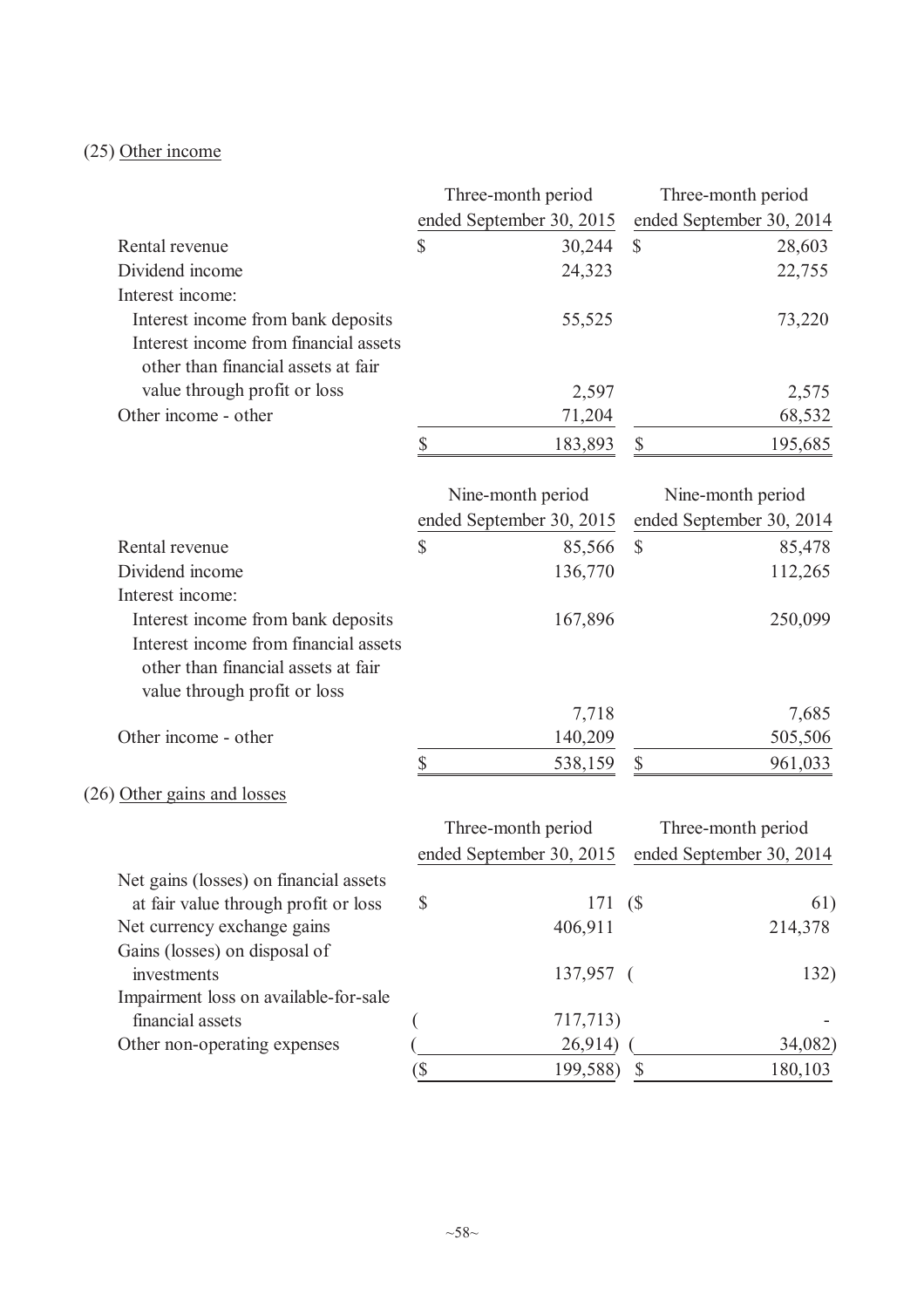|                                                                                |                          | Nine-month period        |                           | Nine-month period        |
|--------------------------------------------------------------------------------|--------------------------|--------------------------|---------------------------|--------------------------|
|                                                                                |                          | ended September 30, 2015 |                           | ended September 30, 2014 |
| Net gains (losses) on financial assets<br>at fair value through profit or loss | \$                       | 171                      | (S)                       | 5,176)                   |
| Net currency exchange gains                                                    |                          | 454,470                  |                           | 52,150                   |
| Gains on disposal of investments                                               |                          | 132,487                  |                           | 71,049                   |
| Impairment loss on available-for-sale                                          |                          |                          |                           |                          |
| financial assets                                                               |                          | 717,713)                 |                           |                          |
| Other non-operating expenses                                                   |                          | 78,534)                  |                           | 105,630                  |
|                                                                                | $\overline{\mathcal{S}}$ | 209,119)                 | $\boldsymbol{\mathsf{S}}$ | 12,393                   |
| $(27)$ Finance costs                                                           |                          |                          |                           |                          |
|                                                                                |                          | Three-month period       |                           | Three-month period       |
|                                                                                |                          | ended September 30, 2015 |                           | ended September 30, 2014 |
| Interest expense:                                                              |                          |                          |                           |                          |
| <b>Bank</b> loans                                                              | \$                       | 237,234                  | $\mathcal{S}$             | 145,183                  |
| Corporate bonds                                                                |                          | 9,679                    |                           | 10,654                   |
|                                                                                |                          | 246,913                  |                           | 155,837                  |
| Less: capitalisation of qualifying assets                                      |                          | 8,443)                   |                           | 17,967)                  |
| Finance costs                                                                  | \$                       | 238,470                  | \$                        | 137,870                  |
|                                                                                |                          | Nine-month period        |                           | Nine-month period        |
|                                                                                |                          | ended September 30, 2015 |                           | ended September 30, 2014 |
| Interest expense:                                                              |                          |                          |                           |                          |
| <b>Bank</b> loans                                                              | \$                       | 671,392                  | \$                        | 476,750                  |
| Corporate bonds                                                                |                          | 28,721                   |                           | 36,014                   |
|                                                                                |                          | 700,113                  |                           | 512,764                  |
| Less: capitalisation of qualifying assets (                                    |                          | 22,238)                  |                           | 99,029)                  |
| Finance costs                                                                  | \$                       | 677,875                  | \$                        | 413,735                  |
| (28) Expenses by nature                                                        |                          |                          |                           |                          |
|                                                                                |                          | Three-month period       |                           | Three-month period       |
|                                                                                |                          | ended September 30, 2015 |                           | ended September 30, 2014 |
| Employee benefit expense                                                       | \$                       | 1,617,048                | \$                        | 1,509,562                |
| Depreciation on property, plant                                                |                          |                          |                           |                          |
| and equipment                                                                  |                          | 2,060,335                |                           | 1,960,612                |
| Amortisation on intangible assets                                              |                          | 2,830                    |                           | 3,579                    |
| Other operating costs and expenses                                             |                          | 31,969,569               |                           | 31,380,430               |
|                                                                                | \$                       | 35,649,782               | \$                        | 34,854,183               |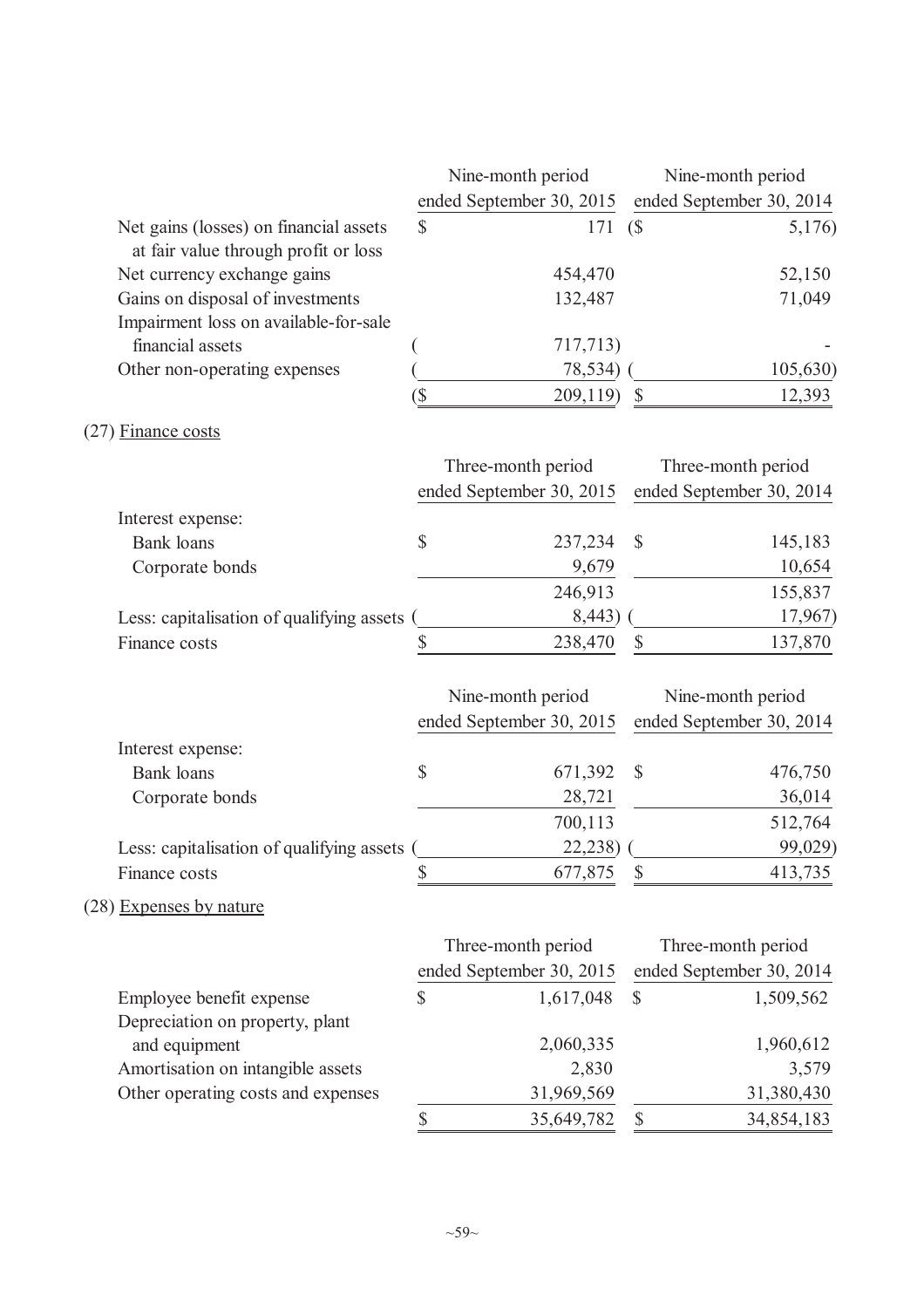|                                    | Nine-month period        |              | Nine-month period        |
|------------------------------------|--------------------------|--------------|--------------------------|
|                                    | ended September 30, 2015 |              | ended September 30, 2014 |
| Employee benefit expense           | \$<br>4,842,923          | $\mathbb{S}$ | 4,629,911                |
| Depreciation on property, plant    |                          |              |                          |
| and equipment                      | 6,062,432                |              | 5,709,679                |
| Amortisation on intangible assets  | 10,471                   |              | 9,818                    |
| Other operating costs and expenses | 92,881,011               |              | 95,108,954               |
|                                    | \$<br>103,796,837        | $\mathbb{S}$ | 105,458,362              |
| (29) Employee benefit expense      |                          |              |                          |
|                                    | Three-month period       |              | Three-month period       |
|                                    | ended September 30, 2015 |              | ended September 30, 2014 |
| Wages and salaries                 | \$<br>1,344,111          | \$           | 1,255,864                |
| Labor and health insurance fees    | 85,065                   |              | 75,836                   |
| Pension costs                      | 96,488                   |              | 96,813                   |
| Other personnel expenses           | 91,384                   |              | 81,049                   |
|                                    | \$<br>1,617,048          | $\mathbb{S}$ | 1,509,562                |
|                                    | Nine-month period        |              | Nine-month period        |
|                                    | ended September 30, 2015 |              | ended September 30, 2014 |
| Wages and salaries                 | \$<br>4,038,812          | $\mathbb{S}$ | 3,852,602                |
| Labor and health insurance fees    | 257,557                  |              | 254,570                  |
| Pension costs                      | 286,502                  |              | 286,048                  |
| Other personnel expenses           | 260,052                  |              | 236,691                  |
|                                    | \$<br>4,842,923          | \$           | 4,629,911                |

A. According to the Articles of Incorporation of the Company, when distributing earnings, the Company shall distribute bonus to the employees that account for no less than 0.5% and pay remuneration to the directors and supervisors that account for no more than 5% of the total distributed amount.

However, in accordance with the Company Act amended on May 20, 2015, a company shall distribute employee remuneration, based on the current year's profit condition, in a fixed amount or a proportion of profits. If a company has accumulated deficit, earnings should be channeled to cover losses. Aforementioned employee remuneration could be paid by cash or stocks. Specifics of the compensation are to be determined in a board meeting that registers two-thirds of directors in attendance, and the resolution must receive support from half of participating members. The resolution should be reported to the shareholders' meeting. Qualification requirements of employees, including the employees of subsidiaries of the company meeting certain specific requirements, entitled to receive aforementioned stock or cash may be specified in the Articles of Incorporation.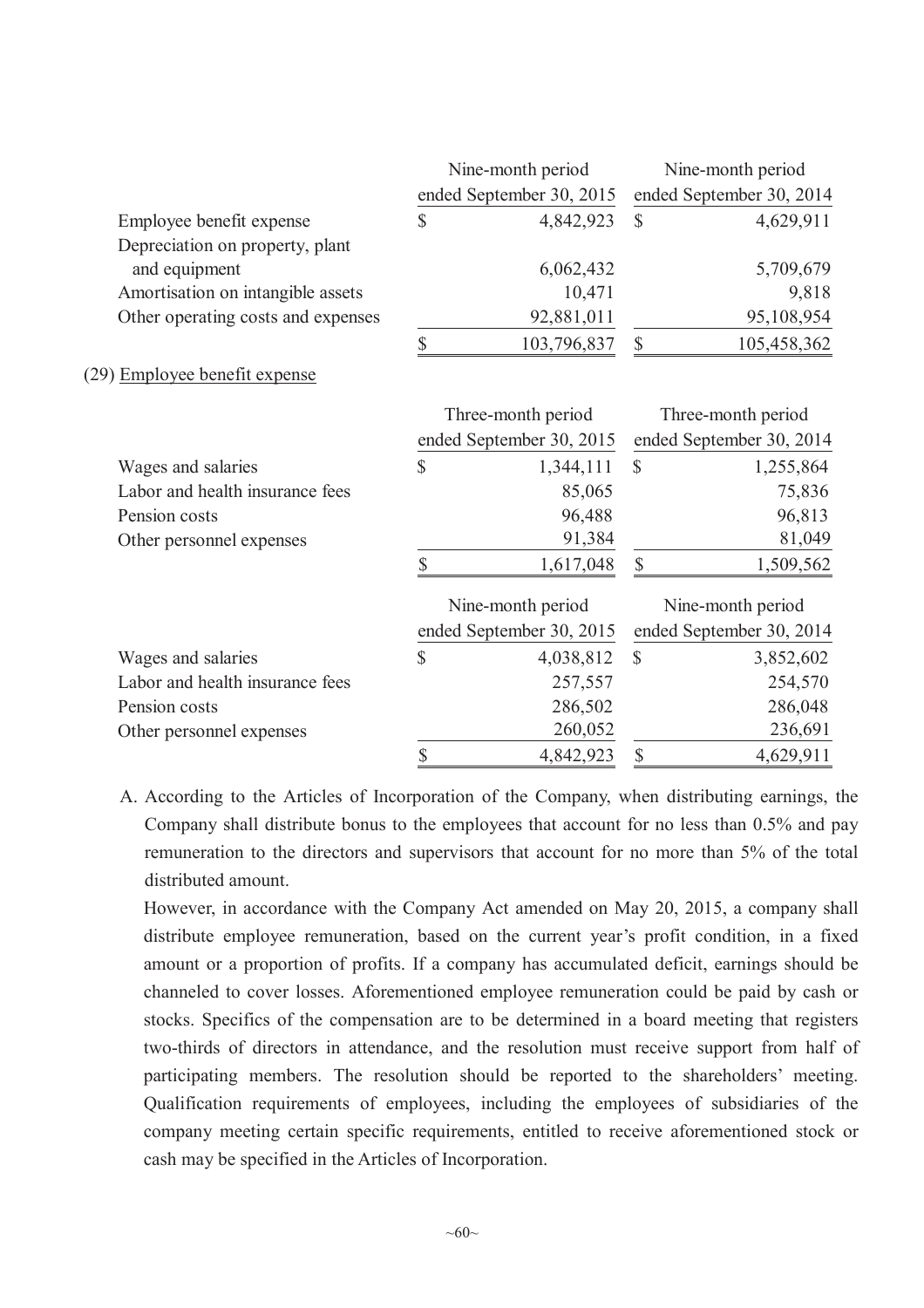B. For the nine-month period ended September 30, 2015, the Company generated loss and thus did not accrue employees' remuneration (bonus).

Employees' remuneration (bonus) and directors' and supervisors' remuneration of 2014 as resolved by the stockholders were in agreement with those amounts recognised in the 2014 financial statements.

Information about the appropriation of employees' remuneration (bonus) and directors' and supervisors' remuneration by the Company as proposed by the Board of Directors and resolved by the stockholders will be posted in the "Market Observation Post System" at the website of the Taiwan Stock Exchange.

# (30) Income tax

#### A.Income tax expense

(a)Components of income tax expense:

|                                       |                                                   | Three-month period                                |                           | Three-month period |  |
|---------------------------------------|---------------------------------------------------|---------------------------------------------------|---------------------------|--------------------|--|
|                                       | ended September 30, 2015 ended September 30, 2014 |                                                   |                           |                    |  |
| Current tax:                          |                                                   |                                                   |                           |                    |  |
| Current tax on profits for the period | \$                                                | 61,497                                            | $\mathcal{S}$             | 250,774            |  |
| Tax on unappropriated earnings        |                                                   | 35,196)                                           |                           |                    |  |
| Adjustments in respect of prior years |                                                   | 2,810                                             |                           | 9,294              |  |
| Total current tax                     |                                                   | 29,111                                            |                           | 260,068            |  |
| Deferred tax:                         |                                                   |                                                   |                           |                    |  |
| Origination and reversal of           |                                                   |                                                   |                           |                    |  |
| temporary differences                 |                                                   | 209,499)                                          |                           | 85,970             |  |
| Total deferred tax                    |                                                   | 209,499)                                          |                           | 85,970             |  |
| Income tax (benefit) expense          | `\$                                               | 180,388)                                          | $\mathbb{S}$              | 346,038            |  |
|                                       |                                                   | Nine-month period                                 |                           | Nine-month period  |  |
|                                       |                                                   | ended September 30, 2015 ended September 30, 2014 |                           |                    |  |
| Current tax on profits for the        |                                                   |                                                   |                           |                    |  |
| period                                | $\mathbb{S}$                                      | 451,782                                           | $\mathcal{S}$             | 553,888            |  |
| Adjustments in respect of prior       |                                                   |                                                   |                           |                    |  |
| years                                 |                                                   | 8,112                                             |                           | 10,406             |  |
| Total current tax                     |                                                   | 459,894                                           |                           | 564,294            |  |
| Deferred tax:                         |                                                   |                                                   |                           |                    |  |
| Origination and reversal of           |                                                   |                                                   |                           |                    |  |
| temporary differences                 |                                                   | 235,805)                                          |                           | 15,342             |  |
| Total deferred tax                    |                                                   | 235,805)                                          |                           | 15,342             |  |
| Income tax expense                    | \$                                                | 224,089                                           | $\boldsymbol{\mathsf{S}}$ | 579,636            |  |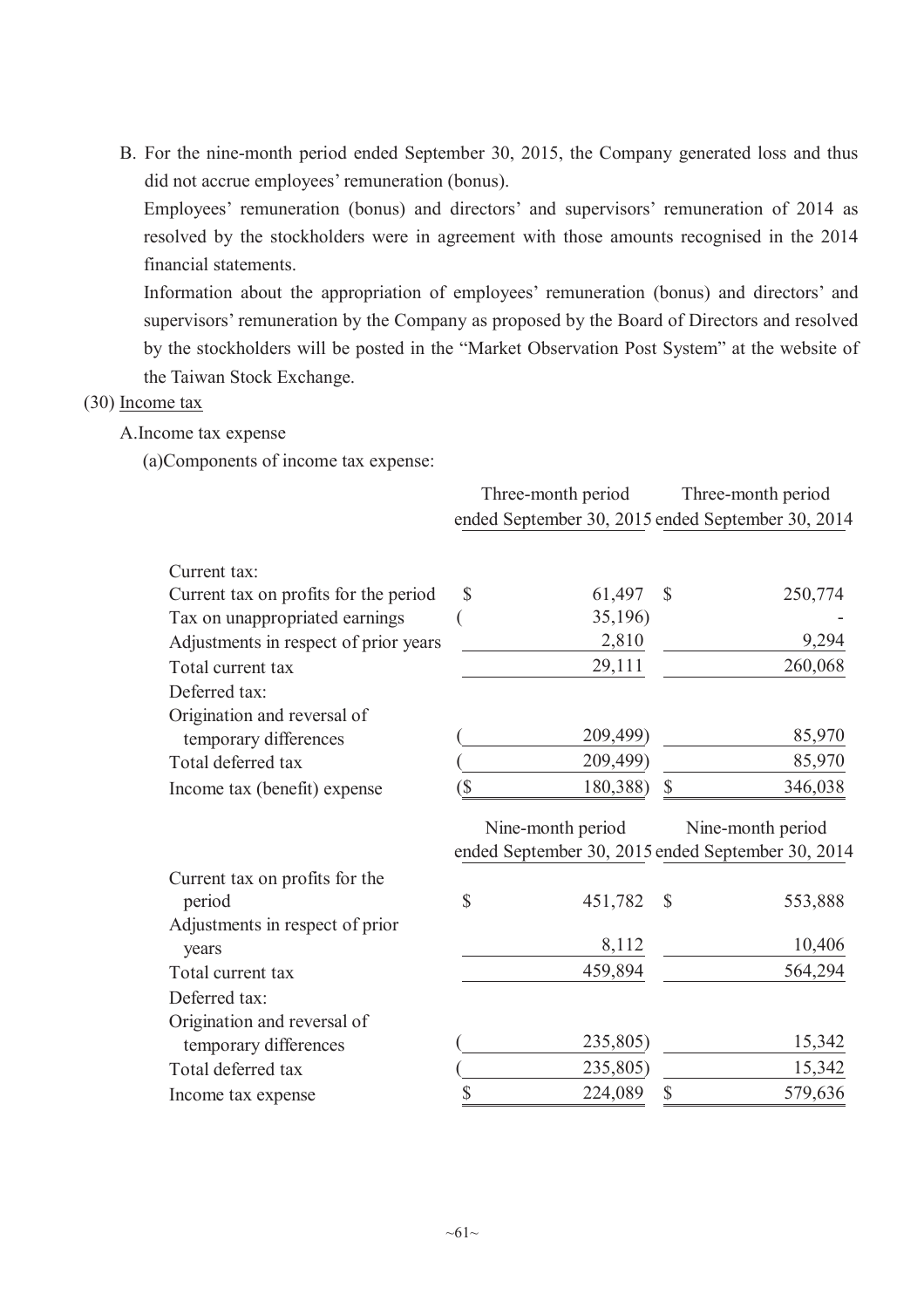|                                                                            |         | Three-month period                                                     |              | Three-month period |
|----------------------------------------------------------------------------|---------|------------------------------------------------------------------------|--------------|--------------------|
|                                                                            |         | ended Septmber 30, 2015 ended Septmber 30, 2014                        |              |                    |
| Fair value gains/losses on available-<br>for-sale financial assets         | $(\$\)$ | $8,082)$ \$                                                            |              | 185                |
| Exchange differences on translating<br>the financial statements of foreign |         |                                                                        |              |                    |
| operations                                                                 |         | 45) (                                                                  |              | 12)                |
| Cash flow hedges                                                           |         | 2,004                                                                  |              | 2,096              |
|                                                                            | (\$     | 6,123)                                                                 | $\mathbb{S}$ | 2,269              |
|                                                                            |         | Nine-month period<br>ended September 30, 2015 ended September 30, 2014 |              | Nine-month period  |
| Fair value gains/losses on available-<br>for-sale financial assets         | $(\$\)$ | $35,942)$ (\$)                                                         |              | 3,715)             |
| Exchange differences on translating<br>the financial statements of foreign |         |                                                                        |              |                    |
| operations                                                                 |         | $(29)$ (                                                               |              | 12)                |
| Cash flow hedges                                                           |         | 2,777                                                                  |              | 2,096              |
|                                                                            | (\$     | 33,194)                                                                | (            | 1,631)             |

(b)The income tax (charge)/credit relating to components of other comprehensive income is as follows:

(c) The income tax charged/(credited) to equity during the period is as follow:

|                                     | Three-month period       | Three-month period       |
|-------------------------------------|--------------------------|--------------------------|
|                                     | ended September 30, 2015 | ended September 30, 2014 |
| Reduction in capital surplus caused |                          |                          |
| by recognition of foreign investees |                          |                          |
| based on the shareholding ratio     |                          |                          |
|                                     | Nine-month period        | Nine-month period        |
|                                     | ended September 30, 2015 | ended September 30, 2014 |
| Reduction in capital surplus caused |                          |                          |
| by recognition of foreign investees |                          |                          |
| based on the shareholding ratio     |                          |                          |

B.As of September 30, 2015, the Company's income tax returns through 2012 have been assessed and approved by the Tax Authority.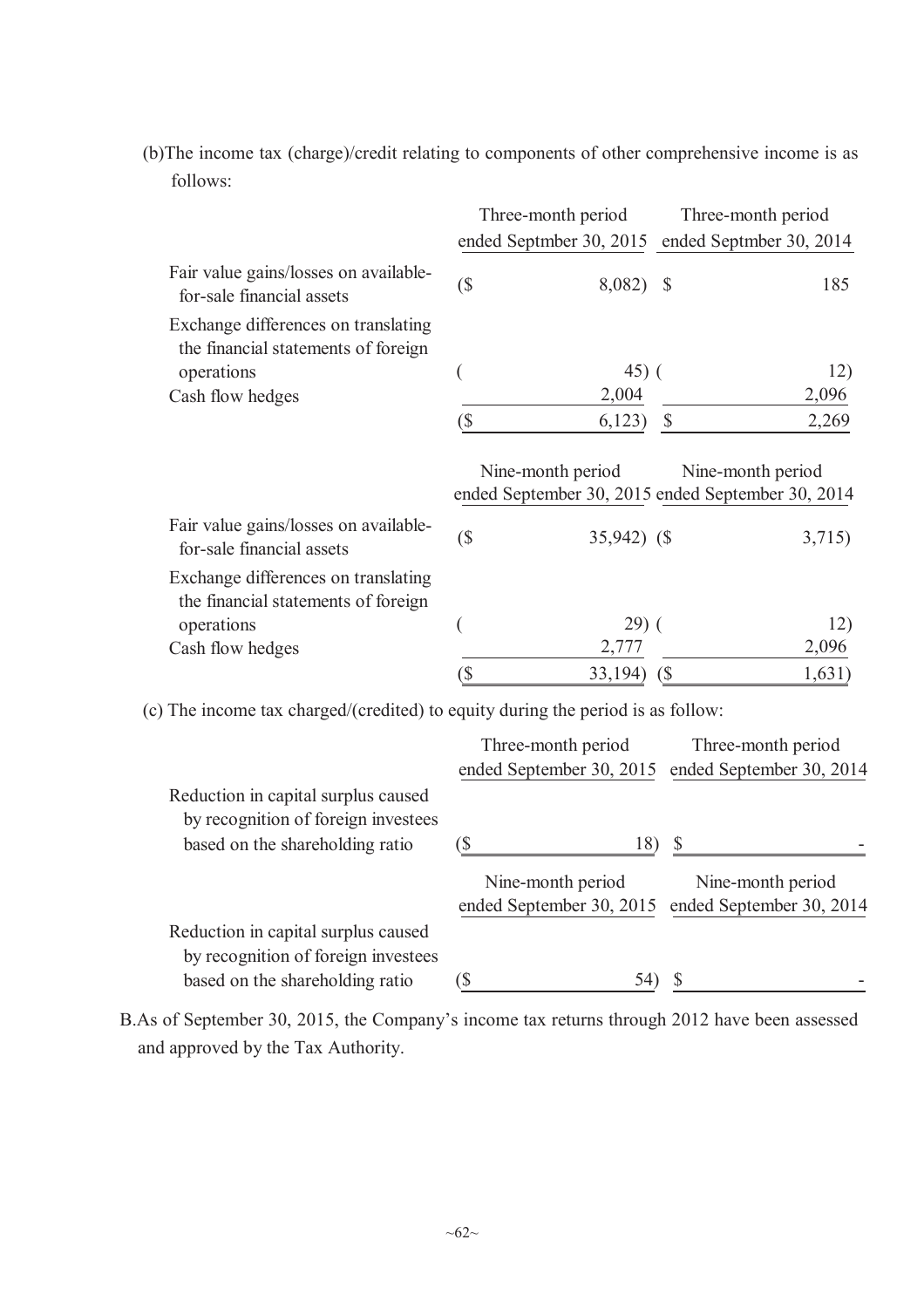C.Unappropriated retained earnings:

|                                       |              | September 30, 2015 |   | December 31, 2014  |
|---------------------------------------|--------------|--------------------|---|--------------------|
| Earnings generated in and before 1997 | <sup>S</sup> | 1,643,560          | S | 1,673,273          |
| Earnings generated in and after 1998  |              | 4,571,831          |   | 5,567,234          |
|                                       |              | 6,215,391          |   | 7,240,507          |
|                                       |              |                    |   | September 30, 2014 |
| Earnings generated in and before 1997 |              |                    |   | 1,673,273          |
| Earnings generated in and after 1998  |              |                    |   | 4,742,451          |
|                                       |              |                    |   | 6,415,724          |

D. As of September 30, 2015, December 31, 2014 and September 30, 2014 the balance of the imputation tax credit account was \$2,720,114, \$1,616,279 and \$1,616,279, respectively. The creditable tax rate was 0% for 2013 and creditable tax rate is 35.78% for 2014.

(31) Earnings (loss) per share

|                                                                                                               |     |                  | Three-month period ended September 30, 2015                  |                                       |
|---------------------------------------------------------------------------------------------------------------|-----|------------------|--------------------------------------------------------------|---------------------------------------|
|                                                                                                               |     |                  | Weighted average<br>number of ordinary<br>shares outstanding | Loss per share                        |
|                                                                                                               |     | Amount after tax | (share in thousands)                                         | (in dollars)                          |
| Basic loss per share                                                                                          |     |                  |                                                              |                                       |
| Net loss attributable to<br>ordinary shareholders of the<br>parent                                            | (   | 2,413,939)       | 3,512,356                                                    | 0.69)<br>$\left( \mathcal{S} \right)$ |
| Diluted loss per share                                                                                        |     |                  |                                                              |                                       |
| Net loss attributable to<br>ordinary shareholders of the                                                      |     |                  |                                                              |                                       |
| parent                                                                                                        |     | 2,413,939)       | 3,512,356                                                    |                                       |
| Assumed conversion of all<br>dilutive potential ordinary<br>shares                                            |     |                  |                                                              |                                       |
| Employees' bonus                                                                                              |     |                  |                                                              |                                       |
| Net loss attributable to<br>ordinary shareholders of the<br>parent plus assumed<br>conversion of all dilutive |     |                  |                                                              |                                       |
| potential ordinary shares                                                                                     | `\$ | 2,413,939)       | 3,512,356                                                    | (0.69)                                |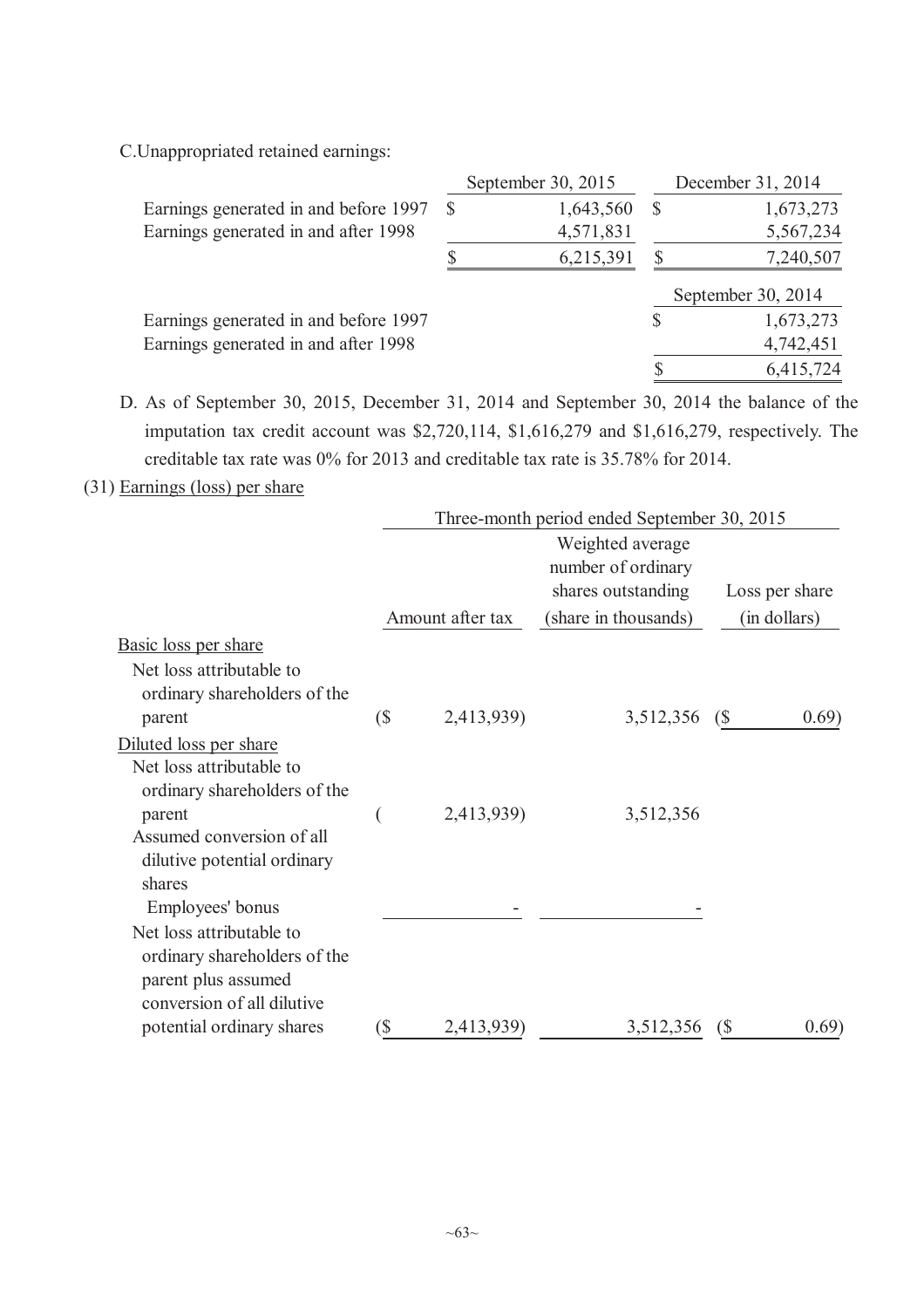|                                                                                                                                                            | Three-month period ended September 30, 2014 |                  |                                                              |                    |  |  |  |
|------------------------------------------------------------------------------------------------------------------------------------------------------------|---------------------------------------------|------------------|--------------------------------------------------------------|--------------------|--|--|--|
|                                                                                                                                                            |                                             |                  | Weighted average<br>number of ordinary<br>shares outstanding | Earnings per share |  |  |  |
|                                                                                                                                                            |                                             | Amount after tax | (share in thousands)                                         | (in dollars)       |  |  |  |
| Basic earnings per share<br>Net income attributable to<br>ordinary shareholders of                                                                         |                                             |                  |                                                              |                    |  |  |  |
| the parent                                                                                                                                                 | \$                                          | 1,863,538        | 3,511,471                                                    | \$<br>0.53         |  |  |  |
| Diluted earnings per share<br>Net income attributable to<br>ordinary shareholders of                                                                       |                                             |                  |                                                              |                    |  |  |  |
| the parent<br>Assumed conversion of all<br>dilutive potential ordinary<br>shares                                                                           |                                             | 1,863,538        | 3,511,471                                                    |                    |  |  |  |
| Convertible bonds<br>Net income attributable to<br>ordinary shareholders of the<br>parent plus assumed<br>conversion of all<br>dilutive potential ordinary |                                             |                  |                                                              |                    |  |  |  |
| shares                                                                                                                                                     | \$                                          | 1,863,538        | 3,511,471                                                    | 0.53<br>\$         |  |  |  |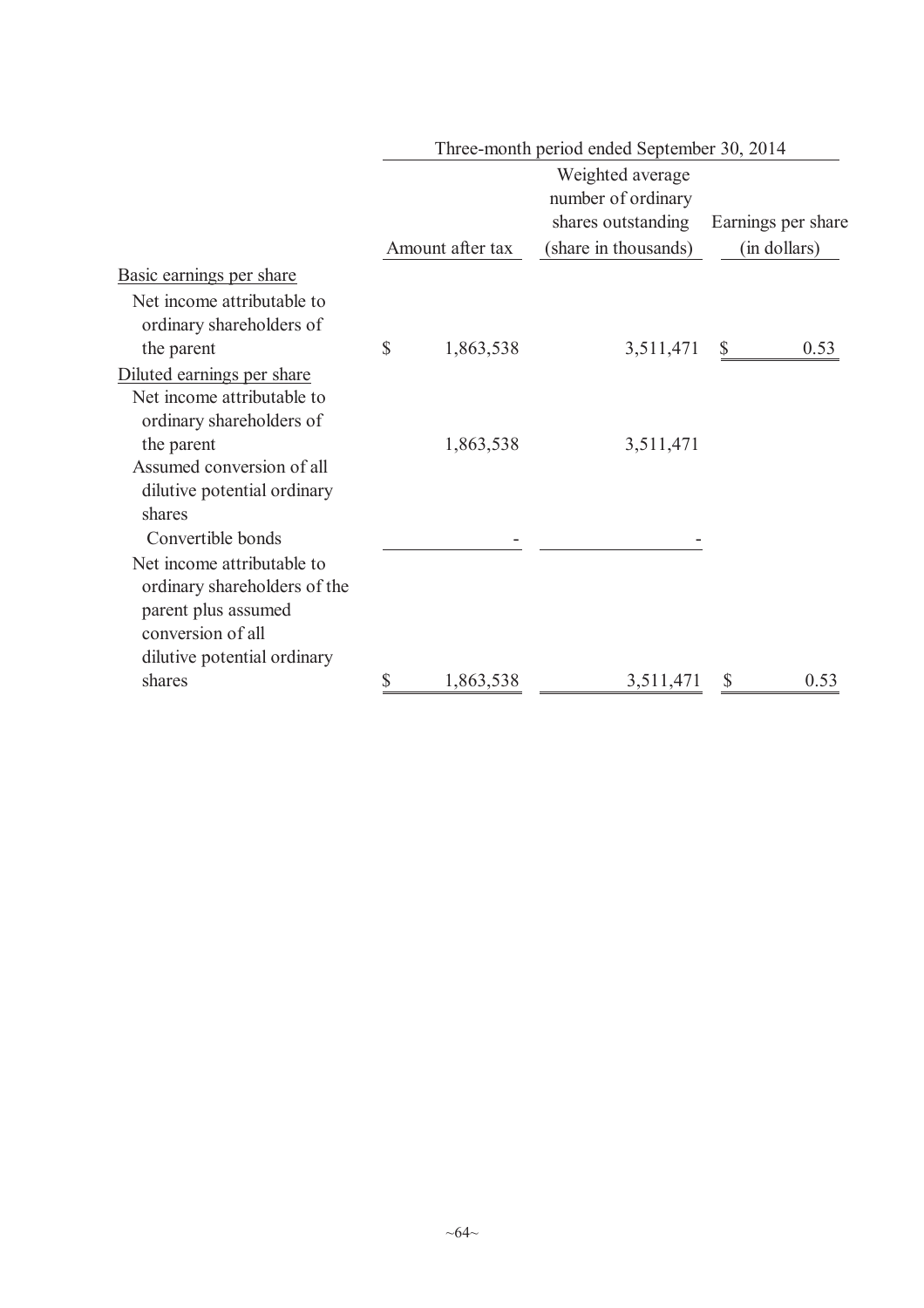| Nine-month period ended September 30, 2015 |            |                                        |                                            |  |  |
|--------------------------------------------|------------|----------------------------------------|--------------------------------------------|--|--|
|                                            |            | Weighted average<br>number of ordinary | Loss per share                             |  |  |
|                                            |            |                                        | (in dollars)                               |  |  |
|                                            |            |                                        |                                            |  |  |
|                                            |            |                                        |                                            |  |  |
| (                                          | 1,040,936) | 3,512,356                              | 0.30)<br>(S                                |  |  |
|                                            |            |                                        |                                            |  |  |
|                                            | 1,040,936) | 3,512,356                              |                                            |  |  |
|                                            |            |                                        |                                            |  |  |
|                                            |            |                                        |                                            |  |  |
|                                            |            |                                        |                                            |  |  |
| `\$                                        | 1,040,936) | 3,512,356                              | 0.30)<br>$\sqrt{S}$                        |  |  |
|                                            |            | Amount after tax                       | shares outstanding<br>(share in thousands) |  |  |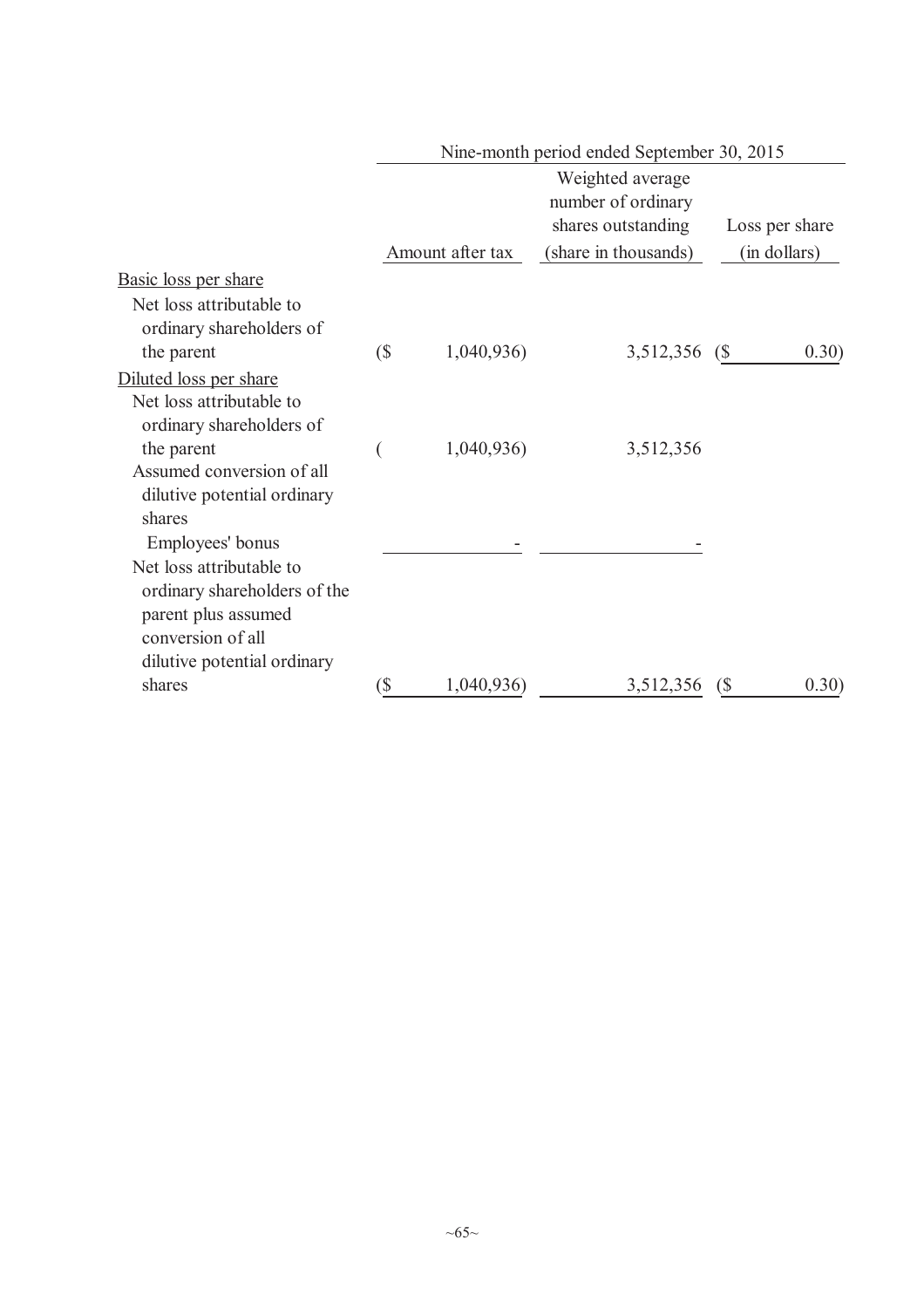|                                                                                                                                       |                  | Nine-month period ended September 30, 2014                             |              |                    |
|---------------------------------------------------------------------------------------------------------------------------------------|------------------|------------------------------------------------------------------------|--------------|--------------------|
|                                                                                                                                       |                  | Weighted average<br>number of ordinary<br>shares outstanding           |              | Earnings per share |
|                                                                                                                                       | Amount after tax | (share in thousands)                                                   |              | (in dollars)       |
| Basic earnings per share                                                                                                              |                  |                                                                        |              |                    |
| Net income attributable to<br>ordinary shareholders of<br>the parent                                                                  | \$<br>320,132    |                                                                        |              |                    |
|                                                                                                                                       |                  | 3,510,305                                                              | $\mathbb{S}$ | 0.09               |
| Diluted earnings per share<br>Net income attributable to<br>ordinary shareholders of                                                  |                  |                                                                        |              |                    |
| the parent                                                                                                                            | 320,132          | 3,510,305                                                              |              |                    |
| Assumed conversion of all<br>dilutive potential ordinary<br>shares                                                                    |                  |                                                                        |              |                    |
| Convertible bonds                                                                                                                     |                  |                                                                        |              |                    |
| Net income attributable to<br>ordinary shareholders of the<br>parent plus assumed<br>conversion of all<br>dilutive potential ordinary |                  |                                                                        |              |                    |
| shares                                                                                                                                | \$<br>320,132    | 3,510,305                                                              | $\mathbb{S}$ | 0.09               |
| (32) Supplemental cash flow information                                                                                               |                  |                                                                        |              |                    |
| A. Investing activities with partial cash payments                                                                                    |                  |                                                                        |              |                    |
| (a)Property, plant and equipment                                                                                                      |                  |                                                                        |              |                    |
|                                                                                                                                       |                  | Nine-month period<br>ended September 30, 2015 ended September 30, 2014 |              | Nine-month period  |
| Purchase of property, plant and<br>equipment                                                                                          | \$               | 2,011,635<br>$\mathbb{S}$                                              |              | 3,809,329          |
| Add: opening balance of payable<br>on equipment<br>Less: ending balance of payable                                                    |                  | 1,557                                                                  |              | 1,119              |
| on equipment                                                                                                                          |                  | 7,566)                                                                 |              | 1,564)             |
| Cash paid during the period                                                                                                           |                  | 2,005,626<br>\$                                                        |              | 3,808,884          |
|                                                                                                                                       |                  |                                                                        |              |                    |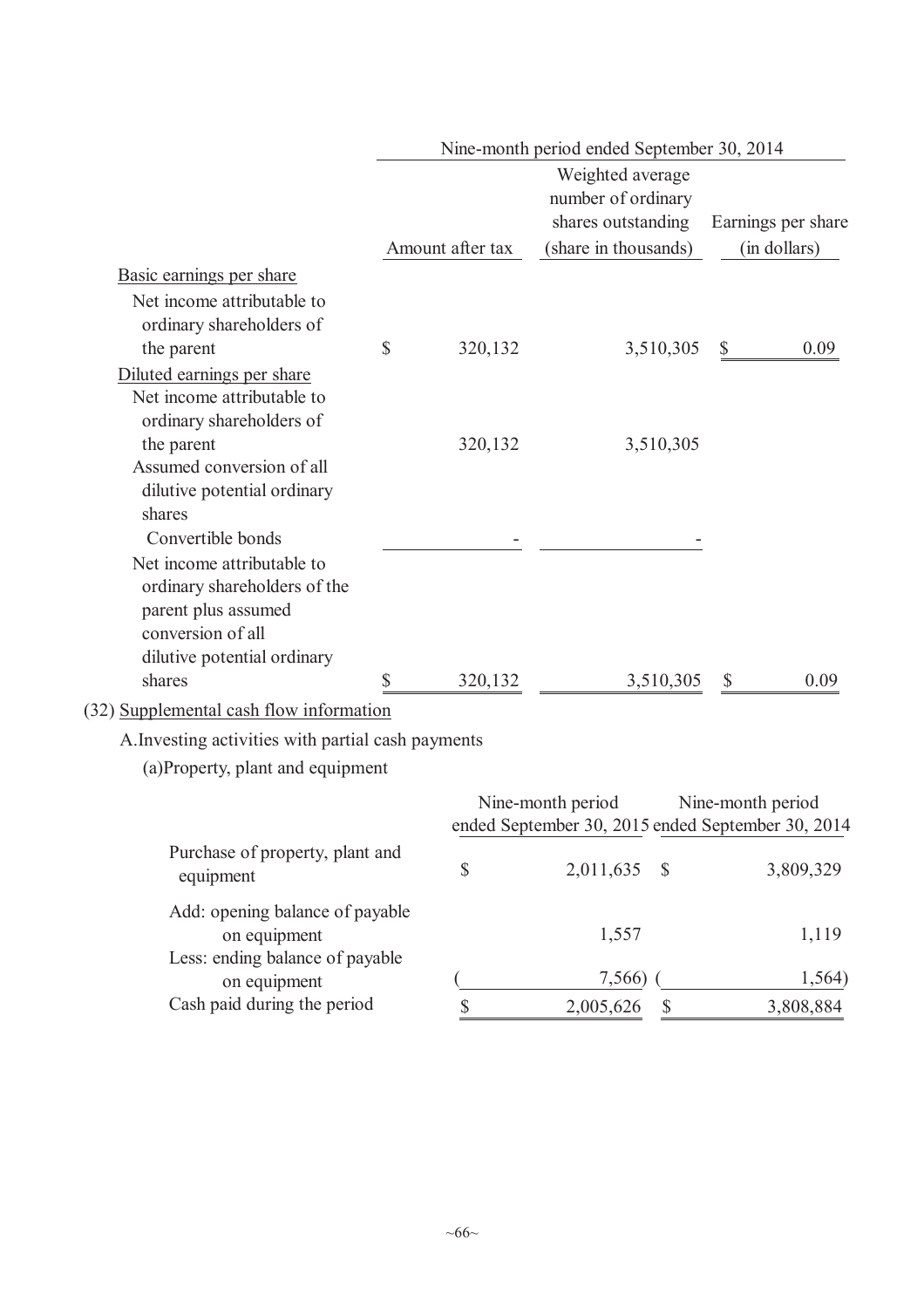|                                                                      |               | Nine-month period<br>ended September 30, 2015 |                           | Nine-month period<br>ended September 30, 2014     |
|----------------------------------------------------------------------|---------------|-----------------------------------------------|---------------------------|---------------------------------------------------|
| Purchase of prepayments for equipment                                | $\mathcal{S}$ | 8,901,561                                     | $\mathcal{S}$             | 12,057,833                                        |
| Add: opening balance of payable                                      |               |                                               |                           |                                                   |
| on prepayments for equipment                                         |               | 277,413                                       |                           | 4,597                                             |
| Less: ending balance of payable                                      |               |                                               |                           |                                                   |
| on prepayments for equipment                                         |               | $20,910)$ (                                   |                           | 379)                                              |
| capitalisation of qualifying<br>assets                               |               | 22,238)                                       |                           | 99,029)                                           |
| Cash paid during the period                                          | \$            | 9,135,826                                     | $\boldsymbol{\mathsf{S}}$ | 11,963,022                                        |
|                                                                      |               |                                               |                           |                                                   |
| (c) Disposal of interest in consolidated entities                    |               |                                               |                           |                                                   |
|                                                                      |               | Nine-month period                             |                           | Nine-month period                                 |
|                                                                      |               |                                               |                           | ended September 30, 2015 ended September 30, 2014 |
| Sales proceeds from disposal of<br>interest in consolidated entities | \$            | 7,304                                         | S                         |                                                   |
| Add: opening balance of other                                        |               |                                               |                           |                                                   |
| receivables                                                          |               |                                               |                           |                                                   |
| Less: ending balance of other                                        |               |                                               |                           |                                                   |
| receivables                                                          |               | 7,304)                                        |                           |                                                   |
| Cash received during the period                                      | \$            |                                               | $\boldsymbol{\mathsf{S}}$ |                                                   |
| B. Financing activities with no cash flow effects                    |               |                                               |                           |                                                   |
|                                                                      |               | Nine-month period                             |                           | Nine-month period                                 |
|                                                                      |               |                                               |                           | ended September 30, 2015 ended September 30, 2014 |
| Convertible bonds being converted                                    |               |                                               |                           |                                                   |
| to capital stocks                                                    | \$            |                                               | \$                        | 45,200                                            |
| 7. RELATED PARTY TRANSACTIONS                                        |               |                                               |                           |                                                   |
| (1) Significant related party transactions and balances              |               |                                               |                           |                                                   |
| A. Operating revenue:                                                |               |                                               |                           |                                                   |
|                                                                      |               | Three-month period                            |                           | Three-month period                                |
|                                                                      |               |                                               |                           | ended September 30, 2015 ended September 30, 2014 |
| Sales of services:                                                   |               |                                               |                           |                                                   |
| Associates<br>\$                                                     |               | 716,392                                       | $\mathcal{S}$             | 928,226                                           |
| Other related parties                                                |               | 2,612,814                                     |                           | 2,531,453                                         |
| \$                                                                   |               | 3,329,206                                     | \$                        | 3,459,679                                         |

(b)Prepayments for equipment (recorded as other non-current assets)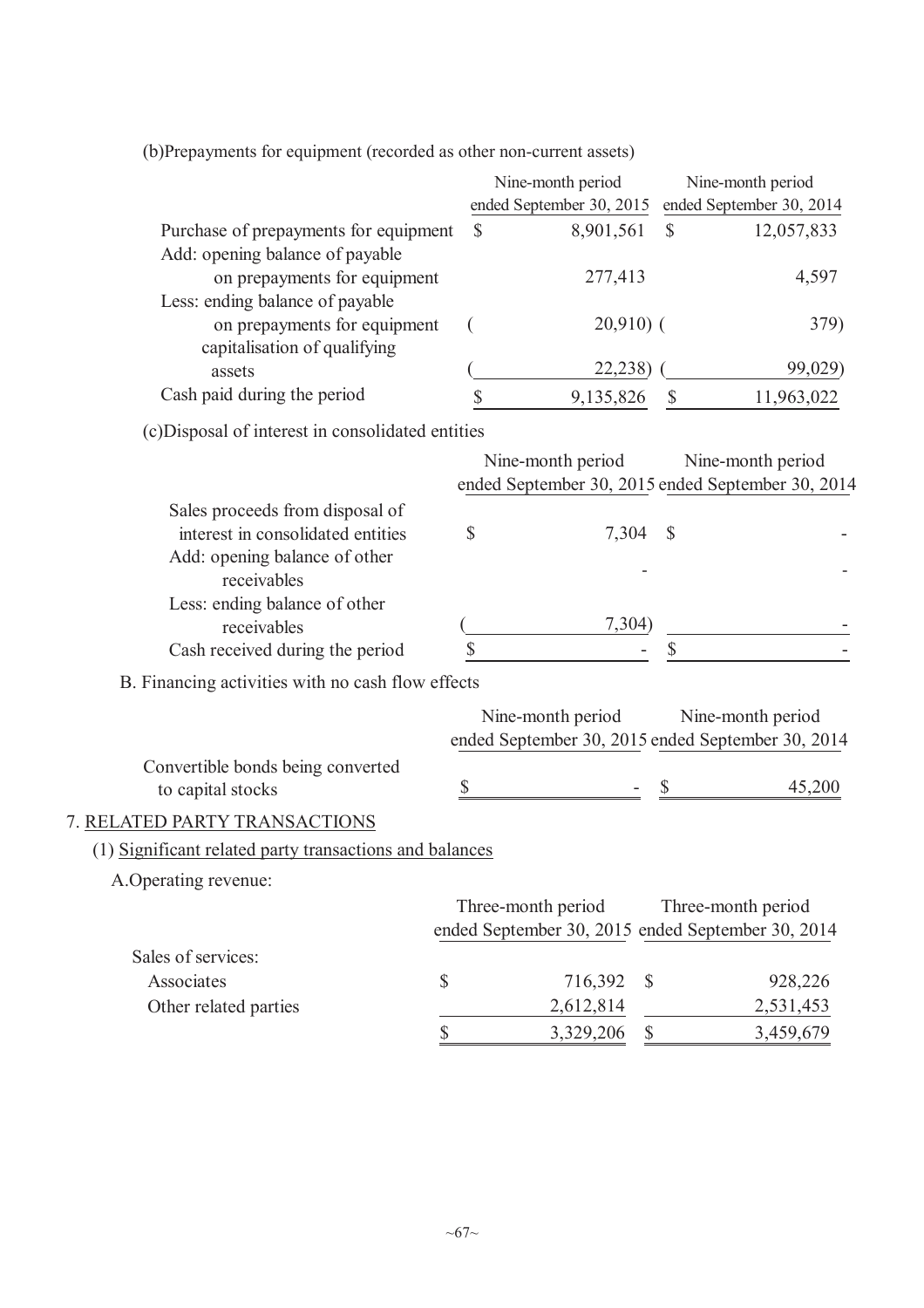|                       | Nine-month period                                 |  | Nine-month period |  |  |
|-----------------------|---------------------------------------------------|--|-------------------|--|--|
|                       | ended September 30, 2015 ended September 30, 2014 |  |                   |  |  |
| Sales of services:    |                                                   |  |                   |  |  |
| Associates            | 2,335,385 \$                                      |  | 2,478,688         |  |  |
| Other related parties | 8,310,536                                         |  | 6,505,387         |  |  |
|                       | 10,645,921                                        |  | 8,984,075         |  |  |

The business terms on which the Group transacts with related parties are of no difference from those with non-related parties.

B.Purchases:

|                        | Three-month period |                                                                        | Three-month period                                |  |  |
|------------------------|--------------------|------------------------------------------------------------------------|---------------------------------------------------|--|--|
|                        |                    |                                                                        | ended September 30, 2015 ended September 30, 2014 |  |  |
| Purchases of services: |                    |                                                                        |                                                   |  |  |
| Associates             | \$<br>803,987      | $\mathcal{S}$                                                          | 841,886                                           |  |  |
| Other related parties  | 1,817,306          |                                                                        | 1,457,696                                         |  |  |
|                        | 2,621,293          | \$                                                                     | 2,299,582                                         |  |  |
|                        | Nine-month period  | Nine-month period<br>ended September 30, 2015 ended September 30, 2014 |                                                   |  |  |
| Purchases of services: |                    |                                                                        |                                                   |  |  |
| Associates             | \$<br>2,118,917    | <sup>S</sup>                                                           | 3,065,642                                         |  |  |
| Other related parties  | 5,029,965          |                                                                        | 4,776,982                                         |  |  |
|                        | 7,148,882          |                                                                        | 7,842,624                                         |  |  |

Goods and services are purchased from associates and other related parties on normal commercial terms and conditions.

C.Receivables from related parties :

|                       | September 30, 2015 December 31, 2014 September 30, 2014 |               |         |              |         |
|-----------------------|---------------------------------------------------------|---------------|---------|--------------|---------|
| Accounts receivable:  |                                                         |               |         |              |         |
| Associates            | \$<br>104,744                                           | $\mathcal{S}$ | 192,207 | $\mathbb{S}$ | 160,516 |
| Other related parties | 775,466                                                 |               | 258,878 |              | 234,174 |
| Subtotal              | 880,210                                                 |               | 451,085 |              | 394,690 |
| Other receivables:    |                                                         |               |         |              |         |
| Associates            | \$<br>1,908                                             | $\mathcal{S}$ | 1,941   | <sup>S</sup> | 4,910   |
| Other related parties | 156,099                                                 |               | 7,384   |              | 72,832  |
| Subtotal              | 158,007                                                 |               | 9,325   |              | 77,742  |
| Total                 | 1,038,217                                               |               | 460,410 |              | 472,432 |

The receivables from related parties arise mainly from sale transactions. The receivables are unsecured in nature and bear no interest. There are no provisions held against receivables from related parties.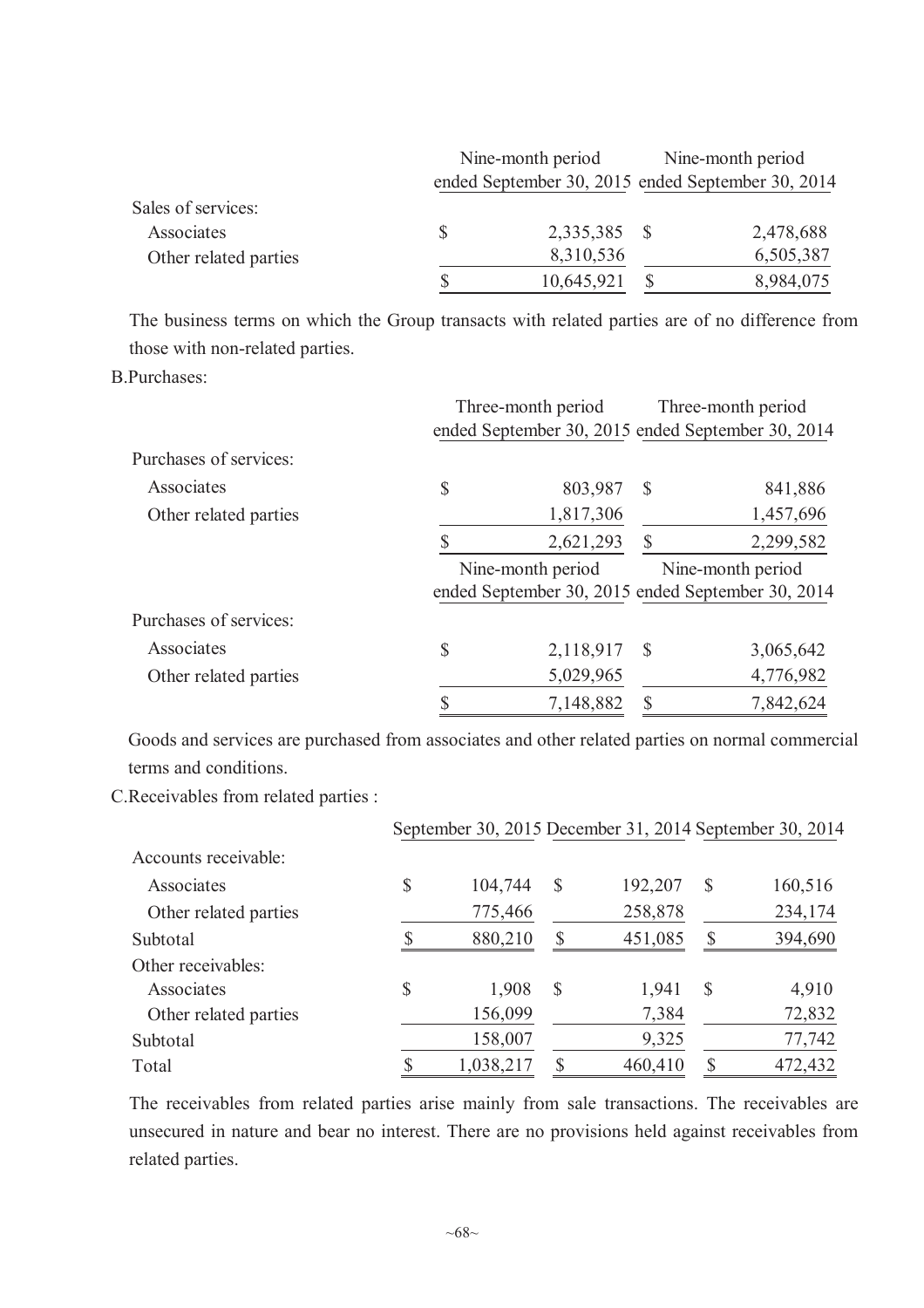D.Payables to related parties:

|                       | September 30, 2015 December 31, 2014 September 30, 2014 |               |         |               |         |
|-----------------------|---------------------------------------------------------|---------------|---------|---------------|---------|
| Accounts payable:     |                                                         |               |         |               |         |
| Associates            | \$<br>55,274                                            | $\mathcal{S}$ | 146,828 | S             | 134,437 |
| Other related parties | 1,060,389                                               |               | 520,741 |               | 389,628 |
| Subtotal              | 1,115,663                                               |               | 667,569 | S             | 524,065 |
| Other payables:       |                                                         |               |         |               |         |
| Associates            | \$<br>5,853                                             | <sup>S</sup>  | 6,535   | $\mathcal{S}$ | 7,386   |
| Other related parties | 16,841                                                  |               | 36,177  | \$            | 28,904  |
| Subtotal              | 22,694                                                  |               | 42,712  | S             | 36,290  |
| Total                 | 1,138,357                                               |               | 710,281 |               | 560,355 |

The payables to related parties arise mainly from purchase transactions. The payables bear no interest.

E.Property transactions:

|                                                  |                                | Three-month period<br>ended September 30, 2015 | Three-month period<br>ended September 30, 2014 |                                                |  |  |
|--------------------------------------------------|--------------------------------|------------------------------------------------|------------------------------------------------|------------------------------------------------|--|--|
| Acquisition of property,<br>plant and equipment: |                                |                                                |                                                |                                                |  |  |
| Other related parties                            | $\boldsymbol{\mathsf{S}}$      | 5                                              | $\mathbb S$                                    | 232                                            |  |  |
|                                                  |                                | Nine-month period<br>ended September 30, 2015  | Nine-month period<br>ended September 30, 2014  |                                                |  |  |
| Acquisition of property,<br>plant and equipment: |                                |                                                |                                                |                                                |  |  |
| Associates                                       | \$                             | 2,291                                          | $\mathcal{S}$                                  | 28                                             |  |  |
| Other related parties                            |                                | $\overline{5}$                                 | 233                                            |                                                |  |  |
|                                                  | \$                             | 2,296                                          | \$<br>261                                      |                                                |  |  |
|                                                  |                                | Three-month period<br>ended September 30, 2015 |                                                | Three-month period<br>ended September 30, 2014 |  |  |
| Disposal of property, plant                      | Disposal                       | Gain (loss)                                    | Disposal                                       | Gain (loss)                                    |  |  |
| and equipment:                                   | proceeds                       | on disposal                                    | proceeds                                       | on disposal                                    |  |  |
| Other related parties                            | 20                             | $\mathbb{S}$<br>20                             | 1,154                                          | (S)<br>429)                                    |  |  |
|                                                  |                                | Nine-month period                              | Nine-month period<br>ended September 30, 2014  |                                                |  |  |
|                                                  |                                | ended September 30, 2015                       |                                                |                                                |  |  |
| Disposal of property, plant                      | Disposal                       | Gain (loss)                                    | Disposal                                       | Gain (loss)                                    |  |  |
| and equipment:                                   | proceeds                       | on disposal                                    | proceeds                                       | on disposal                                    |  |  |
| Other related parties                            | $\overline{\mathcal{L}}$<br>20 | $\frac{1}{2}$<br>$\overline{20}$               | $\frac{1}{2}$<br>41,492                        | \$<br>39,708                                   |  |  |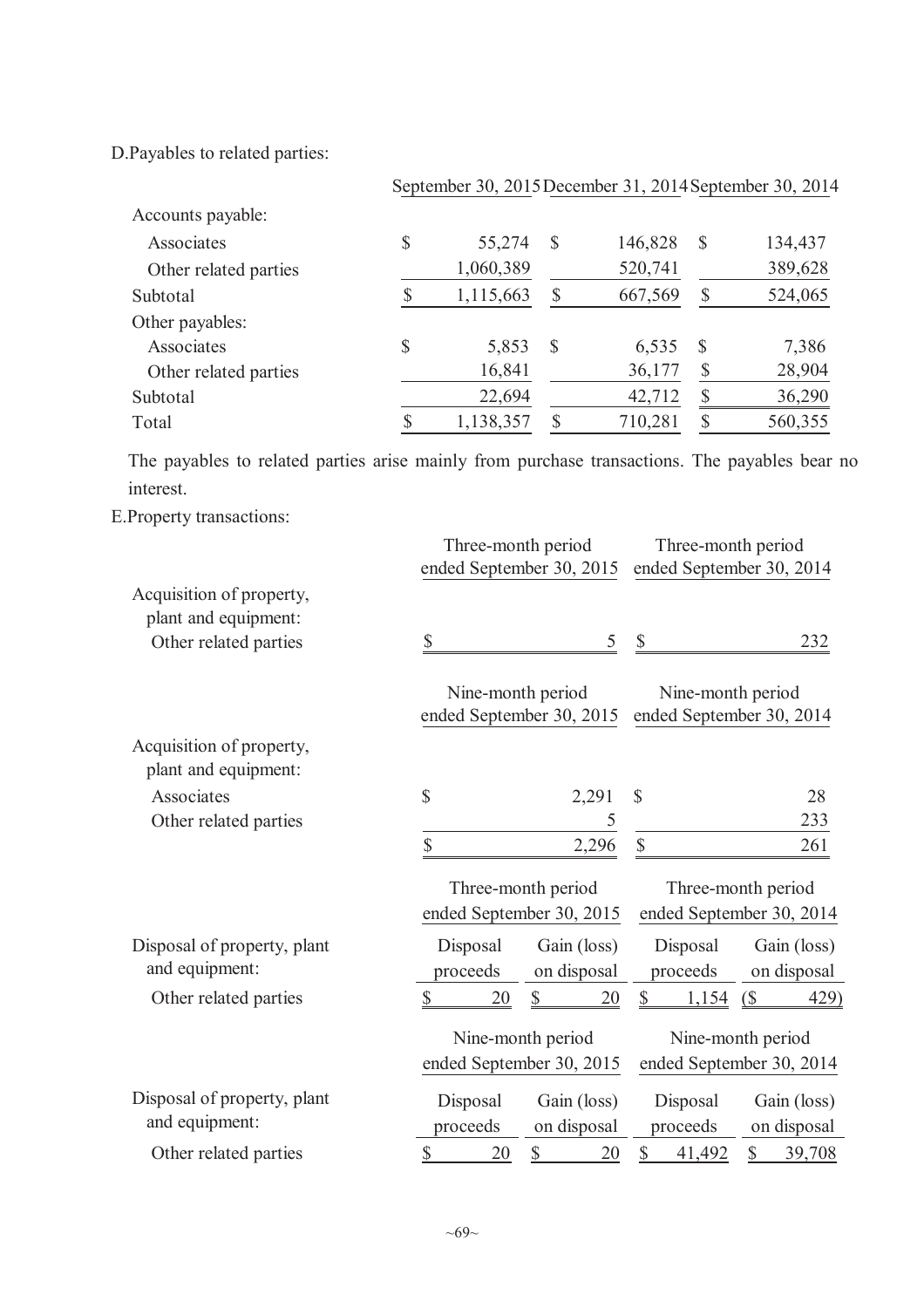F.Agency accounts:

| \$                         | 5,506                                                                             | $\mathbb{S}$              | 11,688                                                                  | $\mathbb{S}$                                                         | 34,389                                                                                                                                                                                                                                                                                                                                                                                                 |
|----------------------------|-----------------------------------------------------------------------------------|---------------------------|-------------------------------------------------------------------------|----------------------------------------------------------------------|--------------------------------------------------------------------------------------------------------------------------------------------------------------------------------------------------------------------------------------------------------------------------------------------------------------------------------------------------------------------------------------------------------|
|                            |                                                                                   |                           |                                                                         |                                                                      | 106,493                                                                                                                                                                                                                                                                                                                                                                                                |
| $\boldsymbol{\mathsf{S}}$  | 5,506                                                                             | $\mathcal{S}$             | 11,688                                                                  | $\mathcal{S}$                                                        | 140,882                                                                                                                                                                                                                                                                                                                                                                                                |
|                            |                                                                                   |                           |                                                                         |                                                                      |                                                                                                                                                                                                                                                                                                                                                                                                        |
|                            |                                                                                   |                           |                                                                         |                                                                      |                                                                                                                                                                                                                                                                                                                                                                                                        |
| $(\$\)$                    |                                                                                   |                           | 8,630)                                                                  | $\mathcal{S}$                                                        |                                                                                                                                                                                                                                                                                                                                                                                                        |
|                            | 33,066)                                                                           |                           | 33,920)                                                                 |                                                                      |                                                                                                                                                                                                                                                                                                                                                                                                        |
| $\Im$                      |                                                                                   |                           | 42,550)                                                                 | $\boldsymbol{\mathsf{S}}$                                            |                                                                                                                                                                                                                                                                                                                                                                                                        |
|                            |                                                                                   |                           |                                                                         |                                                                      |                                                                                                                                                                                                                                                                                                                                                                                                        |
|                            |                                                                                   |                           |                                                                         |                                                                      |                                                                                                                                                                                                                                                                                                                                                                                                        |
|                            |                                                                                   |                           |                                                                         |                                                                      |                                                                                                                                                                                                                                                                                                                                                                                                        |
| \$                         | 956,101                                                                           | $\mathbb{S}$              | 106,445                                                                 | $\mathbb{S}$                                                         | 77,540                                                                                                                                                                                                                                                                                                                                                                                                 |
|                            | 28,776                                                                            |                           | 1,312,578                                                               |                                                                      | 1,255,993                                                                                                                                                                                                                                                                                                                                                                                              |
| $\mathbb{S}$               | 984,877                                                                           | $\mathbb{S}$              | 1,419,023                                                               | $\mathbb{S}$                                                         | 1,333,533                                                                                                                                                                                                                                                                                                                                                                                              |
|                            |                                                                                   |                           |                                                                         |                                                                      |                                                                                                                                                                                                                                                                                                                                                                                                        |
|                            |                                                                                   |                           |                                                                         |                                                                      |                                                                                                                                                                                                                                                                                                                                                                                                        |
| $\left( \text{\$} \right)$ |                                                                                   |                           | 635,072)                                                                | $\left( \text{\$} \right)$                                           | 1,173,788)                                                                                                                                                                                                                                                                                                                                                                                             |
|                            |                                                                                   |                           |                                                                         |                                                                      |                                                                                                                                                                                                                                                                                                                                                                                                        |
|                            |                                                                                   |                           |                                                                         |                                                                      |                                                                                                                                                                                                                                                                                                                                                                                                        |
|                            |                                                                                   |                           |                                                                         |                                                                      |                                                                                                                                                                                                                                                                                                                                                                                                        |
|                            |                                                                                   |                           |                                                                         |                                                                      |                                                                                                                                                                                                                                                                                                                                                                                                        |
| $\$\,$                     | 324,587                                                                           | $\boldsymbol{\mathsf{S}}$ | 308,738                                                                 | $\$\,$                                                               | 296,892                                                                                                                                                                                                                                                                                                                                                                                                |
|                            |                                                                                   |                           |                                                                         |                                                                      |                                                                                                                                                                                                                                                                                                                                                                                                        |
|                            |                                                                                   |                           |                                                                         |                                                                      |                                                                                                                                                                                                                                                                                                                                                                                                        |
|                            |                                                                                   |                           |                                                                         |                                                                      |                                                                                                                                                                                                                                                                                                                                                                                                        |
|                            |                                                                                   |                           |                                                                         |                                                                      |                                                                                                                                                                                                                                                                                                                                                                                                        |
| \$                         |                                                                                   |                           | $\mathbb{S}$                                                            |                                                                      | 1,025                                                                                                                                                                                                                                                                                                                                                                                                  |
| Nine-month period          |                                                                                   |                           |                                                                         |                                                                      |                                                                                                                                                                                                                                                                                                                                                                                                        |
|                            |                                                                                   |                           |                                                                         |                                                                      |                                                                                                                                                                                                                                                                                                                                                                                                        |
| \$                         |                                                                                   |                           | \$                                                                      |                                                                      | 3,134                                                                                                                                                                                                                                                                                                                                                                                                  |
|                            | Debit balance of shipowner's accounts:<br>Credit balance of shipowner's accounts: |                           | $23,758$ ) (\$<br>56,824) (\$<br>$1,275,280$ (\$)<br>Three-month period | ended September 30, 2015<br>809<br>ended September 30, 2015<br>2,772 | September 30, 2015 December 31, 2014 September 30, 2014<br>September 30, 2015 December 31, 2014 September 30, 2014<br>September 30, 2015 December 31, 2014 September 30, 2014<br>September 30, 2015 December 31, 2014 September 30, 2014<br>September 30, 2015 December 31, 2014 September 30, 2014<br>Three-month period<br>ended September 30, 2014<br>Nine-month period<br>ended September 30, 2014 |

The loans to associates carry interest at floating rates for the three-month and nine-month periods ended September 30, 2015 and 2014.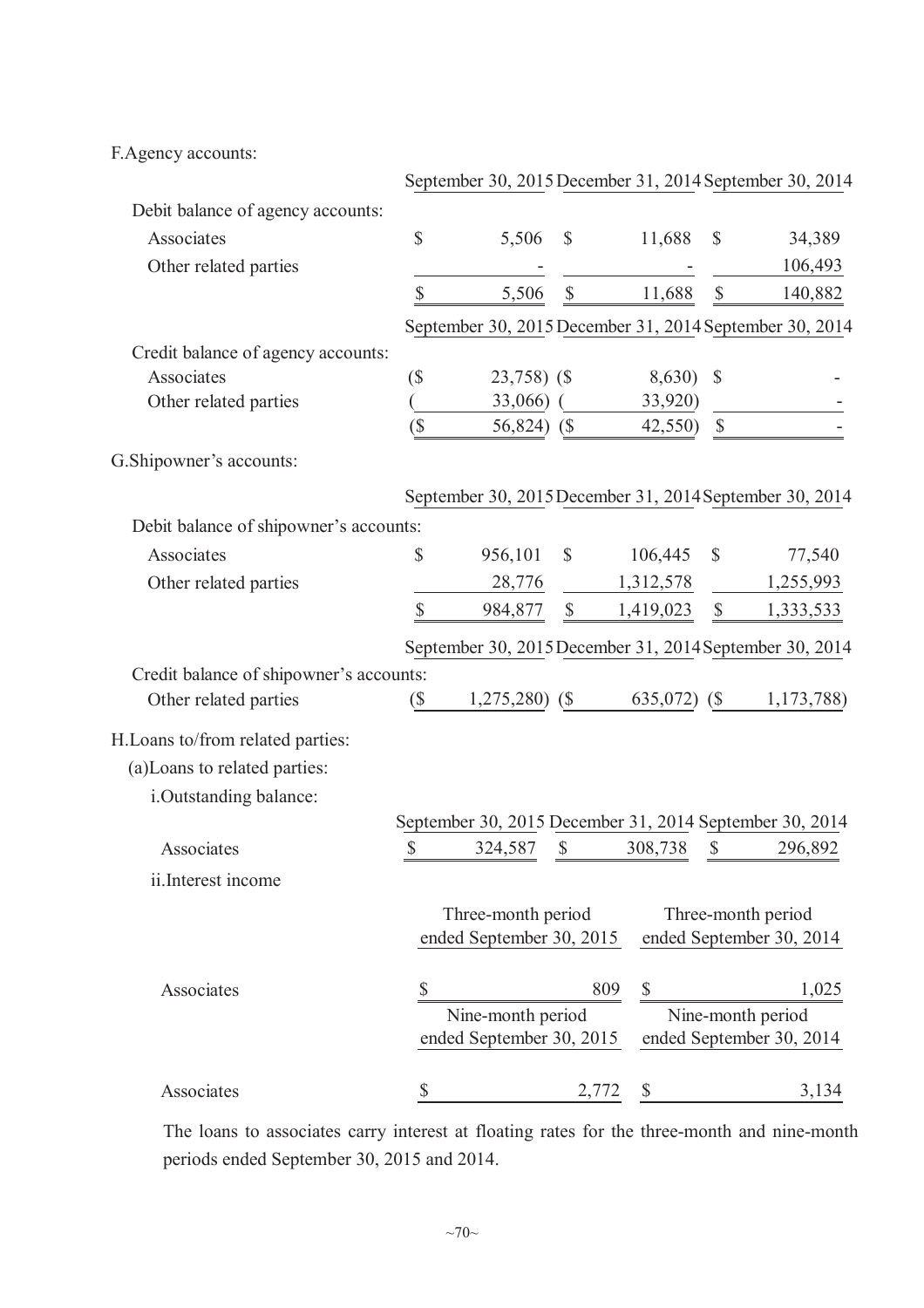# (b)Loans from related parties:

i.Outstanding balance:

|                       |    |                          |              |                   |              | September 30, 2015December 31, 2014September 30, 2014 |  |  |  |
|-----------------------|----|--------------------------|--------------|-------------------|--------------|-------------------------------------------------------|--|--|--|
| Associates            | \$ | 49,485                   | $\mathbb{S}$ | 47,530            | $\mathbb{S}$ | 45,686                                                |  |  |  |
| Other related parties |    | 29,440                   |              | 28,593            |              | 36,538                                                |  |  |  |
|                       | S  | 78,925                   | \$           | 76,123            | \$           | 82,224                                                |  |  |  |
| ii.Interest expense:  |    |                          |              |                   |              |                                                       |  |  |  |
|                       |    | Three-month period       |              |                   |              | Three-month period                                    |  |  |  |
|                       |    | ended September 30, 2015 |              |                   |              | ended September 30, 2014                              |  |  |  |
| Associates            |    |                          | 173          | $\mathbb{S}$      |              | 152                                                   |  |  |  |
|                       |    | Nine-month period        |              | Nine-month period |              |                                                       |  |  |  |
|                       |    | ended September 30, 2015 |              |                   |              | ended September 30, 2014                              |  |  |  |
| Associates            |    |                          | 488          |                   |              | 457                                                   |  |  |  |
|                       |    |                          |              |                   |              |                                                       |  |  |  |

The loans from associates carry interest at floating rates for the three-month and nine-month periods ended September 30, 2015 and 2014.

I.Endorsements and guarantees provided to related parties:

|                                 |    |                          |              |               |              | September 30, 2015December 31, 2014September 30, 2014 |
|---------------------------------|----|--------------------------|--------------|---------------|--------------|-------------------------------------------------------|
| Associates                      | S  | 1,435,724                | <sup>S</sup> | 1,778,407     | $\mathbb{S}$ | 1,830,088                                             |
| (2) Key management compensation |    |                          |              |               |              |                                                       |
|                                 |    | Three-month period       |              |               |              | Three-month period                                    |
|                                 |    | ended September 30, 2015 |              |               |              | ended September 30, 2014                              |
| Salaries and other short-term   |    |                          |              |               |              |                                                       |
| employee benefits               | \$ |                          | 33,577       | <sup>S</sup>  |              | 37,158                                                |
| Post-employment benefits        |    |                          | 793          |               |              | 981                                                   |
|                                 | S  |                          | 34,370       | \$            |              | 38,139                                                |
|                                 |    | Nine-month period        |              |               |              | Nine-month period                                     |
|                                 |    | ended September 30, 2015 |              |               |              | ended September 30, 2014                              |
| Salaries and other short-term   |    |                          |              |               |              |                                                       |
| employee benefits               | \$ |                          | 125,696      | $\mathcal{S}$ |              | 114,912                                               |
| Post-employment benefits        |    |                          | 2,380        |               |              | 4,147                                                 |
|                                 |    |                          | 128,076      |               |              | 119,059                                               |
|                                 |    |                          |              |               |              |                                                       |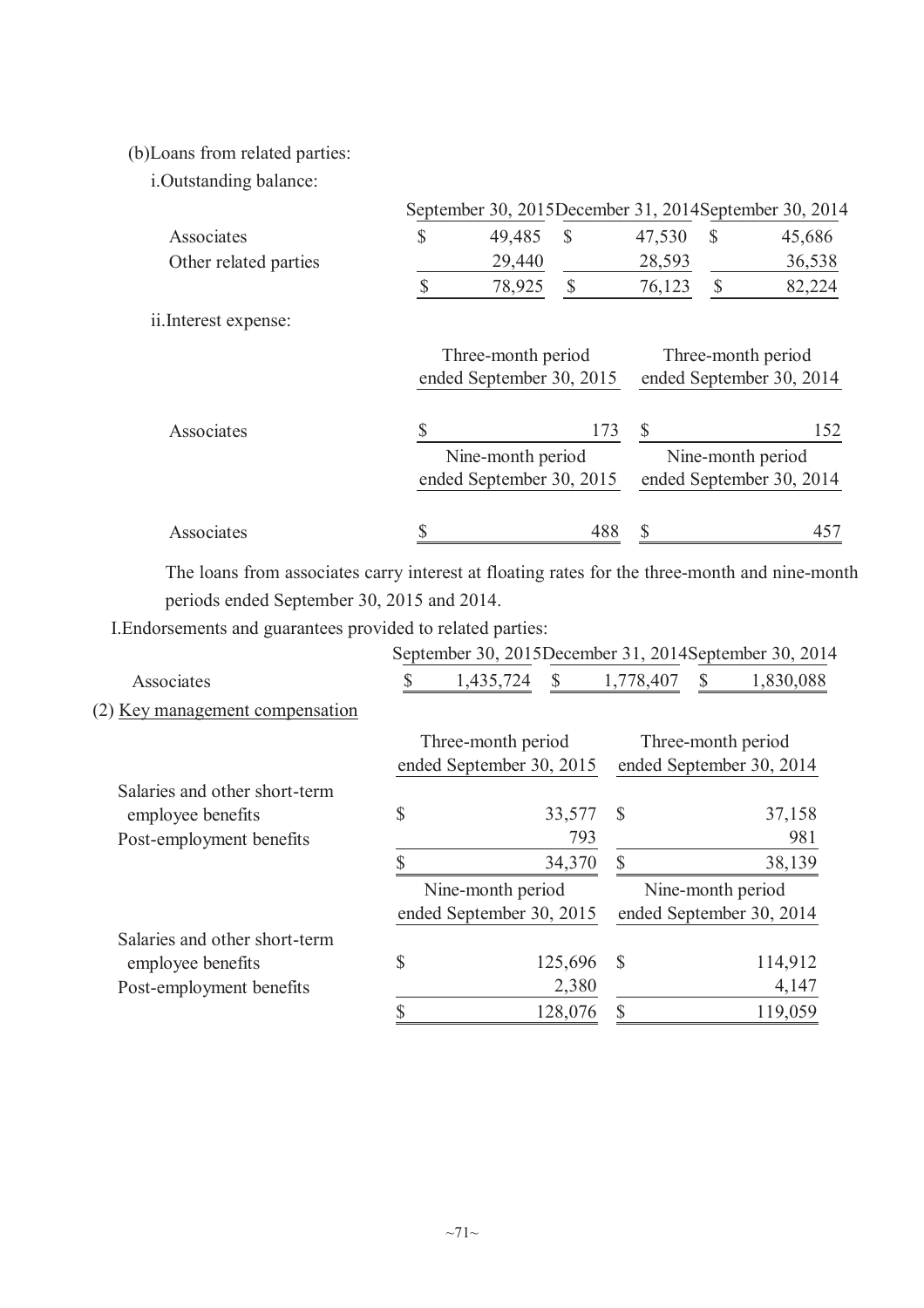## 8. PLEDGED ASSETS

The Group's assets pledged as collateral are as follows:

|                                                                             |                  |               | Book value                                              |               |            |                          |
|-----------------------------------------------------------------------------|------------------|---------------|---------------------------------------------------------|---------------|------------|--------------------------|
| Pledged assets                                                              |                  |               | September 30, 2015 December 31, 2014 September 30, 2014 |               |            | Purpose                  |
| Other financial assets<br>- Pledged time deposits \$<br>Refundable deposits | 569,175          | $\mathcal{S}$ | 275,244                                                 | $\mathcal{S}$ | 275,984    | Performance<br>guarantee |
|                                                                             |                  |               |                                                         |               |            |                          |
| - Pledged time deposits                                                     | 2,000            |               | 2,000                                                   |               | 2,000      | $^{\prime\prime}$        |
| Property, plant and<br>equipment                                            |                  |               |                                                         |               |            |                          |
| -Land                                                                       | 514,312          |               | 514,312                                                 |               |            | 514,312 Long-term loan   |
| -Buildings<br>-Loading and                                                  | 204,930          |               | 210,452                                                 |               | 212,292    | $^{\prime\prime}$        |
| unloading<br>equipment                                                      | 2,678,651        |               | 1,277,922                                               |               | 1,077,880  | $^{\prime\prime}$        |
| -Ships                                                                      | 65,515,205       |               | 55,950,332                                              |               | 55,033,790 | $^{\prime\prime}$        |
| -Transportation<br>equipment                                                | 1,019,525        |               | 1,092,935                                               |               | 1,086,888  | $^{\prime\prime}$        |
| Investment property                                                         |                  |               |                                                         |               |            |                          |
| -Land                                                                       | 1,285,781        |               | 1,285,781                                               |               | 1,285,781  | Long-term loan           |
| -Buildings                                                                  | 512,324          |               | 526,129                                                 |               | 530,731    | $^{\prime\prime}$        |
|                                                                             | \$<br>72,301,903 | $\mathbb{S}$  | 61,135,107                                              | $\mathbb{S}$  | 60,019,658 |                          |

## 9. SIGNIFICANT CONTINGENT LIABILITIES AND UNRECOGNISED CONTRACT COMMITMENTS

## (1) Contingencies

Certain property, plant and equipment of the indirect subsidiary - KTIL were damaged due to Tianjin explosions on August 14, 2015. As of September 30, 2015, the amount of loss was estimated to be CNY 5,277 thousand and KTIL has already filed a property claim with its insurance company. Since the damaged property was fully insured, KTIL expects to be fully compensated and estimates a compensation income. The amount of compensation for the claim is under assessment by the management.

- (2) Commitments
	- A.As of September 30, 2015, the Company had delegated ANZ Bank to issue Standby Letter of Credit amounting to USD 5,000 thousand.
	- B.A former stockholder of the Company sold some of its shares through issuance of global depository receipts (GDRs). The issuance of GDRs was approved by the SEC on June 19, 1996 as per Letter (85) Tai-Cai-Zheng (1) No. 35410. On August 2, 1996, the GDRs were approved by the UK governing authority to be listed on the London Stock Exchange and were issued in Asia,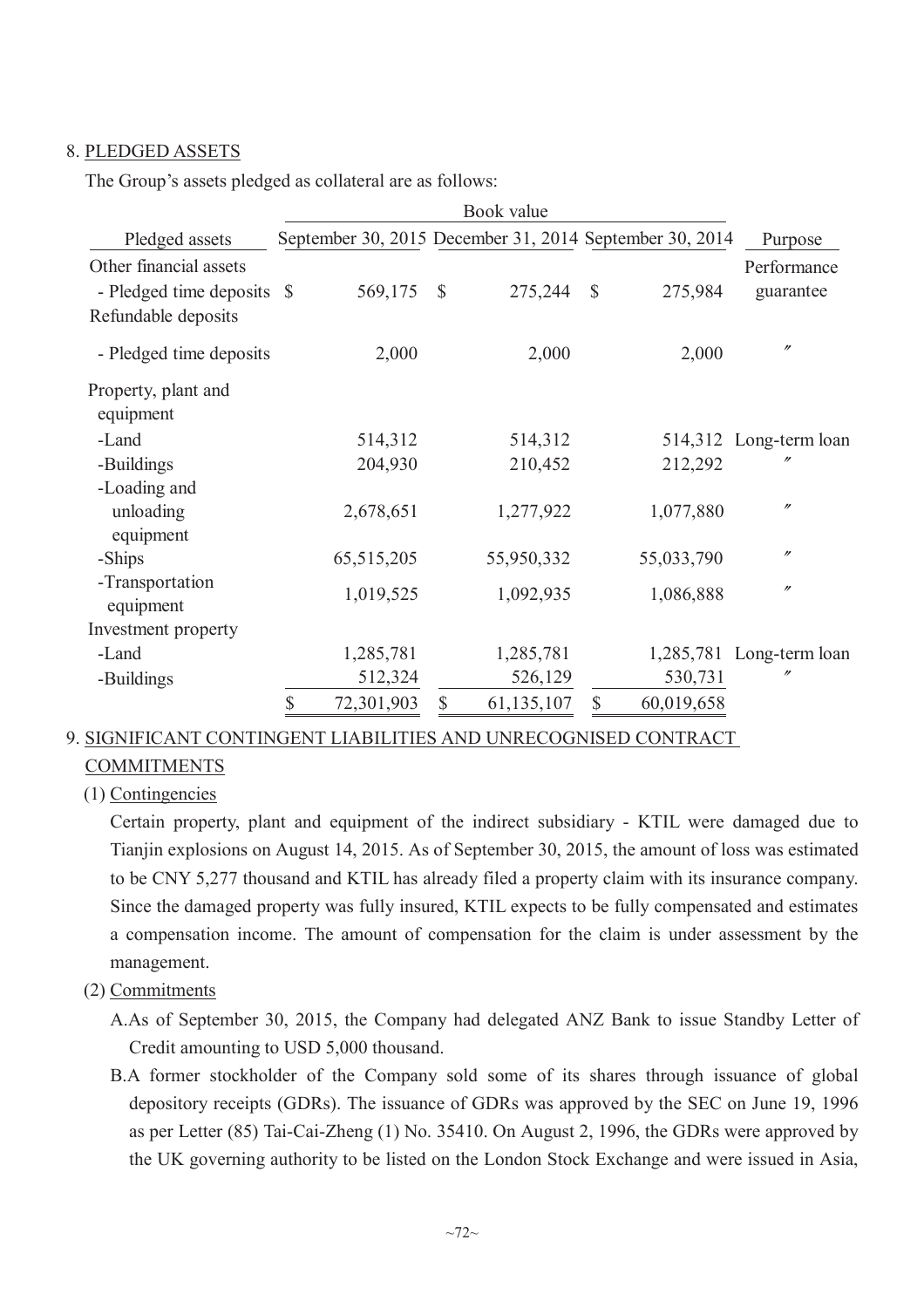Europe and the US. The total amount of the issuance of GDRs was USD 115,000 thousand. The initial number of units issued was 5,449,592, representing 54,495,920 shares of the Company's common stock at \$50.50 (in dollars) per share, and the number of supplementary units issued was 817,438. In total, the number of units issued was 6,267,030, representing 62,670,300 shares of the Company's common stock at \$50.50 (in dollars) per share, and the GDRs issued amounted to USD 115,000 thousand. Another 2,089,061 units, representing 20,890,685 shares of the Company's common stock, were issued during the period from 1997 to September 30, 2015. As of September 30, 2015, 8,032,374 units were redeemed and 323,717 units were outstanding, representing 3,237,245 shares of the Company's common stock.

C.As of September 30, 2015, the long-term and medium-term loan facilities granted by the financial institutions with the resolution from the Board of Directors to finance the Group's purchase of new ships and general working capital requirement amounted to \$83,577,864 and the unutilized credits was \$2,350,408.

D.Operating lease

The estimated amount of charter expense in the following years under long-term contracts is set forth as follows:

|                  |            | September 30, $2015$ |
|------------------|------------|----------------------|
| Within 1 year    | <b>USD</b> | 319,964              |
| $1 \sim 5$ years |            | 983,785              |
| Over 5 years     |            | 488,175              |
|                  | <b>USD</b> | 1,791,924            |

- E.As of September 30, 2015, the amount of guaranteed notes issued by the Company for loans borrowed was 50,558,342.
- F.To meet operational needs, the Company signed the shipbuilding contracts with Taiwan Shipbuilding Co., Ltd. and Imabari Shipbuilding Co., Ltd. As of September 30, 2015, the total price of the contracts, wherein the vessels have not yet been delivered, amounted to USD 381,900 thousand, USD 343,710 thousand of which remain unpaid.
- G.To meet its operational needs, the subsidiary, Everport Terminal Services signed engine room building contracts and automatic equipment and engineering contracts with Strategic Service Solutions Inc., Cali-Lift Inc., APS Technology, Inc., Karmar USA, Inc., Nacco Hyster Company and Capacity Trucks Inc. As of September 30, 2015, the total price of the contracts amounted to USD 25,563 thousand, USD 20,503 thousand of which remain unpaid.
- 10. SIGNIFICANT DISASTER LOSS

None.

11. SIGNIFICANT EVENTS AFTER THE BALANCE SHEET DATE

To meet the operational needs in Vietnam, the Board of Directors has resolved on November 13, 2015, that the Company to participate in VIP Greenport Joint Stock Co.'s capital increase. The investment amount was USD 5,814 thousand. The shareholding ratio is 21.74% after the capital increase and VIP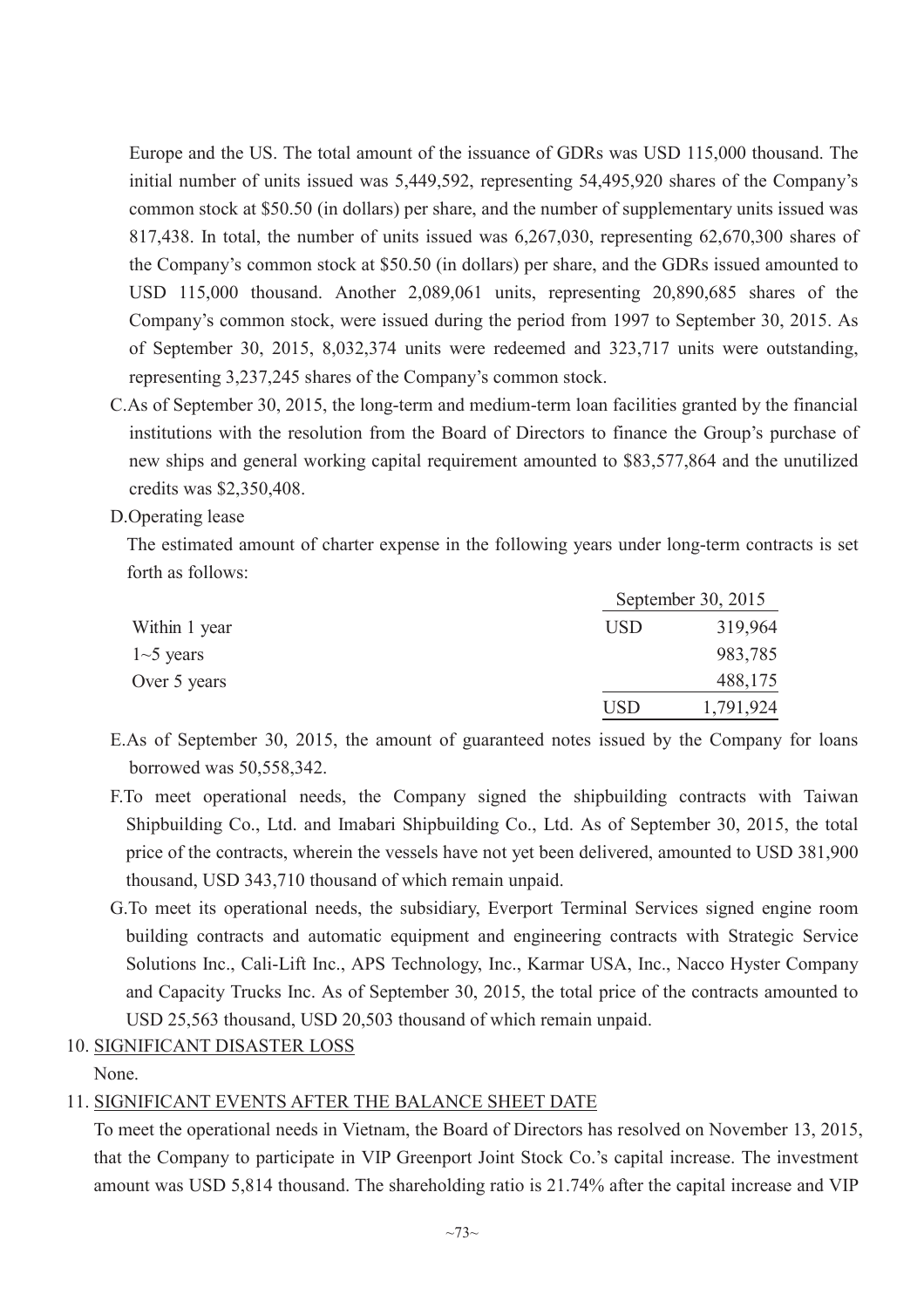Greenport Joint Stock Co. is accounted for using equity method.

## 12. OTHERS

## (1) Capital management

The Group's objectives when managing capital are to safeguard the Group's ability to continue as a going concern in order to provide returns for shareholders and to maintain an optimal capital structure to reduce the cost of capital. In order to maintain or adjust the capital structure, the Group may adjust the amount of dividends paid to shareholders, return capital to shareholders and issue new shares to maintain an optimal capital.

## (2) Financial instruments

## A.Fair value information of financial instruments

(a)Except for those listed in the table below, the book value of cash and cash equivalents and financial instruments measured at amortised cost (including notes receivable, accounts receivable, other receivables, other financial assets, refundable deposits, guarantee deposits received, held-to-maturity financial assets, short-term loans, accounts payable and other payables) are approximate to their fair values. The fair value information of financial instruments measured at fair value is provided in Note 12(3).

|                                             |             | September 30, 2015 |               |              |
|---------------------------------------------|-------------|--------------------|---------------|--------------|
|                                             |             |                    |               | Fair value   |
|                                             |             | Book value         |               | Level 3      |
| Financial liabilities:                      |             |                    |               |              |
| Bonds payable                               | $\mathbf S$ | 3,000,000          | $\mathcal{S}$ | 3,037,913    |
| Long-term loans (including current portion) |             | 81,200,639         |               | 85,814,404   |
|                                             | \$          | 84,200,639         | \$            | 88, 852, 317 |
|                                             |             | December 31, 2014  |               |              |
|                                             |             | Book value         |               | Fair value   |
| Financial liabilities:                      |             |                    |               |              |
| Bonds payable                               | \$          | 3,000,000          | $\mathcal{S}$ | 3,038,469    |
| Long-term loans (including current portion) |             | 75, 192, 889       |               | 79,405,440   |
|                                             | \$          | 78,192,889         | \$            | 82,443,909   |
|                                             |             | September 30, 2014 |               |              |
|                                             |             | Book value         |               | Fair value   |
| Financial liabilities:                      |             |                    |               |              |
| Bonds payable                               | $\mathbf S$ | 3,000,000          | $\mathcal{S}$ | 3,114,152    |
| Long-term loans (including current portion) |             | 76,796,485         |               | 81,161,071   |
|                                             | \$          | 79,796,485         | \$            | 84, 275, 223 |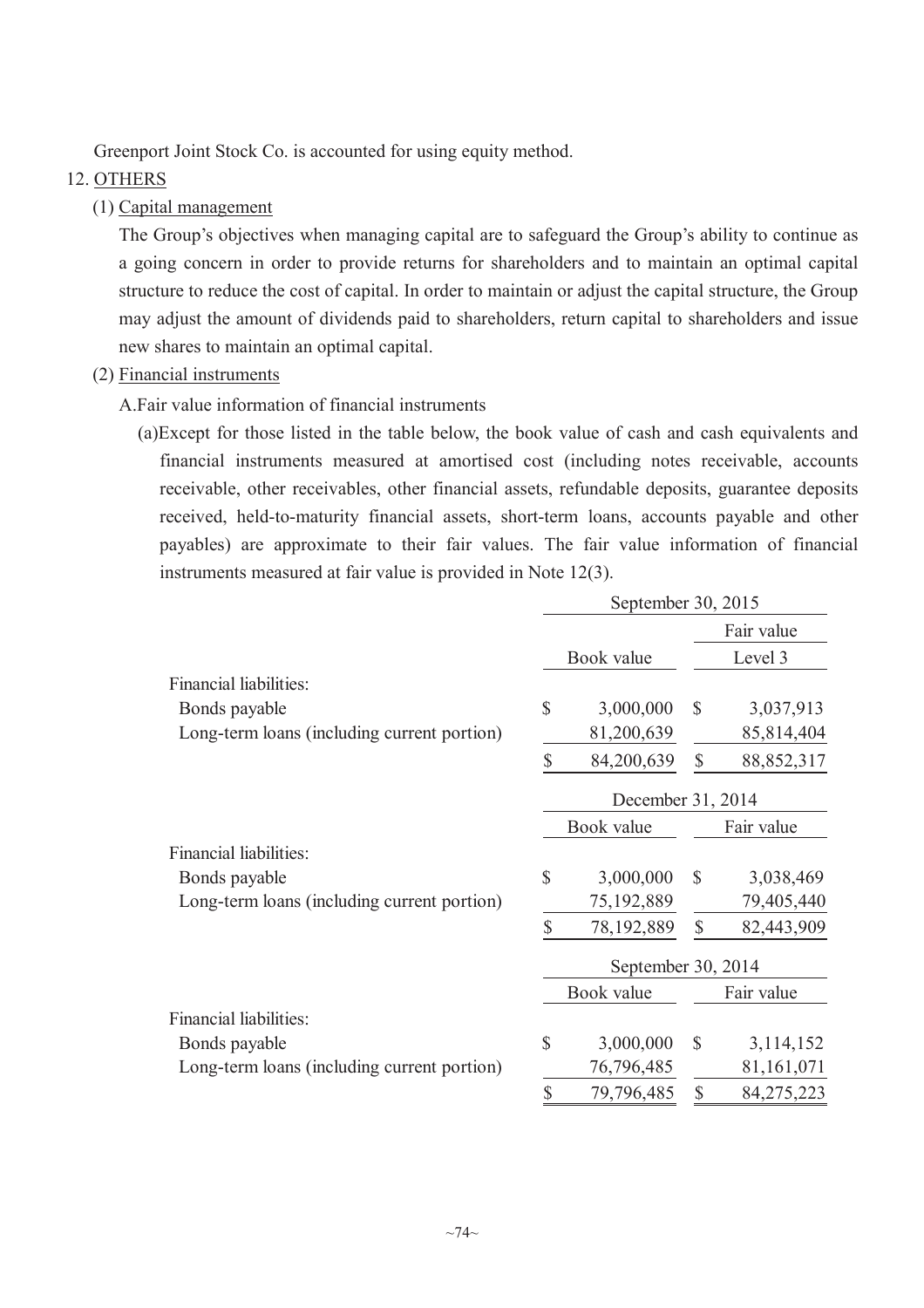- (b)The methods and assumptions of fair value measurement are as follows:
	- i.Bonds payable: For corporate bonds issued by the Company, the corporate bonds rate is equal to the market rate. This is due to the discounted value of the expected cash flows to estimate the fair value is equivalent with the carrying amount.
	- ii.Long-term loans: The Group estimates the fair value using the discounted value of the expected cash flows.
- B.Financial risk management policies
	- (a)The Group's activities expose it to a variety of financial risks: market risk (including foreign exchange risk, interest rate risk and price risk), credit risk and liquidity risk. The Group's overall risk management programme focuses on the unpredictability of financial markets and seeks to minimize potential adverse effects on the Group's financial position and financial performance.
	- (b)Risk management is carried out by the Group's Finance Department under policies approved by the Board of Directors. The Group's Finance Department identifies, evaluates and hedges financial risks in close co-operation with the Group's Operating Department. The Board of Directors provides written principles for overall risk management, as well as written policies covering specific areas and matters, such as foreign exchange risk, interest rate risk, credit risk, use of derivative financial instruments and non-derivative financial instruments, and investment of excess liquidity.
- C.Significant financial risks and degrees of financial risks
	- (a)Market risk

Foreign exchange risk

- i. The Group operates internationally and is exposed to foreign exchange risk arising from various currency exposures, primarily with respect to the USD, GBP and EUR. Foreign exchange risk arises from future commercial transactions, recognised assets and liabilities and net investment in foreign operations.
- ii. The Group's management has set up a policy to require group companies to manage their foreign exchange risk against their functional currency. The group companies are required to hedge their entire foreign exchange risk exposure with the Group's Finance Department. To manage their foreign exchange risk arising from future commercial transactions and recognised assets and liabilities, entities in the Group use forward foreign exchange contracts, transacted with Group's Finance Department. Foreign exchange risk arises when future commercial transactions or recognised assets or liabilities are denominated in a foreign currency that is not the entity's functional currency.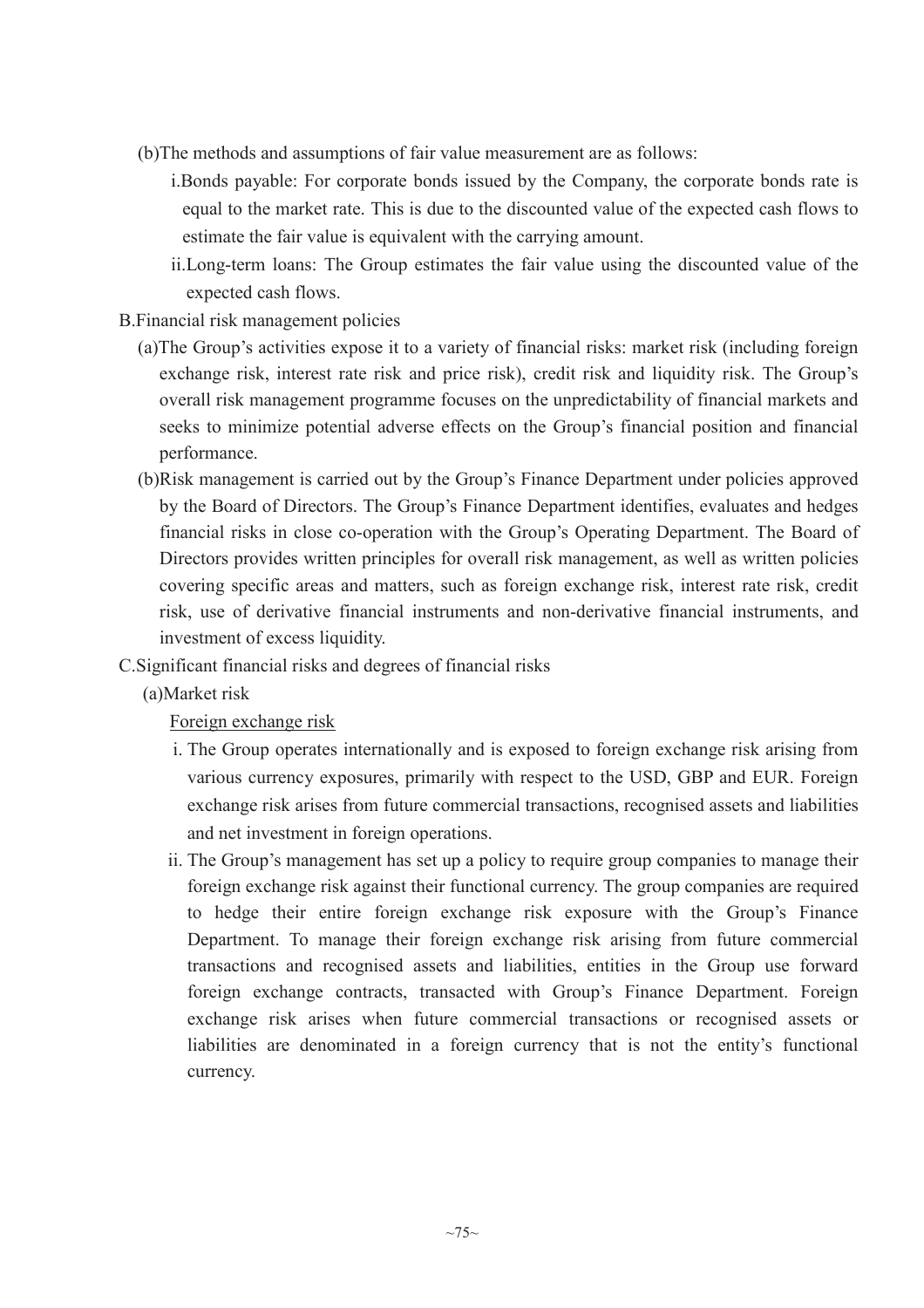iii. The Group's businesses involve some non-functional currency operations (the Company's and certain subsidiaries' functional currency: NTD; other certain subsidiaries' functional currency: USD, EUR and others). The information on assets and liabilities denominated in foreign currencies whose values would be materially affected by the exchange rate fluctuations is as follows:

|                                         | September 30, 2015      |                   |                              |               |                         |  |  |
|-----------------------------------------|-------------------------|-------------------|------------------------------|---------------|-------------------------|--|--|
|                                         | Foreign                 |                   |                              |               |                         |  |  |
|                                         | currency                |                   |                              |               |                         |  |  |
|                                         | amount                  |                   |                              |               |                         |  |  |
|                                         |                         |                   | (In Thousands) Exchange rate |               | (NTD)                   |  |  |
| (Foreign currency: functional currency) |                         |                   |                              |               |                         |  |  |
| Financial assets                        |                         |                   |                              |               |                         |  |  |
| Monetary items                          |                         |                   |                              |               |                         |  |  |
| <b>USD:NTD</b>                          | $\overline{\mathbb{S}}$ | 685,761           | 32.9900                      | $\mathbb{S}$  | 22,623,255              |  |  |
| <b>Financial liabilities</b>            |                         |                   |                              |               |                         |  |  |
| Monetary items                          |                         |                   |                              |               |                         |  |  |
| <b>USD:NTD</b>                          | $\mathbb{S}$            | 600,832           | 32.9900                      | $\mathbb{S}$  | 19,821,448              |  |  |
| GBP:USD                                 |                         | 88,031            | 1.5154                       |               | 4,400,938               |  |  |
|                                         |                         |                   | December 31, 2014            |               |                         |  |  |
|                                         |                         |                   |                              |               |                         |  |  |
|                                         |                         | Foreign           |                              |               |                         |  |  |
|                                         |                         | currency          |                              |               |                         |  |  |
|                                         |                         | amount            |                              |               | Book value              |  |  |
|                                         |                         |                   | (In Thousands) Exchange rate |               | (NTD)                   |  |  |
| (Foreign currency: functional currency) |                         |                   |                              |               |                         |  |  |
| Financial assets                        |                         |                   |                              |               |                         |  |  |
| <b>Monetary</b> items                   |                         |                   |                              |               |                         |  |  |
| <b>USD:NTD</b>                          | $\mathbb{S}$            | 839,143           | 31.6865                      | $\mathcal{S}$ | 26,589,505              |  |  |
| <b>Financial liabilities</b>            |                         |                   |                              |               |                         |  |  |
| Monetary items                          |                         |                   |                              |               |                         |  |  |
| <b>USD:NTD</b><br>GBP:USD               | \$                      | 787,069<br>90,242 | 31.6865<br>1.5567            | $\mathbb{S}$  | 24,939,462<br>4,451,311 |  |  |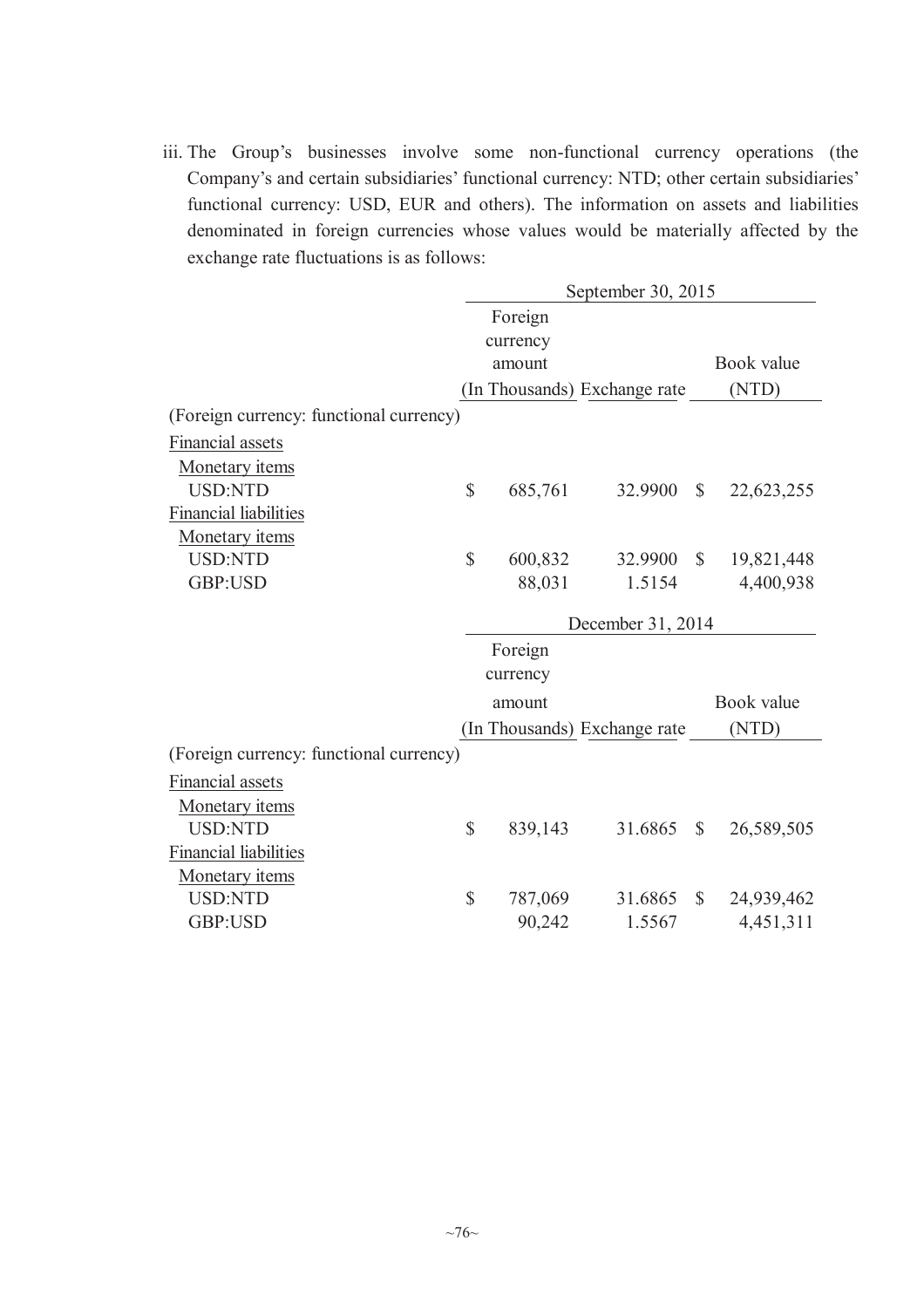|                                         | September 30, 2014 |          |                              |              |            |  |  |  |
|-----------------------------------------|--------------------|----------|------------------------------|--------------|------------|--|--|--|
|                                         |                    | Foreign  |                              |              |            |  |  |  |
|                                         |                    | currency |                              |              |            |  |  |  |
|                                         |                    | amount   |                              |              | Book value |  |  |  |
|                                         |                    |          | (In Thousands) Exchange rate |              | (NTD)      |  |  |  |
| (Foreign currency: functional currency) |                    |          |                              |              |            |  |  |  |
| Financial assets                        |                    |          |                              |              |            |  |  |  |
| Monetary <i>items</i>                   |                    |          |                              |              |            |  |  |  |
| <b>USD:NTD</b>                          | \$                 | 764,806  | 30.4575                      | <sup>S</sup> | 23,294,079 |  |  |  |
| <b>EUR:USD</b>                          |                    | 3,646    | 1.2583                       |              | 139,732    |  |  |  |
| <b>Financial liabilities</b>            |                    |          |                              |              |            |  |  |  |
| <b>Monetary items</b>                   |                    |          |                              |              |            |  |  |  |
| <b>USD:NTD</b>                          | \$                 | 712,901  | 30.4575                      | $\mathbb{S}$ | 21,713,182 |  |  |  |
| GBP:USD                                 |                    | 91,066   | 1.6234                       |              | 4,502,732  |  |  |  |

iv. The total exchange gain, including realised and unrealised arising from significant foreign exchange variation on the monetary items held by the Group for the three-month and nine-month periods ended September 30, 2015 and 2014 were \$406,911, \$214,378, \$454,470 and \$52,150, respectively.

v. Analysis of foreign currency market risk arising from significant foreign exchange variation:

|                                         | Nine-month period ended September 30, 2015 |    |                |     |                 |  |  |  |
|-----------------------------------------|--------------------------------------------|----|----------------|-----|-----------------|--|--|--|
|                                         | Sensitivity analysis                       |    |                |     |                 |  |  |  |
|                                         |                                            |    |                |     | Effect on other |  |  |  |
|                                         | Degree of                                  |    | Effect on      |     | comprehensive   |  |  |  |
|                                         | variation                                  |    | profit or loss |     | mcome           |  |  |  |
| (Foreign currency: functional currency) |                                            |    |                |     |                 |  |  |  |
| Financial assets                        |                                            |    |                |     |                 |  |  |  |
| Monetary items                          |                                            |    |                |     |                 |  |  |  |
| <b>USD:NTD</b>                          | $1\%$                                      | S. | 226,233 \$     |     |                 |  |  |  |
| <b>Financial liabilities</b>            |                                            |    |                |     |                 |  |  |  |
| Monetary <i>items</i>                   |                                            |    |                |     |                 |  |  |  |
| <b>USD:NTD</b>                          | $1\%$                                      |    | 198,214        | - S |                 |  |  |  |
| GBP:USD                                 | $1\%$                                      |    | 44,009         |     |                 |  |  |  |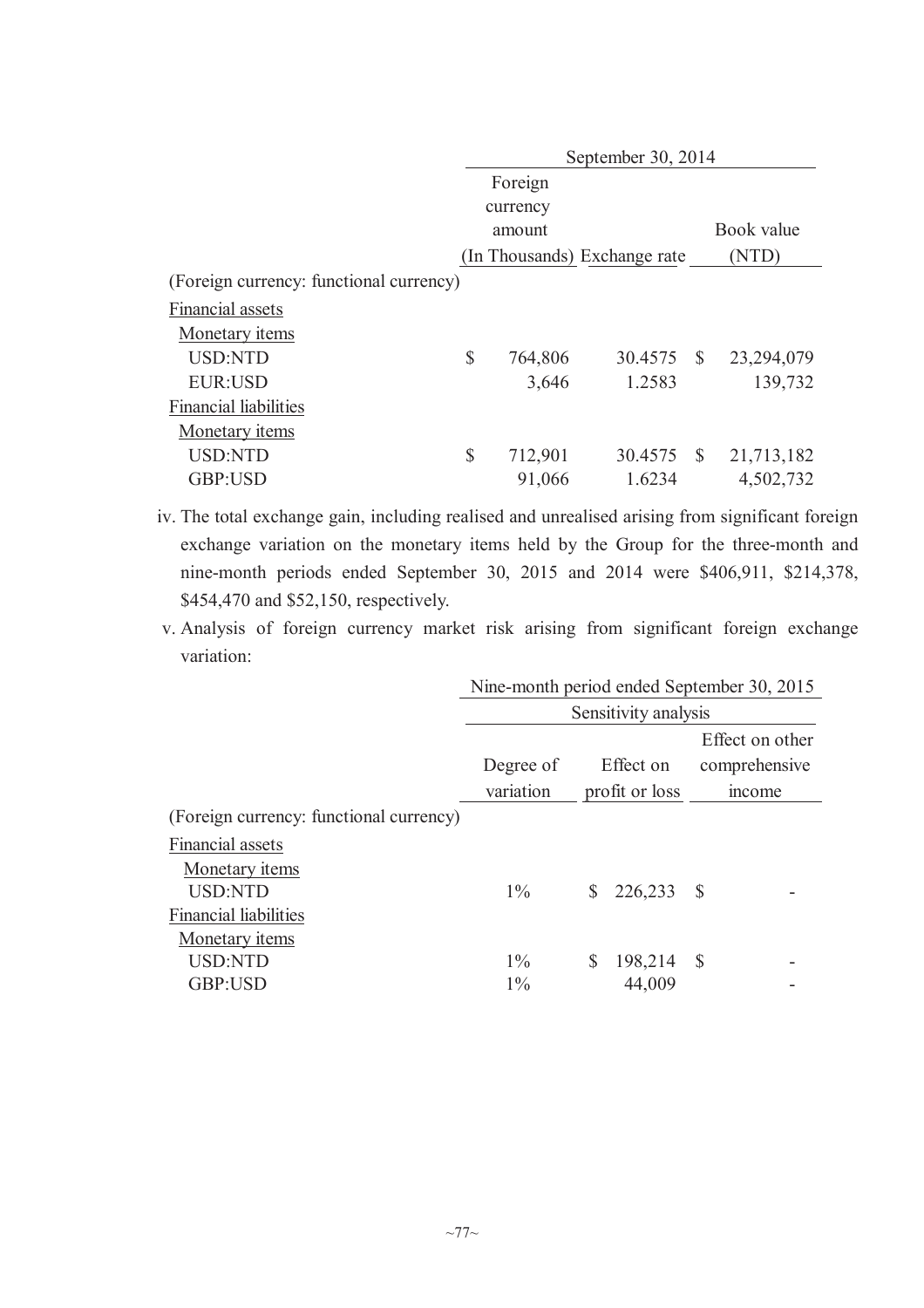|                                         | Nine-month period ended September 30, 2014 |                            |               |  |  |  |  |  |
|-----------------------------------------|--------------------------------------------|----------------------------|---------------|--|--|--|--|--|
|                                         | Sensitivity analysis                       |                            |               |  |  |  |  |  |
|                                         | Effect on other                            |                            |               |  |  |  |  |  |
|                                         | Degree of                                  | Effect on                  | comprehensive |  |  |  |  |  |
|                                         | variation                                  | profit or loss             | mcome         |  |  |  |  |  |
| (Foreign currency: functional currency) |                                            |                            |               |  |  |  |  |  |
| Financial assets                        |                                            |                            |               |  |  |  |  |  |
| Monetary items                          |                                            |                            |               |  |  |  |  |  |
| <b>USD:NTD</b>                          | $1\%$                                      | 232,941 \$<br><sup>S</sup> |               |  |  |  |  |  |
| EUR:USD                                 | $1\%$                                      | 1,397                      |               |  |  |  |  |  |
| <b>Financial liabilities</b>            |                                            |                            |               |  |  |  |  |  |
| Monetary <i>items</i>                   |                                            |                            |               |  |  |  |  |  |
| <b>USD:NTD</b>                          | $1\%$                                      | 217,132 \$<br>S            |               |  |  |  |  |  |
| GBP:USD                                 | $1\%$                                      | 45,027                     |               |  |  |  |  |  |
|                                         |                                            |                            |               |  |  |  |  |  |

Price risk

- i. The Group is exposed to equity securities price risk because of investments held by the Group and classified on the consolidated balance sheet either as available-for-sale or at fair value through profit or loss. The Group is not exposed to commodity price risk. To manage its price risk arising from investments in equity securities, the Group diversifies its portfolio. Diversification of the portfolio is done in accordance with the limits set by the Group.
- ii. The Group's investments in equity securities comprise domestic listed and unlisted stocks. The prices of equity securities would change due to the change of the future value of investee companies. If the prices of these equity securities had increased/decreased by 1% with all other variables held constant, equity would have increased/decreased by \$30,797 and \$19,336 for the nine-month periods ended September 30, 2015 and 2014, respectively, as a result of gains/losses on equity securities classified as available-for-sale. Interest rate risk
- i. The Group's interest rate risk arises from long-term borrowings. Borrowings issued at variable rates expose the Group to cash flow interest rate risk which is partially offset by cash and cash equivalents held at variable rates. Borrowings issued at fixed rates expose the Group to fair value interest rate risk. During the nine-month periods ended September 30, 2015 and 2014, the Group's borrowings at variable rate were denominated in the NTD, USD and GBP.
- ii. On September 30, 2015 and 2014, if interest rates on borrowings had been 1% higher/lower with all other variables held constant, post-tax profit for nine-month periods ended September 30, 2015 and 2014 would have been \$671,181 and \$636,147 lower/higher, respectively, mainly as a result of higher/lower interest expense on floating rate borrowings.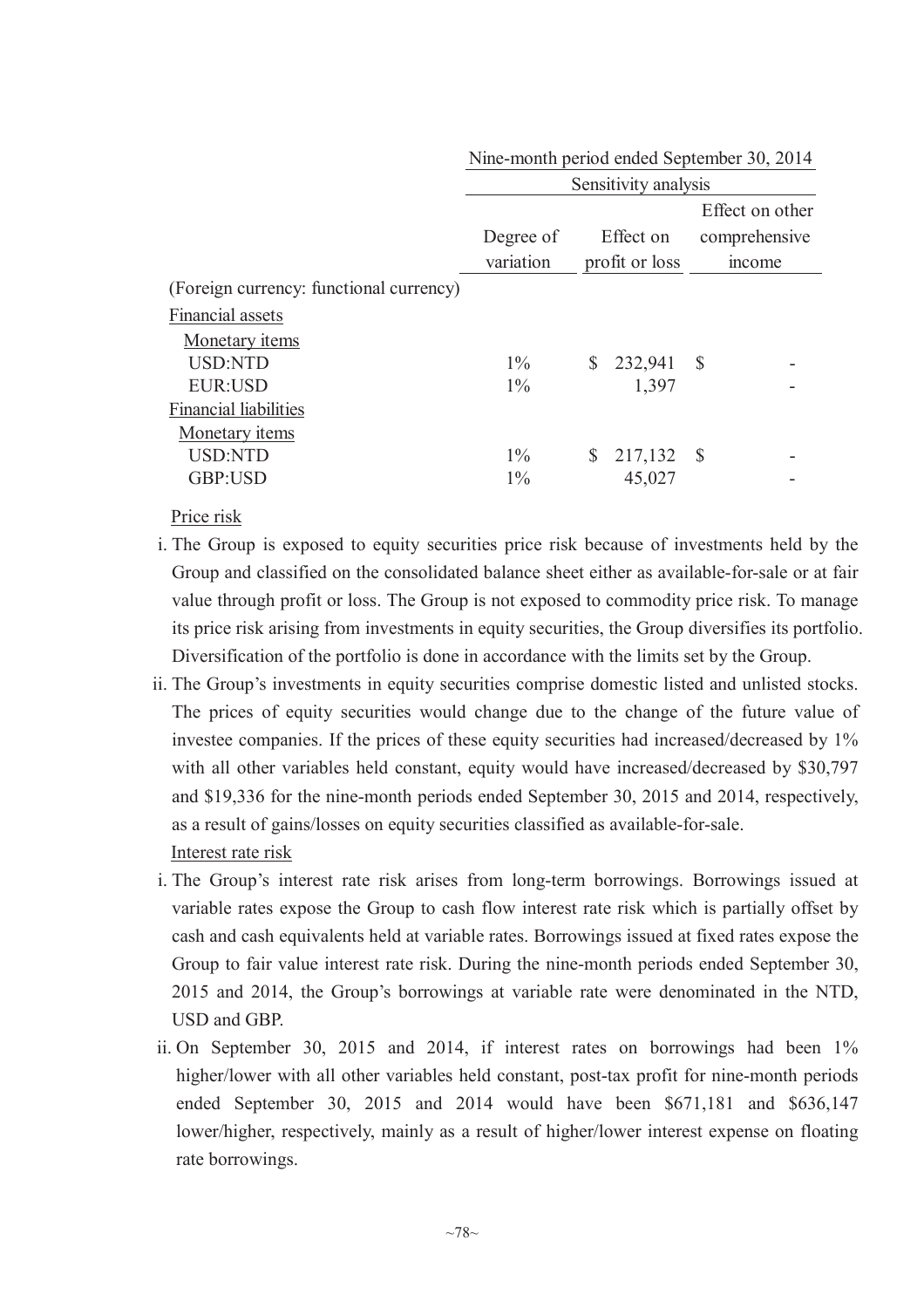## (b)Credit risk

- i. Credit risk refers to the risk of financial loss to the Group arising from default by the clients or counterparties of financial instruments on the contract obligations. According to the Group's credit policy, each local entity in the Group is responsible for managing and analysing the credit risk for each of their new clients before standard payment and delivery terms and conditions are offered. Internal risk control assesses the credit quality of the customers, taking into account their financial position, past experience and other factors. Individual risk limits are set based on internal or external ratings in accordance with limits set by the Board of Directors. The utilisation of credit limits is regularly monitored. Credit risk arises from cash and cash equivalents, derivative financial instruments and deposits with banks and financial institutions, as well as credit exposures to wholesale and retail customers, including outstanding receivables and committed transactions. For banks and financial institutions, only independently rated parties with high reputation are accepted.
- ii. No credit limits were exceeded during the reporting periods, and management does not expect any significant losses from non-performance by these counterparties.
- iii. For credit quality information of financial assets that are neither past due nor impaired, please refer to Note 6(5).
- (c)Liquidity risk
	- i. Cash flow forecasting is performed in the operating entities of the Group and aggregated by Group treasury. Group treasury monitors rolling forecasts of the Group's liquidity requirements to ensure it has sufficient cash to meet operational needs.
	- ii. The table below analyses the Group's non-derivative financial liabilities and net-settled or gross-settled derivative financial liabilities into relevant maturity groupings based on the remaining period at the balance sheet date to the contractual maturity date for non-derivative financial liabilities and to the expected maturity date for derivative financial liabilities.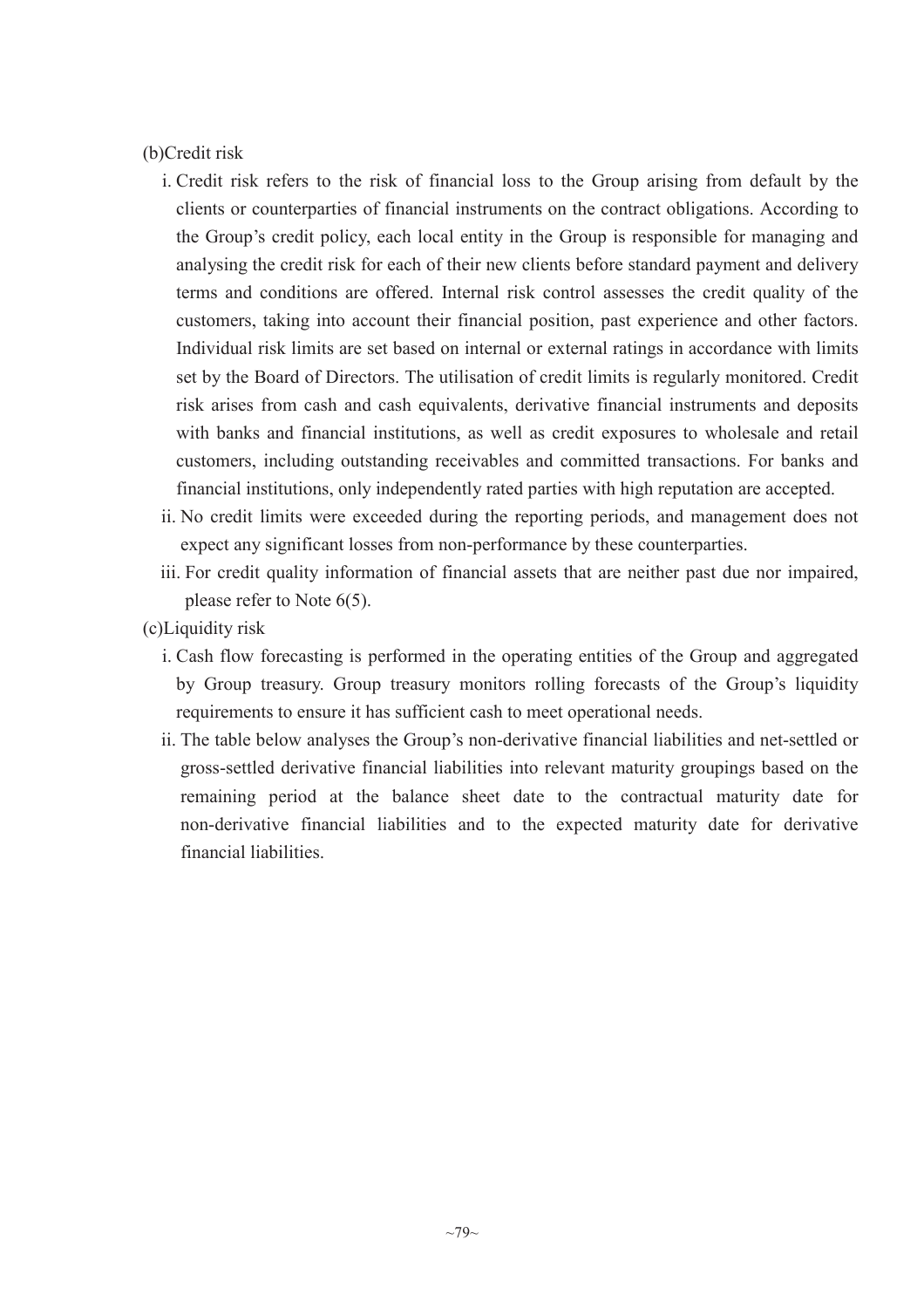## Non-derivative financial liabilities:

| <u>ron-ucrivative imaneiai naomines.</u>                   |               |                                           |               |                                          |                                           |                         |
|------------------------------------------------------------|---------------|-------------------------------------------|---------------|------------------------------------------|-------------------------------------------|-------------------------|
|                                                            |               | Between 3                                 |               |                                          |                                           |                         |
| September 30, 2015                                         | Less than 3   | months and                                | Between 1     | Between 2                                | Over 5                                    |                         |
|                                                            | months        | 1 year                                    | and 2 years   | and 5 years                              | years                                     | Total                   |
| Short-term loans                                           | \$<br>659,800 | $\mathcal{S}$<br>$\overline{\phantom{a}}$ | $\mathcal{S}$ | $\mathbb{S}$<br>$\overline{\phantom{0}}$ | $\mathcal{S}$<br>$\overline{\phantom{0}}$ | $\mathbb{S}$<br>659,800 |
| Accounts payable                                           | 13,337,105    | 69,100                                    | \$<br>432     |                                          |                                           | 13,406,637              |
| Accounts payable<br>- related parties                      | 1,115,663     |                                           |               |                                          | $\overline{\phantom{a}}$                  | 1,115,663               |
| Other payables                                             | 1,296,998     | 263,044                                   | 99,016        |                                          | 1,305                                     | 1,660,363               |
| Other payables<br>- related parties                        | 22,694        | 78,925                                    |               |                                          |                                           | 101,619                 |
| Bonds payable                                              |               | 38,400                                    | 3,038,400     |                                          |                                           | 3,076,800               |
| Long-term loans<br>(including current<br>portion)          | 3,591,179     | 12,541,141                                | 12,507,283    | 27,553,707                               | 28,030,814                                | 84,224,124              |
| Long-term leases payable<br>(including current<br>portion) | 541,123       | 1,644,143                                 | 1,530,448     | 4,415,346                                | 8,105,372                                 | 16,236,432              |
| Guarantee deposits<br>received                             | 7,467         | 74                                        | 5,877         | 1,137                                    | 12,162                                    | 26,717                  |
| Derivative financial liabilities:                          |               |                                           |               |                                          |                                           |                         |
|                                                            |               | Between 3                                 |               |                                          |                                           |                         |
| September 30, 2015                                         | Less than 3   | months and                                | Between 1     | Between 2                                | Over 5                                    |                         |

| $\alpha$ september 50, 2015                                                     |        |  | $\text{Loss}$ man $\beta$ - months and - Detween T - Detween $\beta$ |  |  | $\mathcal{L}$ |  |       |  |
|---------------------------------------------------------------------------------|--------|--|----------------------------------------------------------------------|--|--|---------------|--|-------|--|
|                                                                                 | months |  | 1 year and 2 years and 5 years years                                 |  |  |               |  | Total |  |
| Oil price exchange contract $\$$ 68,520 $\$$ - $\$$ - $\$$ - $\$$ - $\$$ 68,520 |        |  |                                                                      |  |  |               |  |       |  |

## Non-derivative financial liabilities:

|                                                            |              | Between 3    |             |                                 |                                           |              |
|------------------------------------------------------------|--------------|--------------|-------------|---------------------------------|-------------------------------------------|--------------|
| December 31, 2014                                          | Less than 3  | months and   | Between 1   | Between 2                       | Over 5                                    |              |
|                                                            | months       | 1 year       | and 2 years | and 5 years                     | years                                     | Total        |
| Accounts payable                                           | \$14,285,805 | \$<br>99,506 | \$<br>34    | $\mathcal{S}$<br>$\overline{a}$ | $\mathcal{S}$<br>$\overline{\phantom{a}}$ | \$14,385,345 |
| Accounts payable<br>- related parties                      | 633,291      | 34,278       |             |                                 |                                           | 667,569      |
| Other payables                                             | 1,875,653    | 519,013      | 3,939       |                                 | 1,362                                     | 2,399,967    |
| Other payables<br>- related parties                        | 36,361       | 82,474       |             |                                 |                                           | 118,835      |
| Bonds payable                                              |              | 38,400       | 38,400      | 3,038,400                       | $\overline{\phantom{a}}$                  | 3,115,200    |
| Long-term loans<br>(including current<br>portion)          | 3,207,598    | 11,978,586   | 17,692,705  | 20,996,789                      | 25,646,208                                | 79,521,886   |
| Long-term leases payable<br>(including current<br>portion) | 693,251      | 1,502,273    | 1,877,805   | 4,572,603                       | 8,747,946                                 | 17,393,878   |
| Guarantee deposits<br>received                             | 345          | 5,401        | 27,189      | 879                             | 9,554                                     | 43,368       |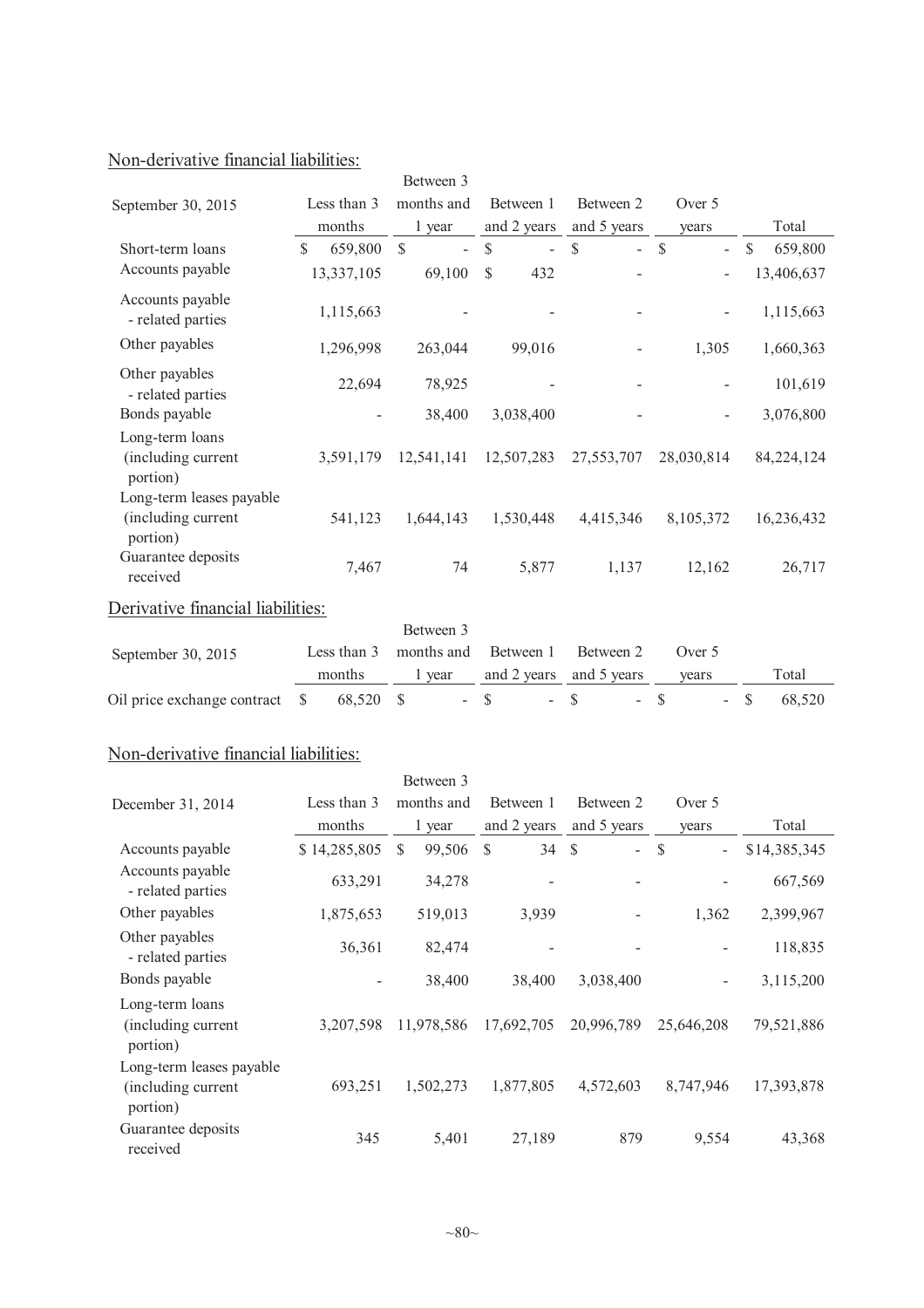|                                                            |               | Between 3     |                                 |                               |                                           |                         |
|------------------------------------------------------------|---------------|---------------|---------------------------------|-------------------------------|-------------------------------------------|-------------------------|
| September 30, 2014                                         | Less than 3   | months and    | Between 1                       | Between 2                     | Over 5                                    |                         |
|                                                            | months        | 1 year        | and 2 years                     | and 5 years                   | vears                                     | Total                   |
| Short-term loans                                           | \$<br>913,725 | $\mathcal{S}$ | $\mathcal{S}$<br>$\overline{a}$ | $\mathcal{S}$<br>$\mathbf{r}$ | $\mathcal{S}$<br>$\overline{\phantom{0}}$ | $\mathbb{S}$<br>913,725 |
| Accounts payable                                           | 12,757,045    | 38,847        | 11,443                          |                               |                                           | 12,807,335              |
| Accounts payable<br>- related parties                      | 517,906       | 968           | 5,191                           |                               |                                           | 524,065                 |
| Other payables                                             | 1,519,722     | 409,225       | 7,823                           | 1,791                         | 2,747                                     | 1,941,308               |
| Other payables<br>- related parties                        | 34,236        | 84,278        |                                 |                               |                                           | 118,514                 |
| Bonds payable<br>(including current<br>portion)            |               | 38,400        | 38,400                          | 3,038,400                     |                                           | 3,115,200               |
| Long-term loans<br>(including current<br>portion)          | 4,728,270     | 11,386,440    | 15,515,655                      | 22,176,034                    | 27,503,651                                | 81,310,050              |
| Long-term leases payable<br>(including current<br>portion) | 530,054       | 1,836,481     | 1,889,590                       | 4,433,359                     | 8,539,159                                 | 17,228,643              |
| Guarantee deposits<br>received                             | 9,389         | 8,414         | 26,196                          | 832                           |                                           | 44,831                  |
| Derivative financial liabilities:                          |               |               |                                 |                               |                                           |                         |
|                                                            |               | Between 3     |                                 |                               |                                           |                         |
| September 30, 2014                                         | Less than 3   | months and    | Between 1                       | Between 2                     | Over 5                                    |                         |
|                                                            | months        | 1 year        | and 2 years                     | and 5 years                   | years                                     | Total                   |
| Oil price exchange contract                                | \$<br>12,329  | \$            | \$                              | \$                            | \$                                        | \$<br>12,329            |

## Non-derivative financial liabilities:

iii. The Group does not expect the timing of occurrence of the cash flows estimated through the maturity date analysis will be significantly earlier, nor expect the actual cash flow amount will be significantly different.

(3) Fair value estimation

- A.Details of the fair value of the Group's financial assets and financial liabilities not measured at fair value are provided in Note 12(2)A. Details of the fair value of the Group's investment property measured at cost are provided in Note 6(10).
- B.The different levels that the inputs to valuation techniques are used to measure fair value of financial and non-financial instruments have been defined as follows:

Level 1: Inputs that are quoted prices (unadjusted) in active markets for identical assets or liabilities. A market is regarded as active if it meets all the following conditions: the items traded in the market are homogeneous; willing buyers and sellers can normally be found at any time; and prices are available to the public.

Level 2: Inputs other than quoted prices included within Level 1 that are observable for the asset or liability, either directly (that is, as prices) or indirectly (that is, derived from prices).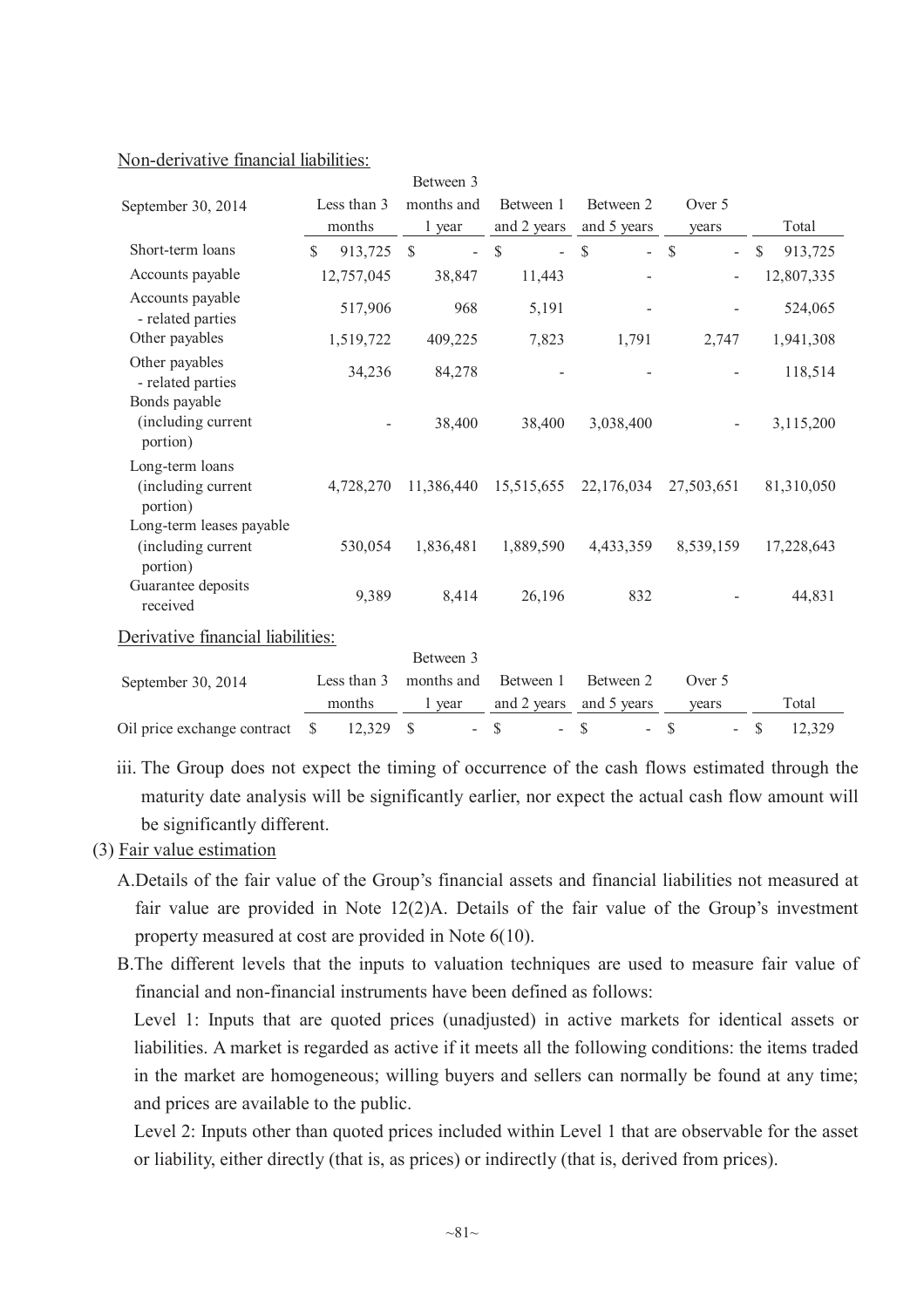Level 3: Inputs for the asset or liability that are not based on observable market data.

C.The related information of financial and non-financial instruments measured at fair value by level on the basis of the nature, characteristics and risks of the assets and liabilities at September 30, 2015, December 31, 2014 and September 30, 2014 is as follows:

| September 30, 2015                  | Level 1       | Level 2                             | Level 3                 | Total                   |
|-------------------------------------|---------------|-------------------------------------|-------------------------|-------------------------|
| Assets:                             |               |                                     |                         |                         |
| Recurring fair value                |               |                                     |                         |                         |
| measurements                        |               |                                     |                         |                         |
| Financial assets at fair value      |               |                                     |                         |                         |
| through profit or loss              |               |                                     |                         |                         |
| Beneficiary certificates            | 650,171<br>\$ | $\mathcal{S}$                       | $\mathbb{S}$            | $\mathbb{S}$<br>650,171 |
| Available-for-sale financial assets |               |                                     |                         |                         |
| Equity securities                   | 1,225,495     |                                     | 1,934,627               | 3,160,122               |
| Total                               | \$1,875,666   | $\mathbb S$                         | \$1,934,627             | \$3,810,293             |
| <b>Liabilities:</b>                 |               |                                     |                         |                         |
| Recurring fair value                |               |                                     |                         |                         |
| measurements                        |               |                                     |                         |                         |
| Derivative financial liabilities    |               |                                     |                         |                         |
| for hedging                         | \$            | $\boldsymbol{\mathsf{S}}$<br>68,520 | \$                      | 68,520<br>$\mathbb{S}$  |
| December 31, 2014                   | Level 1       | Level 2                             | Level 3                 | Total                   |
| <b>Assets:</b>                      |               |                                     |                         |                         |
| Recurring fair value                |               |                                     |                         |                         |
| measurements                        |               |                                     |                         |                         |
| Available-for-sale financial assets |               |                                     |                         |                         |
| Equity securities                   | \$1,266,490   | \$                                  | \$<br>944,879           | \$2,211,369             |
| September 30, 2014                  | Level 1       | Level 2                             | Level 3                 | Total                   |
| Assets:                             |               |                                     |                         |                         |
| Recurring fair value measurements   |               |                                     |                         |                         |
| Financial assets at fair value      |               |                                     |                         |                         |
| through profit or loss              |               |                                     |                         |                         |
| Beneficiary certificates            | \$<br>70,082  | $\mathbb{S}$                        | $\mathcal{S}$           | $\mathbb{S}$<br>70,082  |
| Available-for-sale financial assets |               |                                     |                         |                         |
| Equity securities                   | 1,315,276     |                                     | 646,989                 | 1,962,265               |
| Total                               | \$1,385,358   | $\boldsymbol{\mathsf{S}}$           | 646,989<br>$\mathbb{S}$ | \$2,032,347             |
| <b>Liabilities:</b>                 |               |                                     |                         |                         |
| Recurring fair value measurements   |               |                                     |                         |                         |
|                                     |               |                                     |                         |                         |
| Derivative financial liabilities    |               |                                     |                         |                         |
| for hedging                         | \$            | $\frac{\$}{12,329}$                 | $\mathbb{S}$            | $\mathbb{S}$<br>12,329  |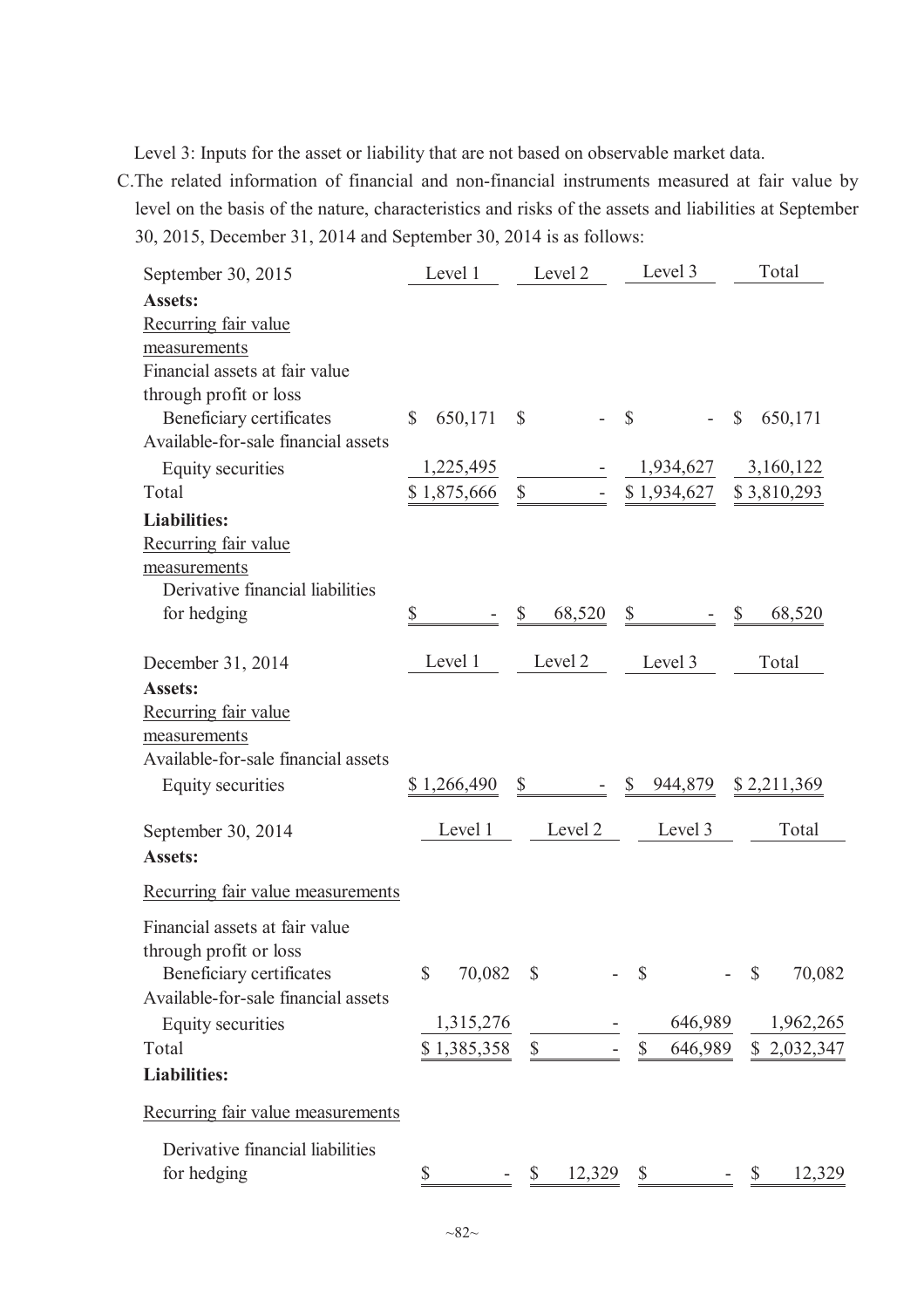- D. The methods and assumptions the Group used to measure fair value are as follows:
	- (a)The instruments the Group used market quoted prices as their fair values (that is, Level 1) are listed below by characteristics:

|                     | Listed shares |
|---------------------|---------------|
| Market quoted price | Closing price |

- (b)Except for financial instruments with active markets, the fair value of other financial instruments is measured by using valuation techniques or by reference to counterparty quotes. The fair value of financial instruments measured by using valuation techniques can be referred to current fair value of instruments with similar terms and characteristics in substance, discounted cash flow method or other valuation methods, including calculated by applying model using market information available at the consolidated balance sheet date (i.e. yield curves on the Taipei Exchange, average commercial paper interest rates quoted from Reuters).
- (c)When assessing non-standard and low-complexity financial instruments, for example, debt instruments without active market, interest rate swap contracts, foreign exchange swap contracts and options, the Group adopts valuation technique that is widely used by market participants. The inputs used in the valuation method to measure these financial instruments are normally observable in the market.
- (d)The valuation of derivative financial instruments is based on valuation model widely accepted by market participants, such as present value techniques and option pricing models. Forward exchange contracts are usually valued based on the current forward exchange rate. Structured interest derivative instruments are measured by using appropriate option pricing models (i.e. Black-Scholes model) or other valuation methods, such as Monte Carlo simulation.
- (e)The output of valuation model is an estimated value and the valuation technique may not be able to capture all relevant factors of the Group's financial and non-financial instruments. Therefore, the estimated value derived using valuation model is adjusted accordingly with additional inputs, for example, model risk or liquidity risk and etc. In accordance with the Group's management policies and relevant control procedures relating to the valuation models used for fair value measurement, management believes adjustment to valuation is necessary in order to reasonably represent the fair value of financial and non-financial instruments at the consolidated balance sheet. The inputs and pricing information used during valuation are carefully assessed and adjusted based on current market conditions.
- (f) The Group takes into account adjustments for credit risks to measure the fair value of financial and non-financial instruments to reflect credit risk of the counterparty and the Group's credit quality.

E.For the nine-month periods ended September 30, 2015 and 2014, there was no transfer between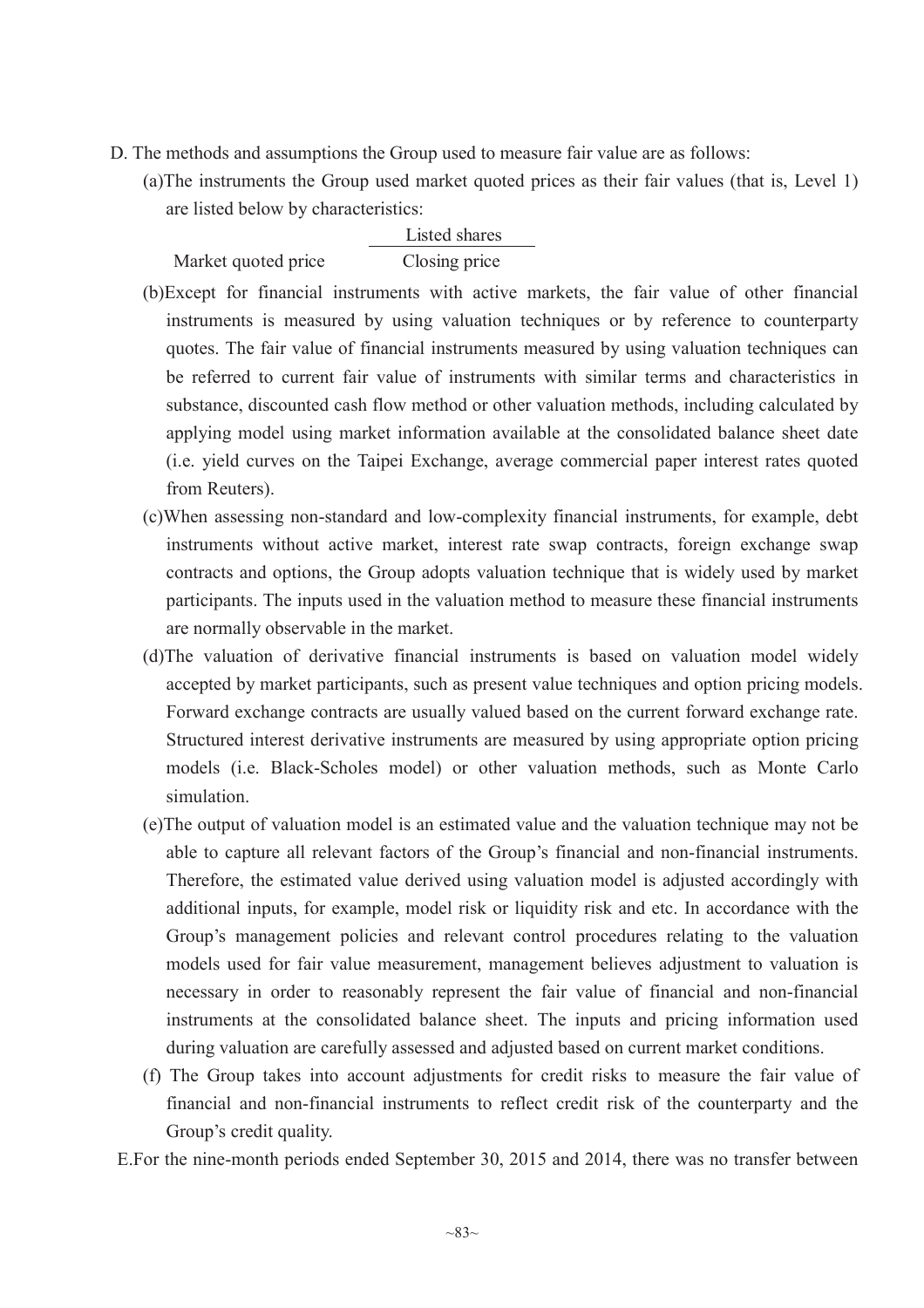Level 1 and Level 2.

F.The following chart is the movement of Level 3 for the nine-month periods ended September 30, 2015 and 2014:

|                             |   |                   |                          | Derivative  |             |
|-----------------------------|---|-------------------|--------------------------|-------------|-------------|
|                             |   |                   |                          | financial   |             |
|                             |   | Equity securities | Debt securities          | instruments | Total       |
| At January 1, 2015          | S | 944,879           | $\overline{\phantom{a}}$ |             | 944,879     |
| Gains and losses recognised |   |                   |                          |             |             |
| in other comprehensive      |   |                   |                          |             |             |
| income (Note 1)             |   | 989,748           |                          |             | 989,748     |
| At September 30, 2015       |   | 1,934,627         | $\overline{\phantom{0}}$ |             | \$1,934,627 |

Note 1: Recorded as unrealised valuation gain or loss of available-for-sale financial assets.

|                                                       |                   |               |                 |        | Derivative<br>financial |               |         |
|-------------------------------------------------------|-------------------|---------------|-----------------|--------|-------------------------|---------------|---------|
|                                                       | Equity securities |               | Debt securities |        | instruments             |               | Total   |
| At January 1, 2014                                    | \$<br>560,047     | $\mathcal{S}$ |                 | $-$ \$ | 5,172                   | $\mathcal{S}$ | 565,219 |
| Gains and losses recognised<br>in net income (Note 1) |                   |               | $-$ (           |        | $5,172$ ) (             |               | 5,172)  |
| Gains and losses recognised<br>in other comprehensive |                   |               |                 |        |                         |               |         |
| income (Note 2)                                       | 86,942            |               |                 |        |                         |               | 86,942  |
| At September 30, 2014                                 | 646,989           |               |                 |        |                         |               | 646,989 |

Note 1: Recorded as other gains or losses.

Note 2: Recorded as unrealised valuation gain or loss of available-for-sale financial assets.

- G.For the nine-month periods ended September 30, 2015 and 2014, there was no transfer into or out from Level 3.
- H.The Group is in charge of valuation procedures for fair value measurements being categorised within Level 3, which is to verify independent fair value of financial instruments. Such assessment is to ensure the valuation results are reasonable by applying independent information to make results close to current market conditions, confirming the resource of information is independent, reliable and in line with other resources and represented as the exercisable price, and frequently calibrating valuation model, performing back-testing, updating inputs used to the valuation model and making any other necessary adjustments to the fair value.
- I.The following is the qualitative information of significant unobservable inputs and sensitivity analysis of changes in significant unobservable inputs to valuation model used in Level 3 fair value measurement: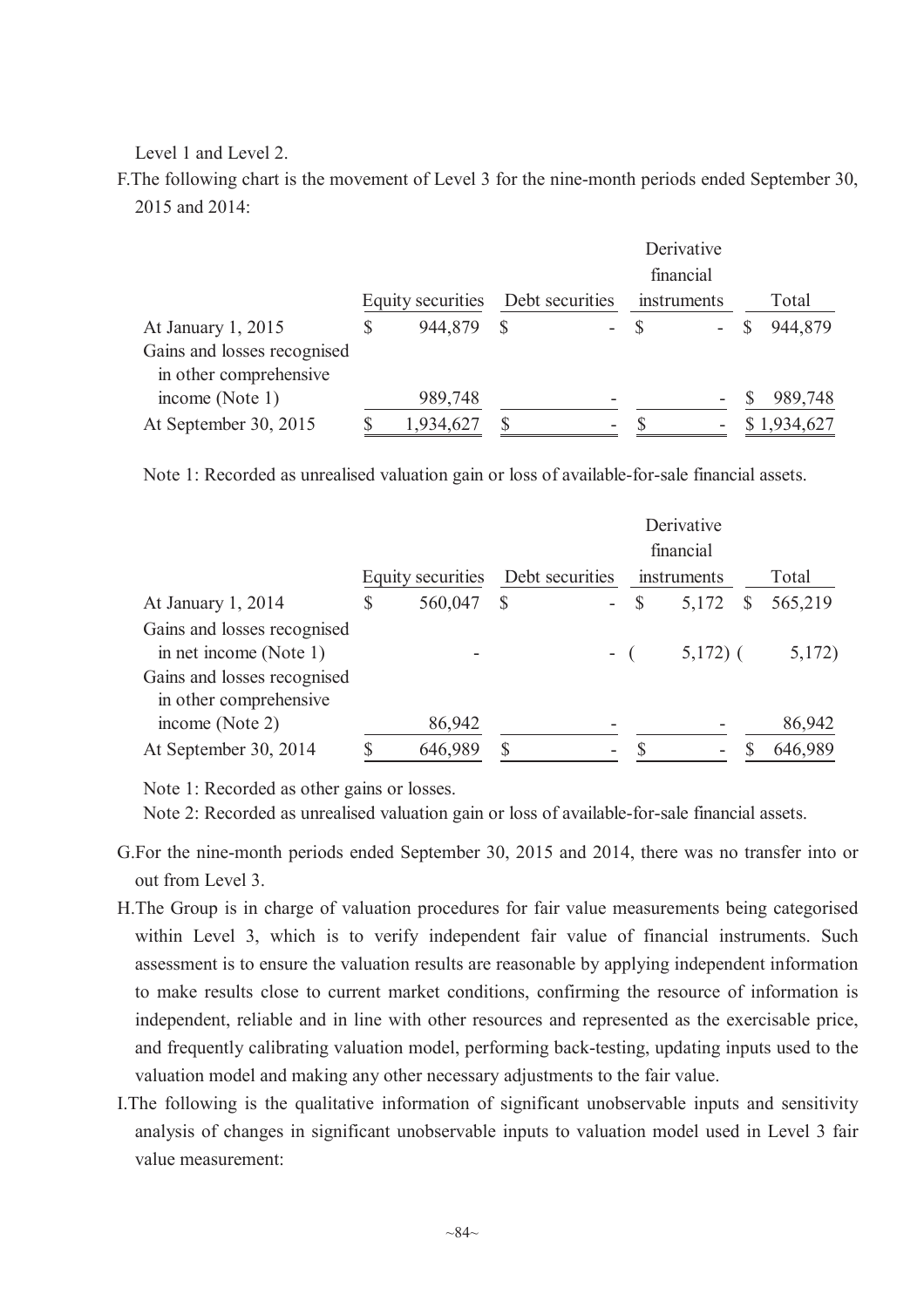|                                                             | Fair value at |                         | Significant                                | Range            |                                                                                                                        |
|-------------------------------------------------------------|---------------|-------------------------|--------------------------------------------|------------------|------------------------------------------------------------------------------------------------------------------------|
|                                                             | September     | Valuation               | unobservable                               | (weighted)       | Relationship of inputs to                                                                                              |
|                                                             | 30, 2015      | technique               | input                                      | average)         | fair value                                                                                                             |
| Non-derivative equity<br>instrument:                        |               |                         |                                            |                  |                                                                                                                        |
|                                                             |               | Market                  | Price to                                   |                  | The higher the multiple                                                                                                |
| Unlisted shares                                             | \$1,924,458   | comparable<br>companies | earnings ratio $23.69 - 42.10$<br>multiple |                  | and control premium, the<br>higher the fair value                                                                      |
|                                                             |               |                         | Price to book<br>ratio multiple            | $0.40 - 1.59$    | The higher the multiple<br>and control premium, the<br>higher the fair value                                           |
|                                                             |               |                         | Discount for<br>lack of<br>marketability   | $20\% \sim 30\%$ | The higher the weighted<br>average cost of capital<br>and discount for lack of<br>control, the lower the<br>fair value |
| Venture capital shares<br>Private equity fund<br>investment | 10,169        | Net asset<br>value      | Net asset<br>value                         |                  | The higher the net asset<br>value, the higher the fair<br>value                                                        |

J. The Group has carefully assessed the valuation models and assumptions used to measure fair value; therefore, the fair value measurement is reasonable. However, use of different valuation models or assumptions may result in difference measurement. The following is the effect of profit or loss or of other comprehensive income from financial assets and liabilities categorised within Level 3 if the inputs used to valuation models have changed:

|                      |                                                                                           |           | September 30, 2015                        |                                                 |                        |                              |  |  |  |  |  |  |  |  |
|----------------------|-------------------------------------------------------------------------------------------|-----------|-------------------------------------------|-------------------------------------------------|------------------------|------------------------------|--|--|--|--|--|--|--|--|
|                      |                                                                                           |           |                                           | Recognised in profit or                         |                        | Recognised in other          |  |  |  |  |  |  |  |  |
|                      |                                                                                           |           |                                           | loss                                            | comprehensive income   |                              |  |  |  |  |  |  |  |  |
|                      |                                                                                           |           |                                           |                                                 |                        |                              |  |  |  |  |  |  |  |  |
|                      |                                                                                           |           |                                           | Favourable Unfavourable Favourable Unfavourable |                        |                              |  |  |  |  |  |  |  |  |
|                      | Input                                                                                     | Change    | change                                    | change                                          | change                 | change                       |  |  |  |  |  |  |  |  |
| Financial assets     |                                                                                           |           |                                           |                                                 |                        |                              |  |  |  |  |  |  |  |  |
| Equity<br>instrument | Price to earnings<br>ratio/ price to book<br>ratio/ discount for<br>lack of marketability | $\pm 1\%$ | $\mathcal{S}$<br>$\overline{\phantom{0}}$ | $\mathcal{S}$<br>$\sim$ 10 $\pm$                | 19,245<br>$\mathbb{S}$ | 19,245<br>$\mathbf{\hat{s}}$ |  |  |  |  |  |  |  |  |
|                      | Net asset value                                                                           | $\pm 1\%$ |                                           |                                                 | 102                    | 102                          |  |  |  |  |  |  |  |  |
|                      |                                                                                           |           | \$                                        | \$                                              | \$<br>19,347           | 19,347                       |  |  |  |  |  |  |  |  |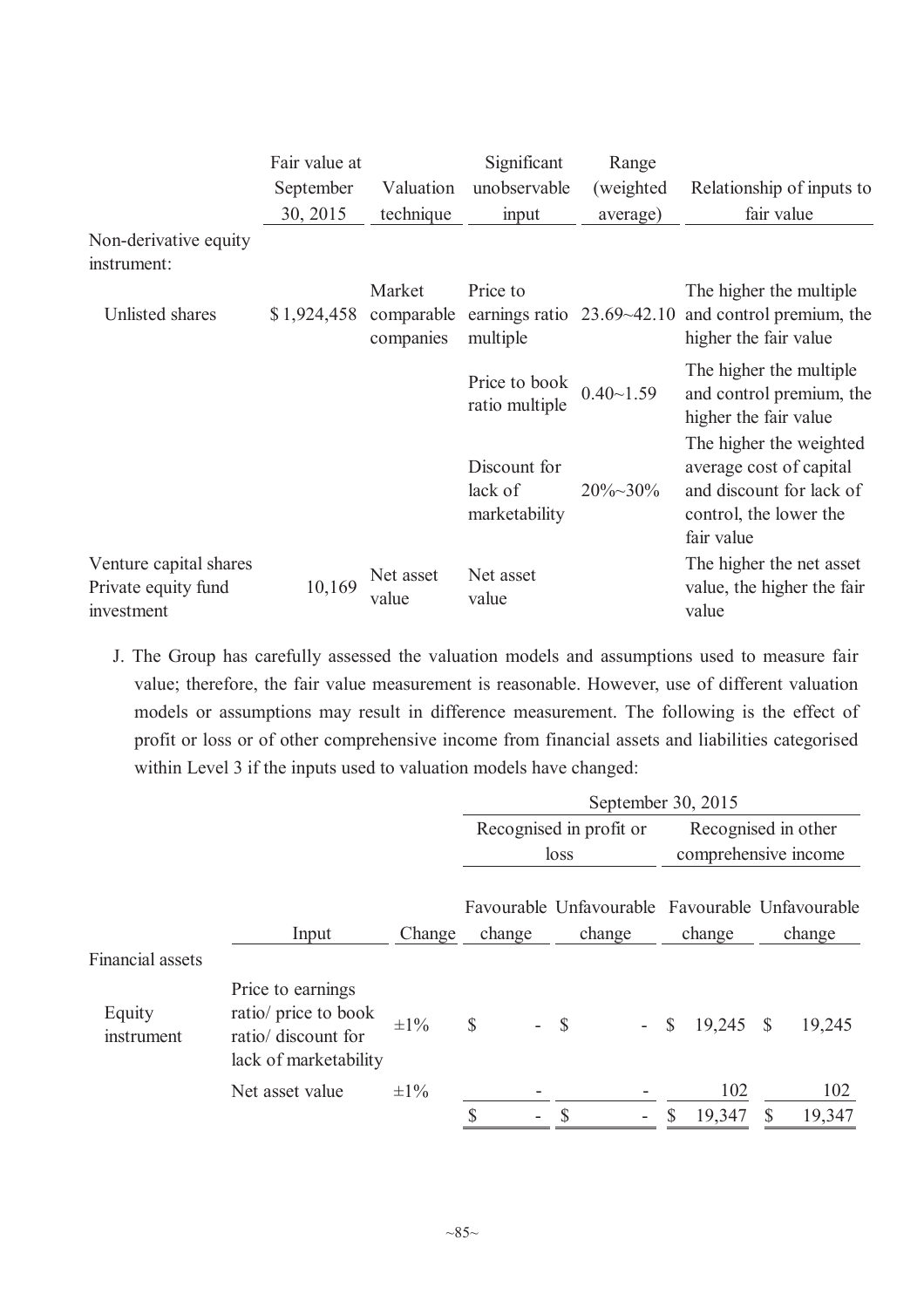|                      |                                                                                           |           |               |                                                           | December 31, 2014                           |                                             |  |  |  |  |
|----------------------|-------------------------------------------------------------------------------------------|-----------|---------------|-----------------------------------------------------------|---------------------------------------------|---------------------------------------------|--|--|--|--|
|                      |                                                                                           |           |               | Recognised in profit or<br>loss                           |                                             | Recognised in other<br>comprehensive income |  |  |  |  |
|                      | Input                                                                                     | Change    | change        | Favourable Unfavourable Favourable Unfavourable<br>change | change                                      | change                                      |  |  |  |  |
| Financial assets     |                                                                                           |           |               |                                                           |                                             |                                             |  |  |  |  |
| Equity<br>instrument | Price to earnings<br>ratio/ price to book<br>ratio/ discount for<br>lack of marketability | $\pm 1\%$ | $\mathbb{S}$  | \$                                                        | $\mathbb{S}$<br>9,347                       | $\mathcal{S}$<br>9,347                      |  |  |  |  |
|                      | Net asset value                                                                           | $\pm 1\%$ |               |                                                           | 102                                         | 102                                         |  |  |  |  |
|                      |                                                                                           |           | $\mathcal{S}$ | $\boldsymbol{\mathsf{S}}$                                 | \$<br>9,449                                 | \$<br>9,449                                 |  |  |  |  |
|                      |                                                                                           |           |               |                                                           | September 30, 2014                          |                                             |  |  |  |  |
|                      |                                                                                           |           |               | Recognised in profit or<br>loss                           | Recognised in other<br>comprehensive income |                                             |  |  |  |  |
|                      |                                                                                           |           |               | Favourable Unfavourable Favourable Unfavourable           |                                             |                                             |  |  |  |  |
|                      | Input                                                                                     | Change    | change        | change                                                    | change                                      | change                                      |  |  |  |  |
| Financial assets     |                                                                                           |           |               |                                                           |                                             |                                             |  |  |  |  |
| Equity<br>instrument | Price to earnings<br>ratio/ price to book<br>ratio/ discount for<br>lack of marketability | $\pm 1\%$ | $\mathbb{S}$  | \$                                                        | $\mathbb{S}$<br>6,368                       | $\mathcal{S}$<br>6,368                      |  |  |  |  |
|                      | Net asset value                                                                           | $\pm 1\%$ |               |                                                           | 102                                         | 102                                         |  |  |  |  |
|                      |                                                                                           |           | \$            | $\boldsymbol{\mathsf{S}}$                                 | \$<br>6,470                                 | \$<br>6,470                                 |  |  |  |  |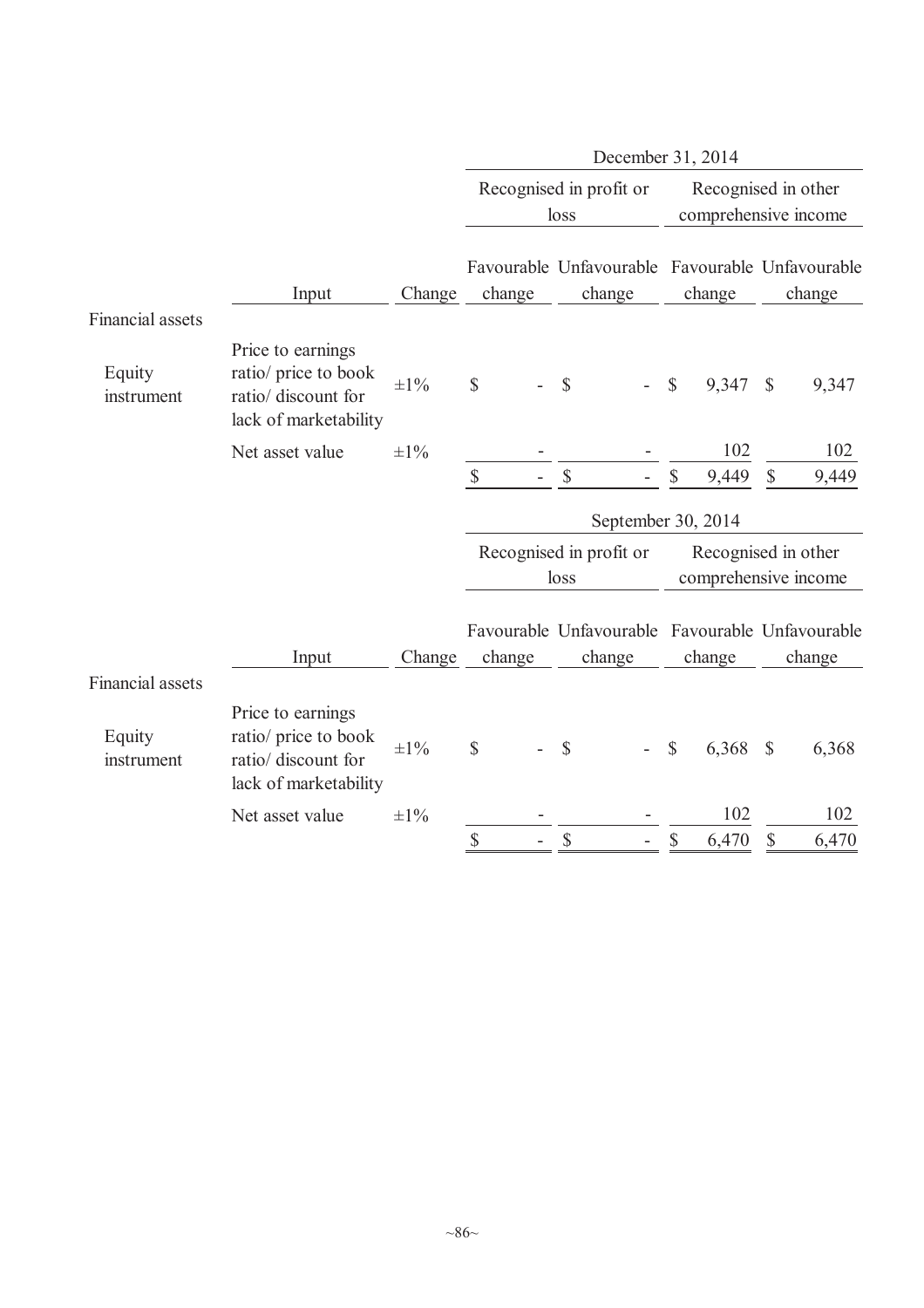## 13. SUPPLEMENTARY DISCLOSURES

- (1) Significant transactions information
	- A.Loans to others: Please refer to table 1.
	- B.Provision of endorsements and guarantees to others: Please refer to table 2.
	- C.Holding of marketable securities at the end of the period (not including subsidiaries, associates and joint ventures): Please refer to table 3.
	- D.Acquisition or sale of the same security with the accumulated cost exceeding \$300 million or 20% of the Company's paid-in capital: Please refer to table 4.
	- E. Acquisition of real estate reaching \$300 million or 20% of paid-in capital or more: None.
	- F. Disposal of real estate reaching \$300 million or 20% of paid-in capital or more: None.
	- G.Purchases or sales of goods from or to related parties reaching \$100 million or 20% of paid-in capital or more: Please refer to table 5.
	- H.Receivables from related parties reaching \$100 million or 20% of paid-in capital or more: Please refer to table 6.
	- I. Trading in derivative instruments undertaken during the reporting periods: Please refer to table 7.
	- J. Significant inter-company transactions during the reporting periods: Please refer to table 8.
- (2) Information on investees (not including investees in Mainland China)
	- Names, locations and other information of investee companies (not including investees in Mainland China) : Please refer to table 9.
- (3) Information on investments in Mainland China
	- A. Basic information: Please refer to table 10.
	- B. Significant transactions, either directly or indirectly through a third area, with investee companies in the Mainland Area: None

## 14. SEGMENT INFORMATION

- (1) General information
	- A.Management has determined the operating segments based on the reports reviewed by the chief operating decision-maker that are used to make strategic decisions.
	- B.There is no material change in the basis for formation of entities and division of segments in the Group or in the measurement basis for segment information in this period.
- (2) Segment information

The segment information provided to the chief operating decision-maker for the reportable segments is as follows: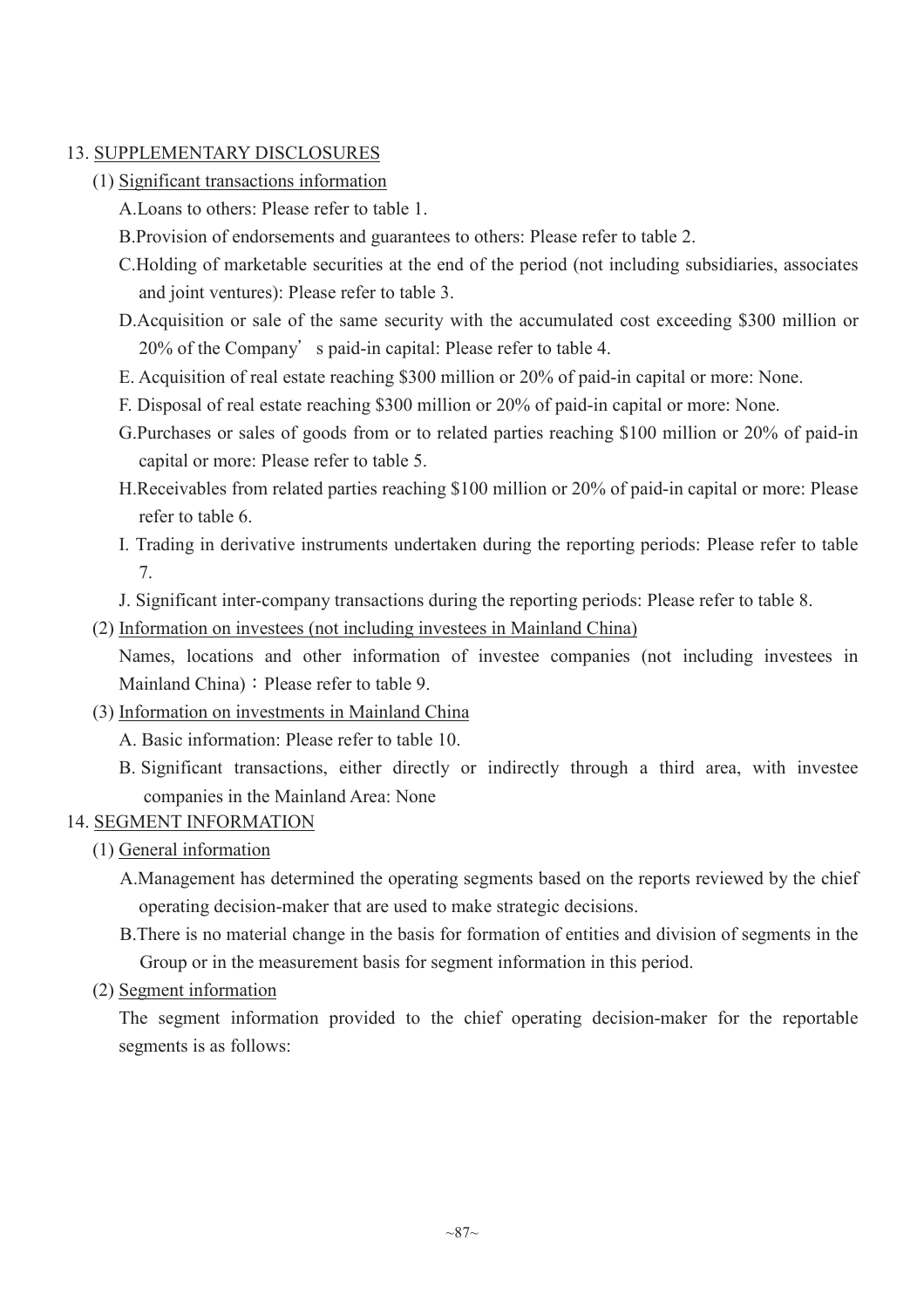|                                                                             | Transportation<br>Department |              | Investing and<br>holding Department Departments | Other        |                            | Adjustments<br>and written-off |              | Total         |
|-----------------------------------------------------------------------------|------------------------------|--------------|-------------------------------------------------|--------------|----------------------------|--------------------------------|--------------|---------------|
| Revenue from<br>external customers                                          | \$100,834,251                | $\mathbb{S}$ | 395,925                                         | \$1,910,558  | $\mathcal{S}$              |                                |              | \$103,140,734 |
| Revenue from<br>internal customers                                          | 9,573,343                    |              |                                                 |              |                            | 9,573,343)                     |              |               |
| Segment revenue                                                             | 110,407,594                  |              | 395,925                                         | 1,910,558    | $\sqrt{ }$                 | 9,573,343)                     |              | 103,140,734   |
| Interest income                                                             | 165,850                      |              | 7,996                                           | 1,768        |                            |                                |              | 175,614       |
| Interest expense<br>Depreciation                                            | 678,369)                     |              | 497 (                                           | 3)           |                            | $\overline{\phantom{0}}$       |              | 677,875)      |
| and amortisation                                                            | $5,808,784$ (                |              | 249,229) (                                      | 29,664)      |                            |                                |              | 6,087,677     |
| Share of income (loss) of<br>associates and joint<br>ventures accounted for |                              |              |                                                 |              |                            |                                |              |               |
| using equity method                                                         | 1,288,549 (                  |              | 999,866)                                        |              |                            |                                |              | 288,683       |
| Other items                                                                 | 95,879,148)                  |              | 30,794                                          | 1,526,629    |                            |                                |              | 97,374,983)   |
| Segment profit (loss)                                                       | 9,495,692<br>S               | (S)          | 813,883)                                        | \$356,030    | $\left(\frac{6}{5}\right)$ | $9,573,343$ (\$)               |              | 535,504)      |
| Recognizable assets                                                         | \$161,171,288                | $\mathbb{S}$ | 5,587,101                                       | \$1,772,194  | $\mathcal{S}$              |                                | <sup>S</sup> | 168,530,583   |
| Investments accounted for<br>using equity method                            | 18,121,018                   |              | 7,137,345                                       |              |                            |                                |              | 25,258,363    |
| Segment assets                                                              | \$179,292,306                | $\$$         | 12,724,446                                      | \$1,772,194  | $\mathbb{S}$               |                                |              | \$193,788,946 |
| Segment liabilities                                                         | \$124,793,263                | \$           | 2,137,498                                       | 372,943<br>S | \$                         |                                |              | \$127,303,704 |

Nine-month period ended September 30, 2015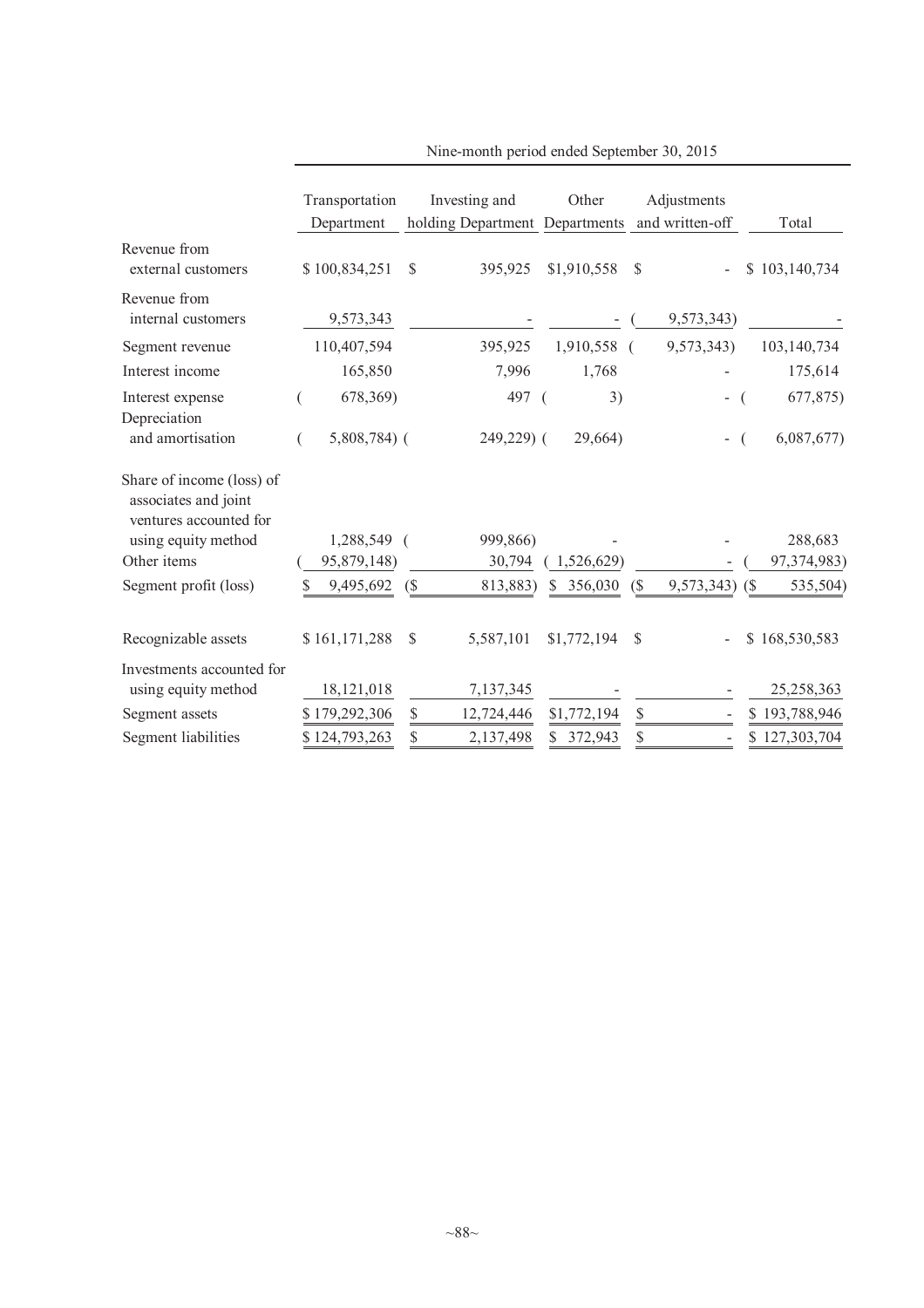|                                                                             | Nine-month period ended september 30, 2014 |               |                  |    |                |               |                 |    |             |  |  |  |  |
|-----------------------------------------------------------------------------|--------------------------------------------|---------------|------------------|----|----------------|---------------|-----------------|----|-------------|--|--|--|--|
|                                                                             |                                            |               | Investing and    |    |                |               |                 |    |             |  |  |  |  |
|                                                                             | Transportation                             |               | holding          |    | Other          |               | Adjustments     |    |             |  |  |  |  |
|                                                                             | Department                                 |               | Department       |    | Departments    |               | and written-off |    | Total       |  |  |  |  |
| Revenue from<br>external customers                                          | \$104,946,646                              | <sup>\$</sup> | 373,291          |    | \$1,777,599    | \$            |                 | \$ | 107,097,536 |  |  |  |  |
| Revenue from<br>internal customers                                          | 9,024,343                                  |               |                  |    |                |               | 9,024,343)      |    |             |  |  |  |  |
| Segment revenue                                                             | 113,970,989                                |               | 373,291          |    | 1,777,599      |               | 9,024,343)      |    | 107,097,536 |  |  |  |  |
| Interest income                                                             | 244,986                                    |               | 11,378           |    | 1,420          |               |                 |    | 257,784     |  |  |  |  |
| Interest expense                                                            | 413,731)                                   |               | -                |    | 4)             |               |                 |    | 413,735)    |  |  |  |  |
| Depreciation<br>and amortisation                                            | $5,467,190$ (                              |               | 233,256) (       |    | 33,859)        |               |                 |    | 5,734,305)  |  |  |  |  |
| Share of income (loss) of<br>associates and joint<br>ventures accounted for |                                            |               |                  |    |                |               |                 |    |             |  |  |  |  |
| using equity method                                                         | 121,925                                    | $\sqrt{ }$    | 1,198,469)       |    |                |               |                 |    | 1,076,544)  |  |  |  |  |
| Other items                                                                 | 96,753,784)                                |               | 60,456           |    | 1,775,163)     |               |                 |    | 98,589,403) |  |  |  |  |
| Segment profit (loss)                                                       | 11,703,195<br>\$                           | (S            | $1,107,512)$ (\$ |    | $30,007$ ) (\$ |               | 9,024,343)      | S  | 1,541,333   |  |  |  |  |
| Recognizable assets                                                         | \$156,609,942                              | S             | 4,099,014        |    | \$2,084,905    | <sup>\$</sup> |                 | S  | 162,793,861 |  |  |  |  |
| Investments accounted for<br>using equity method                            | 16,519,901                                 |               | 7,318,815        |    |                |               |                 |    | 23,838,716  |  |  |  |  |
| Segment assets                                                              | \$173,129,843                              | \$            | 11,417,829       | \$ | 2,084,905      | \$            |                 | \$ | 186,632,577 |  |  |  |  |
| Segment liabilities                                                         | 121,879,149                                | \$            | 2,110,980        |    | 388,928        | \$            |                 | \$ | 124,379,057 |  |  |  |  |

## Nine-month period ended September 30, 2014

## (3) Reconciliation for segment income (loss)

- A.Sales between segments are carried out at arm's length. The revenue from external parties reported to the chief operating decision-maker is measured in a manner consistent with that in the statement of comprehensive income.
- B.The amounts provided to the chief operating decision-maker with respect to total assets are measured in a manner consistent with that in the balance sheet.
- C.The amounts provided to the chief operating decision-maker with respect to total liabilities are measured in a manner consistent with that in the balance sheet.
- D.The amounts provided to the chief operating decision-maker with respect to segment profit (loss) are measured in a manner consistent with the income (loss) before tax from continuing operations.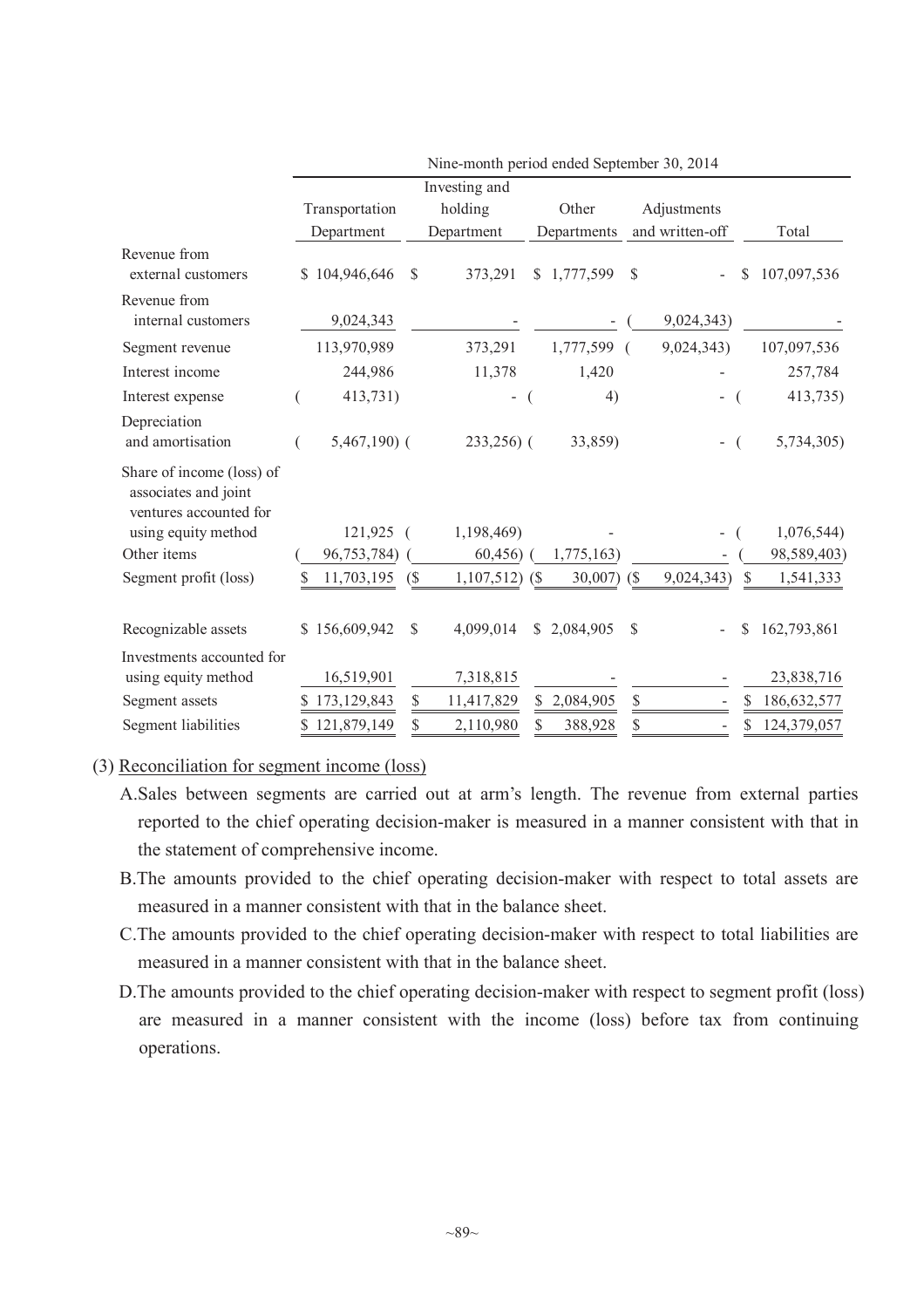# Evergreen Marine Corporation (Taiwan) Ltd.<br>
Loans to others<br>
For the nine-month period ended September 30, 2015<br>
Expressed in thousands of NTD

| Number<br>(Note 1) | Creditor                    | Borrower                                   | General ledger<br>account (Note 2)  | Is a<br>related<br>party | Maximum outstanding<br>balance during the six-<br>month periods ended<br>September 30, 2015 (Note 3) | Balance at<br>September 30, 2015<br>(Note 8) | Actual amount<br>drawn down | Interest<br>rate   | Nature of loan<br>(Note 4) | Amount of<br>transactions with<br>borrower (Note 5) | Reason for short-term<br>financing (Note 6) | Allowance for<br>doubtful<br>accounts | Collateral<br>Item | Value      | imit on loans granted to<br>a single party (Note 7) | Ceiling on total<br>loans granted<br>(Note 7) | Footnote |
|--------------------|-----------------------------|--------------------------------------------|-------------------------------------|--------------------------|------------------------------------------------------------------------------------------------------|----------------------------------------------|-----------------------------|--------------------|----------------------------|-----------------------------------------------------|---------------------------------------------|---------------------------------------|--------------------|------------|-----------------------------------------------------|-----------------------------------------------|----------|
|                    | Peony Investment<br>S.A.    | Luanta Investment<br>(Netherlands) N.V.    | Receivables from<br>related parties | Yes                      | 494,850 S                                                                                            | 494,850 \$                                   | 323,758                     | .3020%<br>1.3160%  |                            |                                                     | Working capital<br>requirement              |                                       | None               | $-1s$<br>s |                                                     | 7,898,457 \$ 19,746,141                       |          |
|                    | Peony Investment<br>S.A.    | Clove Holding Ltd.                         | Receivables from<br>related parties | Yes                      | 362,890                                                                                              | 362,890                                      | 346.395                     | .2956%~<br>1.3004% |                            |                                                     | Working capital<br>requirement              |                                       | None               |            | 15,796,913                                          | 19,746,141                                    | (Note 9) |
|                    | Peony Investment<br>S.A.    | Hemlock Equipment<br>LLC.                  | Receivables from<br>related parties | Yes                      | 82,475                                                                                               | 82,475                                       |                             | 1.2708%            | $\mathfrak{D}$             |                                                     | Working capital<br>requirement              |                                       | None               |            | 15,796,913                                          | 19,746,141                                    | (Note 9) |
|                    | Clove Holding Ltd           | Whitney Equipment<br>LLC.                  | Receivables from<br>related parties | Yes                      | 98,970                                                                                               | 98,970                                       | 98.970                      | 1.2836%            |                            |                                                     | Working capital<br>requirement              |                                       | None               |            | 1,154,689                                           | 1,443,361                                     | (Note 9) |
|                    | Greencompass<br>Marine S.A. | <b>Everpeort Terminal</b><br>Services INC. | Receivables from<br>related parties | Yes                      | 989,700                                                                                              | 989,700                                      | 461.860                     | 1.9486%<br>1.9628% |                            |                                                     | Working capital<br>requirement              |                                       | None               |            | 9,459,292                                           | 11,824,115                                    | (Note 9) |

Note 1: The numbers filled in for the loans provided by the Company or subsidiaries are as follows

(1)The Company is '0' (2)The subsidiaries are numbered in order starting from '1'.

Note 2: Fill in the name of account in which the loans are recognised, such as receivables–related parties, current account with stockholders, prepayments, temporary payments, etc.

Note 3: Fill in the maximum outstanding balance of loans to others during the nine-month period ended September 30, 2015 Note 4: The column of'Nature of loan' shall fill in'Business transaction or'Short-term financing'.

Note 5: Fill in the amount of business transactions when nature of the loan is related to business transactions, which is the amount of business transactions occurred between the creditor and borrower in the current year.

Note 6: Fill in purpose of loan when nature of loan is for short-term financing, for example, repayment of loan, acquisition of equipment, working capital, etc.<br>Note 7: Fill in limit on loans graphy and capitaly and cellul

1. According to the Company's credit policy, the total amount of loans granted to a single company should not exceed 20% of the net worth stated in the lastest financial statements.

PEONY: USD 1,197,099\*32.99\*20%=7,898,457<br>The Company held 100% voting shares directly and indirectly in foreign company, that the total amount of loans granted to a single company should not exceed 40% of the net worth sta

PEONY : USD 1,197,099\*32.99\*40%=15,796,913

Clove Holding Ltd. : USD 87,503\*32.99\*40%=1,154,689

Greencompass Marine S.A.ǺUSD 716,830\*32.99\*40%=9,459,292

2. According to the Company's credit policy, the total amount of loans granted to a single company should not exceed 40% of the net worth stated in the financial statements.<br>PEONY : USD 1,197,099\*32.99\*50%=19,746,141

Clove Holding Ltd.ǺUSD 87,503\*32.99\*50%=1,443,361

Greencompass Marine S.A. : USD 716,830\*32.99\*50%=11,824,115

Note as the amounts of lands to be loaned to others which have been approved by the basel of Directors, are not ought in a contained the two security in excellent in the distributed by the Area of the Technical Scheme in a

Note 9: This transaction was written off when the consolidated financial statements were prepared.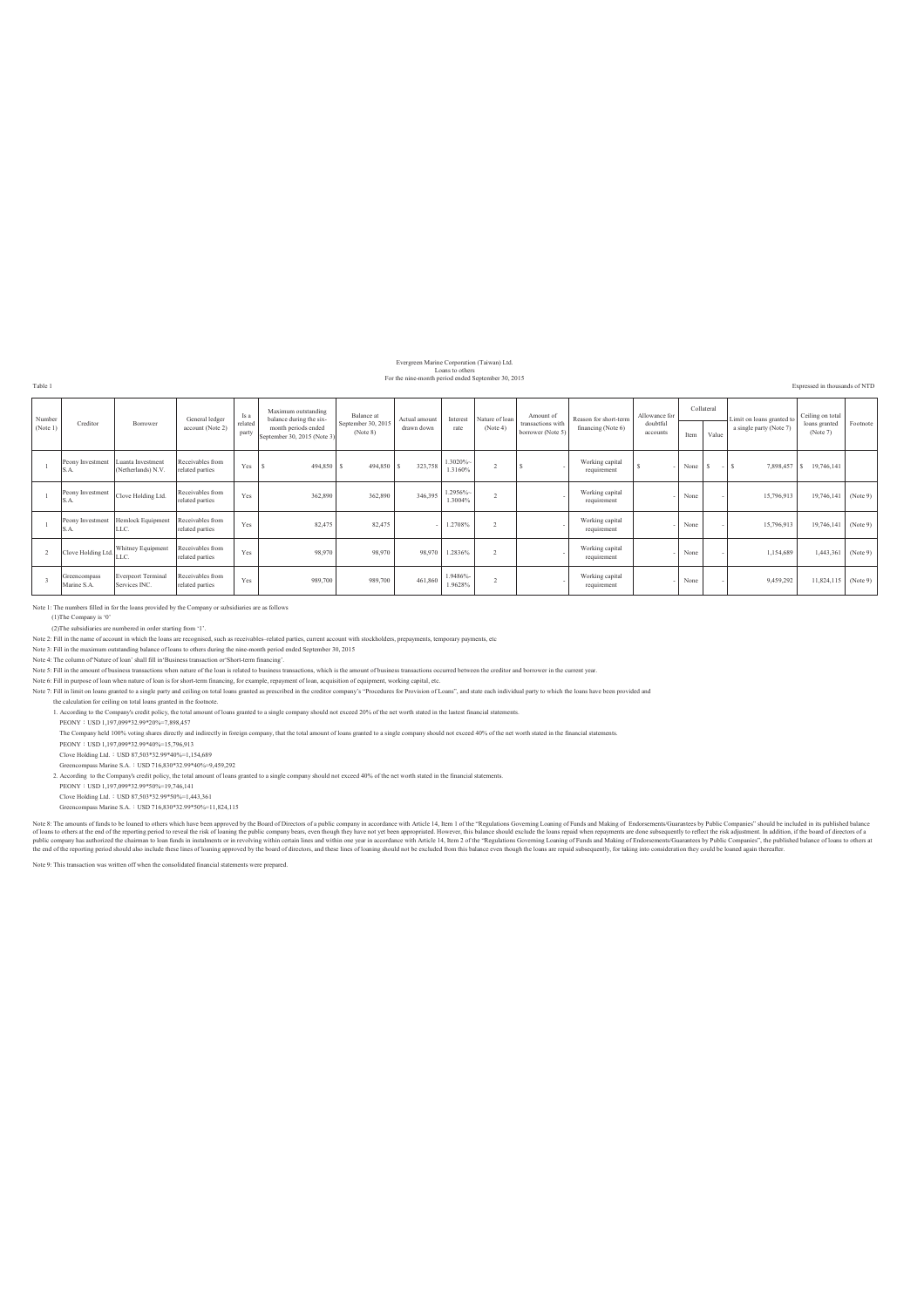## Evergreen Marine Corporation (Taiwan) Ltd.

### Provision of endorsements and guarantees to others For the nine-month period ended September 30, 2015

Table 2 Expressed in thousands of NTD

|                    |                                 | Party being endorsed/guaranteed         |                                                          |                                                                            | Maximum outstanding                                                     | Outstanding                                                              |                                      | Amount of                                                 | Ratio of<br>accumulated<br>endorsement/                                              | Ceiling on total                                              | Provision of                                                               | Provision of                                                                  | Provision of                                                                 |          |
|--------------------|---------------------------------|-----------------------------------------|----------------------------------------------------------|----------------------------------------------------------------------------|-------------------------------------------------------------------------|--------------------------------------------------------------------------|--------------------------------------|-----------------------------------------------------------|--------------------------------------------------------------------------------------|---------------------------------------------------------------|----------------------------------------------------------------------------|-------------------------------------------------------------------------------|------------------------------------------------------------------------------|----------|
| Number<br>(Note 1) | Endorser/Guarantor              | Company name                            | Relationship with<br>the endorser/<br>guarantor (Note 2) | Limit on endorsements<br>guarntees provided for a<br>single party (Note 3) | endorsement/<br>guarantee amount as o<br>September 30, 2015<br>(Note 4) | endorsement/<br>guarantee amount<br>at September 30.<br>2015<br>(Note 5) | Actual amount drawn<br>down (Note 6) | endorsements/<br>guarantees<br>secured with<br>collateral | guarantee<br>amount to net<br>asset value o<br>the endorser.<br>guarantor<br>company | amount of<br>endorsements/<br>guarantees provided<br>(Note 3) | endorsements/<br>guarantees by parent<br>company to subsidiary<br>(Note 7) | endorsements/<br>guarantees by<br>subsidiary to parent<br>company<br>(Note 7) | endorsements/<br>guarantees to the<br>party in Mainland<br>China<br>(Note 7) | Footnote |
| $\Omega$           | Evergreen Marine<br>Corporation | Greencompass Marine S.A.                |                                                          | 125,064,561 \$                                                             | 30,554,858 \$                                                           | 30,554,858 \$                                                            | 18,225,217 \$                        |                                                           | 48.86                                                                                | 156,330,702                                                   | Y                                                                          | N                                                                             | N                                                                            |          |
| $\Omega$           | Evergreen Marine<br>Corporation | Peony Investment S.A.                   | $\overline{2}$                                           | 125.064.561                                                                | 488.252                                                                 | 488,252                                                                  | 323.302                              |                                                           | 0.78                                                                                 | 156,330,702                                                   | Y                                                                          | N                                                                             | N                                                                            |          |
| $\Omega$           | Evergreen Marine<br>Corporation | Evergreen Marine (UK) Limited           |                                                          | 125.064.561                                                                | 43,945,283                                                              | 43.574.000                                                               | 39.697.967                           |                                                           | 69.68                                                                                | 156.330.702                                                   | Y                                                                          | N                                                                             | N                                                                            |          |
| $\theta$           | Evergreen Marine<br>Corporation | Whitney Equipment LLC.                  |                                                          | 125.064.561                                                                | 1,203,194                                                               | 1,203,194                                                                | 1,004,853                            |                                                           | 1.92                                                                                 | 156.330.702                                                   | Y                                                                          | N                                                                             | N                                                                            |          |
| $\Omega$           | Evergreen Marine<br>Corporation | Hemlock Equipment LLC.                  |                                                          | 125,064,561                                                                | 750,266                                                                 | 750,266                                                                  | 637,986                              |                                                           | 1.20                                                                                 | 156,330,702                                                   | Y                                                                          | N                                                                             | N                                                                            |          |
| $\Omega$           | Evergreen Marine<br>Corporation | Colon Container Terminal S.A.           | 6                                                        | 31,266,140                                                                 | 724,460                                                                 | 724,460                                                                  | 368,621                              |                                                           | 1.16                                                                                 | 156,330,702                                                   | N                                                                          | N                                                                             | N                                                                            |          |
| $\Omega$           | Evergreen Marine<br>Corporation | Balsam Investment (Netherlands)<br>N.V. | 6                                                        | 31,266,140                                                                 | 911,706                                                                 | 711,264                                                                  | 703,182                              |                                                           | 1.14                                                                                 | 156,330,702                                                   | N                                                                          | N                                                                             | N                                                                            |          |
| $\theta$           | Evergreen Marine<br>Corporation | Everport Terminal Services Inc.         | $\overline{2}$                                           | 125.064.561                                                                | 164.950                                                                 | 164.950                                                                  |                                      |                                                           | 0.26                                                                                 | 156,330,702                                                   | Y                                                                          | N                                                                             | N                                                                            |          |

### Note 1: The numbers filled in for the endorsements/guarantees provided by the Company or subsidiaries are as follows:

(1)The Company is '0'.

(2)The subsidiaries are numbered in order starting from '1'.

Note 2: Relationship between the endorser/guarantor and the party being endorsed/guaranteed is classified into the following six categories; fill in the number of category each case belongs to:

### (1) Having business relationship.

(2) The endorser/guarantor parent company owns directly more than 50% voting shares of the endorsed/guaranteed subsidiary.

(3) The endorser/guarantor parent company and its subsidiaries jointly own more than 50% voting shares of the endorsed/guaranteed company.

(4) The endorsed/guaranteed parent company directly or indirectly owns more than 50% voting shares of the endorser/guarantor subsidiary.

(5) Mutual guarantee of the trade as required by the construction contract.

(6) Due to joint venture, each shareholder provides endorsements/guarantees to the endorsed/guaranteed company in proportion to its ownership.

Note 3: Fill in limit on endorsements/guarantees provided for a single party and ceiling on total amount of endorsements/guarantees provided as prescribed in the endorser/guarantor company's "Procedures for Provision of En

Guarantees", and state each individual party to which the endorsements/guarantees have been provided and the calculation for ceiling on total amount of endorsements/guarantees provided in the footnote.

The calculation is as follows:

The Company: 62,532,281\*250% = 156,330,702

Limit on endorsement or guarantees provided by the Company for a single entity is \$31,226,140 (amounting to 50% of its net worth).

When the Company owns more than 50% voting shares of the endorsed/guaranteed company, the limit on endorsement or guarantee provided by the Company should not exceed 200% of its net worth, which equals to \$125,064,561.

Note 4: Fill in the year-to-date maximum outstanding balance of endorsements/guarantees provided as of the reporting period.<br>Note 5: Once endorsement guarantee contracts or promissory notes are signed/issued by the endorse

Note 6: Fill in the actual amount of endorsements/guarantees used by the endorsed/guaranteed company.

Note 7: Fill in 'Y' for those cases of provision of endorsements/guarantees by listed parent company to subsidiary and provision by subsidiary to listed parent company, and provision to the party in Mainland China.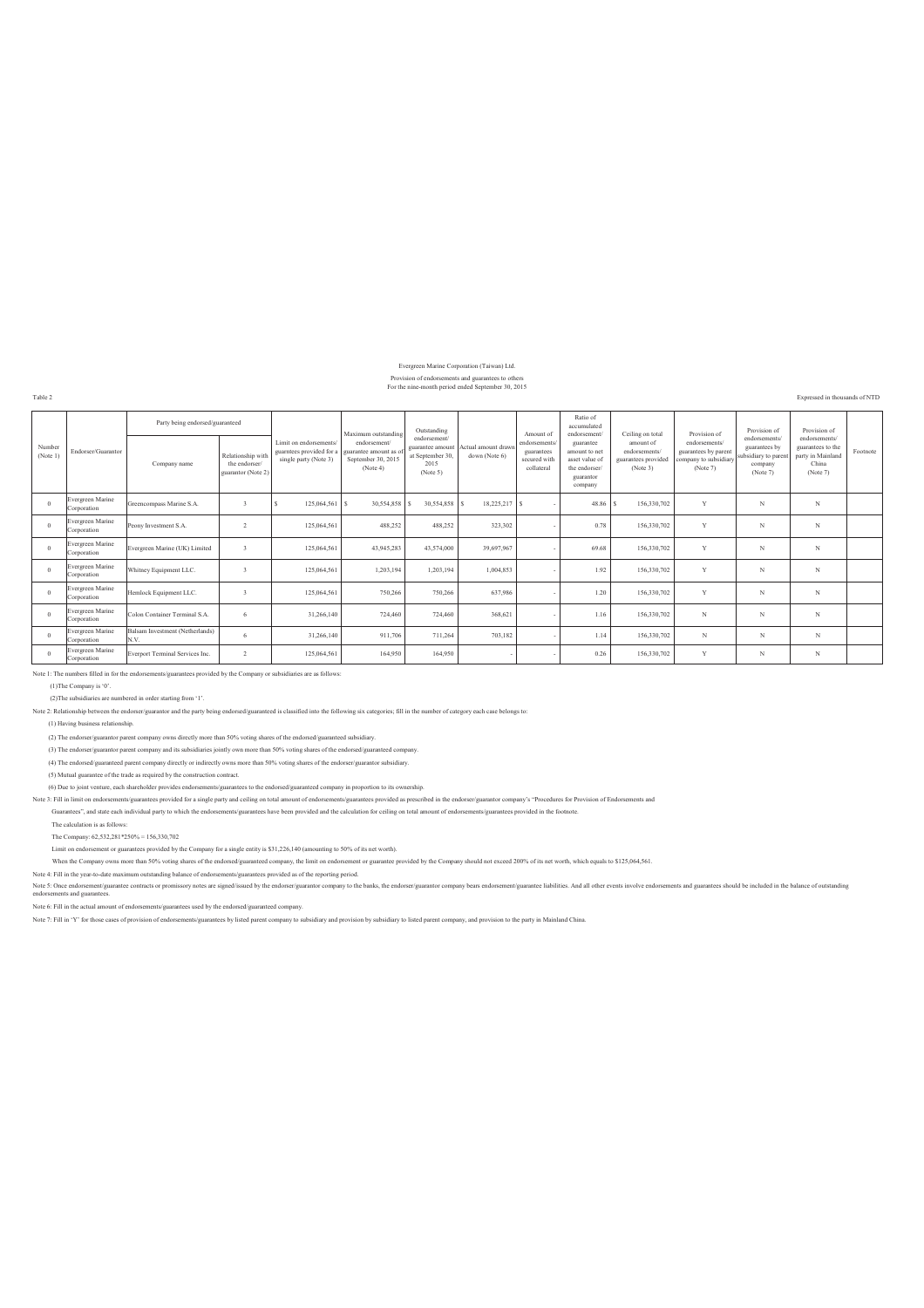## Evergreen Marine Corporation (Taiwan) Ltd.<br>Holding of marketable securities at the end of the period (not including subsidiaries, associates and joint ventures)<br>For the nine-month period ended September 30, 2015

Table 3 Expressed in thousands of shares/thousands of shares/thousands of shares/thousands of shares/thousands of shares/thousands of shares/thousands

| Securities held by                                 | Marketable securities (Note 1)                                                          | Relationship with the      | Genearl ledger account                                             |                  |                      | As of September 30, 2015 |                      | Footnote (Note 4) |
|----------------------------------------------------|-----------------------------------------------------------------------------------------|----------------------------|--------------------------------------------------------------------|------------------|----------------------|--------------------------|----------------------|-------------------|
|                                                    |                                                                                         | securities issuer (Note 2) |                                                                    | Number of shares | Book value (Note 3)  | Ownership (%)            | Fair value           |                   |
| Evergreen Marine Corporation                       | Stock:                                                                                  |                            |                                                                    |                  |                      |                          |                      |                   |
|                                                    | Power World Fund Inc.                                                                   |                            | Available-for-sale financial asset-non-current                     | 1,017            | 10,169               | 5.68%                    | 10,169               |                   |
|                                                    | Taiwan HSR Consortium                                                                   |                            | $\sigma$                                                           | 126,735          | 510,742              | 1.95%                    | 510,742              |                   |
|                                                    | Linden Technologies, Inc.                                                               |                            | $\sigma$                                                           | 50               | 14,545               | 1.44%                    | 14,545               |                   |
|                                                    | TopLogis, Inc.                                                                          |                            | $\sigma$                                                           | 2,464            | 5,263                | 17.48%                   | 5,263                |                   |
|                                                    | Ever Accord Construction Corp.                                                          |                            | $\sigma$                                                           | 9,317            | 91,053               | 17.50%                   | 91,053               |                   |
|                                                    | Central Reinsurance Corp.                                                               |                            | $\sigma$                                                           | 47,492           | 714,753              | 8.45%                    | 714,753              |                   |
|                                                    | Beneficiary certificates:                                                               |                            |                                                                    |                  |                      |                          |                      |                   |
|                                                    | <b>TCB Taiwan Money Market</b>                                                          |                            | Financial assets at fair value through profit or<br>loss - current | 9,980            | 100,027              | 0.00%                    | 100,027              |                   |
|                                                    | Taishin 1699 Money Market Fund                                                          |                            | $\sigma$                                                           | 14,993           | 200.013              | 0.00%                    | 200,013              |                   |
|                                                    | Taishin Ta-Chong Money Market                                                           |                            | $\sigma$                                                           | 10,712           | 150,074              | 0.00%                    | 150,074              |                   |
|                                                    | Yuanta De- Bao Money Market Fund                                                        |                            | $\sigma$                                                           | 16,868           | 200,057              | 0.00%                    | 200,057              |                   |
|                                                    | inancial bonds:                                                                         |                            |                                                                    |                  |                      |                          |                      |                   |
|                                                    | Bank of Taichung Unsecured Subordinated Financial Debentures                            |                            | Held-to-maturity financial asset-current                           |                  | 200,000              |                          | 200,000              |                   |
|                                                    | Bank of Taichung Unsecured Subordinated Financial Debentures                            |                            | Held-to-maturity financial asset-non-current                       |                  | 20,000               |                          | 20,000               |                   |
|                                                    | Ta Chong Commercial Bank 1st Unsecured Subordinate Financial Debentures-B Issue in 2009 |                            | $\sigma$                                                           |                  | 100,000              |                          | 100,000              |                   |
|                                                    | Sunny Bank 1st Subordinate Financial Debentures-B Issue in 2010                         |                            | $\boldsymbol{\sigma}$                                              |                  | 50,000               |                          | 50,000               |                   |
| Peony Investment S.A.                              | Dongbu Pusan Container Terminal Co., Ltd.                                               |                            | Available-for-sale financial asset-non-current                     | 300              | 11,053<br><b>USD</b> | 15.00                    | <b>USD</b><br>11,053 |                   |
|                                                    | Hutchison Inland Container Depots I.td.                                                 |                            | $\sigma$                                                           | 0.75             | 254<br><b>USD</b>    | 7.50                     | 254<br><b>USD</b>    |                   |
|                                                    | South Asia Gateway Terminals (Private) Ltd.                                             |                            | $\boldsymbol{\sigma}$                                              | 18,942           | 43,594<br><b>USD</b> | 5.00                     | <b>USD</b><br>43,594 |                   |
| Evergreen Shipping Agency (Singapore) Pte.<br>Ltd. | RTW Air Services (S) Pte Ltd.                                                           |                            | $\boldsymbol{\pi}$                                                 | 30               | SGD<br>44            | 2.00                     | SGD<br>44            |                   |
| Evergreen Shipping Agency (Thailand) Co.,<br>Ltd.  | Green Siam Air Service Co., Ltd.                                                        |                            | $\boldsymbol{\pi}$                                                 |                  | THB<br>1,160         | 2.00                     | THB<br>1,160         |                   |
| Evergreen Shipping Agency (Deutschland)<br>GmbH    | Zoll Pool Hafen Hamburg AG                                                              |                            | $\boldsymbol{\sigma}$                                              | 10               | <b>EUR</b><br>10     | 2.86                     | <b>EUR</b><br>10     |                   |

Note 1: Marketable securities in the take refer to stock, boads, boads, boads charged and a metal derivative securities within the soope of IAS39, Financial instruments: recognition and measurement.<br>Note 2: Leave the colum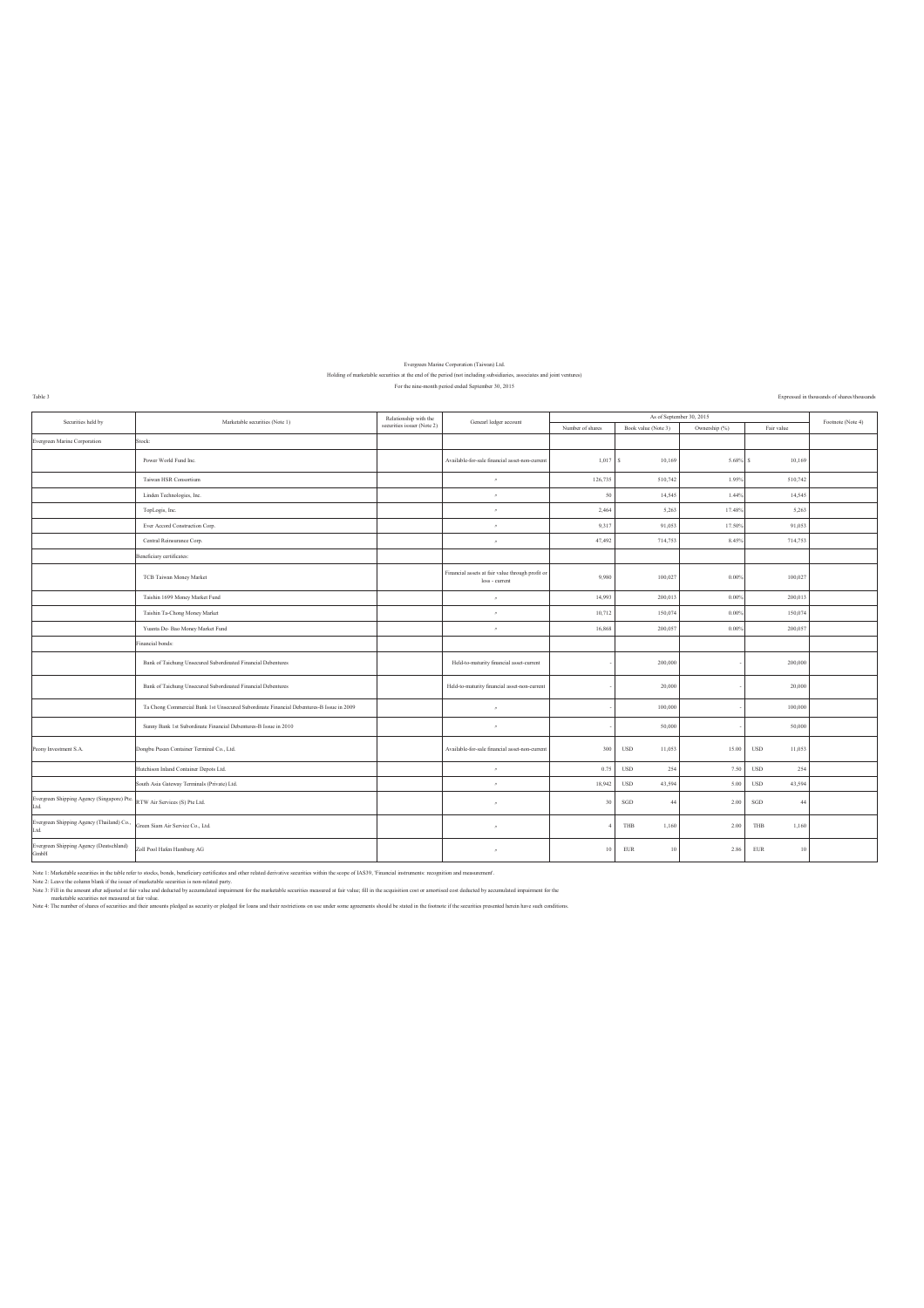Evergreen Marine Corporation (Taiwan) Ltd.

Acquisition or sale of the same security with the accumulated cost exceeding \$300 million or 20% of the Company's paid-in capital

For the nine-month period ended September 30, 2015

Expressed in thousands of shares/thousands of NTD

|                                    |                                                      |                                                                       |          | Relationship with the<br>Counterparty |                     | Balance as at January 1.<br>2015 |                     | Addition (Note 3) |                     | Disposal (Note 3) |            | Balance as at September 30,<br>2015 |                     |         |
|------------------------------------|------------------------------------------------------|-----------------------------------------------------------------------|----------|---------------------------------------|---------------------|----------------------------------|---------------------|-------------------|---------------------|-------------------|------------|-------------------------------------|---------------------|---------|
| Investor                           | Marketable securities<br>(Note 1)                    | General ledger<br>account                                             | (Note 2) | investor (Note 2)                     | Number of<br>shares | Amount                           | Number of<br>shares | Amount            | Number of<br>shares | Selling price     | Book value | Gain (loss)<br>on disposal          | Number of<br>shares | Amount  |
| Evergreen<br>Marine<br>Corporation | <b>Beneficiary Certificates:</b>                     |                                                                       |          |                                       |                     |                                  |                     |                   |                     |                   |            |                                     |                     |         |
|                                    | Yuanta Wan Tai Money<br>Market Fund                  | Financial assets at fair<br>value through profit or<br>loss - current |          |                                       |                     | s                                | 46,937              | 700,000<br>l S    | $46,937$ \$         | 700,094 \$        | 700,000 \$ | 94                                  |                     | l s     |
|                                    | Fubon Chi-Hsiang Money<br>Market                     | $^{\prime\prime}$                                                     |          |                                       |                     |                                  | 48,567              | 750,000           | 48,567              | 750,070           | 750,000    | 70                                  |                     | $\sim$  |
|                                    | <b>FSITC Taiwan Money</b><br>Market                  | $^{\prime\prime}$                                                     |          |                                       |                     |                                  | 29,878              | 750,000           | 29,878              | 750,192           | 750,000    | 192                                 |                     | $\sim$  |
|                                    | Taishin 1699 Money Market<br>Fund                    | $^{\prime\prime}$                                                     |          |                                       |                     |                                  | 123,962             | 1.650.000         | 108.969             | 1,450,578         | 1.450.000  | 578                                 | 14.993              | 200.000 |
|                                    | Capital Money Market                                 | $^{\prime\prime}$                                                     |          |                                       |                     |                                  | 25,233              | 400.000           | 25,233              | 400,322           | 400,000    | 322                                 |                     | $\sim$  |
|                                    | <b>Allianz Glbl Investors</b><br>Taiwan Money Market | $^{\prime\prime}$                                                     |          |                                       |                     |                                  | 24,346              | 300.000           | 24,346              | 300,046           | 300,000    | 46                                  |                     | $\sim$  |
|                                    | Mega Diamond Bond Fund                               | $^{\prime\prime}$                                                     |          |                                       |                     |                                  | 52,783              | 650,000           | 52,783              | 651,033           | 650,000    | 1,033                               |                     | $\sim$  |
|                                    | Yuanta De-Bao Money<br>Market Fund                   | $^{\prime\prime}$                                                     |          |                                       |                     |                                  | 31,118              | 500,000           | 31,118              | 500,121           | 500,000    | 121                                 |                     | $\sim$  |

Note 1: Marketable securities in the table refer to stocks, bonds, beneficiary certificates and other related derivative securities.

Note 2: Fill in the columns the counterparty and relationship if securities are accounted for under the equity method; otherwise leave the columns blank.

Note 3: Aggregate purchases and sales amounts should be calculated separately at their market values to verify whether they individually reach NT\$300 million or 20% of paid-in capital or more.

Note 4: Paid-in capital referred to herein is the paid-in capital of parent company.

Table 4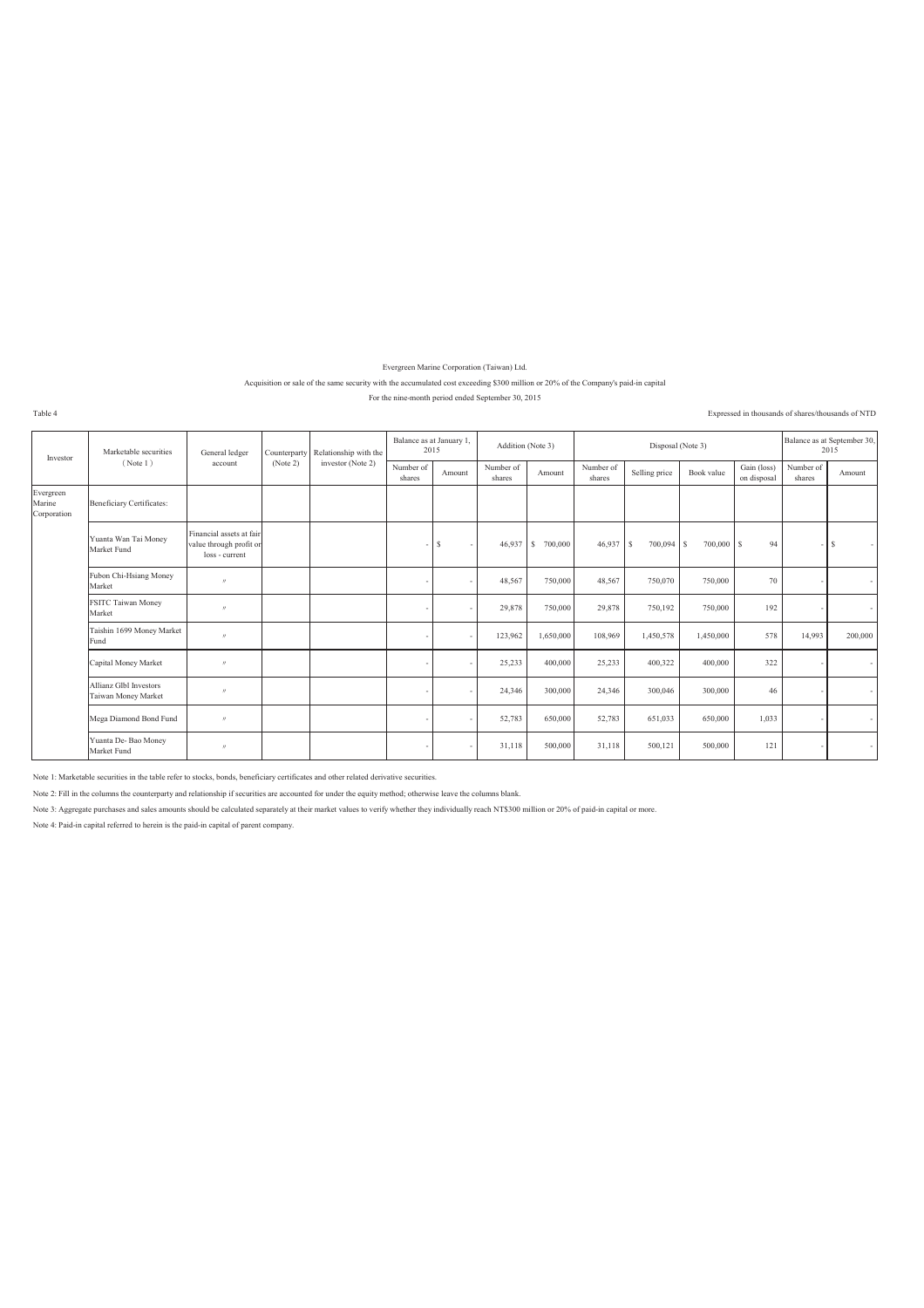#### Evergreen Marine Corporation (Taiwan) Ltd. Purchases or sales of goods from or to related parties reaching NT\$100 million or 20% of paid-in capital or more For the nine-month period ended September 30, 2015

Table 5 Expressed in thousands

| Purchaser/Seller             | Counterparty                                           | Relationship with the<br>counterparty                   |                     |                         | Transaction                                |                |                          | Differences in<br>transaction terms<br>compared to third party<br>transactions (Note 1) |               | Notes/accounts receivable (payable)                           | Footnote (Note 2) |
|------------------------------|--------------------------------------------------------|---------------------------------------------------------|---------------------|-------------------------|--------------------------------------------|----------------|--------------------------|-----------------------------------------------------------------------------------------|---------------|---------------------------------------------------------------|-------------------|
|                              |                                                        |                                                         | Purchases/<br>sales | Amount                  | Percentage of<br>total purchases/<br>sales | Credit term    |                          | Unit price Credit term                                                                  | Balance       | Percentage of total<br>notes/accounts<br>receivable (payable) |                   |
| Evergreen Marine Corporation | Taiwan Terminal Services Co., Ltd.                     | Subsidiary                                              | Purchases           | $\mathsf{s}$<br>606,693 | 3%                                         | $30 - 60$ days | $\mathsf{s}$<br>٠        | ٠                                                                                       | (S<br>68,285) | 3%                                                            | (Note)            |
|                              | Greencompass Marine S.A.                               | Indirect subsidiary of the                              | Sales               | 1,109,192               | 5%                                         | $30 - 60$ days | $\sim$                   |                                                                                         | 26,510        | $1\%$                                                         | (Note)            |
|                              |                                                        | Company                                                 | Purchases           | 809.118                 | 4%                                         | $30 - 60$ days | ٠                        |                                                                                         |               |                                                               | (Note)            |
|                              | Everport Terminal Services Inc.                        | Subsidiary                                              | Purchases           | 193,786                 | $1\%$                                      | 10 days        | ٠                        |                                                                                         | 25,128)       | $1\%$                                                         | (Note)            |
|                              | Evergreen International Storage and<br>Transport Corp. | Investee accounted for using<br>equity method           | Purchases           | 323,996                 | 2%                                         | $30 - 60$ days | $\overline{\phantom{a}}$ | ٠                                                                                       | 4,226         |                                                               |                   |
|                              | Evergreen International Corp.                          | Investee of the Company's<br>major shareholder          | Sales               | 1,341,504               | 7%                                         | $30 - 60$ days | ٠                        | ×                                                                                       | 69,986        | 4%                                                            |                   |
|                              |                                                        |                                                         | Purchases           | 334,629                 | 2%                                         | $30 - 60$ days | $\overline{\phantom{a}}$ | $\overline{\phantom{a}}$                                                                | 10,842)       |                                                               |                   |
|                              | Gaining Enterprise S.A.                                | Subsidiary of EITC accounted<br>for using equity method | Purchases           | 1,211,520               | 6%                                         | $30 - 60$ days | ٠                        | $\overline{\phantom{a}}$                                                                |               |                                                               |                   |
|                              | Evergreen Marine (Singapore) Pte. Ltd                  | Investee of the Company's                               | Sales               | 1,252,150               | 6%                                         | $30 - 60$ days | ٠                        | $\overline{\phantom{a}}$                                                                | 17,305        | $1\%$                                                         |                   |
|                              |                                                        | major shareholder                                       | Purchases           | 266,353                 | $1\%$                                      | $30 - 60$ days | ٠                        | ٠                                                                                       | 1,599)        |                                                               |                   |
|                              | Evergreen Marine (Hong Kong) Ltd.                      | Investee of the Company's<br>major shareholder          | Purchases           | 188,368                 | $1\%$                                      | $30 - 60$ days | ٠                        | $\overline{\phantom{a}}$                                                                |               |                                                               |                   |
|                              | Evergreen Marine (UK) Limited                          | Indirect subsidiary of the                              | Sales               | 867,591                 | 4%                                         | $30 - 60$ days | $\sim$                   | ٠                                                                                       | 9.978         | $1\%$                                                         | (Note)            |
|                              |                                                        | Company                                                 | Purchases           | 193,256                 | $1\%$                                      | $30 - 60$ days | ٠                        |                                                                                         |               |                                                               | (Note)            |
|                              |                                                        |                                                         | Sales               | 522,538                 | 3%                                         | $30 - 60$ days | ٠                        |                                                                                         | 9,797         | $1\%$                                                         |                   |
|                              | Italia Marittima S.p.A.                                | Investee of Balsam                                      | Purchases           | 171,649                 | $1\%$                                      | $30 - 60$ days | ٠                        | $\overline{a}$                                                                          |               |                                                               |                   |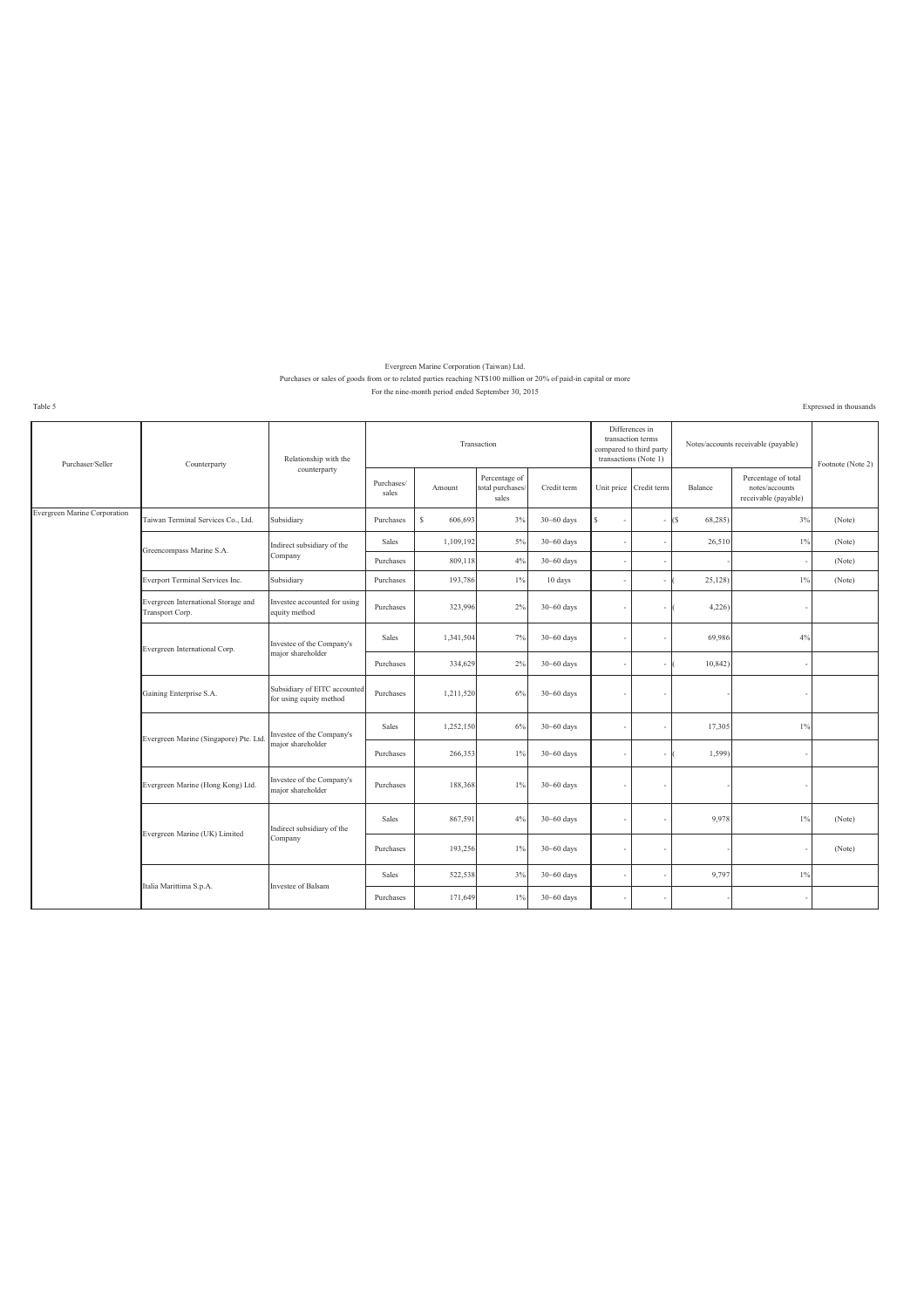| Purchaser/Seller                            | Counterparty                          | Relationship with the                                 |                     |                      | Transaction                                |                |                          | Differences in<br>transaction terms<br>compared to third party<br>transactions (Note 1) |            | Notes/accounts receivable (payable)                           | Footnote (Note 2) |
|---------------------------------------------|---------------------------------------|-------------------------------------------------------|---------------------|----------------------|--------------------------------------------|----------------|--------------------------|-----------------------------------------------------------------------------------------|------------|---------------------------------------------------------------|-------------------|
|                                             |                                       | counterparty                                          | Purchases/<br>sales | Amount               | Percentage of<br>total purchases/<br>sales | Credit term    |                          | Unit price Credit term                                                                  | Balance    | Percentage of total<br>notes/accounts<br>receivable (payable) |                   |
| <b>Taiwan Terminal Services</b><br>Co.,Ltd. | Evergreen Marine Corp.                | The parent                                            | Sales               | 606,693              | 100%                                       | $30 - 60$ days | ٠                        |                                                                                         | 68,285     | 100%                                                          | (Note)            |
| Everport Terminal Services Inc.             | Evergreen Marine Corp.                | The parent                                            | Sales               | USD<br>6,160         | 10%                                        | 10 days        | ٠                        |                                                                                         | USD        | 762<br>10%                                                    | (Note)            |
|                                             | Evergreen Marine (Singapore) Pte. Ltd | Investee of the Parent<br>Company's major shareholder | Sales               | USD<br>13,940        | 23%                                        | 10 days        |                          |                                                                                         | USD        | 22%<br>1,607                                                  |                   |
|                                             | Greencompass Marine S.A.              | Indirect subsidiary of the<br>Parent Company          | Sales               | USD<br>6,245         | 10%                                        | 10 days        | $\overline{\phantom{m}}$ |                                                                                         | USD        | 686<br>9%                                                     | (Note)            |
|                                             | Evergreen Marine (UK) Limited         | Indirect subsidiary of the<br>Parent Company          | Sales               | USD<br>20,795        | 35%                                        | 10 days        | $\overline{a}$           |                                                                                         | USD        | 31%<br>2,285                                                  | (Note)            |
|                                             | Italia Marittima S.p.A.               | Investee of Balsam                                    | Sales               | <b>USD</b><br>3,949  | 7%                                         | 10 days        | $\overline{\phantom{0}}$ |                                                                                         | <b>USD</b> | 395<br>5%                                                     |                   |
|                                             | Seaside Transportation Service LLC.   | Investee of the Parent<br>Company's major shareholder | Sales               | <b>USD</b><br>5,681  | 9%                                         | 10 days        |                          |                                                                                         | USD        | 795<br>11%                                                    |                   |
| Greencompass Marine S.A.                    | Evergreen Marine (UK) Limited         | Indirect subsidiary of the<br>Parent Company          | Sales               | <b>USD</b><br>26,821 | 2%                                         | $30 - 60$ days | $\overline{a}$           |                                                                                         | USD        | 1,062<br>$1\%$                                                | (Note)            |
|                                             |                                       |                                                       | Purchases           | <b>USD</b><br>13,942 | 1%                                         | $30 - 60$ days | $\sim$                   |                                                                                         |            |                                                               | (Note)            |
|                                             | Evergreen Marine Corp.                | The parent                                            | Sales               | USD<br>25,722        | 2%                                         | $30 - 60$ days |                          |                                                                                         |            |                                                               | (Note)            |
|                                             |                                       |                                                       | Purchases           | USD<br>35,261        | 2%                                         | $30 - 60$ days | ä,                       |                                                                                         | (USD       | 804                                                           | (Note)            |
|                                             | Everport Terminal Services Inc.       | Subsidiary of the Parent<br>Company                   | Purchases           | <b>USD</b><br>6,245  |                                            | 10 days        | ٠                        |                                                                                         | (USD       | 686)                                                          | (Note)            |
|                                             | Evergreen Marine (Singapore) Pte. Ltd | Investee of the Parent                                | Sales               | <b>USD</b><br>57,913 | 4%                                         | $30 - 60$ days | $\overline{a}$           |                                                                                         | USD        | 3,827<br>2%                                                   |                   |
|                                             |                                       | Company's major shareholder                           | Purchases           | <b>USD</b><br>15,863 | $1\%$                                      | $30 - 60$ days | $\overline{\phantom{a}}$ |                                                                                         |            |                                                               |                   |
|                                             | Evergreen International S.A.          | Major shareholder of the<br>Parent Company's          | Purchases           | USD<br>11,325        | $1\%$                                      | $30 - 60$ days | ٠                        |                                                                                         |            |                                                               |                   |
|                                             | Evergreen International Corp.         | Investee of the Parent<br>Company's major shareholder | Purchases           | <b>USD</b><br>7,618  |                                            | $30 - 60$ days | $\overline{a}$           |                                                                                         |            |                                                               |                   |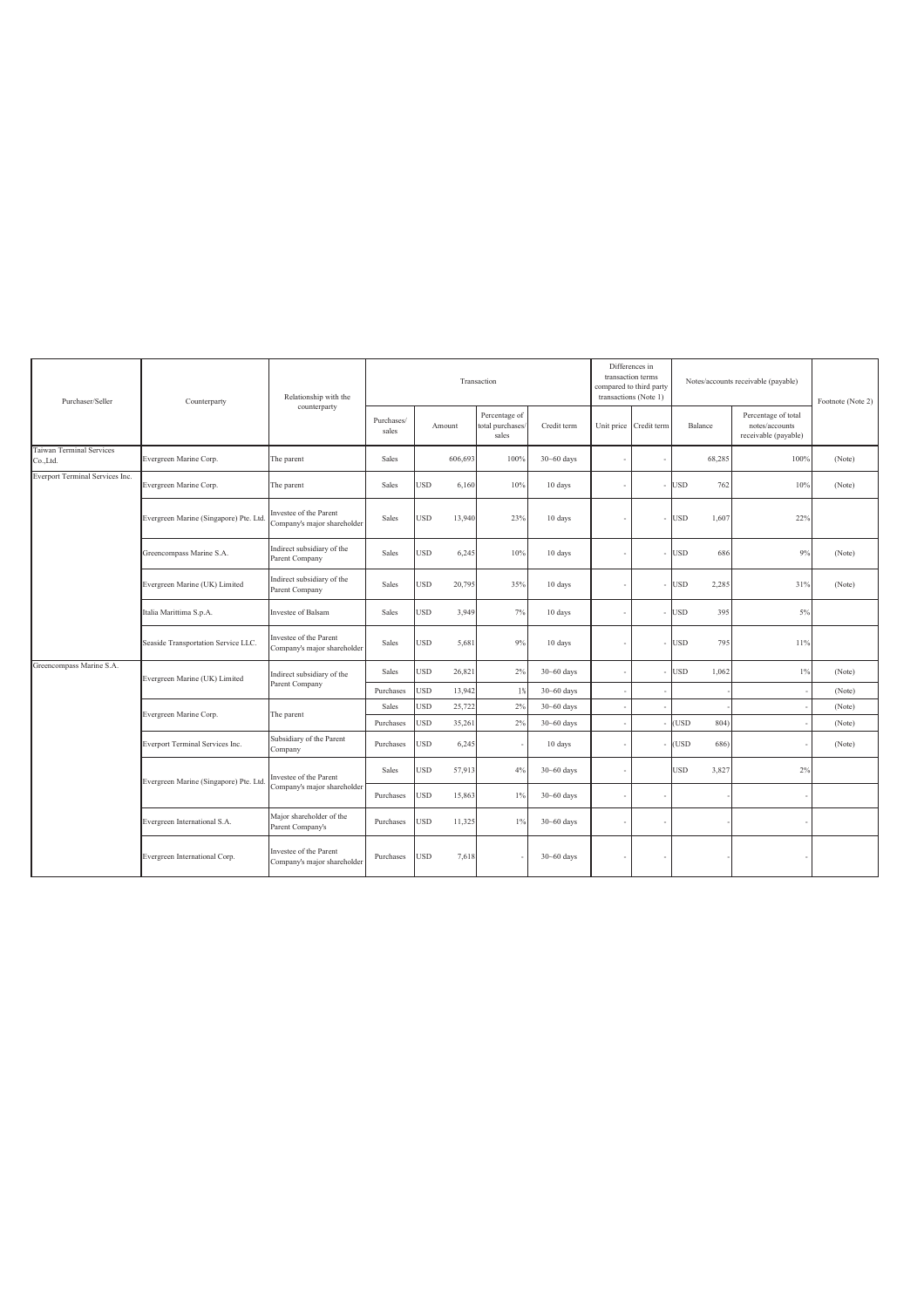| Purchaser/Seller              | Counterparty                          | Relationship with the                                 |                     |                      | Transaction                                |                |                          | Differences in<br>transaction terms<br>compared to third party<br>transactions (Note 1) |               | Notes/accounts receivable (payable)                           | Footnote (Note 2) |
|-------------------------------|---------------------------------------|-------------------------------------------------------|---------------------|----------------------|--------------------------------------------|----------------|--------------------------|-----------------------------------------------------------------------------------------|---------------|---------------------------------------------------------------|-------------------|
|                               |                                       | counterparty                                          | Purchases/<br>sales | Amount               | Percentage of<br>total purchases/<br>sales | Credit term    |                          | Unit price Credit term                                                                  | Balance       | Percentage of total<br>notes/accounts<br>receivable (payable) |                   |
| Greencompass Marine S.A.      |                                       |                                                       | Sales               | <b>USD</b><br>24,131 | 2%                                         | $30 - 60$ days | ٠                        | ٠                                                                                       |               | ٠                                                             |                   |
|                               | Italia Marittima S.p.A.               | Investee of Balsam                                    | Purchases           | USD<br>20,669        | $1\%$                                      | $30 - 60$ days |                          |                                                                                         |               |                                                               |                   |
|                               | Evergreen Marine (Hong Kong) Ltd.     | Investee of the Parent<br>Company's major shareholder | Purchases           | <b>USD</b><br>27,948 | 2%                                         | $30 - 60$ days | ٠                        |                                                                                         |               |                                                               |                   |
|                               | Evergreen Insurance Company Limited   | Investee of the Parent<br>Company's major shareholder | Purchases           | <b>USD</b><br>4,272  |                                            | $30 - 60$ days | ٠                        |                                                                                         | (USD<br>1,020 | 1%                                                            |                   |
| Evergreen Marine (UK) Limited | Greencompass Marine S.A.              | Indirect subsidiary of the<br>Parent Company          | Sales               | <b>USD</b><br>13,942 | $1\%$                                      | $30 - 60$ days | ٠                        |                                                                                         |               |                                                               | (Note)            |
|                               |                                       |                                                       | Purchases           | <b>USD</b><br>26,821 | 2%                                         | $30 - 60$ days | ٠                        |                                                                                         | (USD<br>1,062 | $1\%$                                                         | (Note)            |
|                               | Evergreen Marine Corp.                | The Parent                                            | Sales               | <b>USD</b><br>6,144  | $1\%$                                      | $30 - 60$ days | ×,                       |                                                                                         |               |                                                               | (Note)            |
|                               |                                       |                                                       | Purchases           | USD<br>27,581        | 2%                                         | $30 - 60$ days | ×,                       |                                                                                         | (USD<br>302)  |                                                               | (Note)            |
|                               | Everport Terminal Services Inc.       | Subsidiary of the Parent<br>Company                   | Purchases           | USD<br>20,795        | 2%                                         | $30 - 60$ days | ٠                        |                                                                                         | (USD<br>2,285 | 1%                                                            | (Note)            |
|                               |                                       |                                                       | Sales               | <b>USD</b><br>13,050 | $1\%$                                      | $30 - 60$ days | $\overline{\phantom{a}}$ |                                                                                         | USD<br>300    |                                                               |                   |
|                               | Italia Marittima S.p.A.               | Investee of Balsam                                    | Purchases           | USD<br>22,018        | 2%                                         | $30 - 60$ days | ٠                        |                                                                                         |               |                                                               |                   |
|                               | Evergreen Marine (Singapore) Pte. Ltd | Investee of the Parent                                | Sales               | <b>USD</b><br>18,931 | 2%                                         | $30 - 60$ days | ٠                        |                                                                                         | USD<br>3,060  | 2%                                                            |                   |
|                               |                                       | Company's major shareholder                           | Purchases           | <b>USD</b><br>12,760 | $1\%$                                      | $30 - 60$ days | ٠                        |                                                                                         | (USD<br>48)   |                                                               |                   |
|                               | Evergreen International Corp.         | Investee of the Parent<br>Company's major shareholder | Purchases           | <b>USD</b><br>6,565  | $1\%$                                      | $30 - 60$ days | ٠                        |                                                                                         | (USD<br>230)  | ٠                                                             |                   |
|                               | Evergreen Insurance Company Limited   | Investee of the Parent<br>Company's major shareholder | Purchases           | USD<br>4,281         |                                            | $30 - 60$ days |                          |                                                                                         |               |                                                               |                   |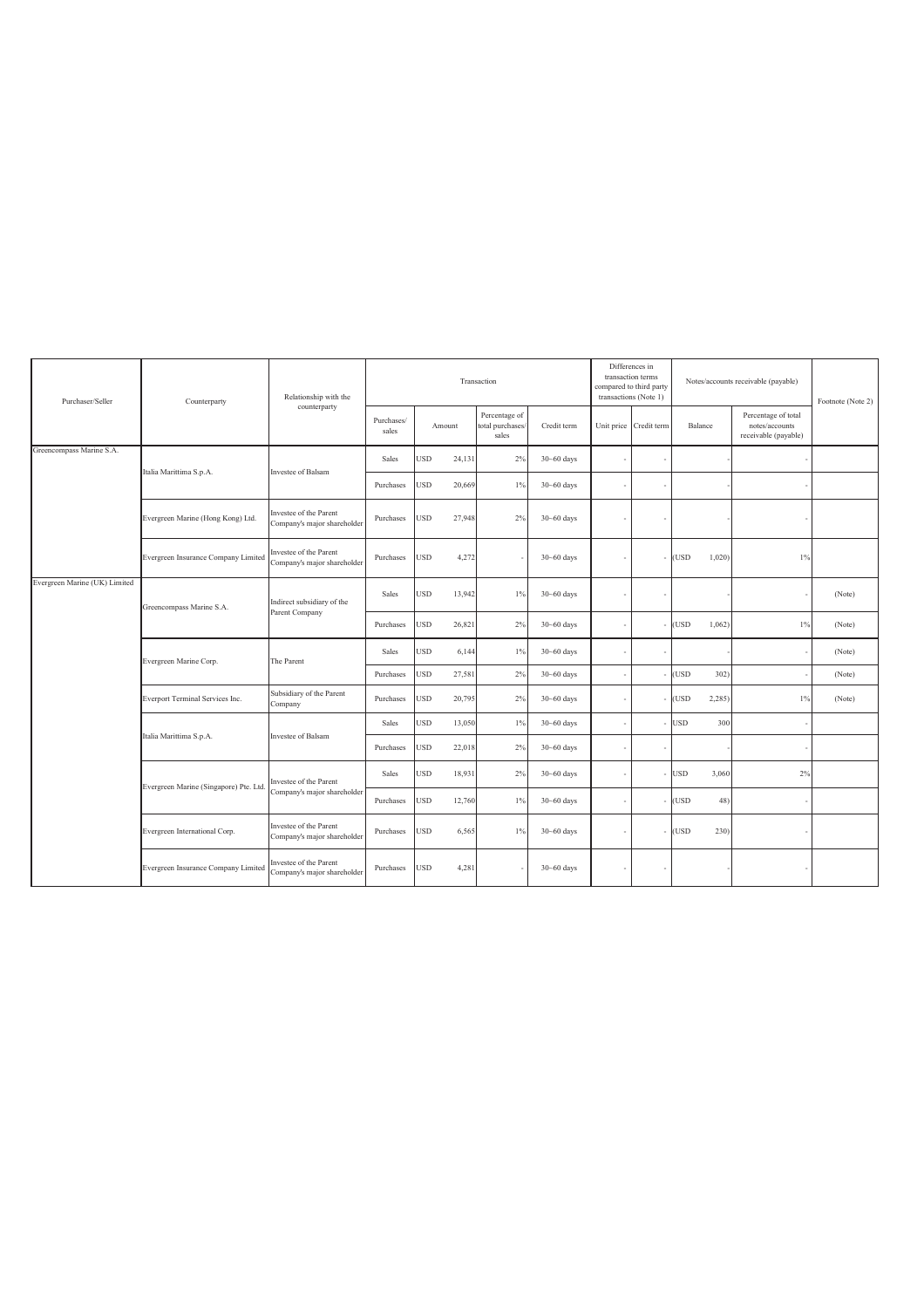| Purchaser/Seller                                     | Counterparty                           | Relationship with the                                 |                     |            |         | Transaction                                |             | transactions (Note 1) | Differences in<br>transaction terms<br>compared to third party |            |         | Notes/accounts receivable (payable)                           | Footnote (Note 2) |
|------------------------------------------------------|----------------------------------------|-------------------------------------------------------|---------------------|------------|---------|--------------------------------------------|-------------|-----------------------|----------------------------------------------------------------|------------|---------|---------------------------------------------------------------|-------------------|
|                                                      |                                        | counterparty                                          | Purchases/<br>sales | Amount     |         | Percentage of<br>total purchases/<br>sales | Credit term |                       | Unit price Credit term                                         |            | Balance | Percentage of total<br>notes/accounts<br>receivable (payable) |                   |
| Evergreen Heavy Industrial<br>Corp.(Malaysia) Berhad | Gaining Enterprise S.A.                | Investee of EITC                                      | Sales               | <b>MYR</b> | 206,949 | 90%                                        | 45 days     | $\sim$                |                                                                | MYR        | 20,219  | 47%                                                           |                   |
|                                                      | Evergreen Marine (Singapore) Pte. Ltd. | Investee of the Parent<br>Company's major shareholder | Sales               | <b>MYR</b> | 22,228  | 10%                                        | 45 days     | $\sim$                |                                                                | <b>MYR</b> | 22,865  | 53%                                                           |                   |

Note: This transaction was written off when the consolidated financial statements were prepared.

Note 1: If terms of related-party transactions are different from third-party transactions, explain the differences and reasons in the 'Unit price' and 'Credit term' columns.

Note 2: In case related-party transaction terms involve advance receipts (prepayments) transactions, explain in the footnote the reasons, contractual provisions, related amounts, and differences in types of transactions co

transactions. Note 3: Paid-in capital referred to herein is the paid-in capital of parent company.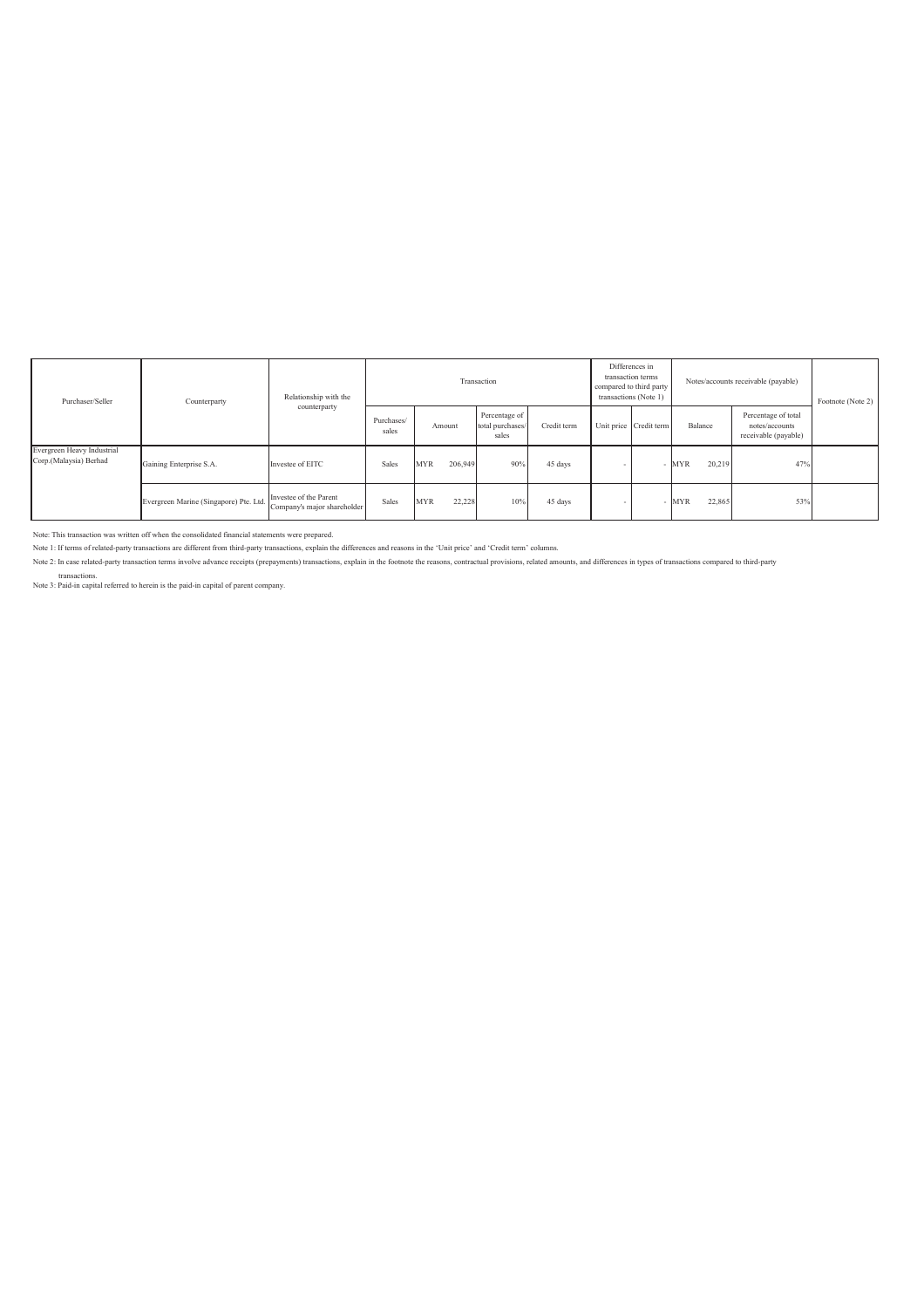## Evergreen Marine Corporation (Taiwan) Ltd. Receivables from related parties reaching NT\$100 million or 20% of paid-in capital or more September 30, 2015

Table 6 Expressed in thousands

|                                                                  |                                        | Relationship with the                                                 |            | Balance as at                  |               |    |        | Overdue receivables | Amount collected                        | Allowance for     |
|------------------------------------------------------------------|----------------------------------------|-----------------------------------------------------------------------|------------|--------------------------------|---------------|----|--------|---------------------|-----------------------------------------|-------------------|
| Creditor                                                         | Counterparty                           | counterparty                                                          |            | September 30, 2015<br>(Note 1) | Turnover rate |    | Amount | Action taken        | subsequent to the<br>balance sheet date | doubtful accounts |
| Evergreen Marine Corp.                                           | Evergreen International Corporation    | Investee of the<br>Company's major<br>shareholder                     | S          | 222,287                        |               | -S |        |                     | 106,671<br>S                            | S<br>$\sim$       |
| Peony Investment S.A.                                            | Clove Holding Ltd. (Note)              | Subsidiary                                                            | <b>USD</b> | 10,605                         |               |    |        |                     |                                         |                   |
|                                                                  | Luanta Investment (Netherlands) N.V.   | Peony's investee<br>accounted for using<br>equity method              | <b>USD</b> | 9,839                          |               |    |        |                     |                                         |                   |
| Greencompass Marine S.A.                                         | Evergreen Marine (Singapore) Pte. Ltd. | Investee of the Parent<br>Company's major<br>shareholder              | <b>USD</b> | 3,827                          |               |    |        |                     |                                         | $\sim$            |
| Evergreen Heavy Industrial Corp. (Malays Gaining Enterprise S.A. |                                        | Investee of Evergreen<br>International Storage<br>and Transport Corp. | <b>MYR</b> | 20,219                         |               |    |        |                     |                                         |                   |
|                                                                  | Evergreen Marine (Singapore) Pte. Ltd. | Investee of the Parent<br>Company's major<br>shareholder              | <b>MYR</b> | 22,865                         |               |    |        |                     |                                         |                   |
| Evergreen Marine (UK) Limited                                    | Evergreen Marine (Singapore) Pte. Ltd. | Investee of the Parent<br>Company's major<br>shareholder              | <b>USD</b> | 3,060                          |               |    |        |                     |                                         |                   |

Note: This transaction was written off when the consolidated financial statements were prepared.

Note 1: Fill in separately the balances of accounts receivable–related parties, notes receivable–related parties, other receivables–related parties, etc.

Note 2: Paid-in capital referred to herein is the paid-in capital of parent company.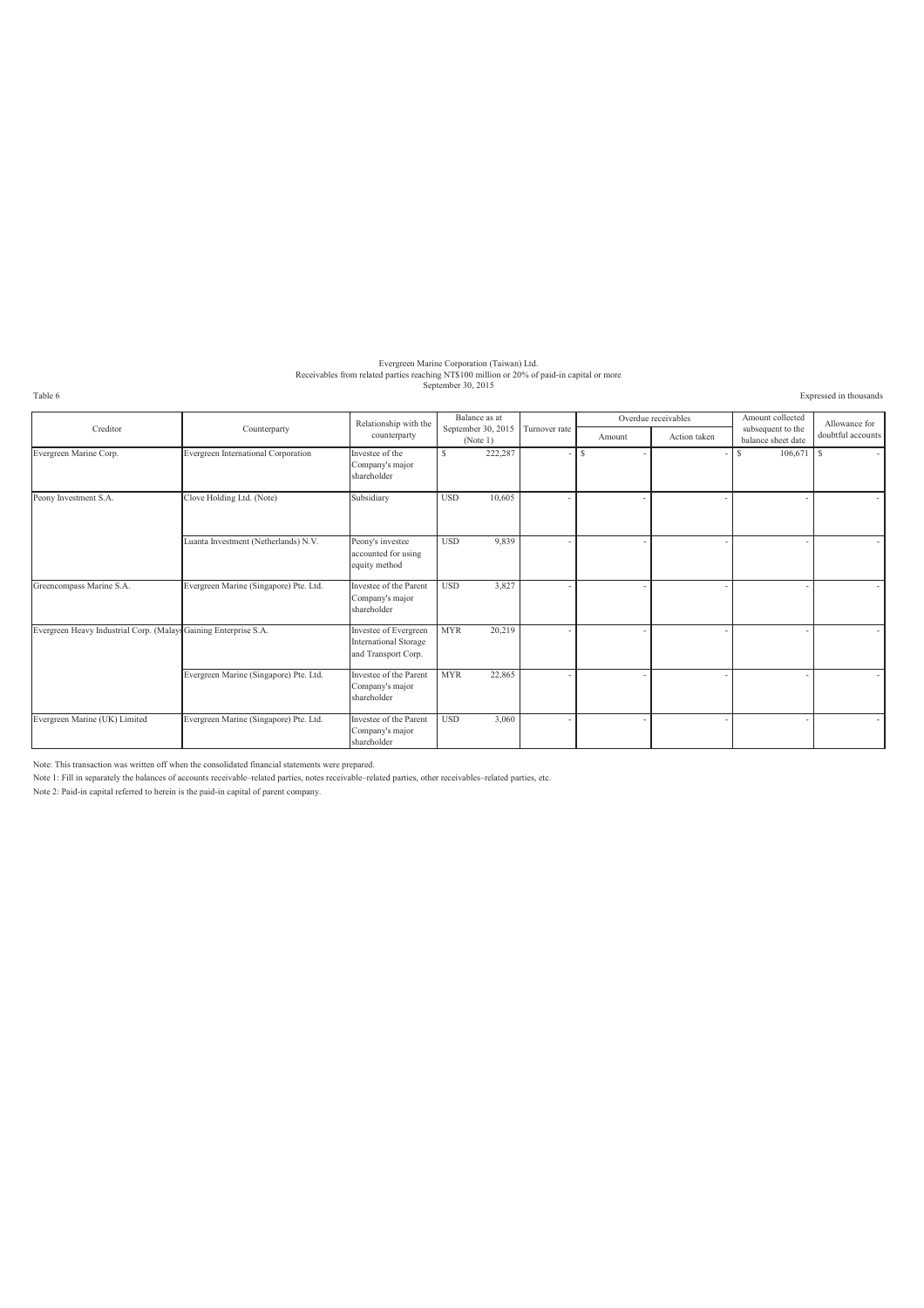### Evergreen Marine Corporation (Taiwan) Ltd.

## Trading in derivative instruments undertaken during the reporting periods

Table 7 Expressed in thousands of NTD For the nine-month period ended September 30, 2015

| Engaged company          | Hedged items                    | Derivative instruments<br>designated as hedges | Fair value | Period of anticipated cash flow | Period of gain (loss) expected to be<br>recognised in profit or loss     | Amount recognised in other<br>comprehensive income or loss |
|--------------------------|---------------------------------|------------------------------------------------|------------|---------------------------------|--------------------------------------------------------------------------|------------------------------------------------------------|
| Greencompass Marine S.A. | Oil of floating price in market | Oil price exchange contract (\$                |            |                                 | 68,520) November 2015 ~ December 2015   October 2015 ~ November 2015 (\$ | 65,335                                                     |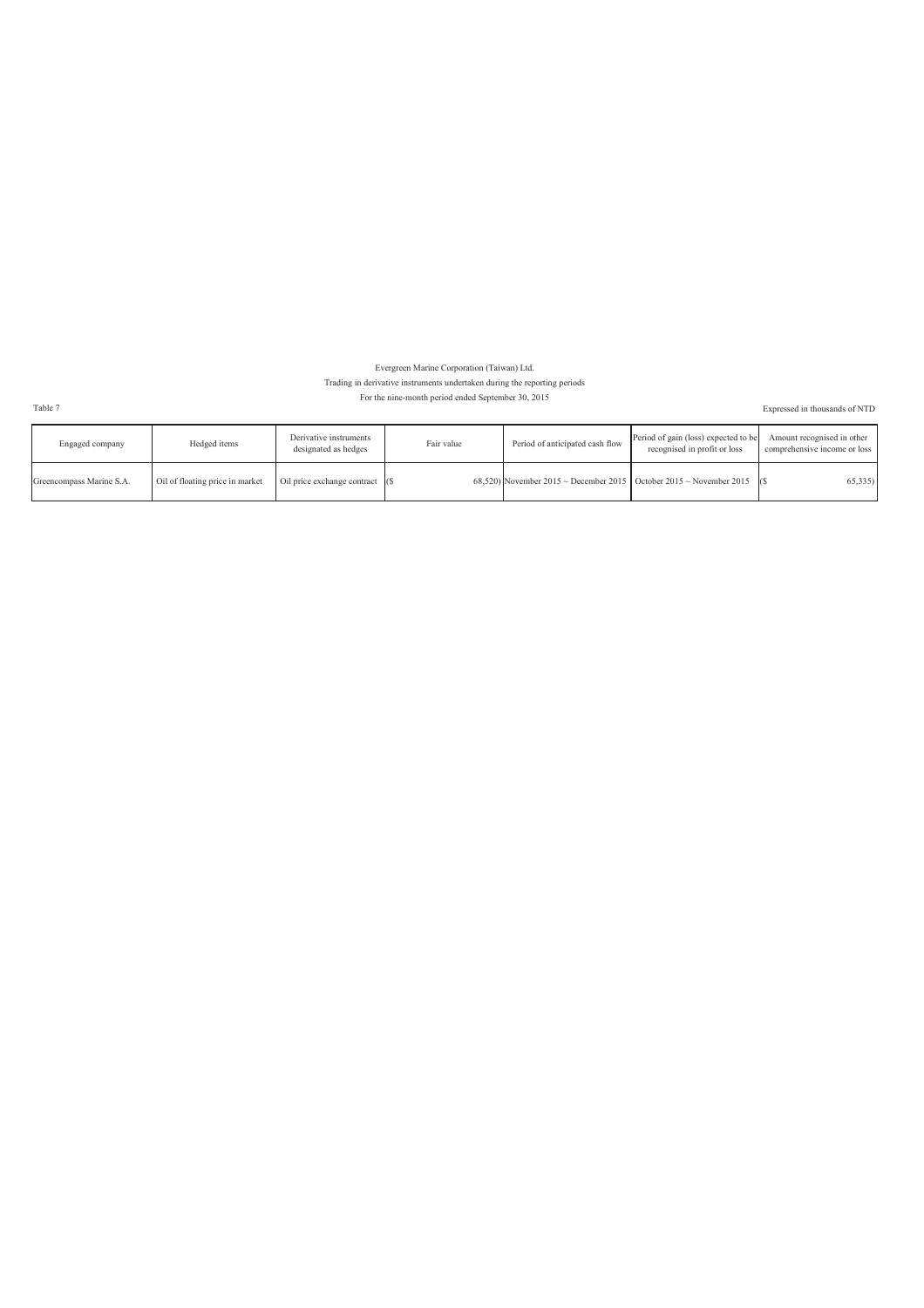## Evergreen Marine Corporation (Taiwan) Ltd. Significant inter-company transactions during the reporting periods For the nine-month period ended September 30, 2015

Expressed in thousands of NTD

|                    |                               |                                        |                       |                              | Transaction |                   |                                                                                    |
|--------------------|-------------------------------|----------------------------------------|-----------------------|------------------------------|-------------|-------------------|------------------------------------------------------------------------------------|
| Number<br>(Note 1) | Company name                  | Counterparty                           | Relationship (Note 2) | General ledger account       | Amount      | Transaction terms | Percentage of consolidated total<br>operating<br>revenues or total assets (Note 3) |
| $\overline{0}$     | Evergreen Marine Corporation  | Taiwan Terminal Services Co., Ltd.     |                       | Operating cost               | 606,693     | Note 4            | 0.59                                                                               |
| $\theta$           | Evergreen Marine Corporation  | Greencompass Marine S.A.               |                       | Shipowner's account - credit | 209,345     | ×                 | 0.11                                                                               |
| $\theta$           | Evergreen Marine Corporation  | Greencompass Marine S.A.               |                       | Operating revenue            | 1,109,192   | <b>H</b>          | 1.08                                                                               |
| $\Omega$           | Evergreen Marine Corporation  | Greencompass Marine S.A.               |                       | Operating cost               | 809,118     | <b>H</b>          | 0.78                                                                               |
| $\Omega$           | Evergreen Marine Corporation  | Evergreen Marine (UK) Limited          |                       | Shipowner's account - credit | 378,445     | <b>H</b>          | 0.20                                                                               |
| $\overline{0}$     | Evergreen Marine Corporation  | Evergreen Marine (UK) Limited          |                       | Operating revenue            | 867,591     | <b>H</b>          | 0.84                                                                               |
| $\mathbf{0}$       | Evergreen Marine Corporation  | Evergreen Marine (UK) Limited          |                       | Operating cost               | 193,256     | <b>H</b>          | 0.19                                                                               |
| $\overline{0}$     | Evergreen Marine Corporation  | <b>Everport Terminal Services Inc.</b> |                       | Operating cost               | 193,786     | <b>H</b>          | 0.19                                                                               |
|                    | Greencompass Marine S.A.      | Evergreen Marine (UK) Limited          |                       | Operating revenue            | 846,801     | <b>H</b>          | 0.82                                                                               |
|                    | Greencompass Marine S.A.      | Evergreen Marine (UK) Limited          |                       | Operating cost               | 431,093     | <b>H</b>          | 0.42                                                                               |
|                    | Greencompass Marine S.A.      | Everport Terminal Services Inc.        |                       | Operating cost               | 196,454     | <b>H</b>          | 0.19                                                                               |
|                    | Greencompass Marine S.A.      | <b>Everport Terminal Services Inc.</b> |                       | Other receivables            | 461,860     | <b>H</b>          | 0.24                                                                               |
| $\sqrt{2}$         | Evergreen Marine (UK) Limited | <b>Everport Terminal Services Inc.</b> |                       | Operating cost               | 654,130     | <b>H</b>          | 0.63                                                                               |
| 3                  | Peony Investment S.A.         | Clove Holding Ltd.                     |                       | Other receivables            | 349,864     | $\mathbf{a}$      | 0.18                                                                               |

Note 1: The numbers filled in for the transaction company in respect of inter-company transactions are as follows:

(1) Parent company is '0'.

(2) The subsidiaries are numbered in order starting from '1'.

Note 2: Relationship between transaction company and counterparty is classified into the following three categories; fill in the number of category each case belongs to (If transactions between parent company and subsidiar subsidiaries refer to the same transaction, it is not required to disclose twice. For example, if the parent company has already disclosed its transaction with a subsidiary, then the subsidiary is not required to disclose for transactions between two subsidiaries, if one of the subsidiaries has disclosed the transaction, then the other is not required to disclose the transaction.):

(1) Parent company to subsidiary. (2) Subsidiary to parent company

(3) Subsidiary to subsidiary

Note 3: Regarding percentage of transaction amount to consolidated total operating revenues or total assets, it is computed based on period-end balance of transaction to consolidated total assets for balance sheet accounts

accumulated transaction amount for the period to consolidated total operating revenues for income statement accounts.

Note 4: Terms are approximately the same as for general transactions.

Note 5:The Company may decide to disclose or not to disclose transaction details in this table based on the Materiality Principle.

Table 8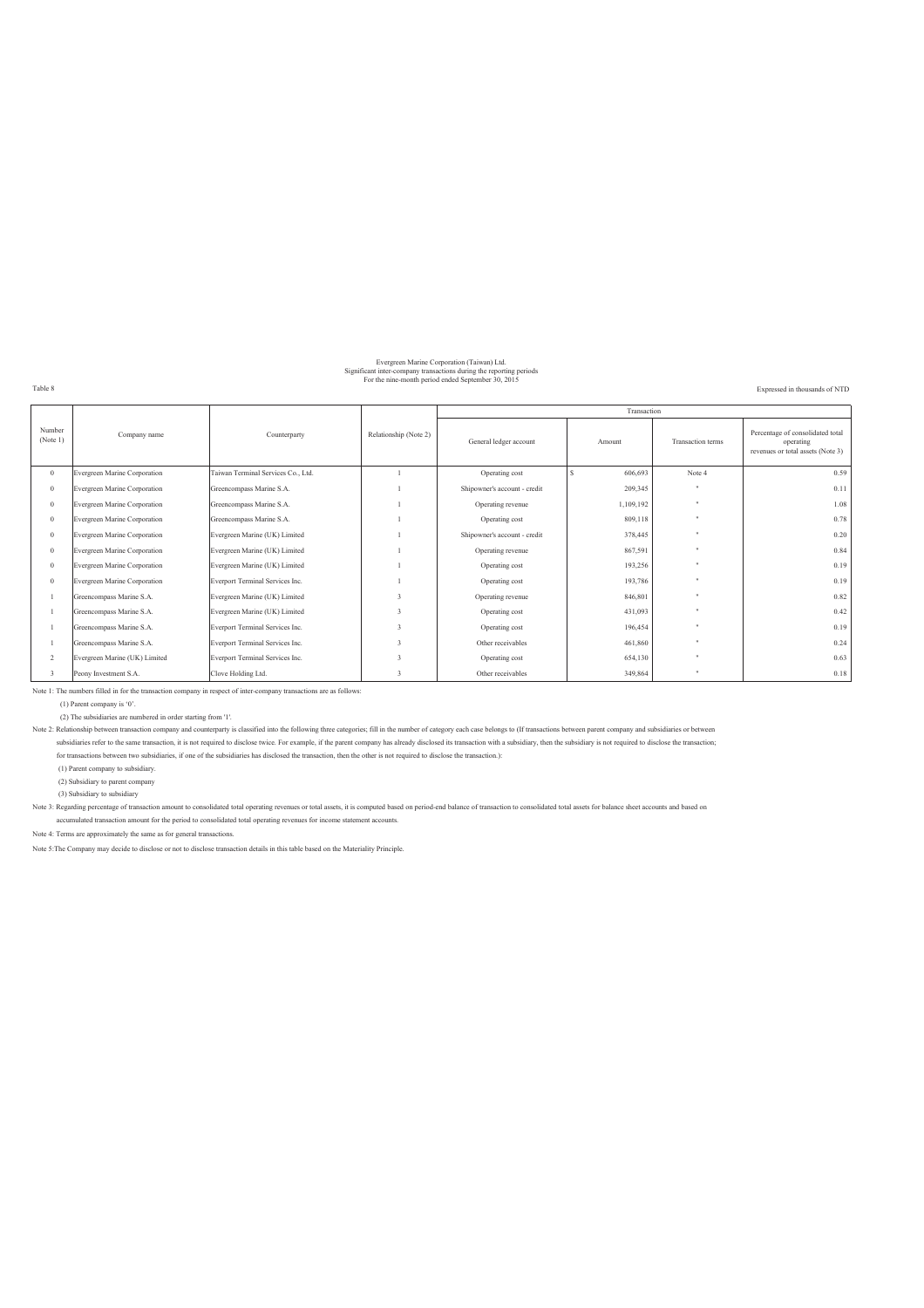### Information on investees Evergreen Marine Corporation (Taiwan) Ltd.

### For the nine-month period ended September 30, 2015

Table 9

|                        |                                                                     |                                  |                                                                      | Initial investment amount           |                                    |                     | Shares held as of September 30, 2015 |                    | Net profit (loss) of the                                                      | Investment income (loss)                                                                          |                                                 |
|------------------------|---------------------------------------------------------------------|----------------------------------|----------------------------------------------------------------------|-------------------------------------|------------------------------------|---------------------|--------------------------------------|--------------------|-------------------------------------------------------------------------------|---------------------------------------------------------------------------------------------------|-------------------------------------------------|
| Investor               | Investee (Notes 1 and 2)                                            | Location                         | Main business activities                                             | Balance as of<br>September 30, 2015 | Balance as of<br>December 31, 2014 | Number of<br>shares | Ownership<br>(%)                     | Book value         | investee for the nine-month<br>period ended September 30,<br>2015 (Note 2(2)) | recognised by the Company<br>for the nine-month period<br>ended September 30, 2015<br>(Note 2(3)) | Footnote                                        |
| Evergreen Marine Corp. | Peony Investment S.A.                                               | Republic of<br>Panama            | Investment activities                                                | $\mathbf{s}$<br>15,719,735          | 15,719,735<br>s                    | 4,765               | 100.00                               | $$39,323,225$ (\$) | 2,374,689) (\$                                                                | 2,429,216                                                                                         | Subsidiary of the<br>Company (Note)             |
|                        | Taiwan Terminal Services Co., Ltd.                                  | Taiwan                           | oading and discharging operations of<br>container yards              | 55,000                              | 55,000                             | 5.500               | 55.00                                | 35,202             | 19,073                                                                        | 10.490                                                                                            | $\pi$ (Note)                                    |
|                        | Everport Terminal Services Inc.                                     | U.S.A                            | Terminal services                                                    | 3,299                               | 3,299                              |                     | 100.00                               | 208,992            | 53,002                                                                        | 53,002                                                                                            | $\pi$ (Note)                                    |
|                        | Charng Yang Development Co., Ltd.                                   | Taiwan                           | Development, rental, sale of residential<br>and commercial buildings | 320,000                             | 320,000                            | 58.542              | 40.00                                | 504.588            | 124,032                                                                       | 49,613                                                                                            | Investee accounted for<br>using equity method   |
|                        | Evergreen International Storage and<br><b>Transport Corporation</b> | Taiwan                           | Container transportation and gas<br>stations                         | 4.753.514                           | 4,753,514                          | 424.062             | 39.74                                | 8.367.434          | 649.015                                                                       | 260.045                                                                                           |                                                 |
|                        | <b>Evergreen Security Corporation</b>                               | Taiwan                           | General security guards services                                     | 25,000                              | 25,000                             | 6,336               | 31.25                                | 84,173             | 35,717                                                                        | 11,162                                                                                            | $\theta$                                        |
|                        | <b>EVA Airways Corporation</b>                                      | Taiwan                           | International passengers and cargo<br>transportation                 | 10,767,879                          | 10,767,879                         | 629,483             | 16.31                                | 8,168,040          | 5,976,060                                                                     | 983,990                                                                                           | $\theta$                                        |
|                        | Taipei Port Container Terminal<br>Corporation                       | Taiwan                           | Container distribution and cargo<br>stevedoring                      | 1,094,073                           | 1,094,073                          | 109,378             | 21.03                                | 988,600            | 79,336)                                                                       | 16,688                                                                                            | $\boldsymbol{\theta}$                           |
|                        | Evergreen Marine (Latin America), S.A.                              | Republic of<br>Panama            | Management consultancy                                               | 3,464                               | 3,464                              | 105                 | 17.50                                | 4,211              | 1,256                                                                         | 220                                                                                               | $\theta$                                        |
| Peony Investment S.A.  | Clove Holding Ltd.                                                  | <b>British Virgin</b><br>Islands | Investment holding company                                           | 1,733,601                           | 1,733,601                          | 10                  | 100.00                               | 2,886,722          | 74,912                                                                        | 74,912                                                                                            | Indirect subsidiary of<br>the Company<br>(Note) |
|                        | Evergreen Shipping Agency<br>(Deutschland) GmbH                     | Germany                          | Shipping agency                                                      | 274,345                             | 274,345                            |                     | 100.00                               | 227,927            | 6,897                                                                         | 6,897                                                                                             | $\pi$ (Note)                                    |
|                        | Evergreen Shipping Agency (Ireland)<br>ht.                          | Ireland                          | Shipping agency                                                      | 3,134                               | 3,134                              | 0.1                 | 100.00                               | 4,512              | 475                                                                           | 475                                                                                               | $\pi$ (Note)                                    |
|                        | Evergreen Shipping Agency (Korea)<br>Corporation                    | South Korea                      | Shipping agency                                                      | 80,034                              | 80,034                             | 121                 | 100.00                               | 59,143             | 16,884                                                                        | 16,884                                                                                            | $\pi$ (Note)                                    |
|                        | <b>Evergreen Shipping Agency</b><br>(Netherlands) B.V.              | Netherlands                      | Shipping agency                                                      | 131,201                             | 131,201                            | 0.047               | 100.00                               | 67,322             | 44,118)                                                                       | 44,118                                                                                            | $\pi$ (Note)                                    |
|                        | Evergreen Shipping Agency (Poland)<br>SP. ZO. O                     | Poland                           | Shipping agency                                                      | 21.839                              | 21,839                             | $\mathcal{I}$       | 100.00                               | 11,252             | 289                                                                           | 289                                                                                               | $\pi$ (Note)                                    |
|                        | Greencompass Marine S.A.                                            | Republic of<br>Panama            | Marine transportation                                                | 11,661,965                          | 11,661,965                         | 3.535               | 100.00                               | 23,648,230         | 2,047,107                                                                     | 2,047,107                                                                                         | $\pi$ (Note)                                    |
|                        | Evergreen Shipping Agency (India) Pvt.<br>Ltd.                      | India                            | Shipping agency                                                      | 38,822                              | 38,822                             | 100                 | 99.99                                | 96,322             | 22,131                                                                        | 22,130                                                                                            | $\pi$ (Note)                                    |
|                        | Evergreen Argentina S.A.                                            | Argentina                        | Leasing                                                              | 4.619                               | 4.619                              | 150                 | 95.00                                | 230)               | 4.516)                                                                        | 4.290)                                                                                            | $\pi$ (Note)                                    |

Expressed in thousands of shares/thousands of NTD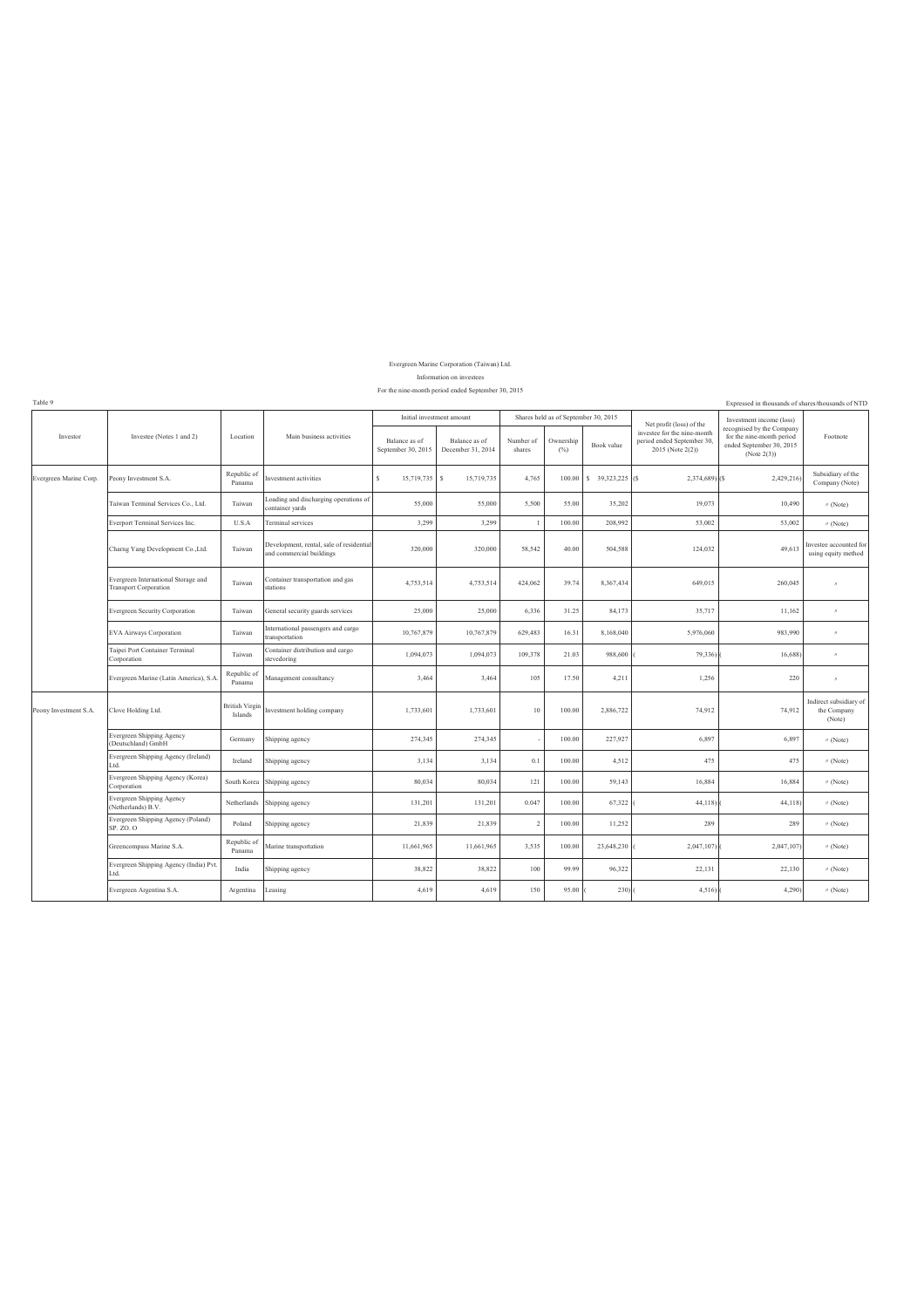|                       |                                                       |                                |                                                                                      | Initial investment amount           |                                    |                          | Shares held as of September 30, 2015 |              | Net profit (loss) of the                                                      | Investment income (loss)                                                                          |                                                                   |
|-----------------------|-------------------------------------------------------|--------------------------------|--------------------------------------------------------------------------------------|-------------------------------------|------------------------------------|--------------------------|--------------------------------------|--------------|-------------------------------------------------------------------------------|---------------------------------------------------------------------------------------------------|-------------------------------------------------------------------|
| Investor              | Investee (Notes 1 and 2)                              | Location                       | Main business activities                                                             | Balance as of<br>September 30, 2015 | Balance as of<br>December 31, 2014 | Number of<br>shares      | Ownership<br>(%)                     | Book value   | investee for the nine-month<br>period ended September 30,<br>2015 (Note 2(2)) | recognised by the Company<br>for the nine-month period<br>ended September 30, 2015<br>(Note 2(3)) | Footnote                                                          |
| Peony Investment S.A. | Evergreen Shipping Agency France<br>S.A.S.            | France                         | Shipping agency                                                                      | 29,922<br>s                         | 29,922<br>-S                       | $\overline{\phantom{a}}$ | 100.00                               | 60,010<br>-S | s<br>2,544                                                                    | 2,544                                                                                             | Indirect subsidiary of<br>the Company<br>(Note)                   |
|                       | PT. Multi Bina Pura International                     | Indonesia                      | Loading and discharging operations of<br>ontainer yards and island<br>transportation | 258,673                             | 258,673                            | 17                       | 95.03                                | 385,218      | 49.942                                                                        | 47,460                                                                                            | $\pi$ (Note)                                                      |
|                       | PT. Multi Bina Transport                              | Indonesia                      | Container repair, cleaning and island<br>distribution                                | 26.534                              | 26,534                             | $\mathfrak{D}$           | 17.39                                | 14,400       | 14,151                                                                        | 2,461                                                                                             | $\pi$ (Note)                                                      |
|                       | Evergreen Heavy Industrial Corp.<br>(Malaysia) Berhad | Malaysia                       | Container manufacturing                                                              | 900.457                             | 900.457                            | 42.120                   | 84.44                                | 1,181,979    | 269.936                                                                       | 227.934                                                                                           | $\pi$ (Note)                                                      |
|                       | Armand Investment (Netherlands) N.V.                  | Curacao                        | Investment holding company                                                           | 379,798                             | 379,798                            | $\Delta$                 | 70.00                                | 317,681      | 9,751                                                                         | 6,825                                                                                             | $\pi$ (Note)                                                      |
|                       | Evergreen Shipping (Spain) S.L.                       | Spain                          | Shipping agency                                                                      | 127,671                             | 127,671                            | $\overline{\mathbf{3}}$  | 55.00                                | 93,393       | 77,893                                                                        | 42.841                                                                                            | $\pi$ (Note)                                                      |
|                       | Evergreen Shipping Agency (Italy)<br>S.p.A.           | Italy                          | Shipping agency                                                                      | 77.592                              | 77.592                             | 0.55                     | 55.00                                | 61.575       | 13.006                                                                        | 7,153                                                                                             | $\pi$ (Note)                                                      |
|                       | Evergreen Marine (UK) Limited                         | U.K                            | Marine transportation                                                                | 1,059,066                           | 1,059,066                          | 765                      | 51.00                                | 2,708,531    | 49,783                                                                        | 25,389                                                                                            | $\pi$ (Note)                                                      |
|                       | Evergreen Shipping Agency (Australia)<br>Pty. Ltd.    | Australia                      | Shipping agency                                                                      | 8,151                               | 8,151                              | 0.675                    | 67.50                                | 23,424       | 31,118                                                                        | 21,005                                                                                            | $\pi$ (Note)                                                      |
|                       | Evergreen Shipping Agency (Russia)<br>Ltd.            | Russia                         | Shipping agency                                                                      | 27.976                              | 27,976                             |                          | 51.00                                | 8,646        | 37,809                                                                        | 19,282                                                                                            | $\pi$ (Note)                                                      |
|                       | Evergreen Shipping Agency(Singapore)<br>Pte. Ltd.     | Singapore                      | Shipping agency                                                                      | 71,159                              | 71,159                             | 765                      | 51.00                                | 143,449      | 48,294                                                                        | 24,630                                                                                            | $\pi$ (Note)                                                      |
|                       | Evergreen Shipping Agency (Thailand)<br>Co., Ltd.     | Thailand                       | Shipping agency                                                                      | 48,627                              | 48,627                             | 408                      | 51.00                                | 52,621       | 60,077                                                                        | 30,639                                                                                            | $\pi$ (Note)                                                      |
|                       | Evergreen Agency (South Africa) (Pty)<br>Ltd.         | South Africa                   | Shipping agency                                                                      | 19,160                              | 19,160                             | 5,500                    | 55.00                                | 113,223      | 91,395                                                                        | 50,267                                                                                            | $\pi$ (Note)                                                      |
|                       | PT. Evergreen Shipping Agency<br>Indonesia            | Indonesia                      | Shipping agency                                                                      | 32,099                              | 32,099                             | 0.441                    | 49.00                                | 104,632      | 69,397                                                                        | 34,004                                                                                            | Investee company of<br>Peony accounted for<br>using equity method |
|                       | Evergreen Shipping Agency (Vietnam)<br>Corp.          | Vietnam                        | Shipping agency                                                                      | 14.977                              | 14.977                             |                          | 49.00                                | 178.957      | 65.596                                                                        | 33.454                                                                                            | $\boldsymbol{\theta}$                                             |
|                       | Luanta Investment (Netherlands) N.V.                  | Curaçao                        | Investment holding company                                                           | 1.559.685                           | 1,488,644                          | 460                      | 50.00                                | 2,498,844    | 213.893)                                                                      | 106.947                                                                                           | $\boldsymbol{\theta}$                                             |
|                       | Balsam Investment (Netherlands) N.V.                  | Curaçao                        | Investment holding company                                                           | 9,431,063                           | 8,539,841                          | 0.451                    | 49.00                                | 352,345      | 2,329,005)                                                                    | 1,141,212)                                                                                        | $\boldsymbol{\pi}$                                                |
|                       | Green Peninsula Agencies SDN. BHD.                    | Malaysia                       | Investment holding company                                                           | 239,342                             | 239,342                            | 1,500                    | 30.00                                | 219,325      | 177,999                                                                       | 53,400                                                                                            | $\boldsymbol{\theta}$                                             |
|                       | Evergreen Shipping Agency Co.<br>(U.A.E.) LLC         | <b>United Arab</b><br>Emirates | Shipping agency                                                                      | 68,685                              | 68,685                             |                          | 49.00                                | 80,997       | 82,864                                                                        | 40,603                                                                                            | $\boldsymbol{\pi}$                                                |
|                       | Greenpen Properties Sdn. Bhd.                         | Malaysia                       | Renting estate and storehouse<br>company                                             | 14,055                              | 2,991                              | 300                      | 30.00                                | 40,362       | 9,621                                                                         | 2,886                                                                                             | $\boldsymbol{\pi}$                                                |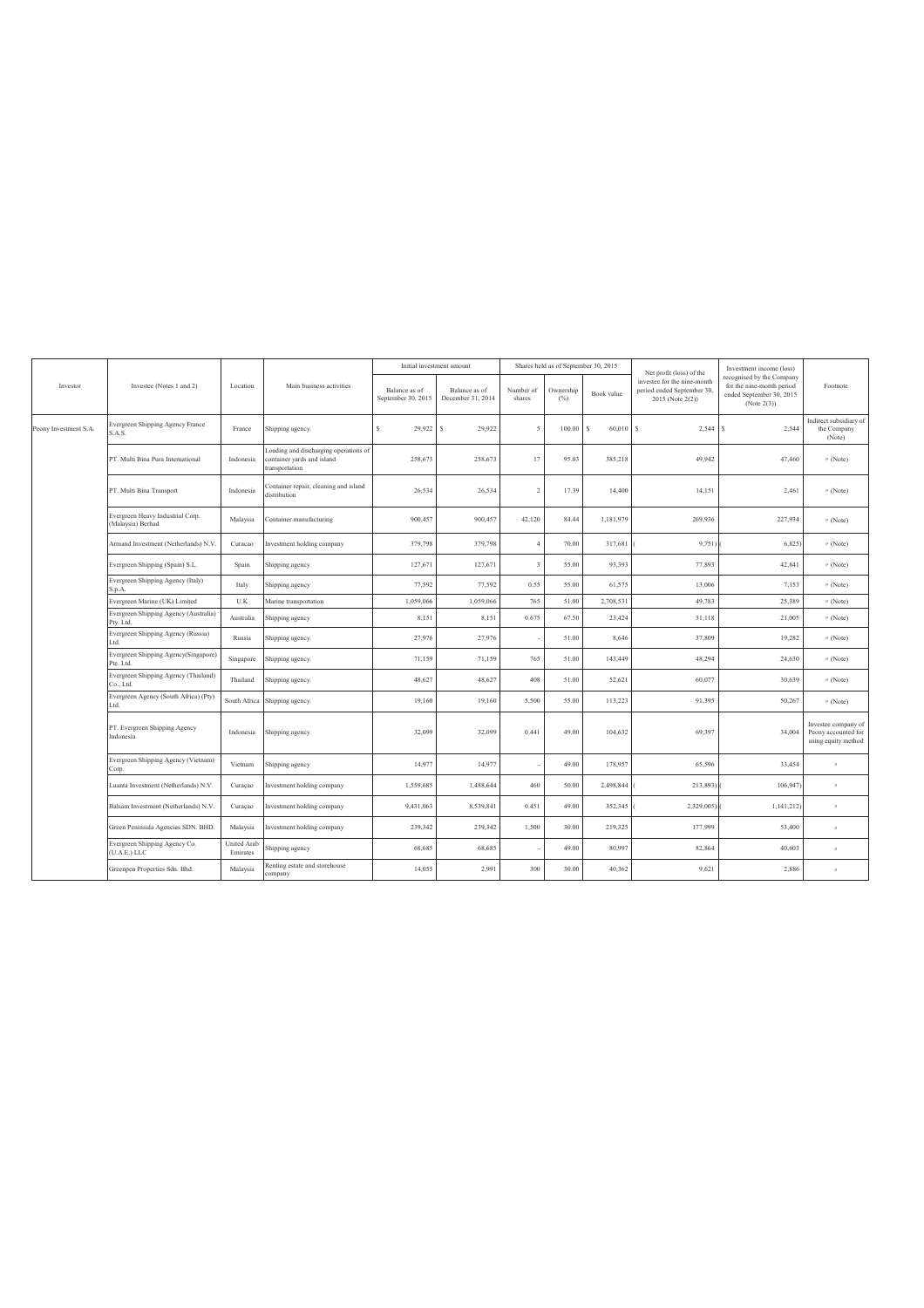|                                                           |                                                 |                       |                                                       |                                     | Initial investment amount          |                     | Shares held as of September 30, 2015 |              |                                                                                                          | Investment income (loss)                                                                          |                                                                                                 |
|-----------------------------------------------------------|-------------------------------------------------|-----------------------|-------------------------------------------------------|-------------------------------------|------------------------------------|---------------------|--------------------------------------|--------------|----------------------------------------------------------------------------------------------------------|---------------------------------------------------------------------------------------------------|-------------------------------------------------------------------------------------------------|
| Investor                                                  | Investee (Notes 1 and 2)                        | Location              | Main business activities                              | Balance as of<br>September 30, 2015 | Balance as of<br>December 31, 2014 | Number of<br>shares | Ownership<br>(%)                     | Book value   | Net profit (loss) of the<br>investee for the nine-month<br>period ended September 30<br>2015 (Note 2(2)) | recognised by the Company<br>for the nine-month period<br>ended September 30, 2015<br>(Note 2(3)) | Footnote                                                                                        |
| Armand Investment<br>(Netherlands) N.V.                   | Armand Estate B.V.                              | Netherlands           | Investment holding company                            | 558,716                             | 558,716<br>s                       | 0.045               | 100.00                               | 455,411<br>s | (S<br>$9,193$ (S)                                                                                        | 9,193                                                                                             | Indirect subsidiary of<br>the Company<br>(Note)                                                 |
| Armand Estate B.V.                                        | Taipei Port Container Terminal<br>Corporation   | Taiwan                | Container distribution and cargo<br>stevedoring       | 506,019                             | 506,019                            | 50,602              | 9.73                                 | 456,590      | 79,336                                                                                                   | 7,719                                                                                             | Investee company of<br>Armand Estate B.V.<br>accounted for using<br>equity method               |
| Clove Holding Ltd.                                        | Island Equipment LLC.                           | U.S.A                 | Investment holding company                            | 4.751                               | 4.751                              |                     | 36.00                                | 149.559      | 41,535                                                                                                   | 14.953                                                                                            | Indirect subsidiary of<br>the Company<br>(Note)                                                 |
|                                                           | Colon Container Terminal, S.A.                  | Republic of<br>Panama | Inland container storage and loading                  | 754,151                             | 754,151                            | 22,860              | 40.00                                | 2,851,119    | 157,232                                                                                                  | 62,893                                                                                            | Investee company of<br>Clove Holding Ltd<br>accounted for using<br>equity method                |
| Island Equipment LLC                                      | Hemlock Equipment LLC.                          | U.S.A                 | Equipment leasing company                             | 6.598                               | 6,598                              |                     | 100.00                               | 290,261      | 36,559                                                                                                   | 36,559                                                                                            | Indirect subsidiary of<br>the Company<br>(Note)                                                 |
|                                                           | Whitney Equipment LLC.                          | U.S.A                 | <b>Equipment</b> leasing company                      | 6,598                               | 6,598                              |                     | 100.00                               | 147.790      | 25.635                                                                                                   | 25.635                                                                                            | $\pi$ (Note)                                                                                    |
| Evergreen Marine (UK)<br>Limited                          | Island Equipment LLC.                           | U.S.A                 | nvestment holding company                             | 1,979                               | 1,979                              |                     | 15.00                                | 62,316       | 41,535                                                                                                   | 6,230                                                                                             | $\pi$ (Note)                                                                                    |
|                                                           | Evergreen Shipping Agency (UK)<br>Limited       | U.K                   | Shipping agency                                       | 0.07                                | 0.07                               |                     | 100.00                               | 40.814       | 7,656                                                                                                    | 7,656                                                                                             | $\pi$ (Note)                                                                                    |
|                                                           | Evergreen Marine (Latin America), S.A.          | Republic of<br>Panama | Management consultancy                                | 3,266                               | 3,266                              | 99                  | 16.50                                | 3,971        | 1,256                                                                                                    | 207                                                                                               | Investee company of<br>Evergreen Marine<br>(UK) Limited<br>accounted for using<br>equity method |
| PT. Multi Bina Pura<br>International                      | PT. Multi Bina Transport                        | Indonesia             | Container repair cleaning and inland<br>ransportation | 108,914                             | 108,914                            | $\mathbf{g}$        | 72.95                                | 60,407       | 14,151                                                                                                   | 10,323                                                                                            | Indirect subsidiary of<br>the Company<br>(Note)                                                 |
| <b>Evergreen Shipping</b><br>Agency (Deutschland)<br>GmbH | Evergreen Shipping Agency (Austria)<br>GmbH     | Austria               | Shipping agency                                       | 645                                 | 645                                |                     | 100.00                               | 7,233        | 378                                                                                                      | 378                                                                                               | $\pi$ (Note)                                                                                    |
|                                                           | Evergreen Shipping Agency<br>(Switzerland) S.A. |                       | Switzerland Shipping agency                           | 2.444                               | 2,444                              | 0.1                 | 100.00                               | 9,883        | 660                                                                                                      | 660                                                                                               | $\pi$ (Note)                                                                                    |

Note: This transaction was written off when the consolidated financial statements were prepared.

Note 1: If a public company is equipped with an overseas holding company and takes consolidated financial report as the main financial report according to the local law rules, it can only disclose the information of the ov

(1) The columns of 'Investee', 'Location', 'Main business activities', Initial investment amount' and 'Shares held as at September 30, 2015' should fill orderly in the Company's (public company's) information on investees